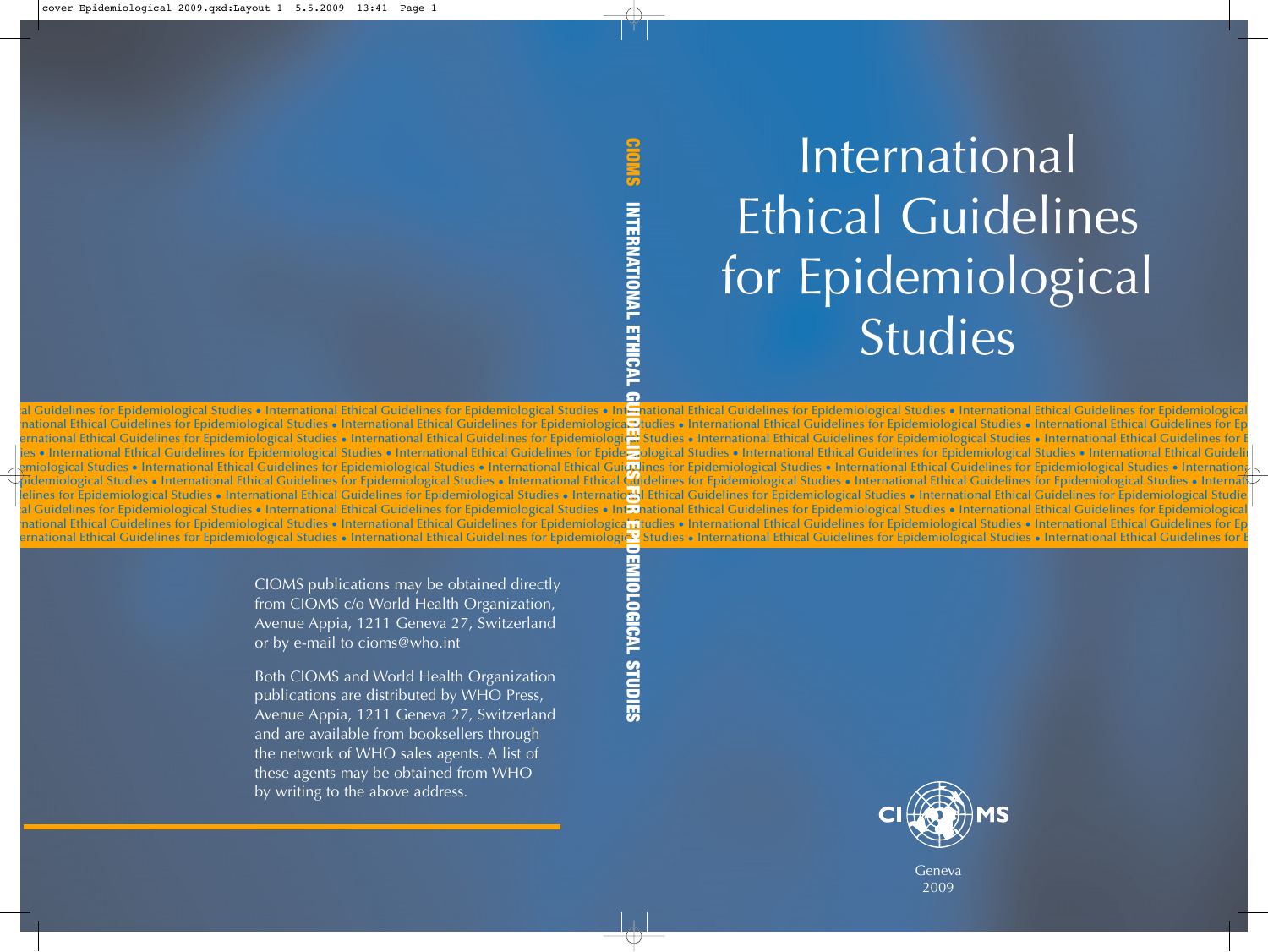## **International Ethical Guidelines for Epidemiological Studies**

**Prepared by the Council for International Organizations of Medical Sciences (CIOMS) in collaboration with the World Health Organization (WHO)**

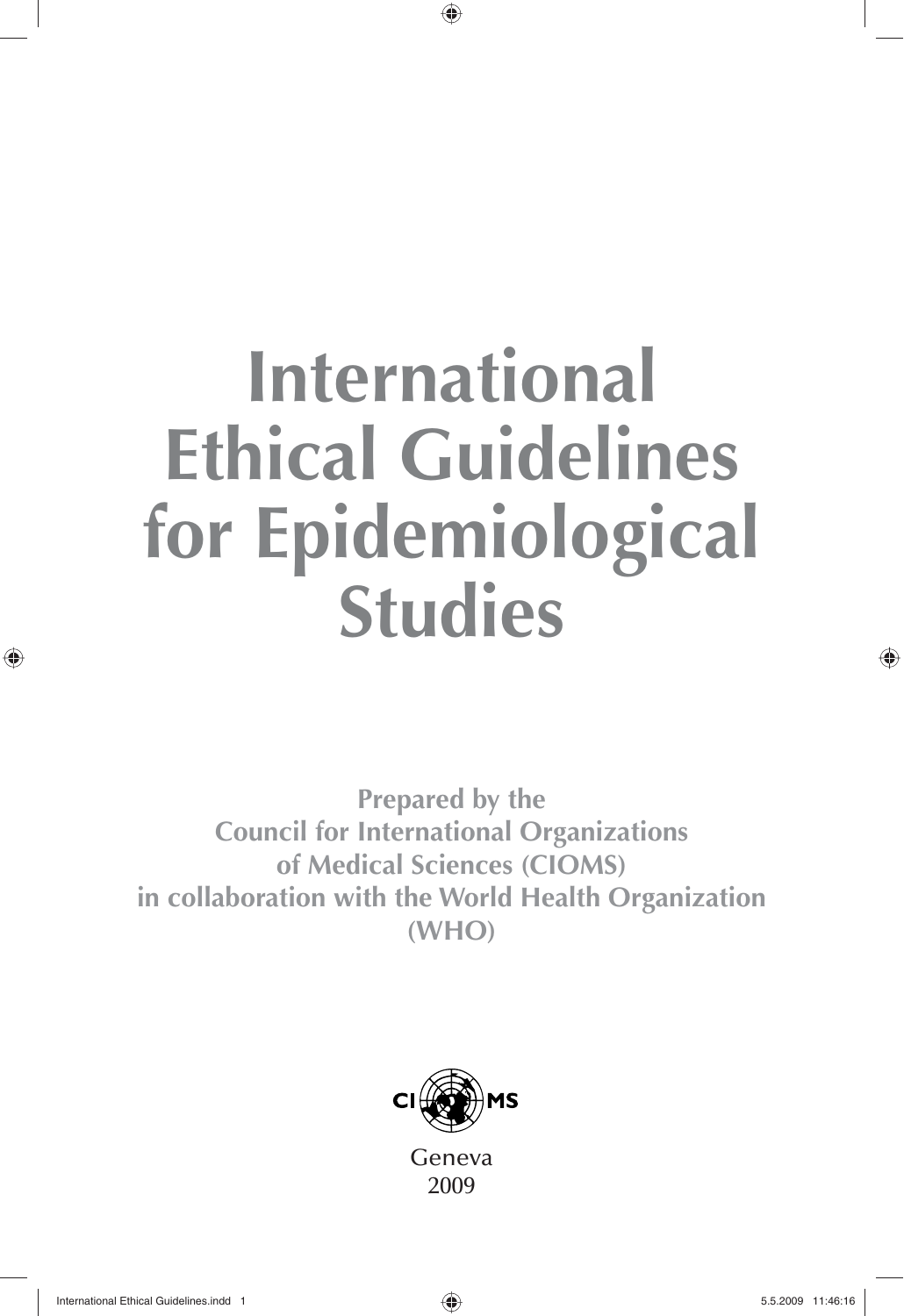ISBN 92 9036 081 X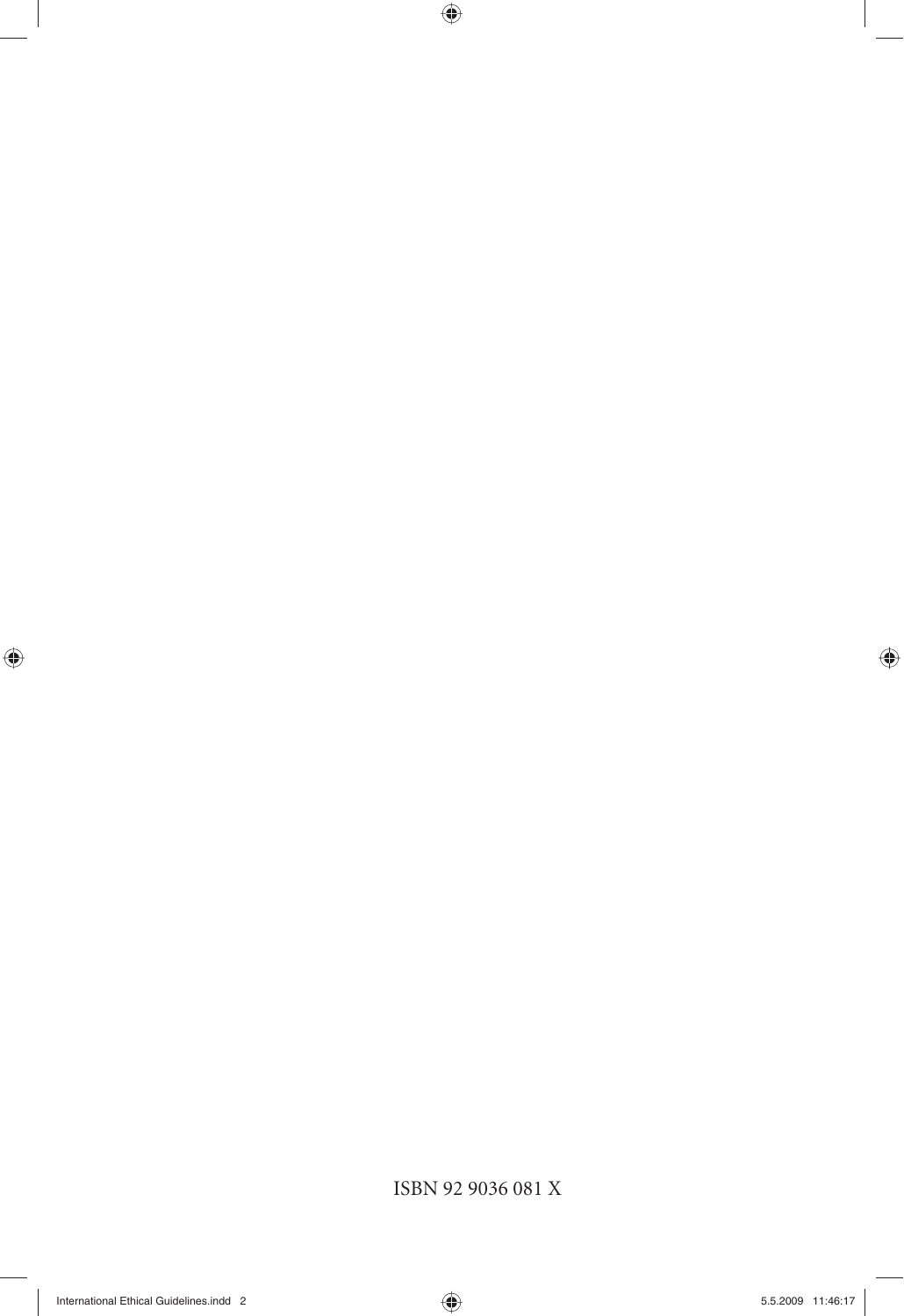### **CONTENTS**

|     |                                                                                        | 7  |
|-----|----------------------------------------------------------------------------------------|----|
|     |                                                                                        | 13 |
|     | <b>INTERNATIONAL INSTRUMENTS AND GUIDELINES</b>                                        | 17 |
|     |                                                                                        | 21 |
|     |                                                                                        | 25 |
| 1.  | Ethical justification and scientific validity<br>of epidemiological research involving | 26 |
| 2.  |                                                                                        | 27 |
| 3.  | Ethical review of externally sponsored research                                        | 33 |
| 4.  |                                                                                        | 35 |
| 5.  | Obtaining informed consent: Essential<br>information for prospective research subjects | 45 |
| 6.  | Obtaining informed consent: Obligations                                                | 49 |
| 7.  |                                                                                        | 53 |
| 8.  | Benefits, harms and risks of study participation                                       | 54 |
| 9.  | Special limitations on risk when research<br>involves individuals who are not capable  | 57 |
| 10. | Research in populations and communities with                                           | 58 |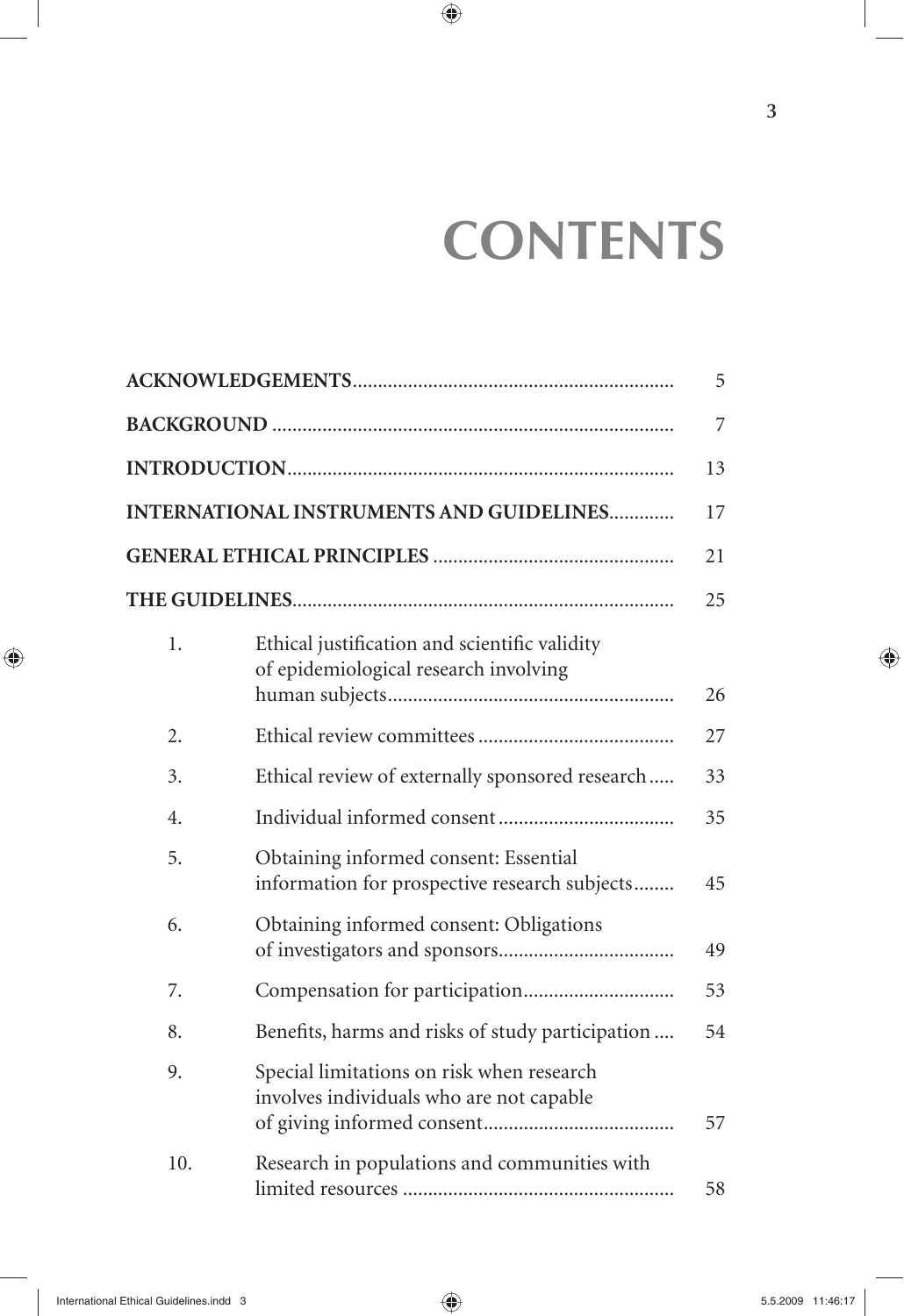| 11.         |                                                                                                                                             | 61  |
|-------------|---------------------------------------------------------------------------------------------------------------------------------------------|-----|
| 12.         | Equitable distribution of burdens and benefits<br>in the selection of groups of subjects in research                                        | 66  |
| 13.         | Research involving vulnerable persons                                                                                                       | 68  |
| 14.         |                                                                                                                                             | 70  |
| 15.         | Research involving individuals who by reason<br>of mental or behavioural disorders are not<br>capable of giving adequately informed consent | 74  |
| 16.         |                                                                                                                                             | 76  |
| 17.         | Pregnant women as research participants                                                                                                     | 77  |
| 18.         |                                                                                                                                             | 79  |
| 19.         | Right of injured subjects to treatment                                                                                                      | 83  |
| 20          | Strengthening capacity for ethical and scientific<br>review and epidemiological research                                                    | 85  |
| 21.         | Ethical obligation of external sponsors to                                                                                                  | 87  |
| 22.         | Disclosure and review of potential conflicts                                                                                                | 88  |
| 23.         | Use of the Internet in epidemiological studies                                                                                              | 90  |
| 24.         | Use of stored biological samples and related data                                                                                           | 92  |
| Appendix 1: |                                                                                                                                             | 99  |
| Appendix 2: | Items to be included in a protocol<br>(or associated documents) for epidemiological                                                         | 107 |
| Appendix 3: |                                                                                                                                             | 113 |
| Appendix 4: |                                                                                                                                             | 121 |
| Appendix 5: | Commentators and consulted experts                                                                                                          | 123 |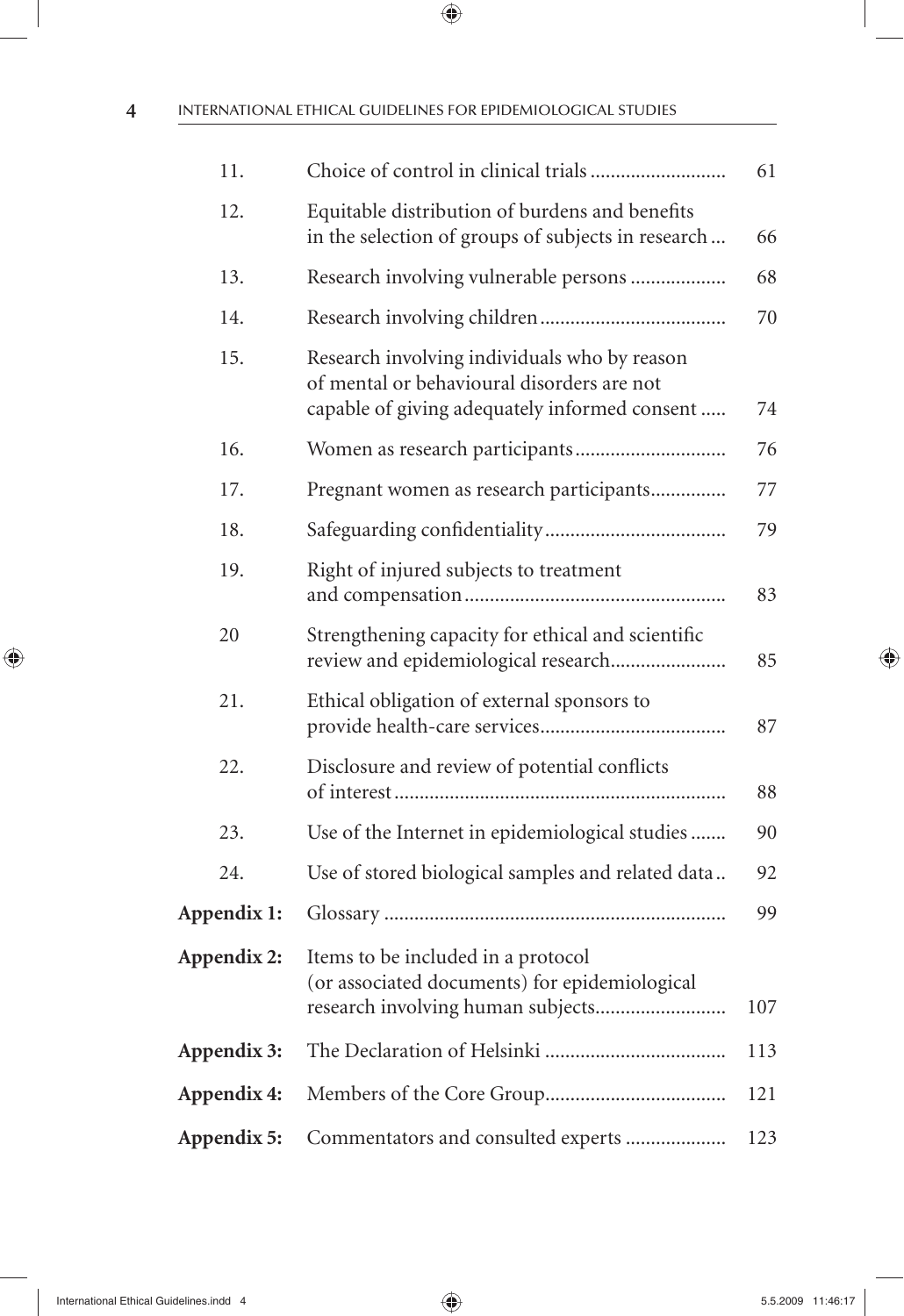### **ACKNOWLEDGEMENTS**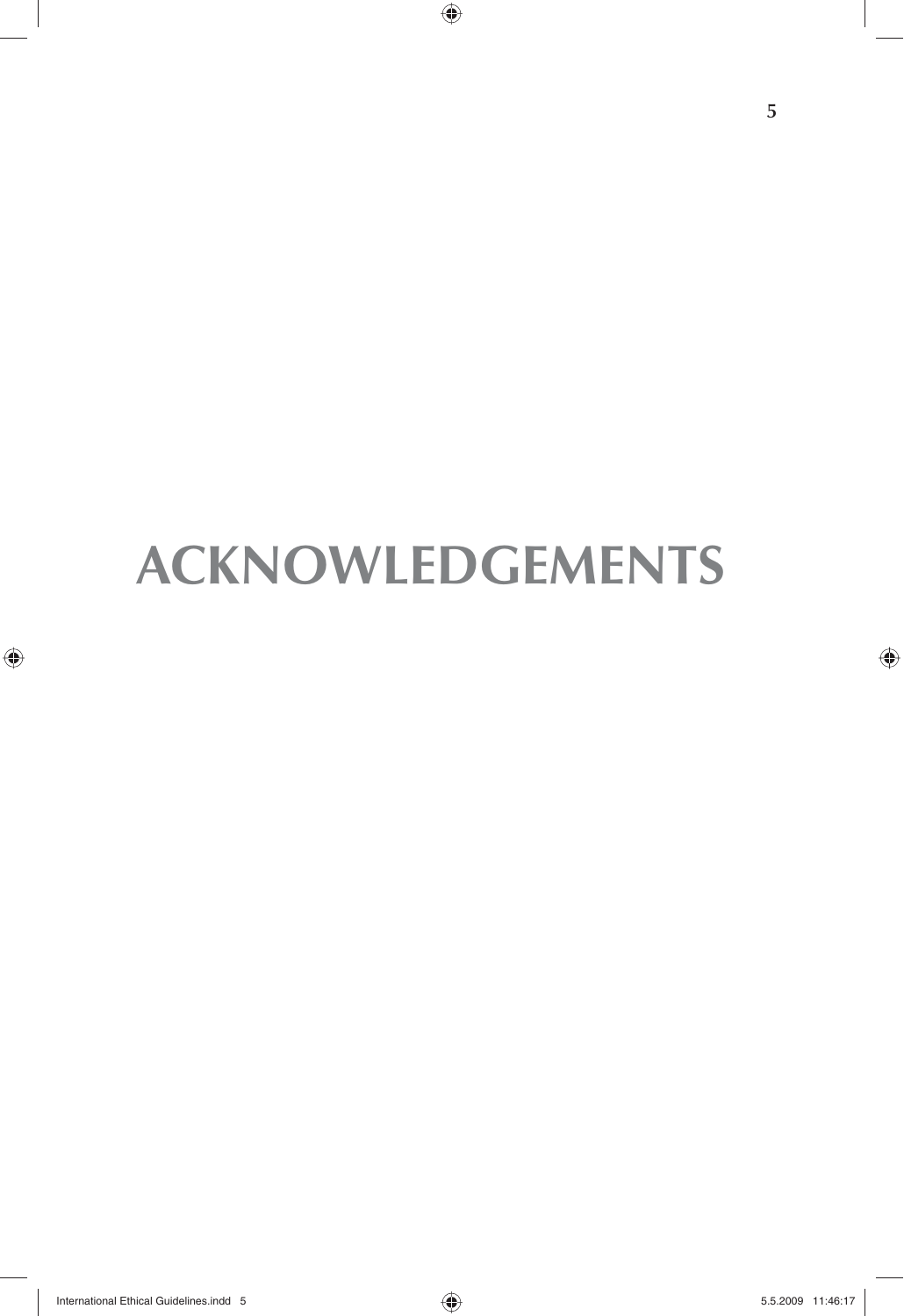#### **6** INTERNATIONAL ETHICAL GUIDELINES FOR EPIDEMIOLOGICAL STUDIES

The Council for International Organizations of Medical Sciences (CIOMS) acknowledges the financial contributions of UNAIDS, the WHO Department of Reproductive Health and Research, the Swiss Academy of Medical Sciences, the Royal Netherlands Academy of Arts and Sciences, the Drug Information Association (DIA) and the Exxon Mobil Corporation, Irving, Texas, USA. CIOMS was at all times free to avail itself of the services and facilities of WHO, for which it is grateful. A number of other institutions and organizations also made valuable contributions by making their experts available at no cost to CIOMS for the meetings held in relation to the revision project. This too has been highly appreciated.

The updating process, which began in 2003, was initiated by the CIOMS Secretariat by requesting a number of experts and institutions involved in the formulation of the 1991 CIOMS *International Guidelines for Ethical Review of Epidemiological Studies* to list new and additional topics to be covered in the updated version. Subsequently, drafting was carried out initially by an established Core Group of experts listed in Appendix 4, supported by Professor Juhana E. Idänpään-Heikkilä, then CIOMS Secretary-General, and Mr. Sev Fluss, Senior Adviser of CIOMS, and chaired by Professor Michel Vallotton, Swiss Academy of Medical Sciences and President of CIOMS. The task of finalizing the various drafts was led by Professor Alexander Capron, Professor of Law and Medicine, University of Southern California, Los Angeles, California, USA as Principal Rapporteur, assisted by Professor Rodolfo Saracci, Director of Research in Epidemiology, National Research Council, Pisa, Italy, and Professor Idänpään-Heikkilä and the CIOMS Secretariat. A consultation was held on the draft Guidelines in June 2007; the participants are listed in Appendix 5. The interest and comments of the many organizations and individuals who responded to the drafts of the Guidelines posted until now on the CIOMS website or otherwise made available are gratefully acknowledged (Appendix 5). A further meeting of the Core Group was held in November 2007 to incorporate the suggestions of the consultants and other comments on the pre-final draft.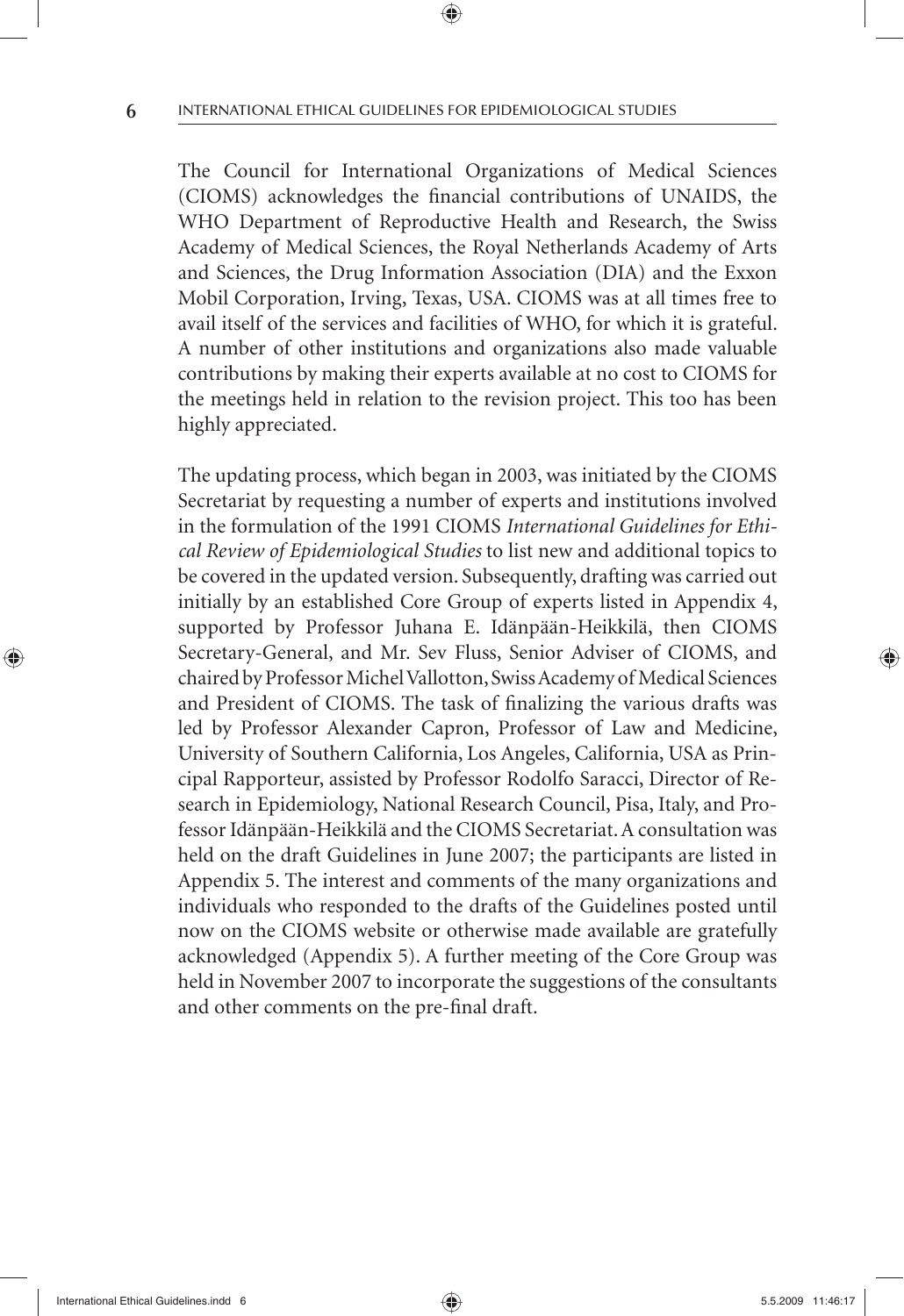### **BACKGROUND**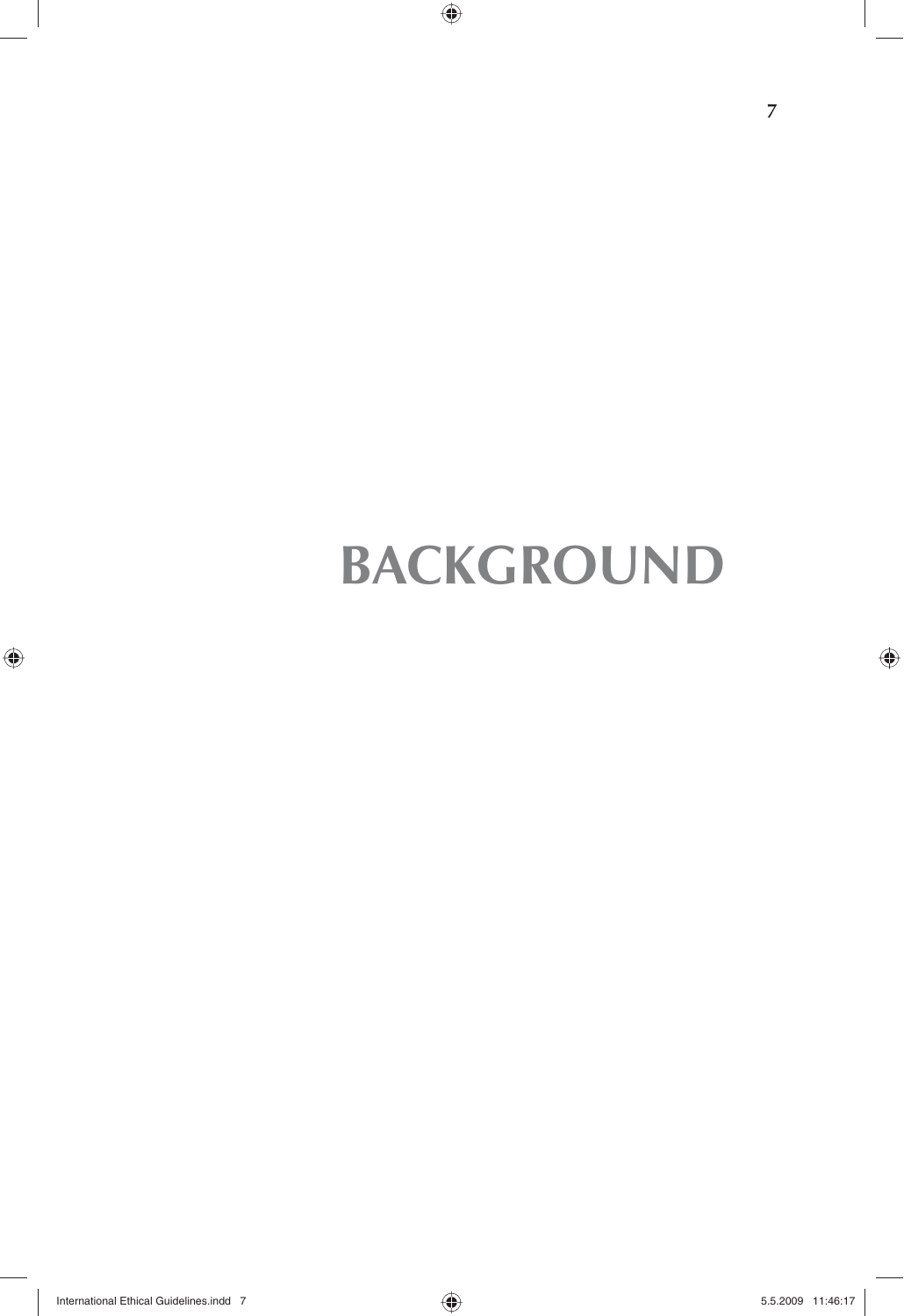The Council for International Organizations of Medical Sciences (CIOMS) is an international non-governmental organization in official relations with the World Health Organization (WHO). It was founded under the auspices of WHO and the United Nations Educational, Scientific and Cultural and Organization (UNESCO) in 1949; among its mandates is to maintain collaborative relations between national and international medical and scientific groups and the United Nations and its specialized agencies, particularly UNESCO and WHO.

In the late 1970s, CIOMS began working in collaboration with WHO on ethics in relation to research. The initial objective was to prepare guidelines to indicate how the ethical principles that should govern the conduct of biomedical research involving human subjects, as set forth in the Declaration of Helsinki (first issued by the World Medical Association in 1964 and amended in 1975), could be effectively applied, particularly in developing countries, given their socioeconomic circumstances, laws and regulations, and executive and administrative arrangements. The first product of this CIOMS/ WHO undertaking was the publication in 1982 of *Proposed International Ethical Guidelines for Biomedical Research Involving Human Subjects*.

The period that followed saw rapid advances in medicine and biotechnology, the growth of multinational clinical trials and of research involving children and other vulnerable groups, a shift in attitudes towards regarding human subjects research as largely beneficial rather than threatening, and the outbreak of the HIV/AIDS pandemic. These developments raised new ethical issues not considered in the preparation of *Proposed Guidelines*. Moreover, the Declaration of Helsinki was again twice revised (in 1983 and 1989). It therefore was timely to revise and update the 1982 guidelines, and CIOMS, with the cooperation of WHO and its Global Programme on AIDS, in 1993 issued *International Ethical Guidelines for Biomedical Research Involving Human Subjects*.

During this period, CIOMS and its collaborators also recognized that ethical guidance was also needed for public health research. Therefore, even before the revision of the biomedical research guidelines was completed, *International Guidelines for Ethical Review of Epidemiological Studies* were published in 1991.

In the years that followed, it became apparent that the biomedical guidelines would need to be revised again to address additional issues, especially those arising in controlled clinical trials carried out in low-resource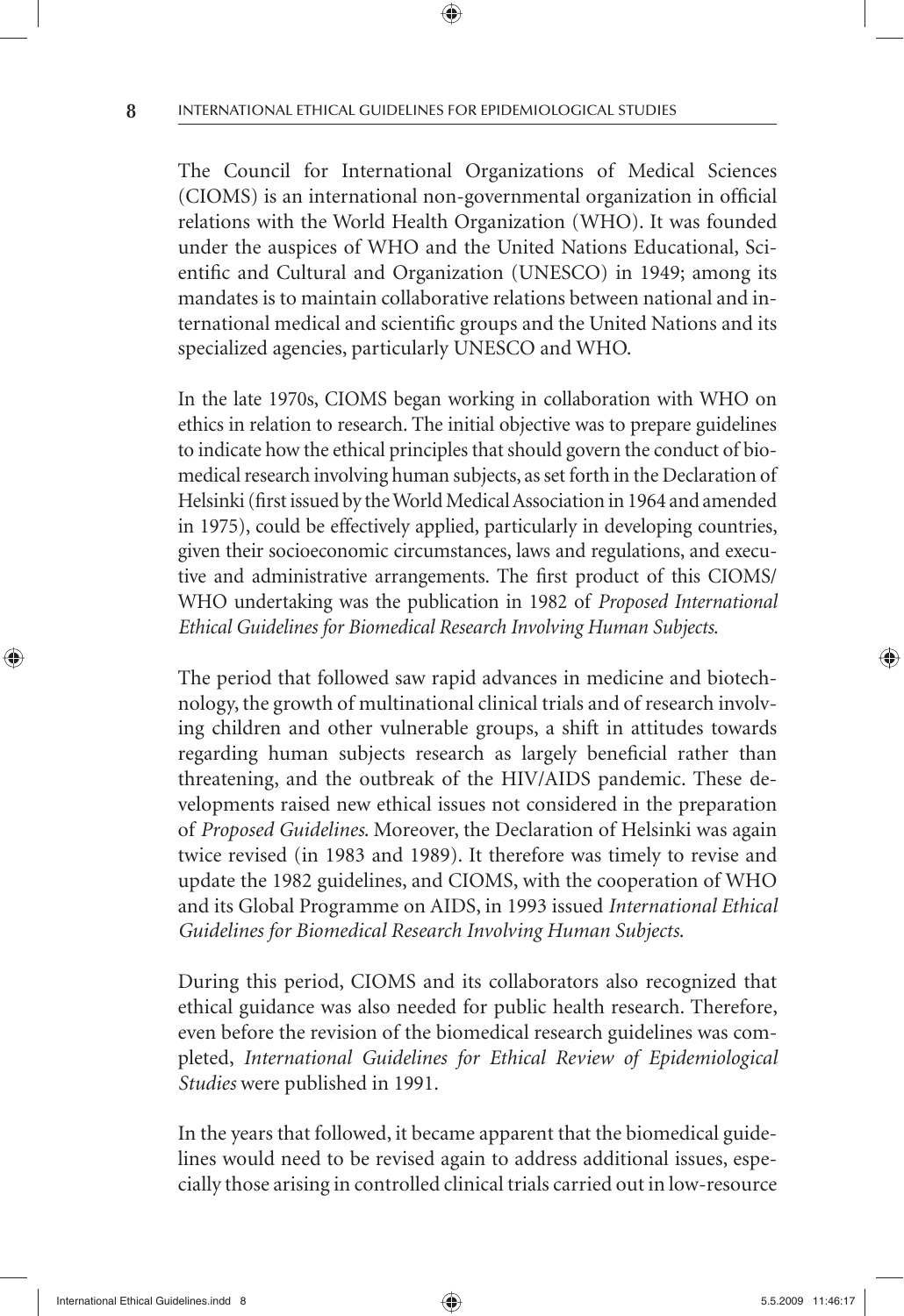countries by sponsors from richer countries. The updating, which was also necessitated by a major revision in the Declaration of Helsinki in 2000, resulted in the publication by CIOMS and WHO of revised *International Ethical Guidelines for Biomedical Research Involving Human Subjects* in 2002. Like the 1982 and 1993 versions, the new document was designed to be of use, particularly to low-resource countries, in defining national policies on the ethics of biomedical research (and particularly clinical trials of pharmaceuticals), applying ethical standards in local circumstances, and establishing or redefining adequate mechanisms for ethical review of research involving human subjects.

The process of revising the research guidelines that began in the late 1990s made clear that developments in the ethical analysis of all types of research using human subjects had potential implications for the 1991 Guidelines for epidemiological studies. Furthermore, the growing recognition of the importance of epidemiological research to improving the health of the public highlighted the importance of bringing the 1991 Guidelines into line with current thinking on ethics and human rights. Therefore, in 2003 CIOMS constituted a core group to consider how the existing ethical guidance for epidemiological studies should be updated. The group initially attempted to make changes in the 1991 document, but then put aside that draft because of the response from persons involved in ethical review committees that they found it difficult to relate the epidemiological guidelines to the CIOMS 2002 *International Ethical Guidelines for Biomedical Research.* The group recognized how widely the latter document has been disseminated, so that it is now the basic conceptual and practical guide when research undergoes ethical review in institutions around the world, particularly in developing countries. Intending to ensure that ethical principles are consistently applied to all types of research, the core group decided to prepare a Supplement to the 2002 document that would address the special features of epidemiological studies. The group thereby meant to connect the ethics of epidemiological research with the standards and analysis that have been developed for other types of research involving human subjects and to ease the process of review because many of those using the proposed supplement–especially members of, and administrators for, ethical review committees–would have experience with using the 2002 *Guidelines*  in the context of biomedical research projects.

In February 2006, a draft of the supplement was posted on the CIOMS website and opened to comment from interested parties. The response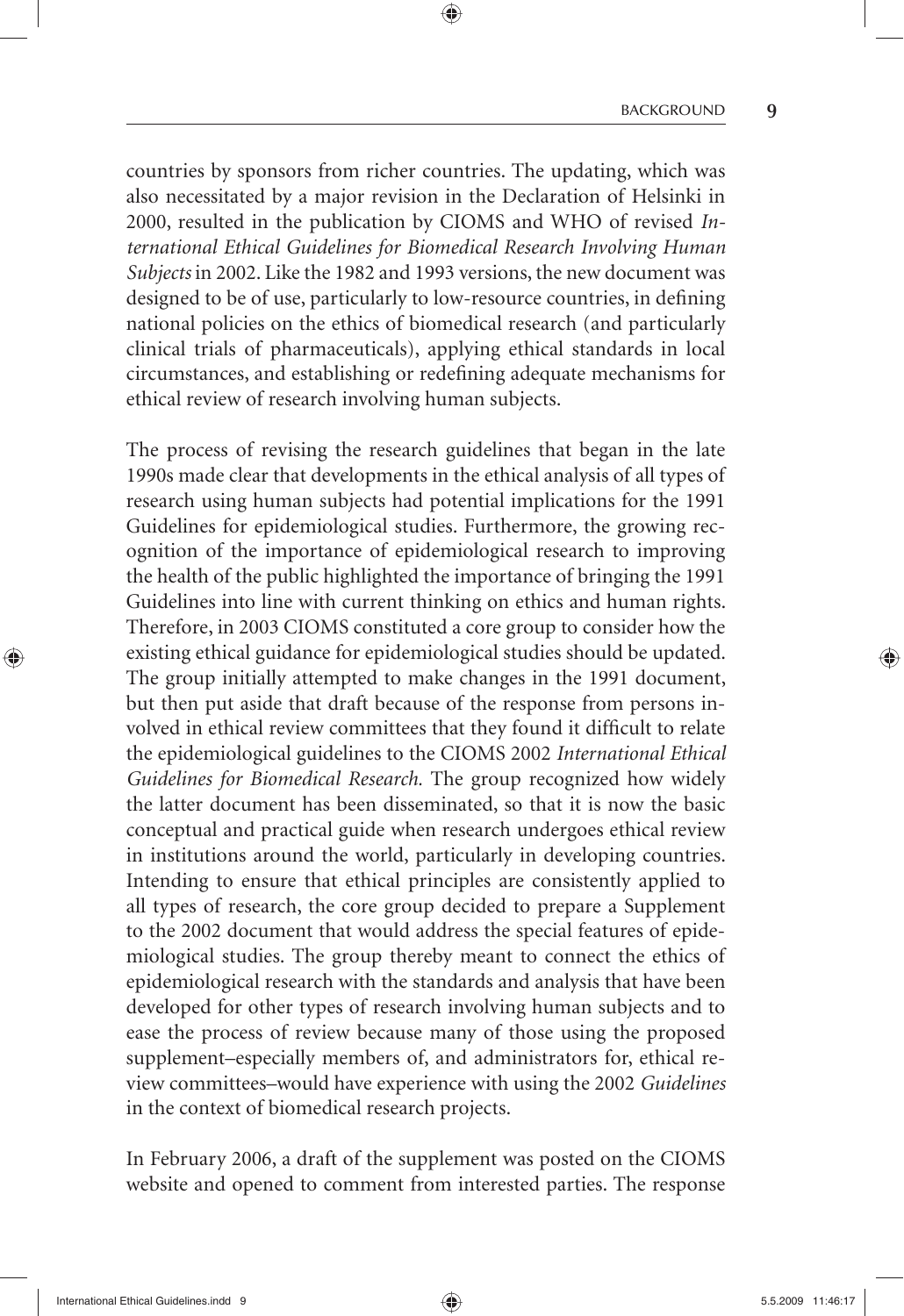from groups and individuals involved in biomedical research was largely positive, but the same was not true among epidemiologists. Some accepted the drafters' insistence that the manner of presentation did not signify that the field of epidemiology should be regarded as derivative from or secondary to clinical research. (Quite the contrary, as the drafters noted: the field of epidemiology predates many of the methods now used in clinical research.) But many objected that epidemiologists were not necessarily conversant with the 2002 *Guidelines* and would therefore find it burdensome to have to switch back and forth between the epidemiology supplement and the biomedical research document. They were also concerned that the supplement would not provoke ethical review committees that principally review biomedical research to sufficiently adjust their expectations–and also their membership–to take account of important differences raised by epidemiological studies. At the same time, the critics also stated that ethical review committees that mostly review public health research and other epidemiological studies would find it simpler to have a stand-alone set of guidelines.

A second issue, concerning the scope of the new guidance document for epidemiological research, also emerged from the comments on the 2006 draft. In conducting some studies, epidemiologists alter the physical, chemical, social or psychological conditions to which members of a population are exposed. Such population trials resemble the clinical trials of new drugs and devices that are the principal focus of the 2002 CIOMS *International Ethical Guidelines* except that sometimes the unit of study is not an individual person but a community or other group*.* It would therefore be possible for those interventional or experimental epidemiological studies to be designed and reviewed under the 2002 document, and to restrict the current guidelines to the unique features of observational epidemiological studies. But such an approach would have several disadvantages.

First, while the CIOMS 2002 Guidelines are familiar to many ethical review committees, some committees that only review epidemiological studies may not be familiar with them. These committees would be better served by a single booklet that addresses both observational and interventional epidemiology. Likewise, epidemiologists, who may move from conducting an observational study to an interventional study, should not have to shift back and forth between one document and the other. Therefore, it is the intention of the core group that this guidance document encompass all types of epidemiological studies.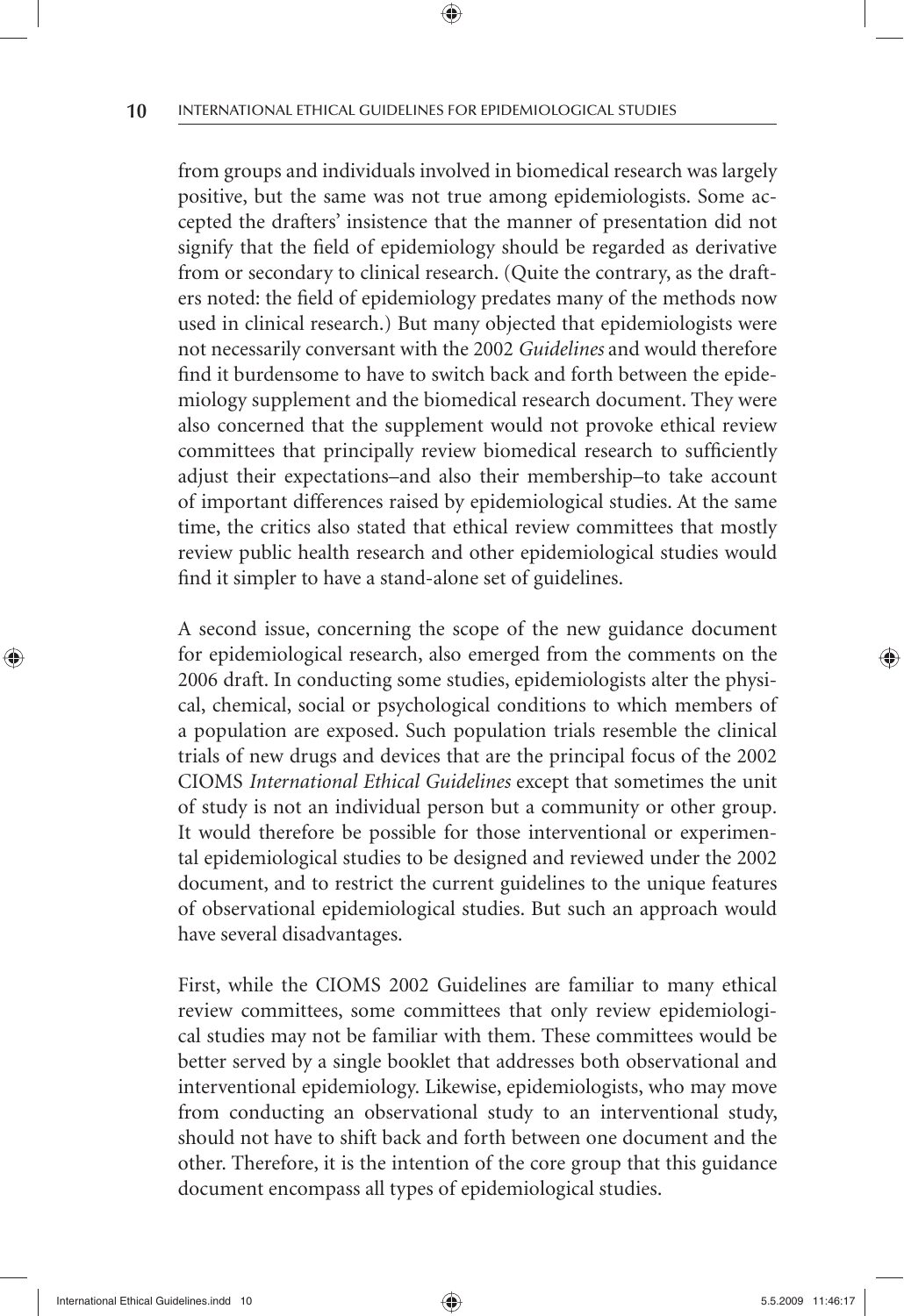In the case of interventional studies, the present Guidelines are generally the same as those in the 2002 document, $1$  but whenever appropriate the commentary has been focused on issues that arise in epidemiological rather than biomedical research. For example, in biomedical research the focus of protection is typically on avoiding physical or psychological harm; in the context of international studies, attention has often been directed towards the responsibilities of commercial sponsors of research from high-resource countries when they test their products in lowresource countries. In epidemiological research, the sponsors are more likely to be public agencies than commercial companies and the risks are more likely to involve socioeconomic harm (such as through dissemination of private information) rather than physical injury. Of course, some epidemiological research does utilize biomedical interventions (such as vaccines) in one or more population groups, where the risk can be physical as well as social. And even observational studies can involve physical risks, if the failure to change conditions means that some of the subjects of a study are exposed to avoidable risks of harm. Indeed, one of the most infamous cases of unethical research in the Twentieth Century, the so-called Tuskegee Syphilis Study, involved the observation of untreated disease in a group of poor African-Americans in rural Alabama over a forty-year period; the fact that the subjects were unaware of their diagnosis and of the purpose for the public health officials' interest in them and were not offered treatment when antibiotics became generally available caused a scandal that propelled the development of formal rules for research with human beings in the United States.

The present Guidelines address observational studies by noting, in the commentary, the ways in which it may be appropriate to treat such research differently than interventional studies (for example, regarding informed consent).

<sup>1</sup> Small changes have been made in the wording of Guidelines where this was necessary in light of differences between biomedical and epidemiological research, and three Guidelines (22-24) have been added in the present document; they are not, however, narrowly concerned with epidemiological research and are considered appropriate for inclusion in CIOMS's next edition of the *International Ethical Guidelines for Biomedical Research Involving Human Subjects.*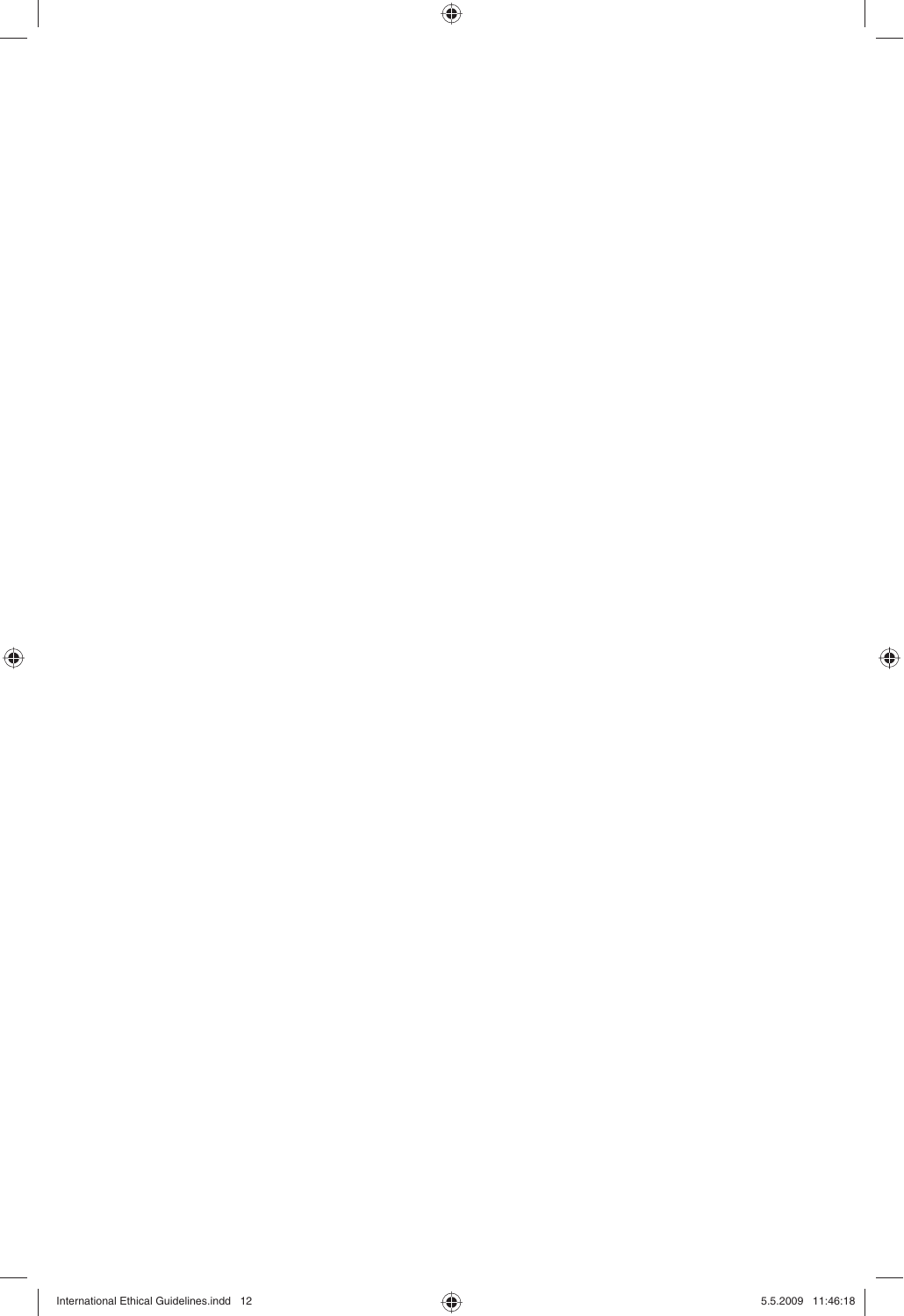## **INTRODUCTION**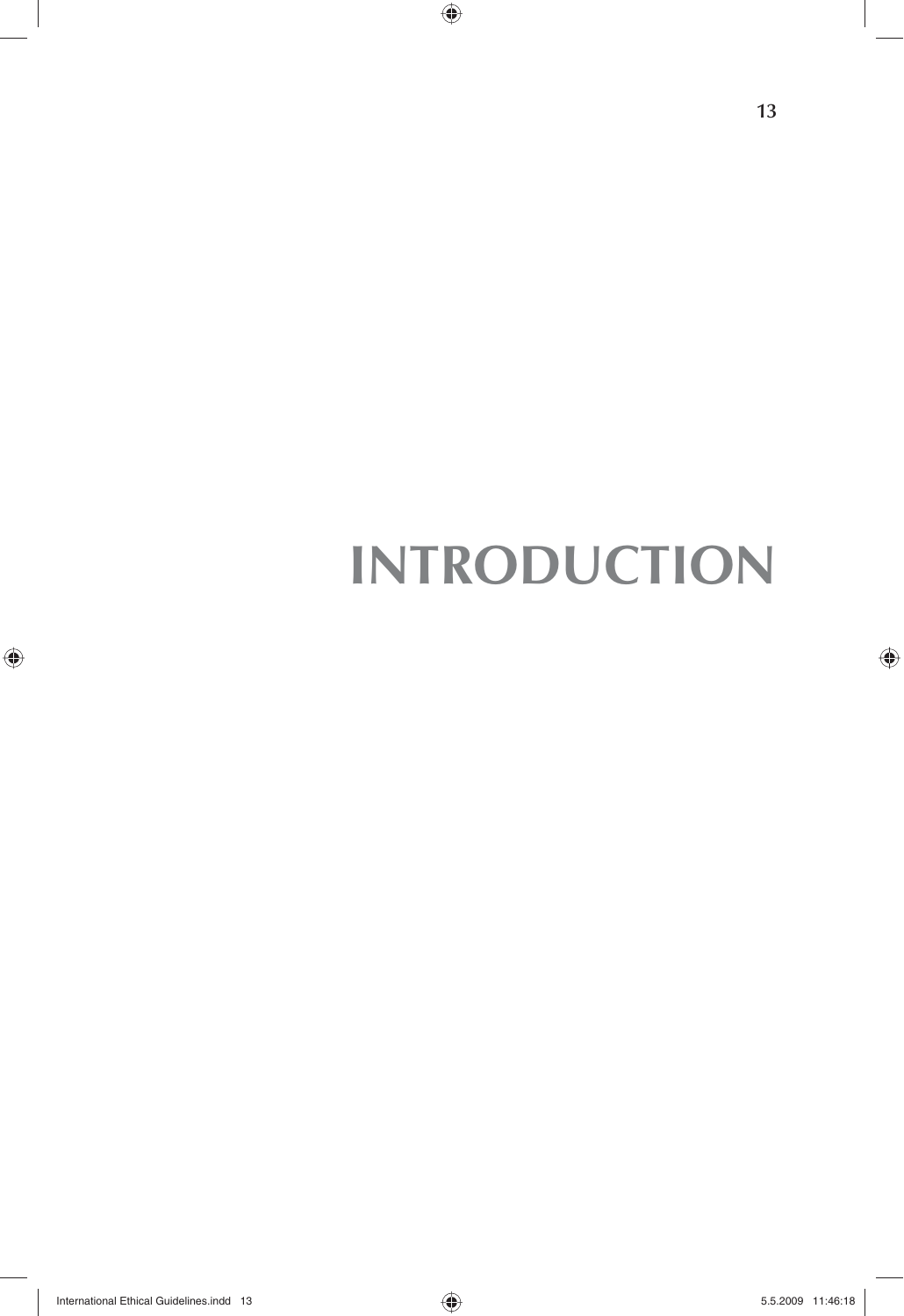"Epidemiology is the study of the distribution and determinants of health-related states or events in specified populations, and the application of this study to control of health problems." (John Last, *Dictionary of Epidemiology*, 4th edition). This volume sets forth ethical guidance regarding the first part of this definition, namely, how epidemiologistsas well as those who sponsor, review, or participate in the studies they conduct–should identify and respond to the ethical issues that are raised by the process of producing this information.

Epidemiology has made essential contributions to the improvement in human health achieved over the past century. It can be reasonably expected that the field will continue to do so by using ever more powerful and sophisticated scientific tools to increase the understanding of the distribution of health and illness and of their many physical, chemical, biological, behavioural, social and environmental determinants. Indeed, further improving the health of the public depends on making greater use of the tools of epidemiology. At the same time, it is essential that this new knowledge, and the changes for the good that it prompts, be derived from studies conducted according to recognized ethical standards. By focusing on the distinctive aspects of epidemiological research, this document aims to provide the field with just such a set of ethical standards.

Epidemiological research today encompasses a wide spectrum of research ranging from the investigation of disease causation using the tools of molecular biology in populations to the evaluation of health services and from analysis of the social factors conditioning health and disease to large-scale studies of new public health interventions to prevent disease. All aspects of health when studied at the level of the population are the proper domain of epidemiology, which also provides essential inputs for clinicians, policymakers and social analysts, for example on disease frequency or on the effects of different interventions to control a disease.

In epidemiology, the term "studies" encompasses both routine applications of epidemiological methods–for example, in public health surveillance or hospital quality evaluation–and investigations designed to produce new scientific knowledge and theories; the latter are addressed in the present Guidelines and commentaries. The text adopts the usage common in biomedical research, in which the term "study" is used–along with "investigation" or "trial"–to designate research activities; thus in what follows, references to "epidemiological studies" denote epidemiological research rather than practice.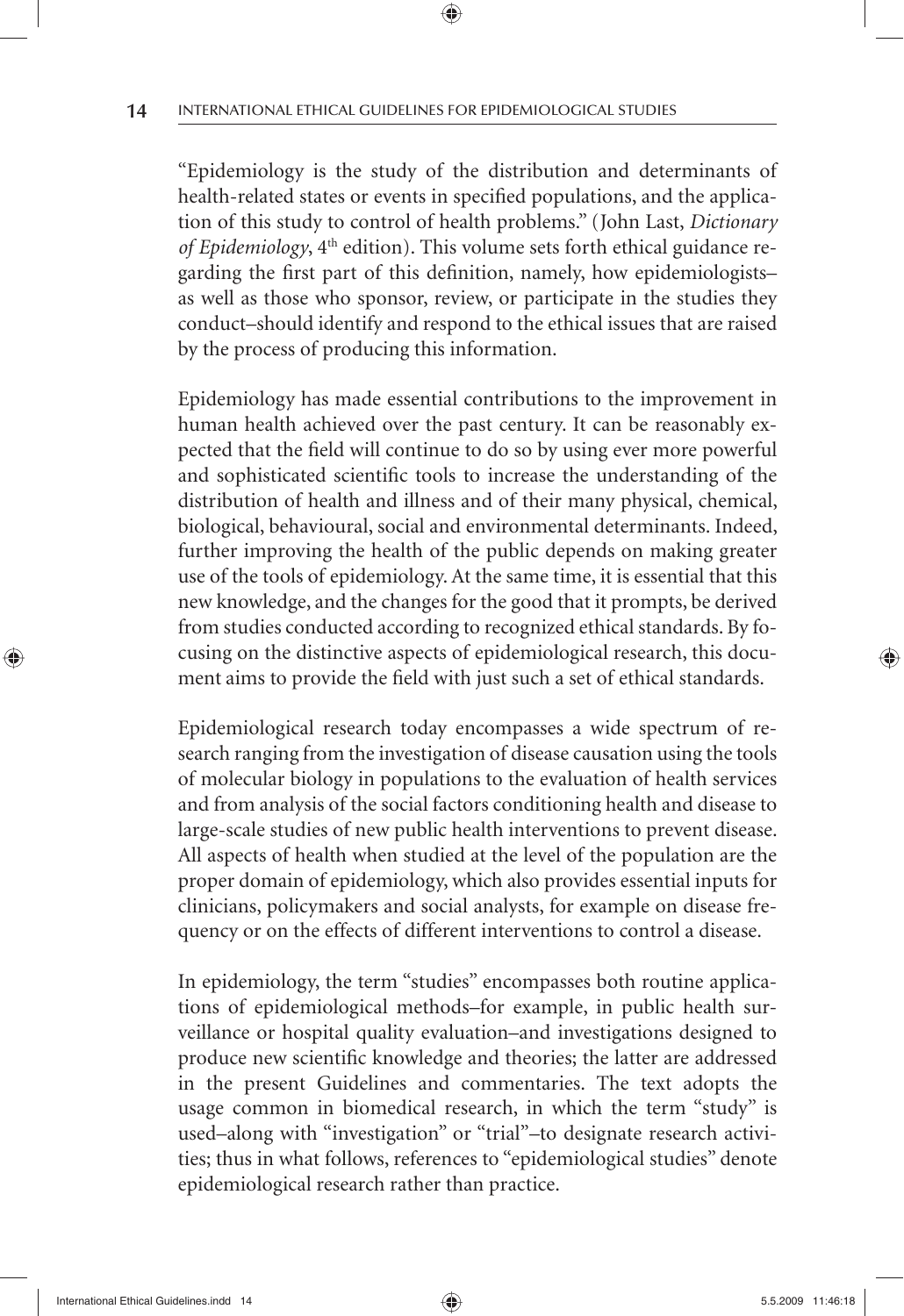*Research and practice.* In order to avoid imposing on the ordinary practice of medicine all the rules and procedures created over the past six decades to protect research subjects, it is conventional to define "research" as involving activities that are designed to develop or contribute to generalizable knowledge. Generalizable knowledge consists of theories, principles or relationships, or the accumulation of information on which they are based, that can be corroborated by accepted scientific methods of observation and inference. In contrast, when a physician or psychologist varies conventional treatment in an attempt to produce a better result for a patient, one might say that he or she was "experimenting" but since such individualized variations do not produce generalizable knowledge, the activity would be regarded as practice not research.

The "generalizable knowledge" definition works well for medical and behavioural studies pertaining to human health, which are commonly denominated "biomedical research" to indicate its relation to health. But the definition works less well in separating practice from research in the field of epidemiology. Many studies using the tools of epidemiology which are performed on a regular basis by public health agencies, such as routine surveillance for disease outbreaks, are correctly viewed as "practice" even though the information produced may contribute to generalizable knowledge. Thus, in carrying out their activities epidemiologists (and others examining the activities) need to apply careful judgment to determine whether the activity should be classified as research or practice. Of course, as explained more fully in these Guidelines, it does not necessarily follow that everything placed in the former category is problematic or is even subject to all the requirements for advance approval and individualized informed consent usually associated with research. Conversely, some activities that are routinely carried out by epidemiologists do raise ethical issues that may benefit from careful scrutiny or even reconsideration, even if they have long traditions and are sanctioned by regulations or statutes.

*Ethics and epidemiology.* Progress in medical care and disease prevention depends upon an understanding not only of physiological and pathological processes but also of the social, cultural, economic, and other environmental determinants of health, including the effects of the healthcare system and other social institutions. Producing that understanding requires performing research involving human subjects. Such research should be carried out only by, or strictly supervised by, suitably qualified and experienced investigators under accepted ethical guidelines.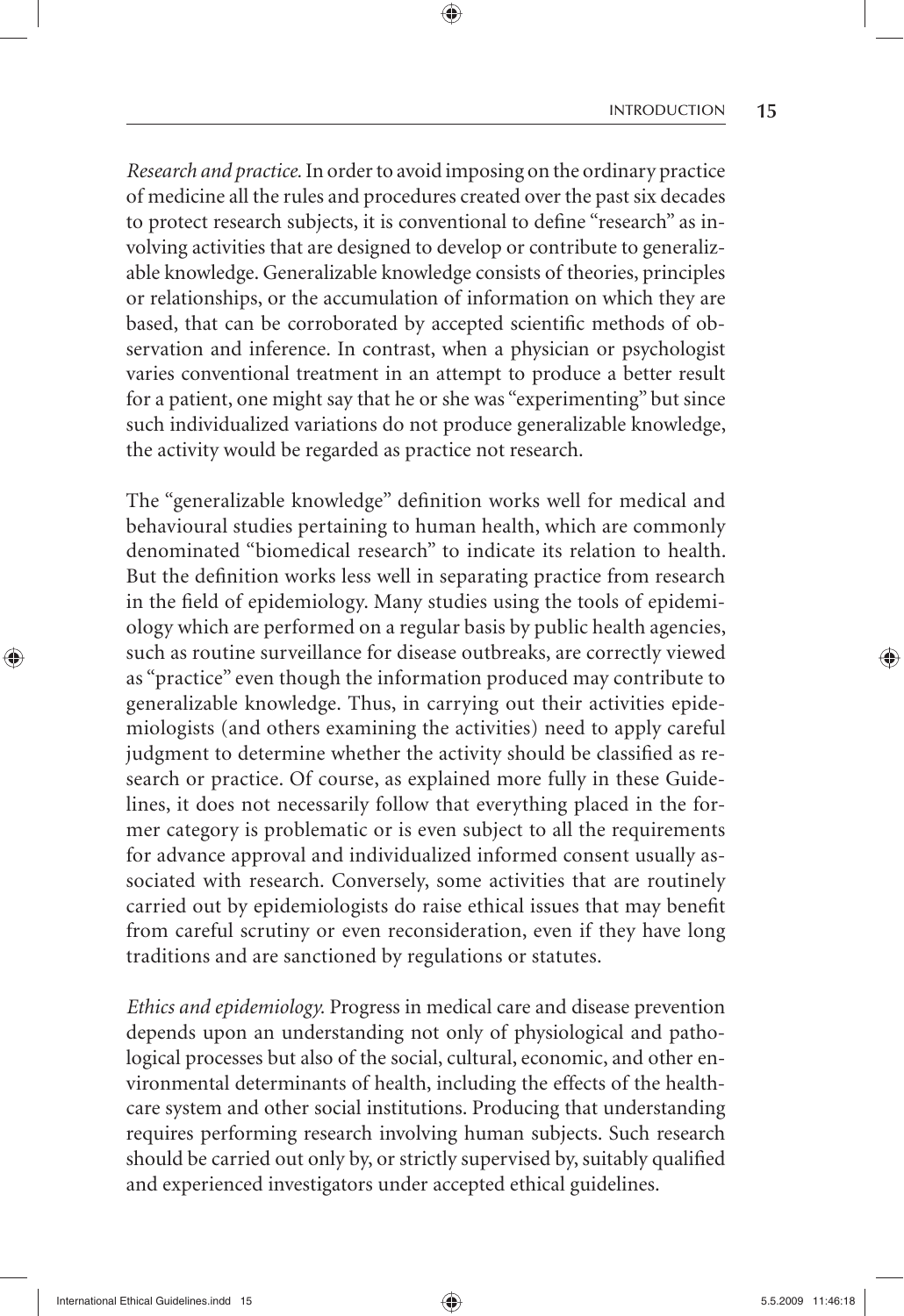Ethical guidelines assist both investigators and ethical review committees in acting responsibly. Investigators, with whom rests the primary duty to protect the rights and welfare of research subjects and to ensure the scientific quality of research, can benefit through better design and administration of their protocols, including the processes for obtaining consent and communicating their research findings, while ethical review committees can benefit through improved evaluation and oversight of studies. In their respective roles, each has a duty to see that research plans are transparent, that subjects' data and biological samples are actually used for valid studies, that study results are made publicly available, and that unnecessary administrative obstacles to research–should they occur–are effectively removed.

Because of their merely observational nature, epidemiological studies in the past were widely regarded as not raising any significant ethical issues and were commonly carried out without approval of an ethical review committee. However, recent years have brought increased attention to the ethical conduct of research generally, greater awareness of the potential harms to research subjects including non-physical harm from disclosures of health-related information and hence increased efforts to protect privacy. All of these have implications for observational epidemiological research. Investigators and review committees need to take differences between interventional and observational studies into consideration in designing and approving observational studies. In some cases, the differences can simplify the ethical review process; in others, additional considerations are raised.

The mere formulation of ethical guidelines for epidemiological research involving human subjects will hardly resolve all the moral doubts that can arise in association with such research. Nonetheless, the present Guidelines are intended at least to draw the attention of investigators, sponsors and ethical review committees to the need to consider carefully the ethical implications of research protocols and the manner in which research is conducted, and thus to conduce to high scientific and ethical standards in epidemiological research.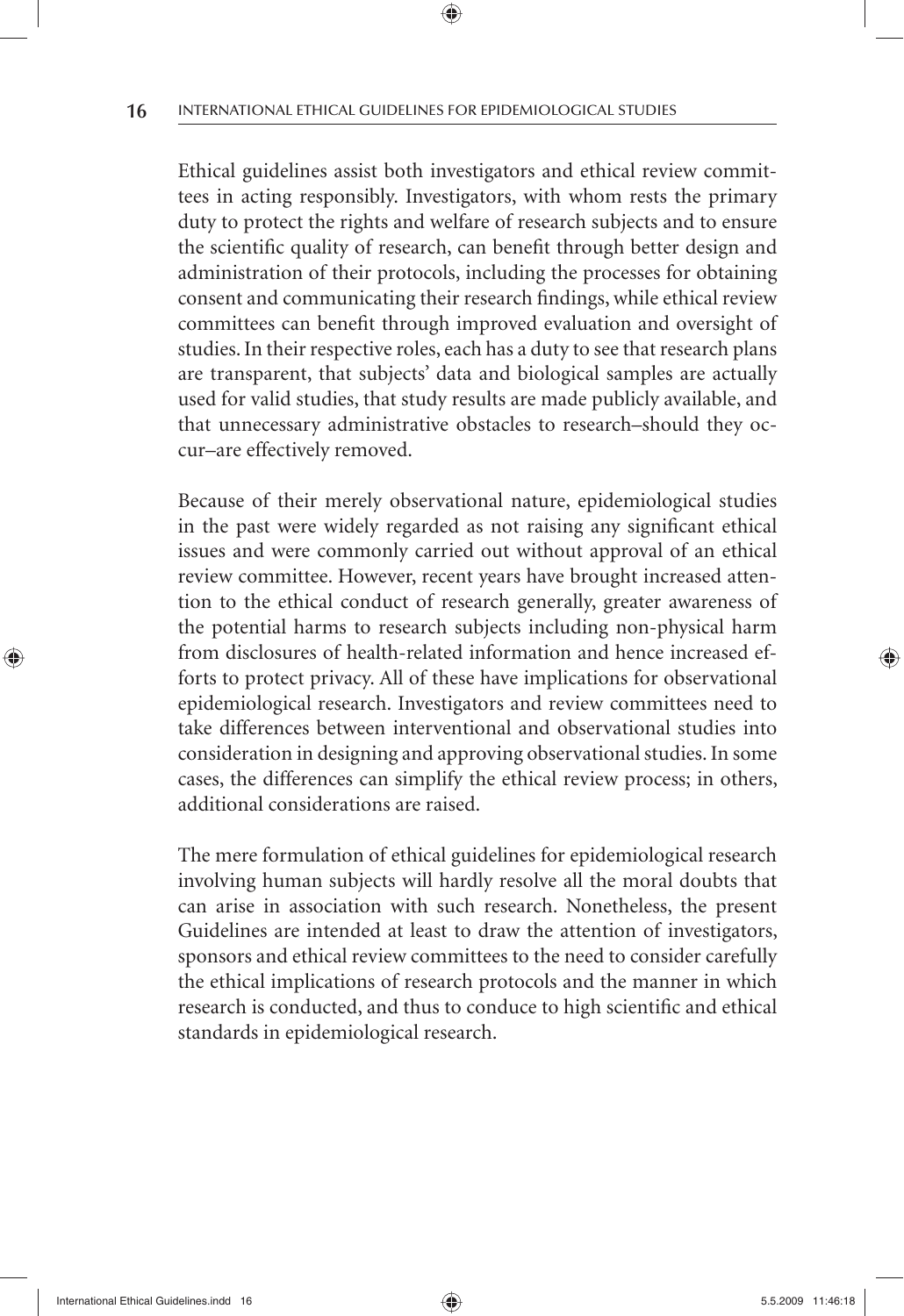### **INTERNATIONAL INSTRUMENTS AND GUIDELINES**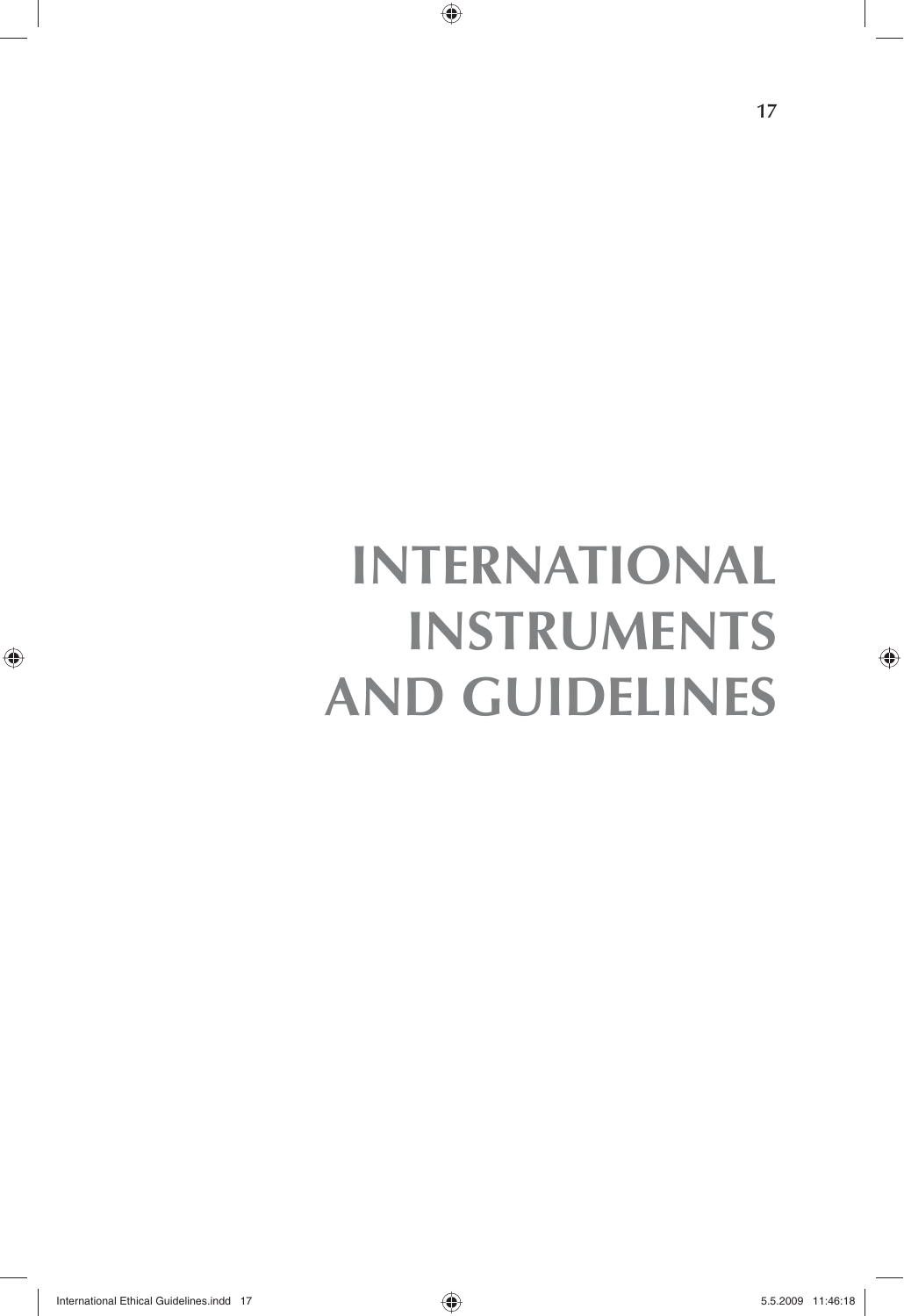The first official international statement on the ethics of medical research was promulgated in 1947 as part of the judgment of the court in Nuremberg that tried the Nazi physicians who had conducted atrocious experiments on unconsenting prisoners and detainees during the Second World War. The judges set forth ten conditions–which became known as the Nuremberg Code–for the ethical conduct of research involving human subjects, emphasizing the necessity of voluntary consent.

The Universal Declaration of Human Rights, adopted by the United Nations General Assembly in 1948 in the wake of the judgment in *The Doctors' Case*, states that "No one shall be subjected . . . to cruel, inhuman or degrading treatment or punishment" (Article 5). The International Covenant on Civil and Political Rights, approved by the General Assembly in 1966 to give the Declaration legal as well as moral force, explicates that this prohibition means that "In particular, no one shall be subjected without his free consent to medical or scientific experimentation." (Article 7). (Many countries have incorporated this provision or its equivalent into their constitution or public health laws and regulations.) Subsequent human rights instruments, which provide special protection to women (Convention on the Elimination of All Forms of Discrimination Against Women) and children (Convention on the Rights of the Child), reinforce the connection between human rights and the ethical principles that underlie a number of international guidelines for research with human beings.

The most prominent of these began taking shape in the 1950s, when the World Medical Association (WMA) began the process of articulating a set of duties for physicians conducting medical research. Though it drew on the Nuremberg Code, the WMA wanted a set of standards that was generated by the profession itself (free of any association with the wartime physician-criminals) and that encompassed research undertaken in the course of medical care. The resulting Declaration, adopted at the WMA meeting in Helsinki in 1964, became a fundamental document in the field of research ethics and has influenced the formulation of international, regional and national legislation and codes of conduct. The Declaration, which has been amended several times, most recently in 2008 (Appendix 3), is a comprehensive international statement of the ethics of research involving human subjects. It sets out ethical guidelines for physicians engaged in both clinical and nonclinical biomedical research.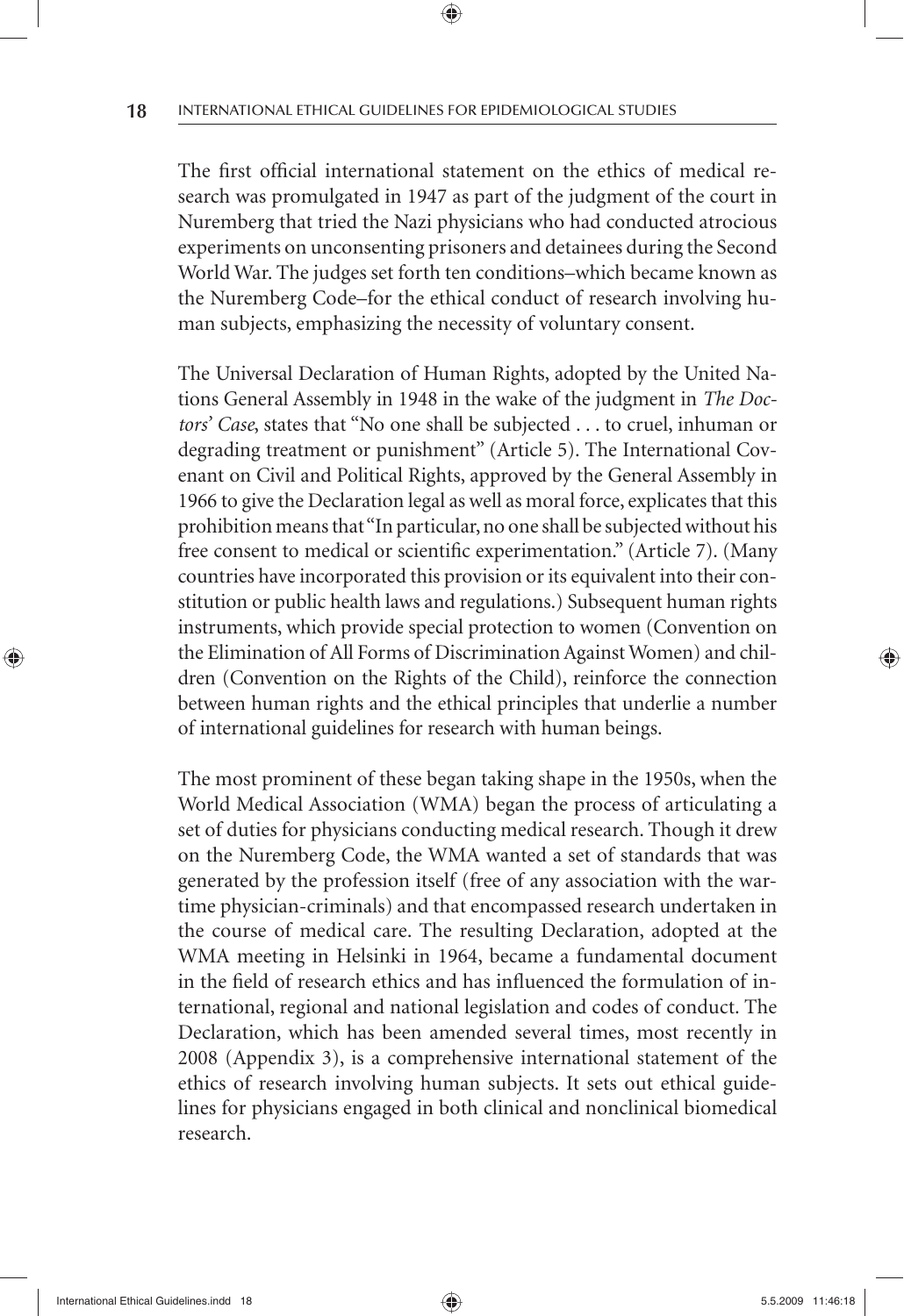Since the publication of the CIOMS 1993 Guidelines, several international organizations have issued ethical guidance on clinical trials. These have included, from the World Health Organization, in 1995, *Guidelines for Good Clinical Practice for Trials on Pharmaceutical Products*; and from the International Conference on Harmonisation of Technical Requirements for Registration of Pharmaceuticals for Human Use (ICH)*,* in 1996, *Guideline on Good Clinical Practice*, designed to ensure that data generated from clinical trials are mutually acceptable to regulatory authorities in the European Union, Japan and the United States of America. The Joint United Nations Programme on HIV/AIDS published in 2000 the UNAIDS Guidance Document *Ethical Considerations in HIV Preventive Vaccine Research*; a revised version, *Ethical Considerations in Biomedical HIV Prevention Trials,* was produced by UNAIDS and WHO in 2007.

In 2001 the Council of Ministers of the European Union adopted a Directive on clinical trials, which became binding in law in the countries of the Union in 2004. The Council of Europe, with more than 40 Member States, has approved a Protocol on Biomedical Research (which was opened for ratification by Member States on 25 January 2005) to implement the provisions of its 1997 Convention on Human Rights and Biomedicine that relate to biomedical research.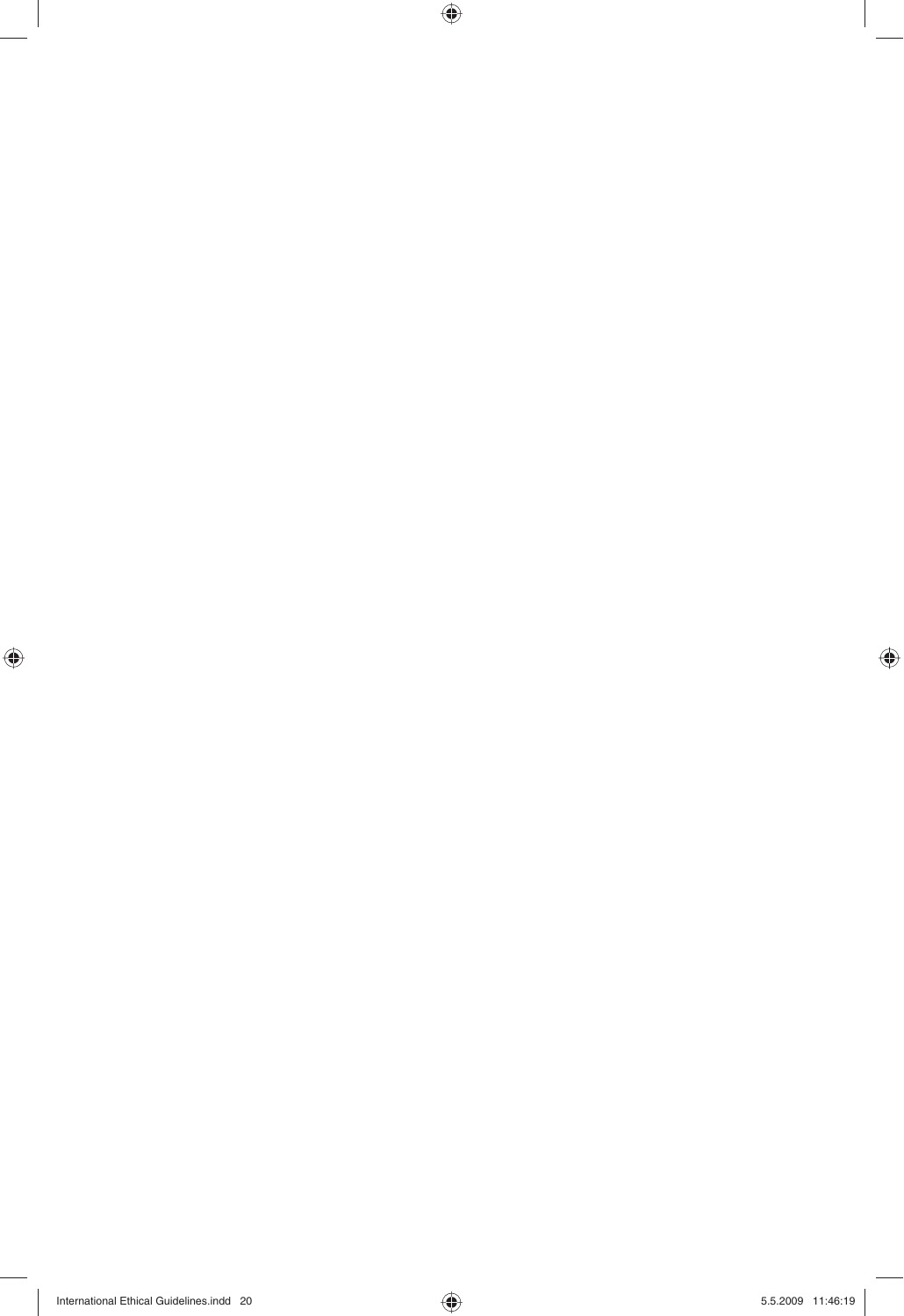### **GENERAL ETHICAL PRINCIPLES**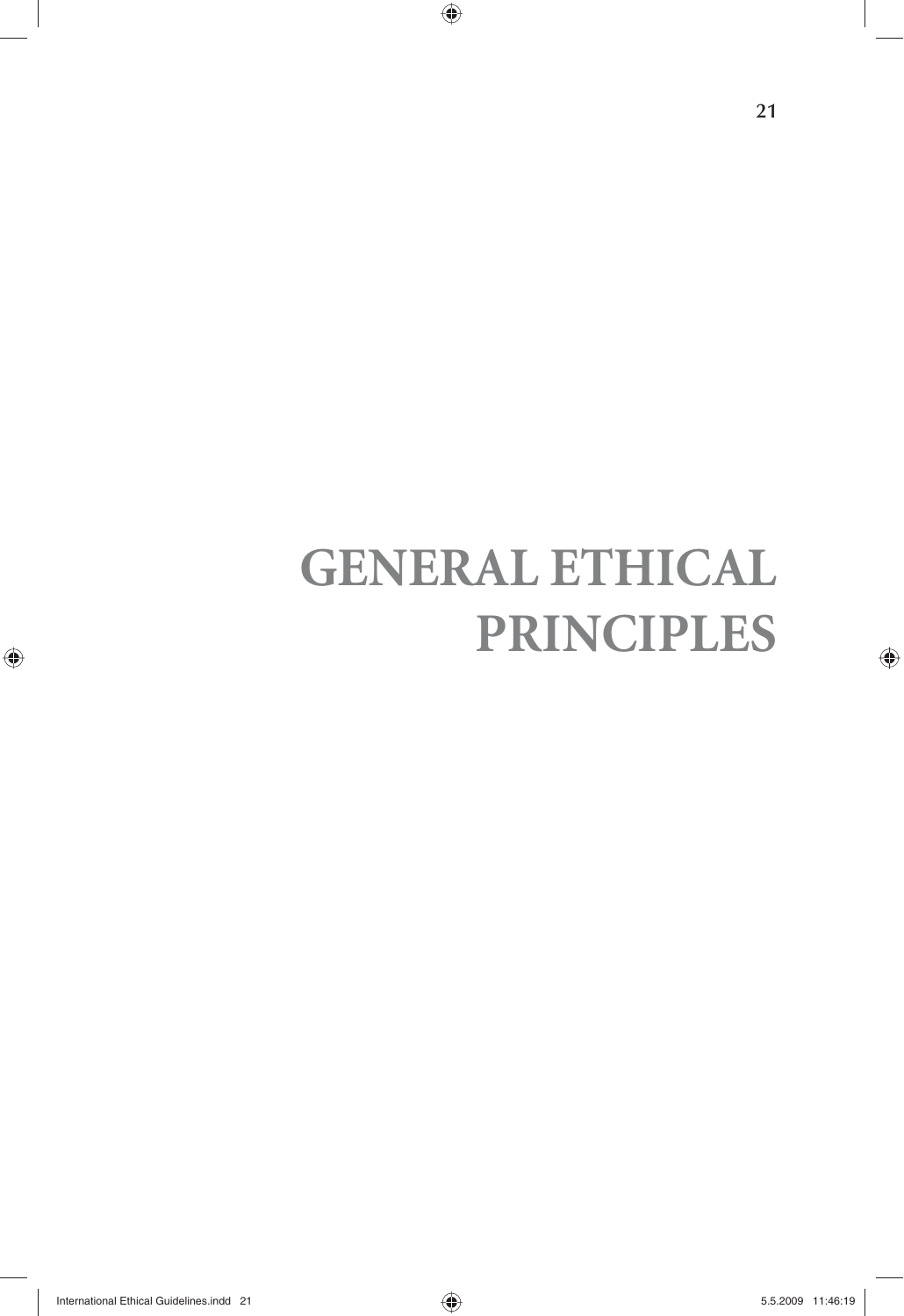All research involving human subjects should be conducted in accordance with three basic ethical principles, namely respect for persons, beneficence and justice. It is generally agreed that these principles, which in the abstract have equal moral force, guide the conscientious preparation of proposals for scientific studies. In varying circumstances they may be expressed differently and given different moral weight, and their application may lead to different decisions or courses of action. The present guidelines are directed at the application of these principles to research involving human subjects.

*Respect for persons* incorporates at least two fundamental ethical considerations, namely:

- a) respect for autonomy, which requires that those who are capable of deliberation about their personal choices should be treated with respect for their capacity for self-determination; and
- b) protection of persons with impaired or diminished autonomy, which requires that those who are dependent or vulnerable be afforded security against harm or abuse.

**Beneficence** refers to the ethical obligation to maximize benefits and to minimize harms. This principle gives rise to norms requiring that the risks of research be reasonable in the light of the expected benefits, that the research design be sound, and that the investigators be competent both to conduct the research and to safeguard the welfare of the research subjects. Beneficence further proscribes the deliberate infliction of harm on persons; this aspect of beneficence is sometimes expressed as a separate principle, *nonmaleficence* (do no harm).

*Justice* refers to the ethical obligation to treat each person in accordance with what is morally right and proper, to give each person what is due to him or her. In the ethics of research involving human subjects the principle refers primarily to *distributive justice***,** which requires the equitable distribution of both the burdens and the benefits of participation in research. Differences in distribution of burdens and benefits are justifiable only if they are based on morally relevant distinctions between persons; one such distinction is vulnerability. "Vulnerability" refers to a substantial incapacity to protect one's own interests owing to such impediments as lack of capability to give informed consent, lack of alternative means of obtaining medical care or other expensive necessities, or being a junior or subordinate member of a hierarchical group. Accordingly, special provision must be made for the protection of the rights and welfare of vulnerable persons.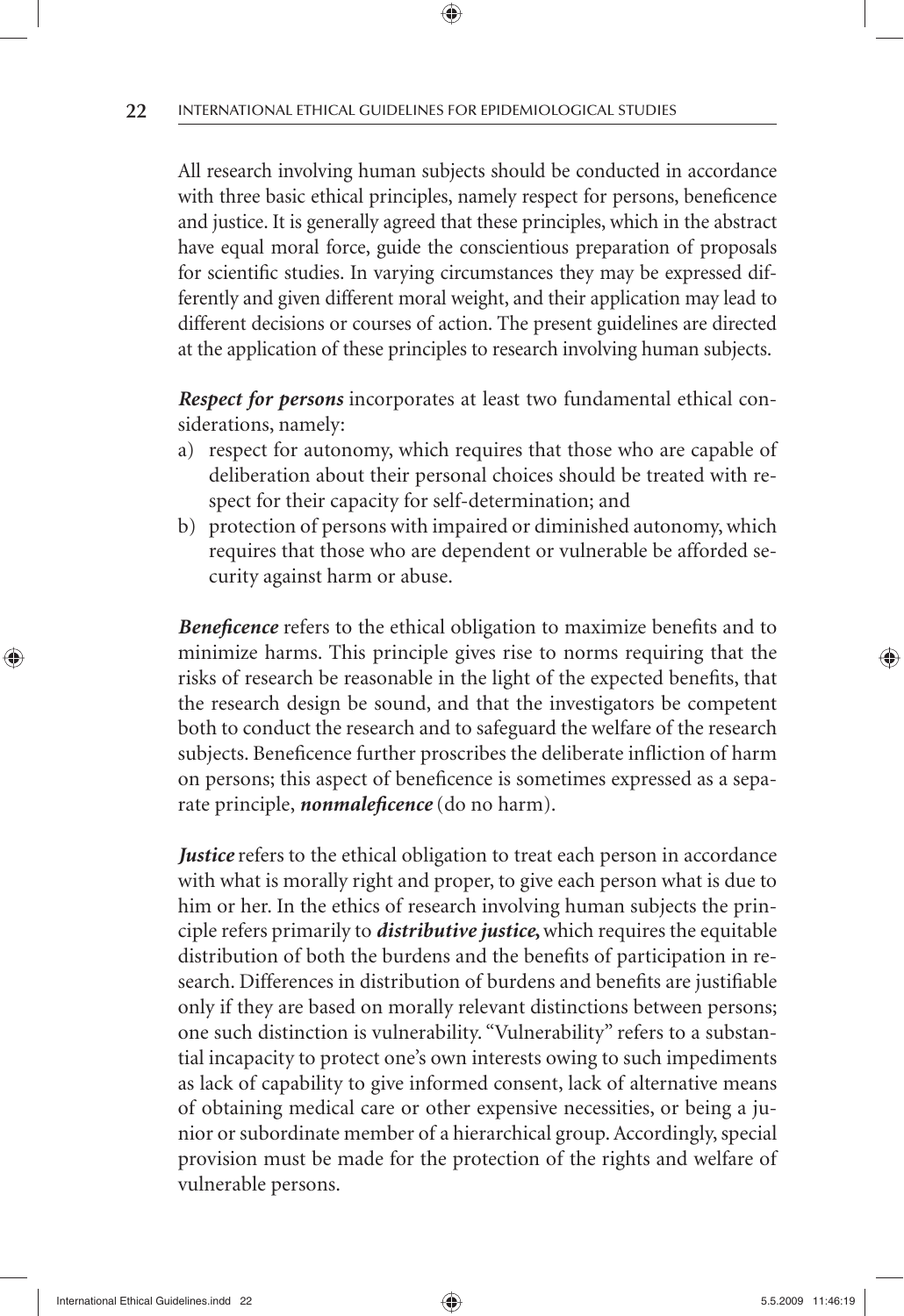Sponsors of research or investigators cannot, in general, be held accountable for unjust conditions where the research is conducted, but they must refrain from practices that are likely to worsen unjust conditions or contribute to new inequities. Neither should they take advantage of the relative inability of low-resource countries or vulnerable populations to protect their own interests, by conducting research inexpensively and avoiding complex regulatory systems of industrialized countries in order to develop products for the lucrative markets of those countries.

In general, the research project should leave low-resource countries or communities better off than previously or, at least, no worse off. It should be responsive to their health needs and priorities in that any product developed is made reasonably available to them, and as far as possible leave the population in a better position to obtain effective health care and protect its own health.

Justice requires also that the research be responsive to the health conditions or needs of vulnerable subjects. The subjects selected should be the least vulnerable necessary to accomplish the purposes of the research. Risk to vulnerable subjects is most easily justified when it arises from interventions or procedures that hold out for them the prospect of direct health-related benefit. Risk that does not hold out such prospect must be justified by the anticipated benefit to the population of which the individual research subject is representative.

An issue, mainly for those countries and perhaps less pertinent now than in the past, has been the extent to which ethical principles are considered universal or as culturally relative – the universalist versus the pluralist view. The challenge to international research ethics is to apply universal ethical principles to biomedical research in a multicultural world with a multiplicity of health-care systems and considerable variation in standards of health care. The Guidelines take the position that research involving human subjects must not violate any universally applicable ethical standards, but acknowledge that, in superficial aspects, the application of the ethical principles, e.g., in relation to individual autonomy and informed consent, needs to take account of cultural values, while respecting absolutely the ethical standards.

Finally, it is important to remember the basic distinction between legal norms and ethical norms. While the former are founded on the latter, there is no necessary one-to-one correspondence between each legal and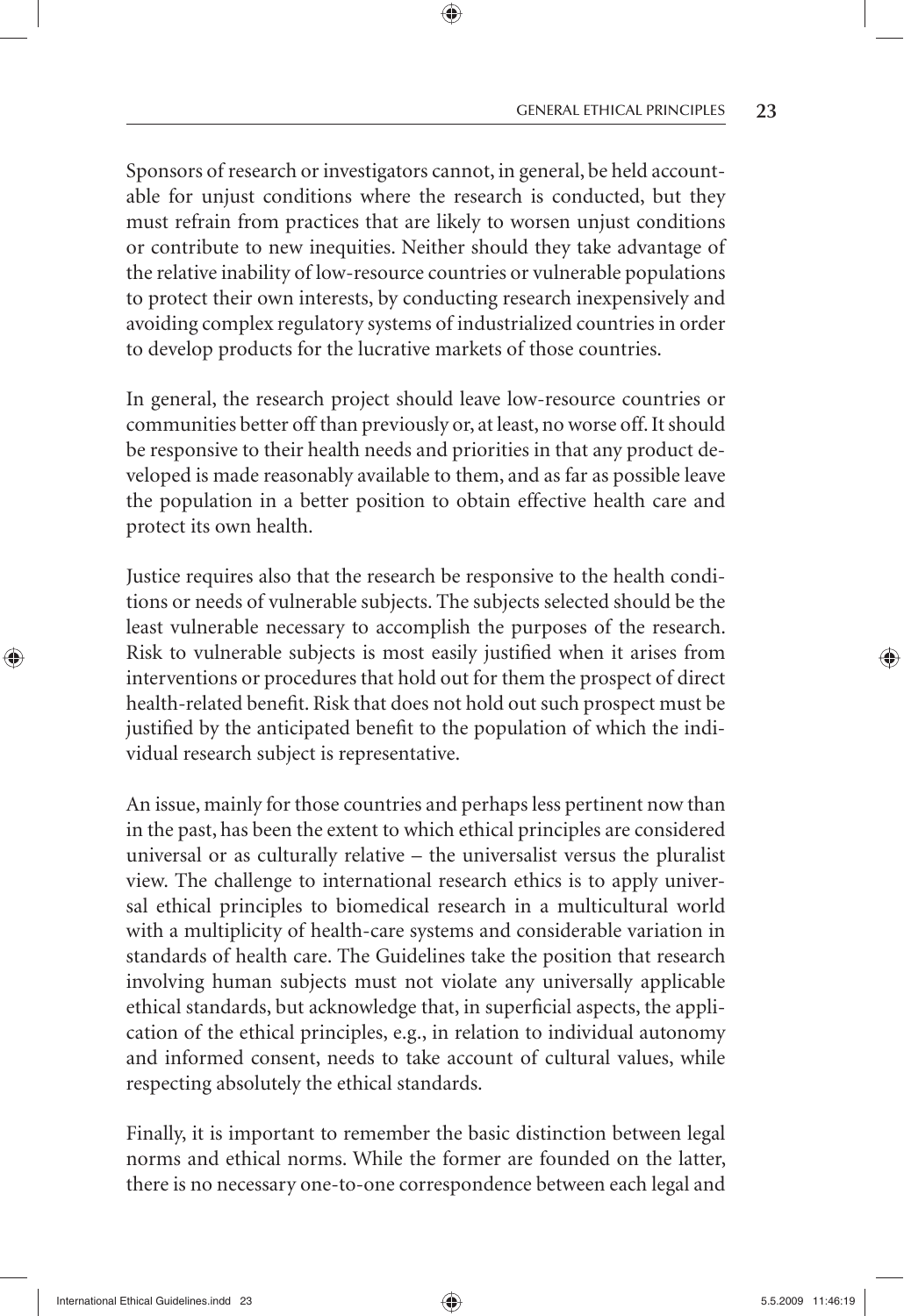ethical norm. A law may be regarded as unethical by some people (e.g., a law prescribing the death penalty for certain crimes) and likewise, an ethical norm may be regarded as unlawful in a country (e.g., one involving female genital mutilation). Thus it cannot be expected that ethical guidelines, which translate ethical principles into the form of recommendations (rather than of strict norms), will always coincide with legal prescriptions. This applies all the more to international guidelines which are issued in the context of legal dispositions varying from one country to another.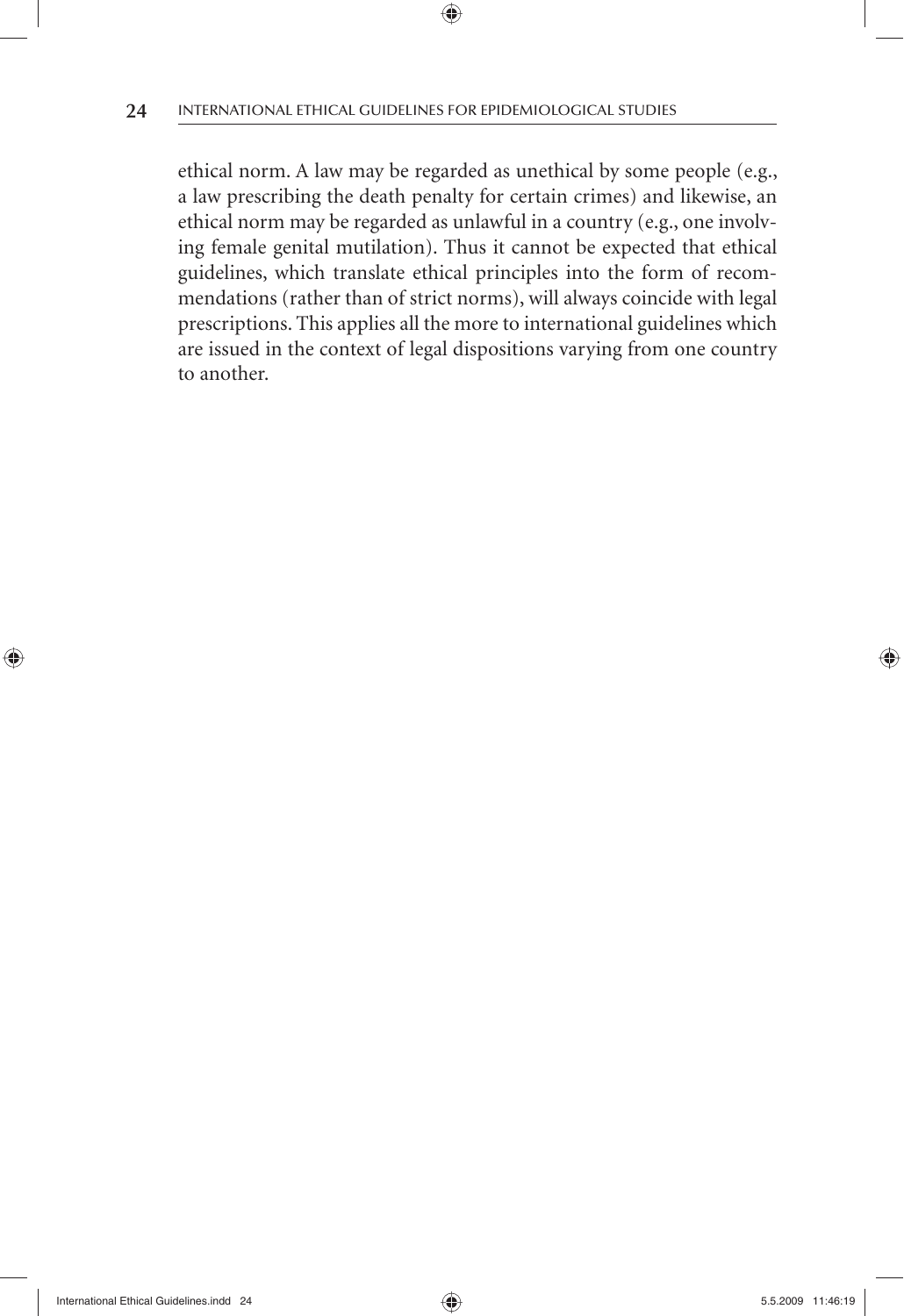### **THE GUIDELINES**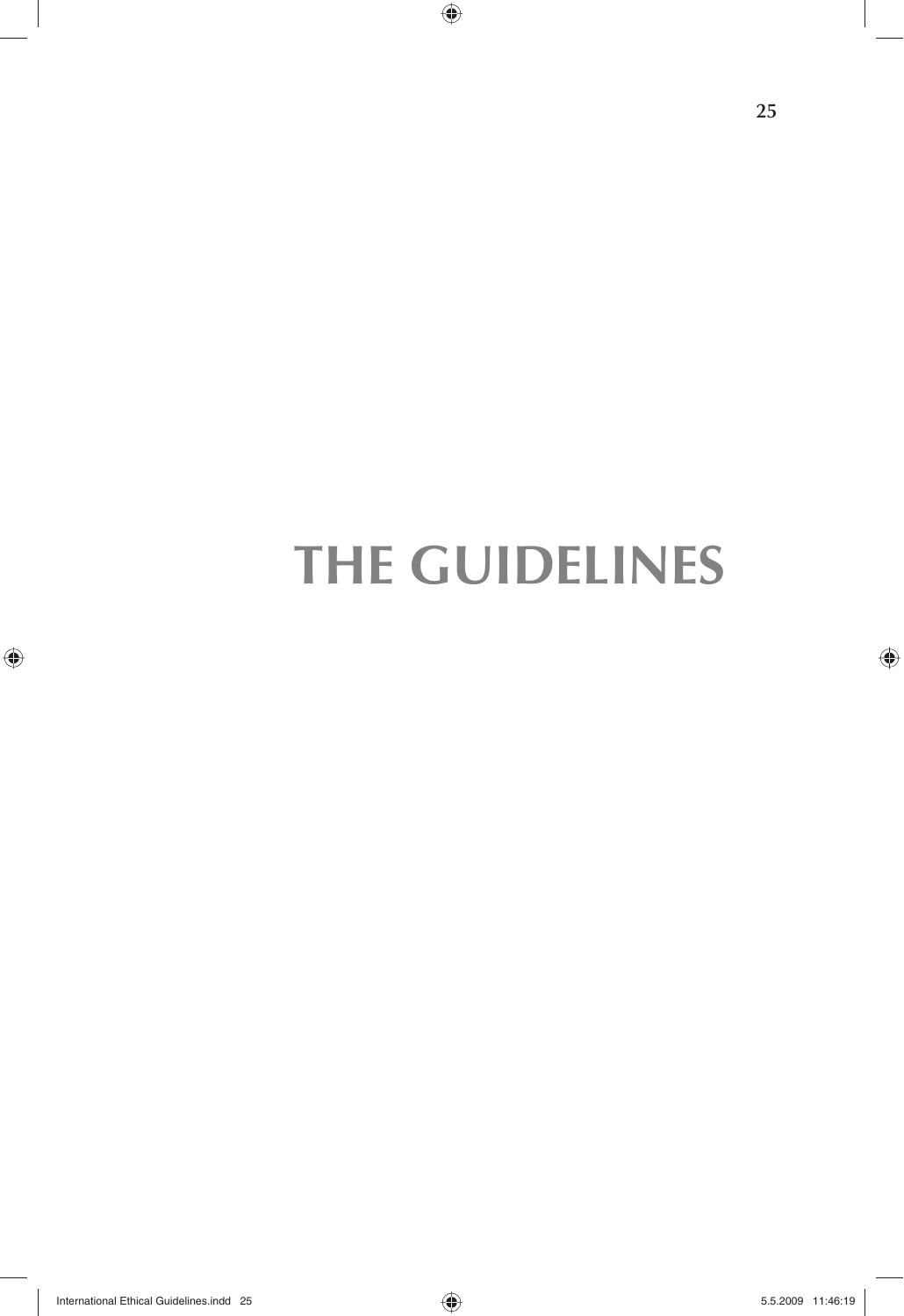### **GUIDELINE 1**

#### **Ethical justification and scientific validity of epidemiological research involving human subjects**

The ethical justification of epidemiological research involving human sub**jects is the prospect of discovering new ways of improving the health of in**dividuals, groups and populations. Such research can be ethically justifiable **only if it is carried out in ways that respect and protect, and are fair to, research subjects and that are morally acceptable within the communities in**  which the research is carried out. Moreover, because scientifically invalid re**search is unethical in that it exposes research subjects to risks without pos**sible benefit, investigators and sponsors must ensure that proposed studies involving human subjects conform to generally accepted scientific principles and are based on adequate knowledge of the pertinent scientific literature.

#### **Commentary on Guideline 1**

*General considerations*. Among the essential features of ethically justified research involving human subjects, including research with identifiable human tissue or data, are that the research offers a means of developing information not otherwise obtainable, that the design of the research is scientifically sound, and that the investigators and other research personnel are competent. The methods to be used should be appropriate to the objectives of the research and the field of study. Investigators and sponsors must also ensure that all who participate in the conduct of the research are qualified by virtue of their education and experience to perform competently in their roles. These considerations should be adequately reflected in the research protocol submitted for review and clearance (Appendix 2 specifies the items to be included in a protocol, when relevant). Scientific review is discussed further in the Commentaries to Guidelines 2 and 3: *Ethical review committees* and *Ethical review of externally sponsored research.* Other ethical aspects of research are discussed in the remaining guidelines and their commentaries*.*

*Observational studies*. While observational research normally does not pose a risk of physical harm to individuals, this is not always the case, for several reasons. First, in some non-experimental studies researchers intervene physically with subjects, such as by taking blood or tissue samples. Second, even when an observational study involves only questionnaires or record-examination, subjects may be at risk of physical or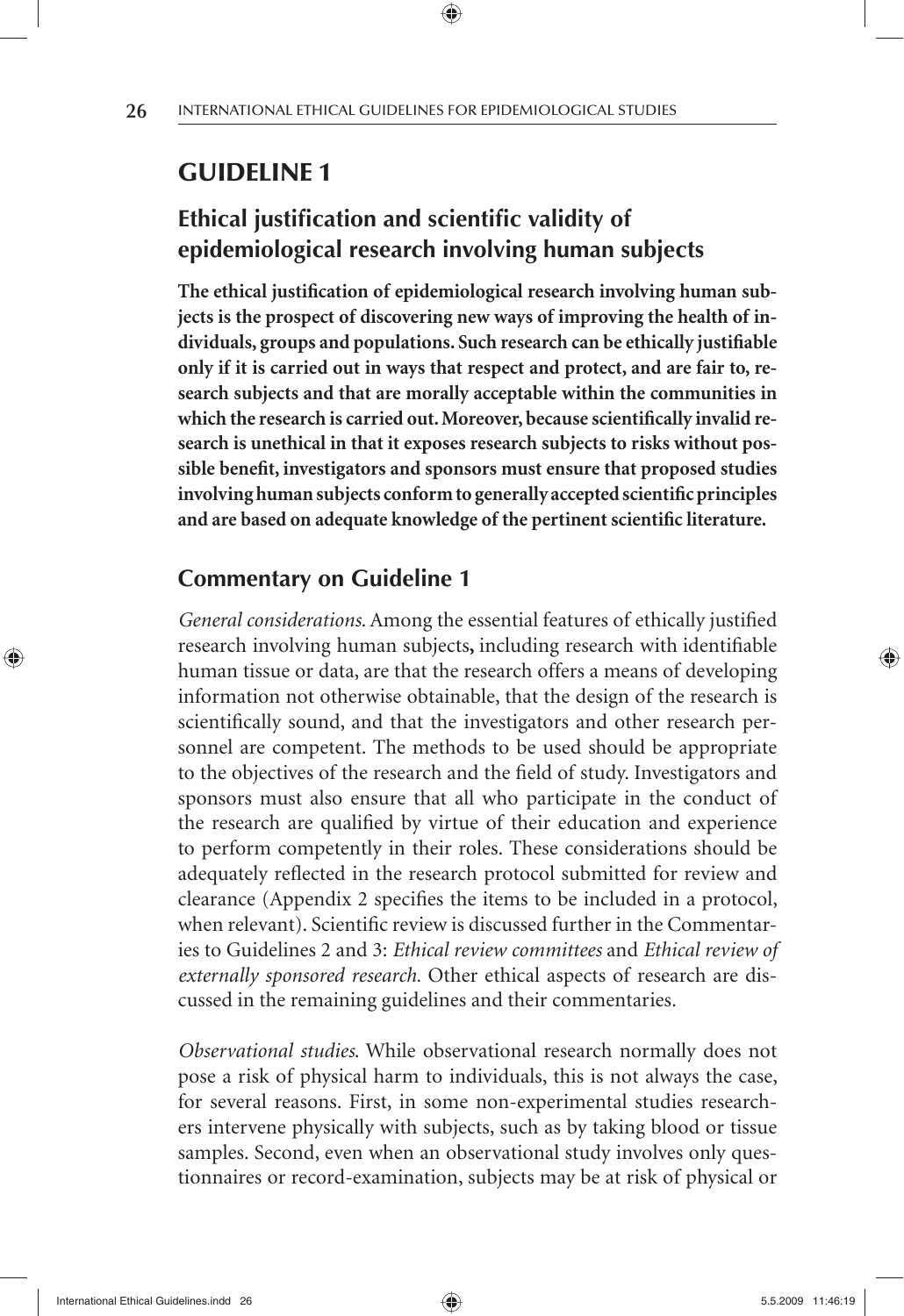psychological harm. For example, interviewing women in a study of domestic violence may expose them to the risk of further violence. A risk of psychological harm may be present when sensitive questions are asked, for instance asking parents about events surrounding a child's death, or details about sexual habits. Likewise, initiating research on workplace hazards may cause anxiety among both employees and employers. Even research limited to an examination of existing records may entail a risk for the group under investigation (such as stigmatization) or, without causing measurable harm, it may still wrong people by making use of information that they regard as private. Careful planning, open discussions with all concerned parties (such as representatives of workers and managers in occupational health research), vigorous efforts to protect confidential data, and pooling data to larger entities are all part of good study design.

#### **GUIDELINE 2**

#### **Ethical review committees**

**All proposals to conduct epidemiological research involving human subjects**  must be submitted for review of their scientific merit and ethical acceptability to one or more scientific review and ethical review committees. The re**view committees must be independent of the research team, and any direct**  financial or other material benefit they may derive from the research should **not be contingent on the outcome of their review. The investigator must obtain their approval or clearance before undertaking the research. The ethical review committee should conduct further reviews as necessary in the course of the research, including monitoring the progress of the study.**

#### **Commentary on Guideline 2**

*Inclusion in, or exemption from, review.* Research involves human subjects when an investigator will directly obtain information from individuals or groups or will otherwise acquire identifiable private information about them. Proposals for epidemiological studies, like other research with human subjects, must usually undergo prior scientific and ethical review, although some observational studies, such as those utilizing publicly available or anonymous data, may not be subject to prior review and approval by an ethical review committee under the regulations of the local jurisdiction. When in doubt about whether or not a study involves elements that warrant ethical review, epidemiologists are encour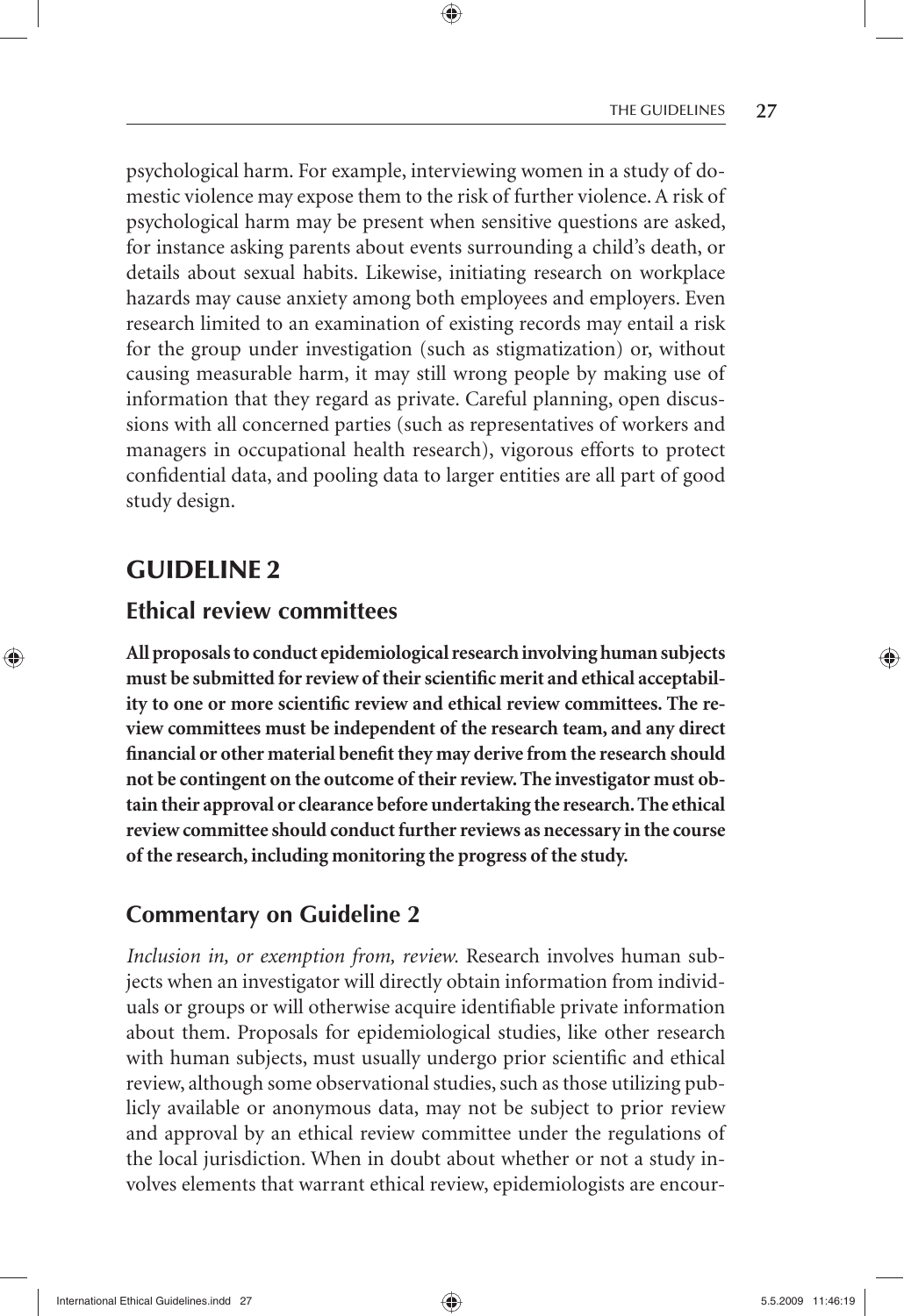aged to consult the ethical review committee or to submit their studies for review. For example, a study of sensitive topics or behavior (illicit drug use; domestic violence; etc.) may merit review because of its potential effects on a community or group even if the data were to be recorded anonymously. Even when an exemption is claimed, the research protocol should provide justification for the claimed exemption. A public health study not submitted to an ethical review committee should receive administrative confirmation by a competent authority that the study is exempt from review. Epidemiologists should keep in mind that scientific journals generally require that papers submitted for publication have received prior review by an ethical review committee.

General observations. Ethical and scientific review committees may function at the institutional, local, regional, or national level, and in some cases at the international level. The regulatory or other governmental authorities concerned should promote uniform standards across committees within a country, and, under all systems, sponsors of research and institutions in which the investigators are employed should allocate sufficient resources to the review process. Review committees may receive money for the activity of reviewing protocols, but under no circumstances may payment be conditioned on a review committee's approval or clearance of a protocol.

*Scientific review. Scientific review and ethical review are intertwined: sci*entifically unsound research involving humans as subjects is *ipso facto* unethical in that it may expose them to risk or inconvenience to no purpose; even if there is no risk of injury, the wasting of subjects' and researchers' time in unproductive activities represents loss of a valuable resource. Epidemiological research involving humans must conform to generally accepted scientific principles, and be based on a thorough knowledge of the scientific literature and other relevant sources of information, as well as adequate preparatory studies. Scientific review must consider, *inter alia*, the study design, including the provisions for avoiding or minimizing risk and for monitoring safety when applicable, as well as the scientific qualifications of the investigators (including education in the principles of research practice).

*Ethical review.* The ethical review committee is responsible for safeguarding the rights, safety, and well-being of the research subjects. Many ethical review committees consider both the scientific and the ethical aspects of proposed research; when the tasks are separated, the ethical review com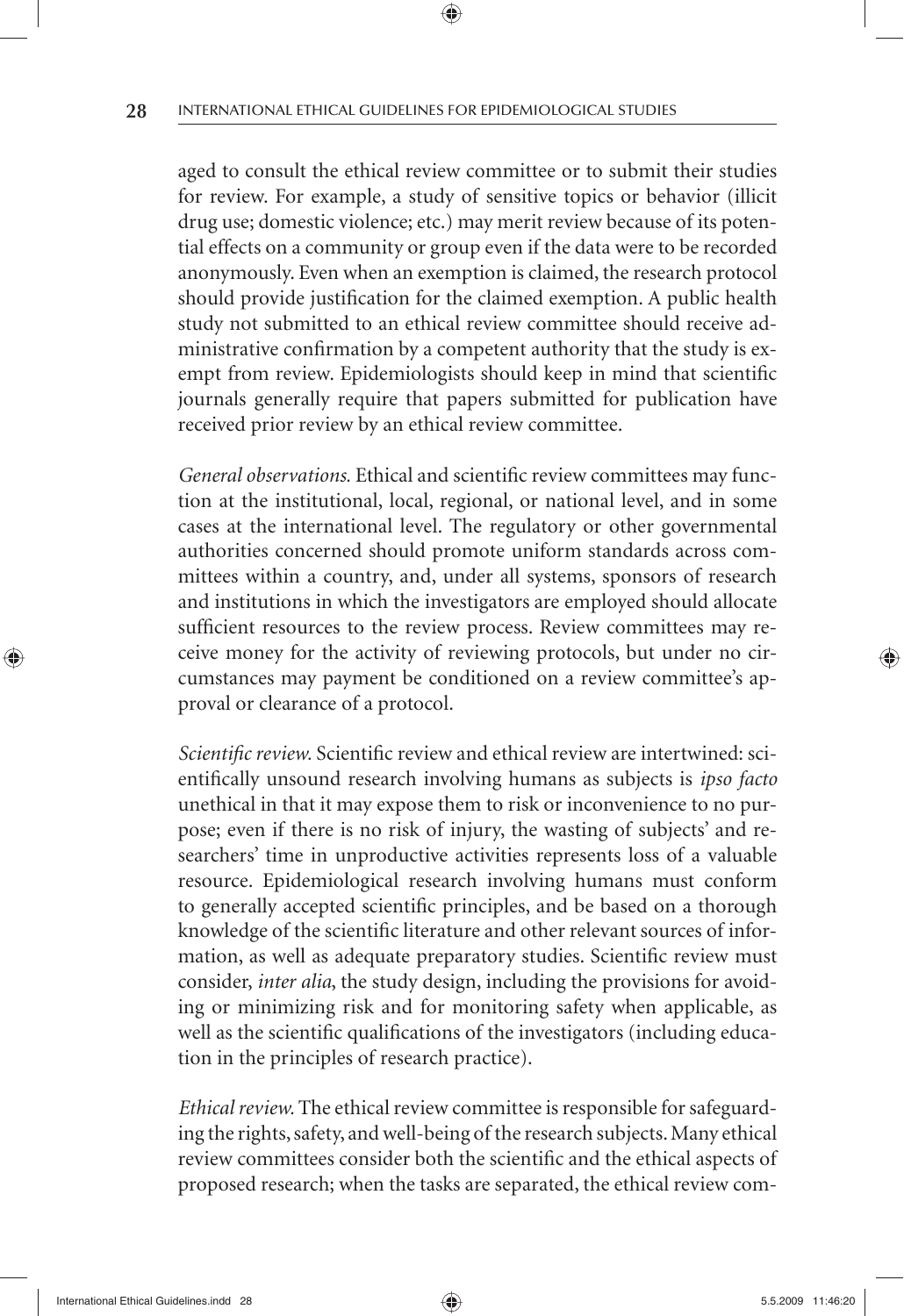mittee must verify that another competent expert body has determined that the research is scientifically sound. The ethical review committee should also ensure that provisions for monitoring of data and safety are in place, either through the committee itself or another body.

Once a research proposal has been found scientifically sound, the ethical review committee should consider whether any known or possible risks to the subjects are justified by the expected benefits, direct or indirect, and whether the proposed research methods will minimize harm and maximize benefit. (See Guideline 8: Benefits, harms and risks of study partici*pation.)* If the proposal is sound and the balance of risks to anticipated benefits is reasonable, the committee should then determine whether the procedures proposed for obtaining informed consent, when applicable (see Guideline 4), are satisfactory and the process for selecting subjects is equitable. The committee is also responsible for ensuring that all other ethical concerns arising from a protocol are satisfactorily resolved both in principle and in practice, for keeping records of its decisions, and for taking measures to follow up on the conduct of ongoing research projects.

*National (centralized) or local review.* Ethical review committees may be created under the aegis of national or local health administrations, national (or centralized) research councils or other nationally representative bodies. In a highly centralized administration, a national, or centralized, review committee may be constituted for both the scientific and the ethical review of research protocols. In countries where research is not centrally administered, ethical review is more effectively and conveniently undertaken at a local or regional level. The authority of a local ethical review committee may be confined to a single institution (such as a hospital, research institute, or university) or may extend to all institutions in which research is carried out within a defined geographical area.

However committees are created, and however their jurisdiction is defined, they should establish working rules regarding, for instance, frequency of meetings, a quorum of members, decision-making procedures, and review of decisions. The rules should protect the confidentiality of review-committee documents and discussions. The committee should provide its rules to prospective investigators, and should also never compel investigators to submit to unnecessary repetition of review.

*Committee membership*. Committees competent to review the scientific and/or ethical aspects of epidemiological research proposals have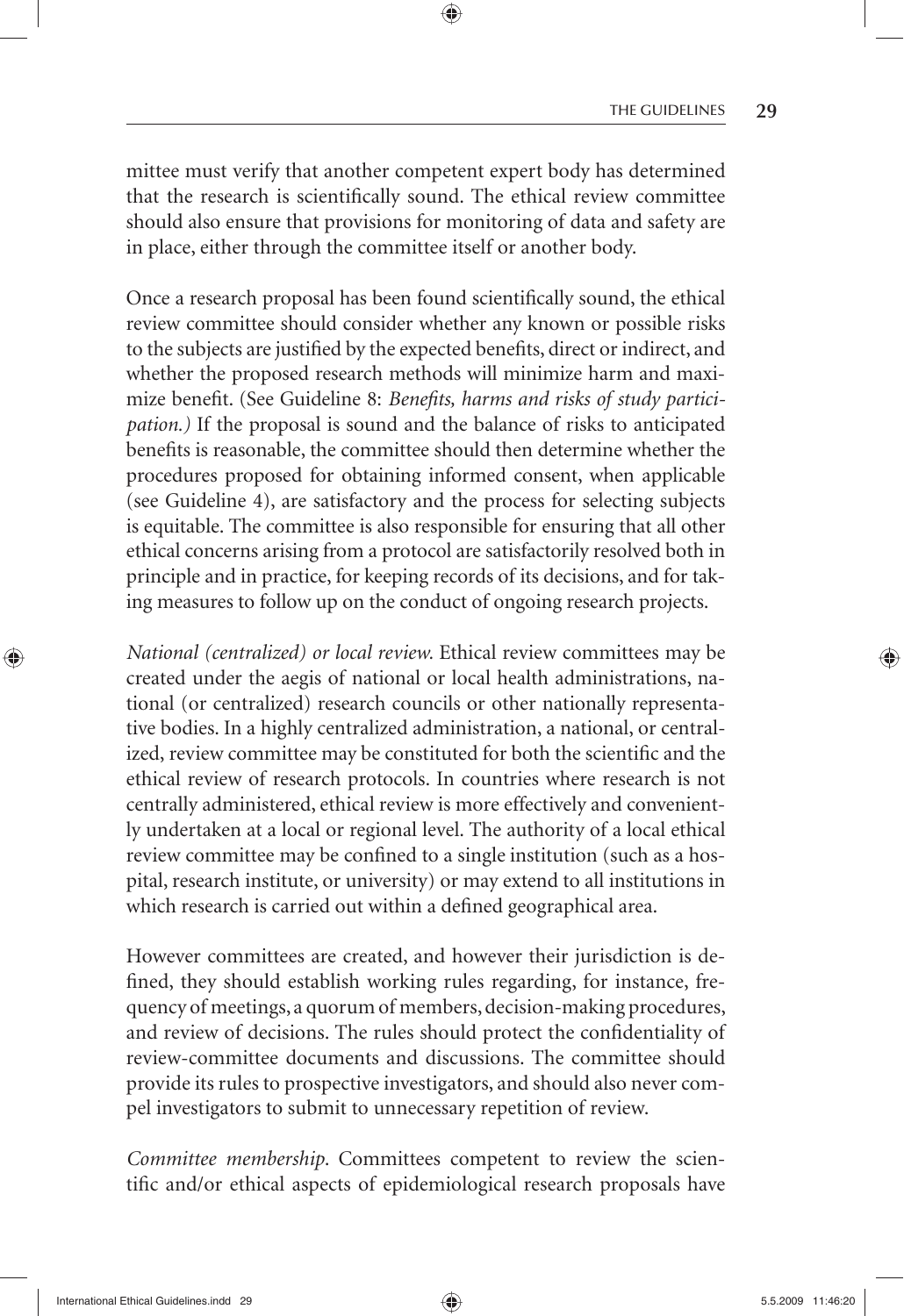competence on all relevant topics; such committees must be multidisciplinary, including epidemiologists and other experts in the design and analysis of population health studies. It is important that at least some committee members (or experts co-opted on an *ad hoc* basis, as needed for particular studies) be knowledgeable and up-to-date about statistical methods as applied to epidemiology including sampling methodology in general, as well as about the populations being studied in particular (e.g., concerning the existence of subpopulations, social structure, hazards at work, etc.).

In addition to such experts, the membership should include other professionals such as physicians, nurses, lawyers, ethicists and clergy, as well as lay persons qualified to represent the cultural and moral values of the community and to ensure that the rights of the research subjects will be respected. Lack of formal education should not disqualify community members from joining in constructive discussion on issues relating to the study and the application of its findings, and when illiterate persons form the focus of a study they should either be considered for membership or invited to have their views expressed. Committees should include both men and women. A number of members should be replaced periodically, with the aim of blending the advantages of experience with those of fresh perspectives.

Committees that often review occupational health research should include workers' representatives, and those that often review research proposals directed at specific diseases or impairments should invite or hear the views of individuals or bodies representing patients with such diseases or impairments. Similarly, for research involving such subjects as children, students, elderly persons or employees, committees should invite, or solicit the views of, their representatives or advocates.

*Multi-centre research.* Some research projects are designed to be conducted in a number of centres in different communities or countries. Generally, to ensure that the results will be valid, the study must be conducted in an identical way at each centre. Such studies include various kinds of epidemiological research and evaluations of health service programmes in addition to clinical trials. In multi-centre studies, local ethical or scientific review committees are not normally authorized to change inclusion or exclusion criteria or to make other, similar modifications. They should be fully empowered, however, to prevent a study that they believe to be unethical. Moreover, changes that local review committees believe are neces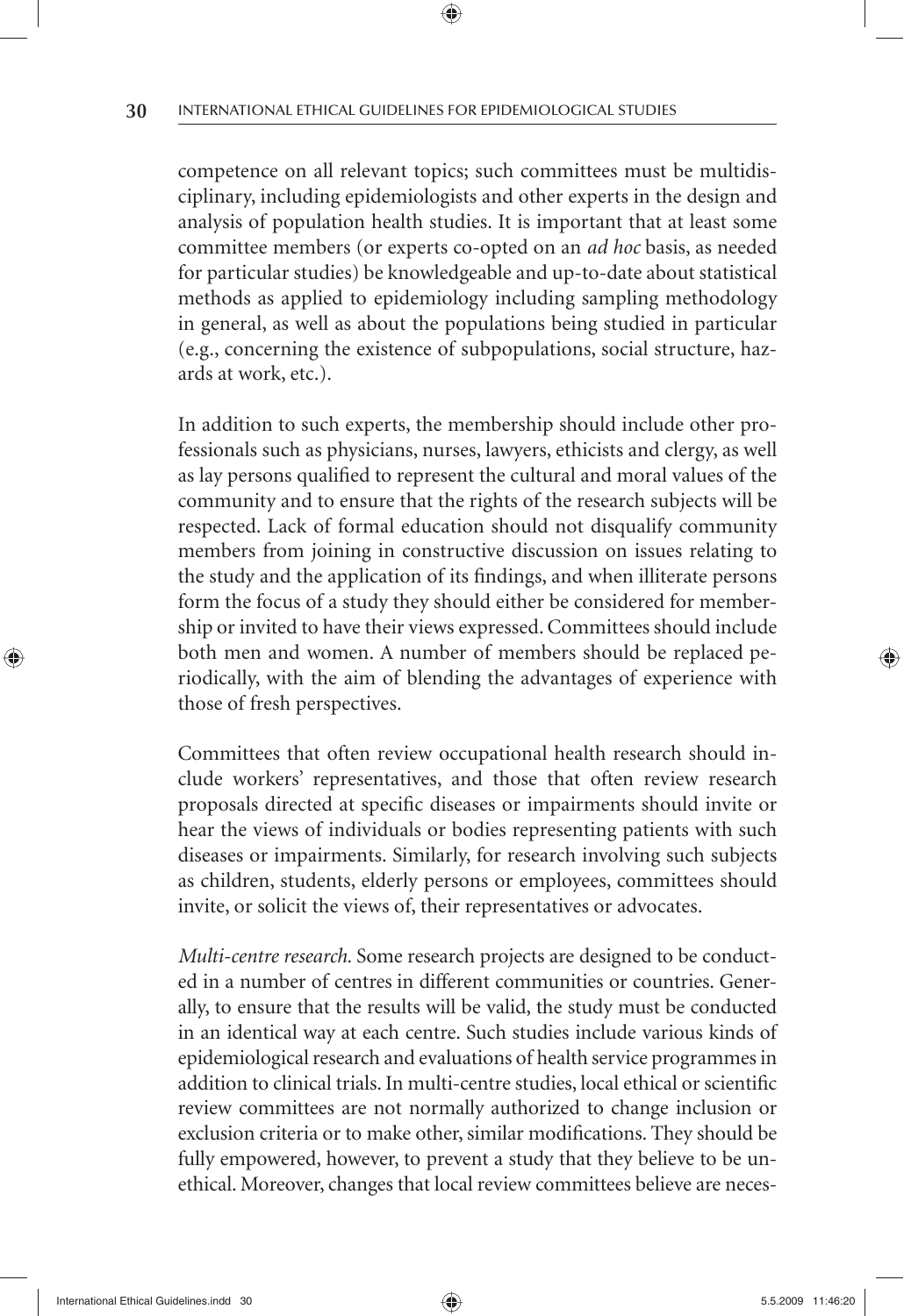sary to protect the research subjects should be documented and reported to the research institution or sponsor responsible for the whole research programme for consideration and due action, to ensure that all other subjects can be protected and that the research will be valid across sites.

To ensure the validity of multi-centre research, any change in the protocol should be made at every collaborating centre or institution, or, failing this, explicit inter-centre comparability procedures must be introduced; changes made at some but not all will defeat the purpose of multi-centre research. For some multi-centre studies, scientific and ethical review may be facilitated by agreement among centres to accept the conclusions of a single review committee; its members could include a representative of the ethical review committee at each of the centres at which the research is to be conducted, as well as individuals competent to conduct scientific review. In other circumstances, a centralized review may be complemented by local review relating to the local participating investigators and institutions. The central committee can review the study from a scientific and ethical standpoint, while the local committees verify the practicability of the study in their communities, including the infrastructures, the state of training, and ethical considerations of local significance.

In a large multi-centre epidemiological study, individual investigators will not have authority to act independently, with regard to data analysis or to preparation and publication of manuscripts, for instance. Such a trial usually has a set of committees which operate under the direction of a steering committee and are responsible for such functions and decisions. The function of the ethical review committee in such cases is to review the relevant plans with the aim of avoiding abuses.

*Research in emergency situations.* The emerging best practice for research conducted during an emergency–such as population studies of outbreaks of disease or of disasters (and relief efforts)–is to establish the basic research design for various categories of research prior to the emergency. Among other benefits, this permits prior ethical review of at least the major features of the research design. When prior review has not occurred, a review should be provided as quickly as possible. The special problems in obtaining informed consent in emergencies are addressed in the Commentary on Guideline 6.

*Sanctions.* Ethical review committees generally have no authority to impose sanctions on researchers who violate ethical standards in the con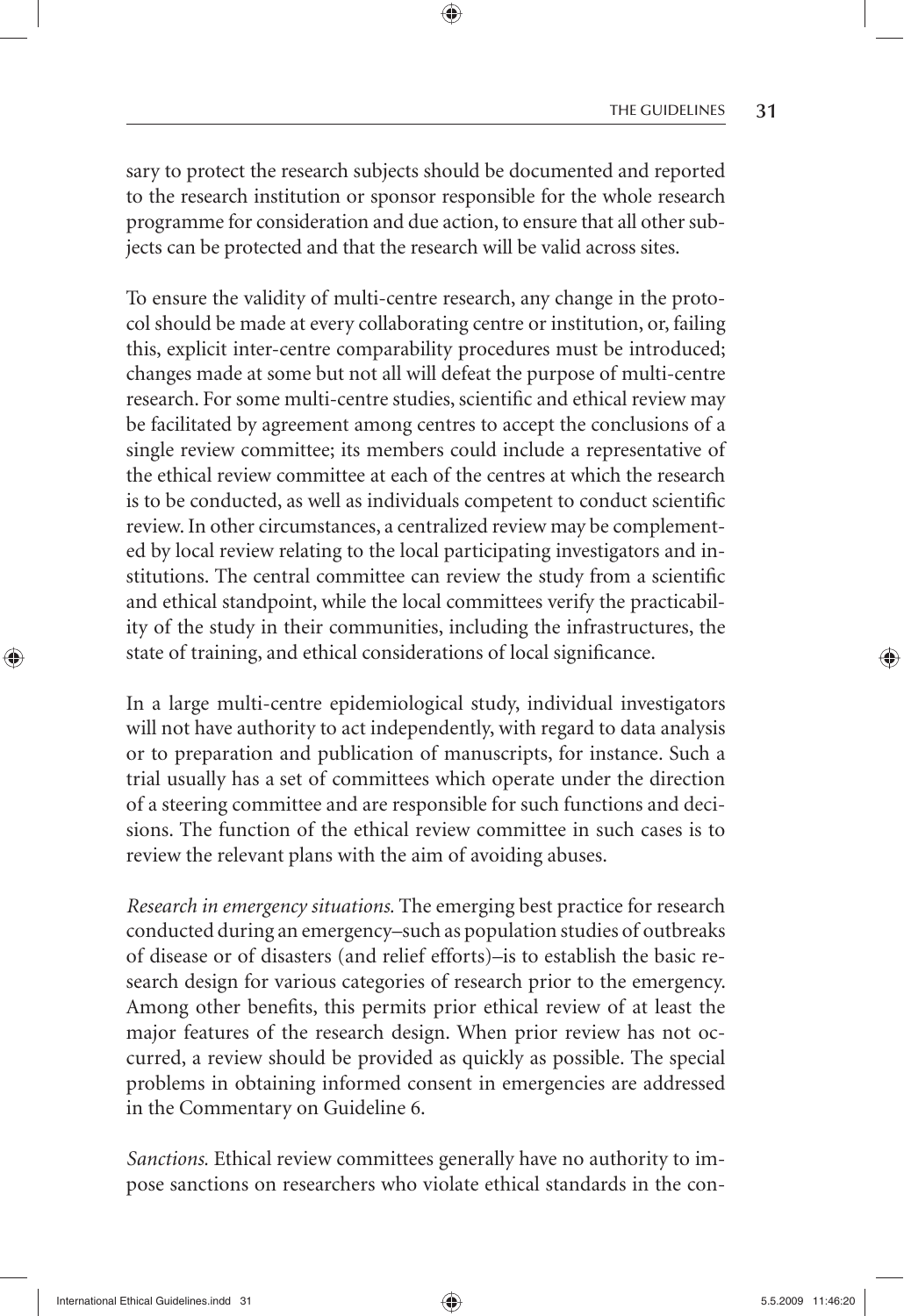duct of research involving humans. They may, however, withdraw ethical approval of a research project if judged necessary*.* They should be required to monitor the implementation of an approved protocol and its progression, and to report to institutional or governmental authorities any serious or continuing non-compliance with ethical standards as they are reflected in protocols that they have approved or in the conduct of the studies. Failure to submit a protocol to the committee should be considered a clear and serious violation of ethical standards.

Sanctions imposed by governmental, institutional, professional or other authorities possessing disciplinary power should be employed as a last resort. Preferred methods of control include cultivation of an atmosphere of mutual trust, and education and support to promote in researchers and in sponsors the capacity for ethical conduct of research.

Should sanctions become necessary, they should be directed at the noncompliant researchers or sponsors. They may include fines or suspension of eligibility to receive research funding, to use investigational interventions, or to practise their profession. Unless there are persuasive reasons to do otherwise, editors should refuse to publish the results of research conducted unethically and retract any articles that are subsequently found to contain falsified or fabricated data or to have been based on unethical research. Drug regulatory authorities should consider refusal to accept unethically obtained data submitted in support of an application for authorization to market a product. Such sanctions, however, may deprive of benefit not only the errant researcher or sponsor but also that segment of society intended to benefit from the research; such possible consequences merit careful consideration.

*Potential conflicts of interest*. To maintain a review committee's independence from the investigators and sponsors and to avoid conflict of interest, any member with a special or particular interest in a proposal (whether direct or indirect) should not take part in assessing the proposal if that interest could subvert the member's objective judgment. Members of ethical review committees should be held to the same standard of disclosure as scientific and medical research staff with regard to financial or other interests that could be construed as conflicts of interest. A practical way of avoiding such conflict of interest is for the committee to insist on a declaration of possible conflict of interest by any of its members. A member who makes such a declaration should then withdraw, when doing so is clearly appropriate, either at the member's own discretion or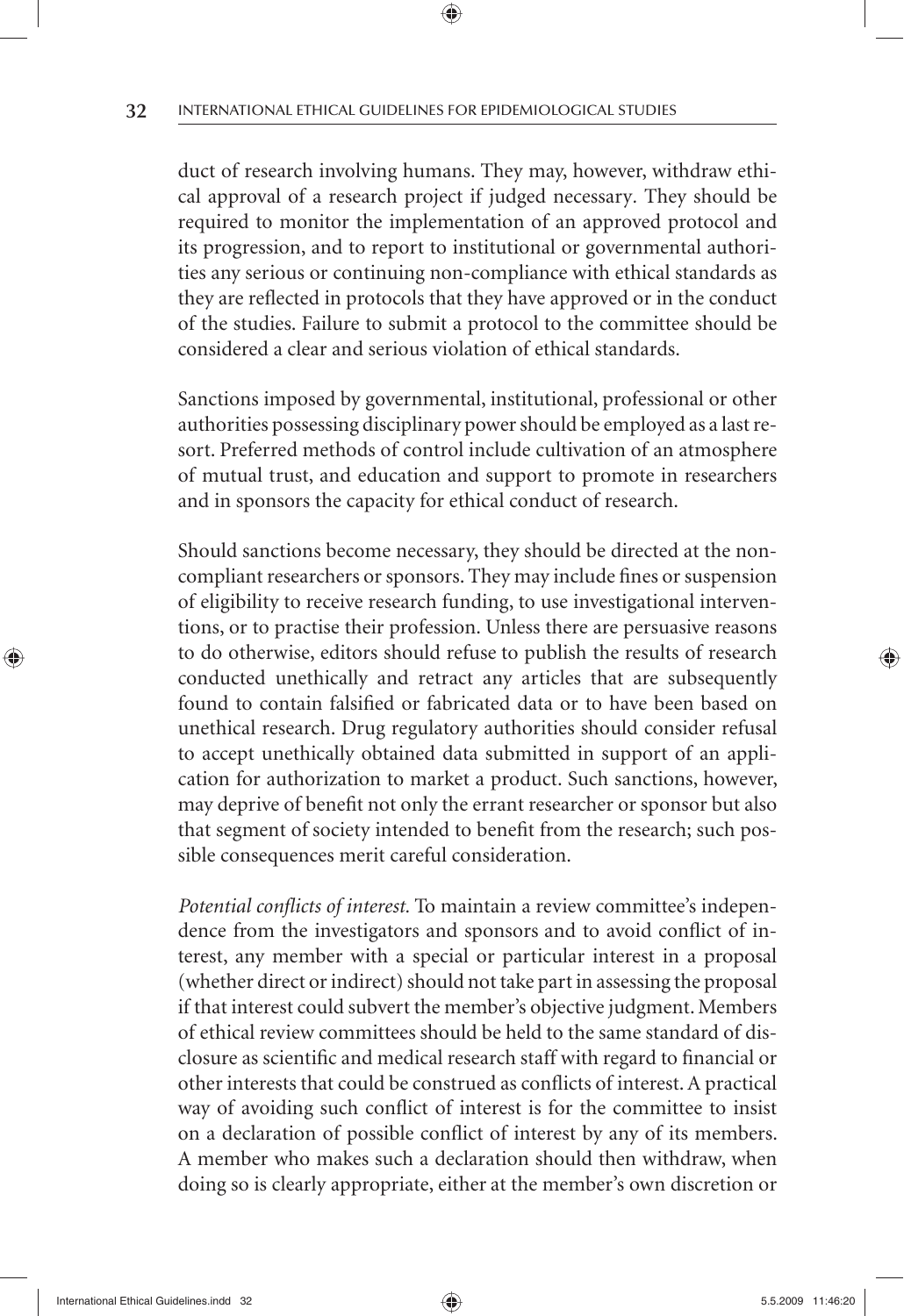at the request of the other members. Before withdrawing, the member should be permitted to offer comments on the protocol or to respond to questions of other members.

Research sponsors (whether commercial enterprises, governments, or foundations) have good reasons to support studies that are ethically and scientifically acceptable, but cases have arisen in which the conditions of funding may have introduced bias. For example, an investigator may have little or no input into trial design, limited access to the raw data, or limited participation in data interpretation, or study results may not be published if they are unfavourable to the sponsor's product or activity. As the persons directly responsible for their work, investigators should not enter into agreements that interfere unduly with their access to the data or their ability to analyse the data independently, to prepare manuscripts, or to publish them.

Investigators must disclose potential or apparent conflicts of interest on their part to the ethical review committee or to other institutional committees designed to evaluate and manage such conflicts. Guidance on mechanisms for ethical review committees to deal with conflicts of interest appears in Guideline 22. (See also *Multi-centre research*, above.)

#### **GUIDELINE 3**

#### **Ethical review of externally sponsored research**

**An external sponsoring organization and individual investigators should**  submit the research protocol for ethical and scientific review in the coun**try of the sponsoring organization, and the ethical standards applied should be no less stringent than they would be for research carried out in that country. The health authorities of the host country, as well as a national or local ethical review committee, should ensure that the proposed research is responsive to the health needs and priorities of the host country and meets the requisite ethical standards.**

#### **Commentary on Guideline 3**

*Defi nition.* The term *externally sponsored research* refers to research undertaken in one country (the host) but sponsored, financed, and sometimes wholly or partly carried out by an external international or national organization or company with the collaboration or agreement of the appropriate authorities, institutions and personnel of the host country.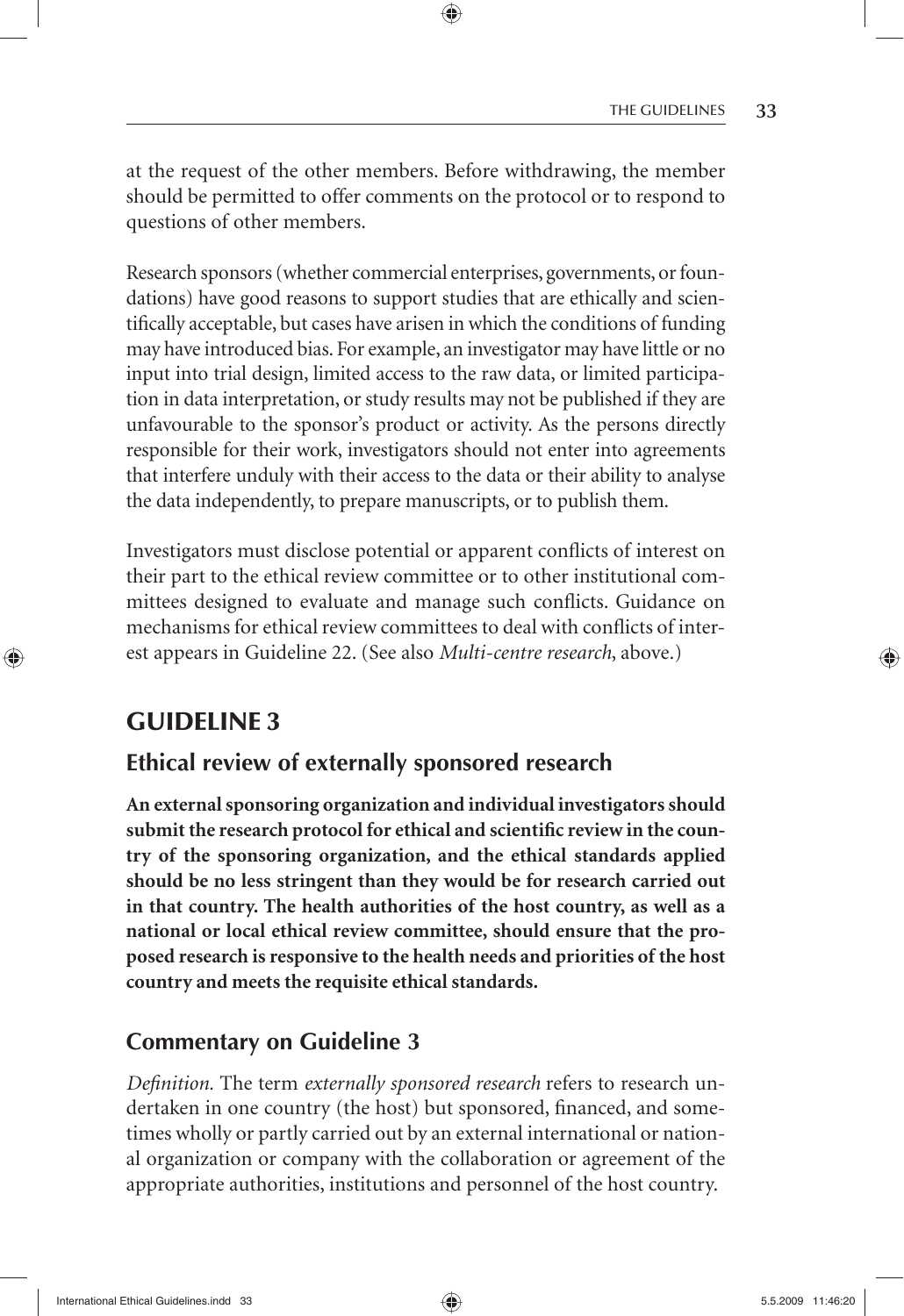*Ethical and scientific review.* Committees in both the country of the sponsor and the host country have responsibility for conducting scientific and ethical review, as well as the authority to withhold approval of research proposals that fail to meet their scientific or ethical standards. As far as possible, there must be assurance that the review is independent and that there is no conflict of interest that might affect the judgment of members of the review committees in relation to any aspect of the research. When the external sponsor is an international organization, its review of the research protocol must be in accordance with its own independent ethicalreview procedures and standards. Committees responsible for reviewing and approving proposals for externally sponsored research should have among their members or consultants persons who are thoroughly familiar with the customs and traditions of the population or community concerned and sensitive to issues of human dignity.

Committees in the external sponsoring country or international organization have a special responsibility to determine whether the scientific methods are sound and suitable to the aims of the research; whether the drugs, vaccines, devices or procedures to be studied meet adequate standards of safety; whether there is sound justification for conducting the research in the host country rather than in the country of the external sponsor or in another country; and whether the proposed research is in compliance with the ethical standards of the external sponsoring country or international organization.

Committees in the host country have a special responsibility to determine whether the objectives of the research are responsive to the health needs and priorities of that country. The ability to judge the ethical acceptability of various aspects of a research proposal requires a thorough understanding of a community's customs and traditions. The ethical review committee in the host country, therefore, must have as either members or consultants persons with such understanding; it will then be in a favourable position to determine the acceptability of the proposed means of obtaining informed consent and otherwise respecting the rights of prospective subjects as well as of the means proposed to protect the welfare of the research subjects. Such persons should be able, for example, to indicate suitable members of the community to serve as intermediaries between investigators and subjects, and to advise on whether material benefits or inducements may be regarded as appropriate in the light of a community's gift-exchange and other customs and traditions.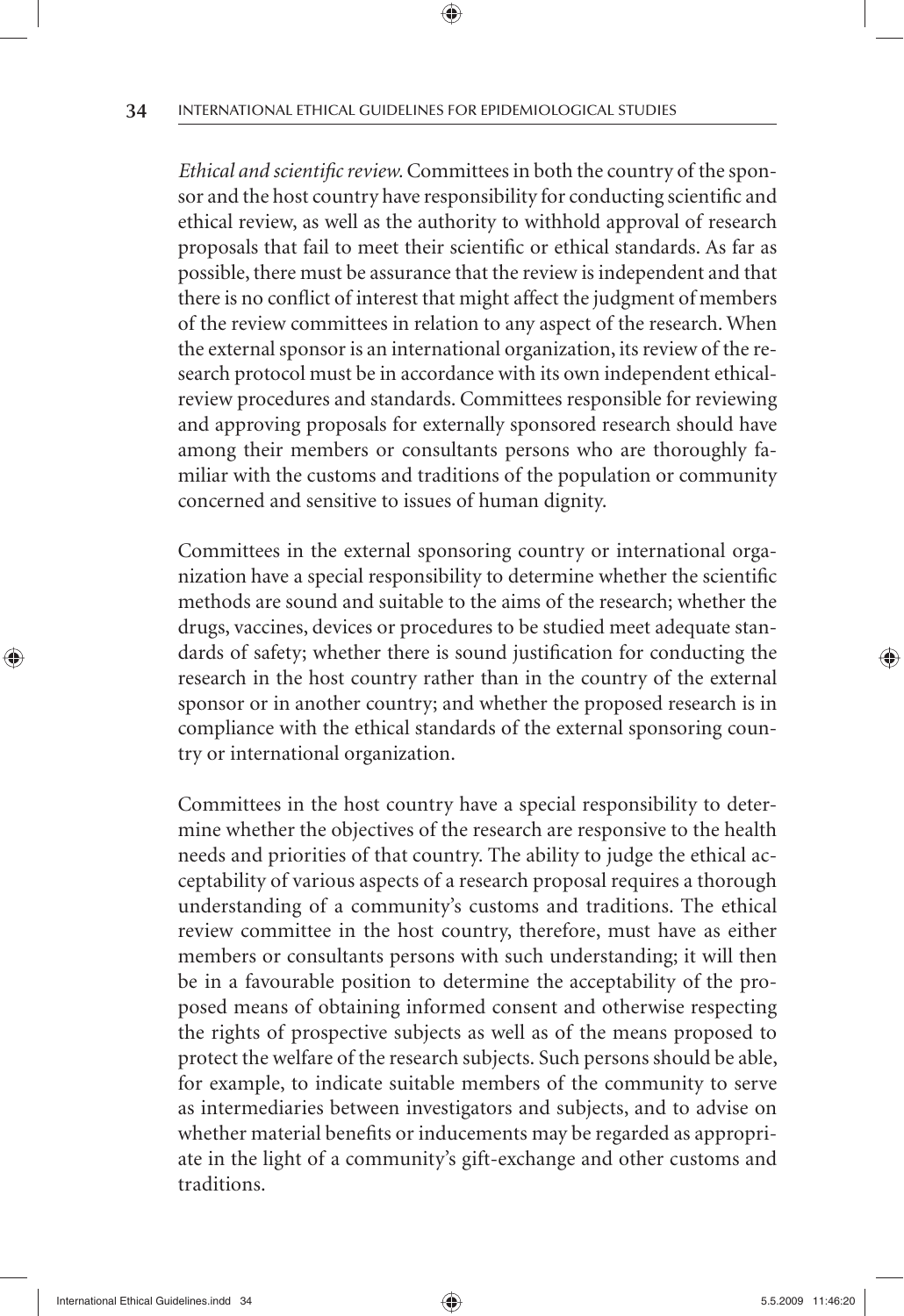When a sponsor or investigator in one country proposes to carry out research in another, the ethical review committees in the two countries may, by agreement, undertake to review different aspects of the research protocol. In short, in respect of host countries either with developed capacity for independent ethical review or in which external sponsors and investigators are contributing substantially to developing such capacity, ethical review in the external, sponsoring country may be limited to ensuring compliance with broadly stated ethical standards. The ethical review committee in the host country can be expected to have greater competence for reviewing the detailed plans for compliance, in view of its better understanding of the cultural and moral values of the population in which it is proposed to conduct the research; it is also likely to be in a better position to monitor compliance in the course of a study. However, in respect of research in host countries with inadequate capacity for independent ethical review, full review by the ethical review committee in the external sponsoring country or international agency is necessary.

*Industry-sponsored research.* In industry-sponsored research on possible occupational hazards, the protection of confidential information on products and production processes should be respected. Such protection should not, however, prevail over the primary interests of identifying potential health effects and of communicating the research results to all involved parties and to the scientific community.

#### **GUIDELINE 4**

#### **Individual informed consent**

**For all epidemiological research involving humans the investigator must obtain the voluntary informed consent of the prospective subject or, in the case of an individual who is not capable of giving informed consent, the permission of a legally authorized representative in accordance with applicable law. Waiver of individual informed consent is to be regarded as exceptional, and must in all cases be approved by an ethical review committee unless otherwise permitted under national legislation that conforms to the ethical principles in these Guidelines.**

#### **Commentary on Guideline 4**

*General considerations.* Voluntary informed consent is a decision to participate in research, taken by a competent individual who has received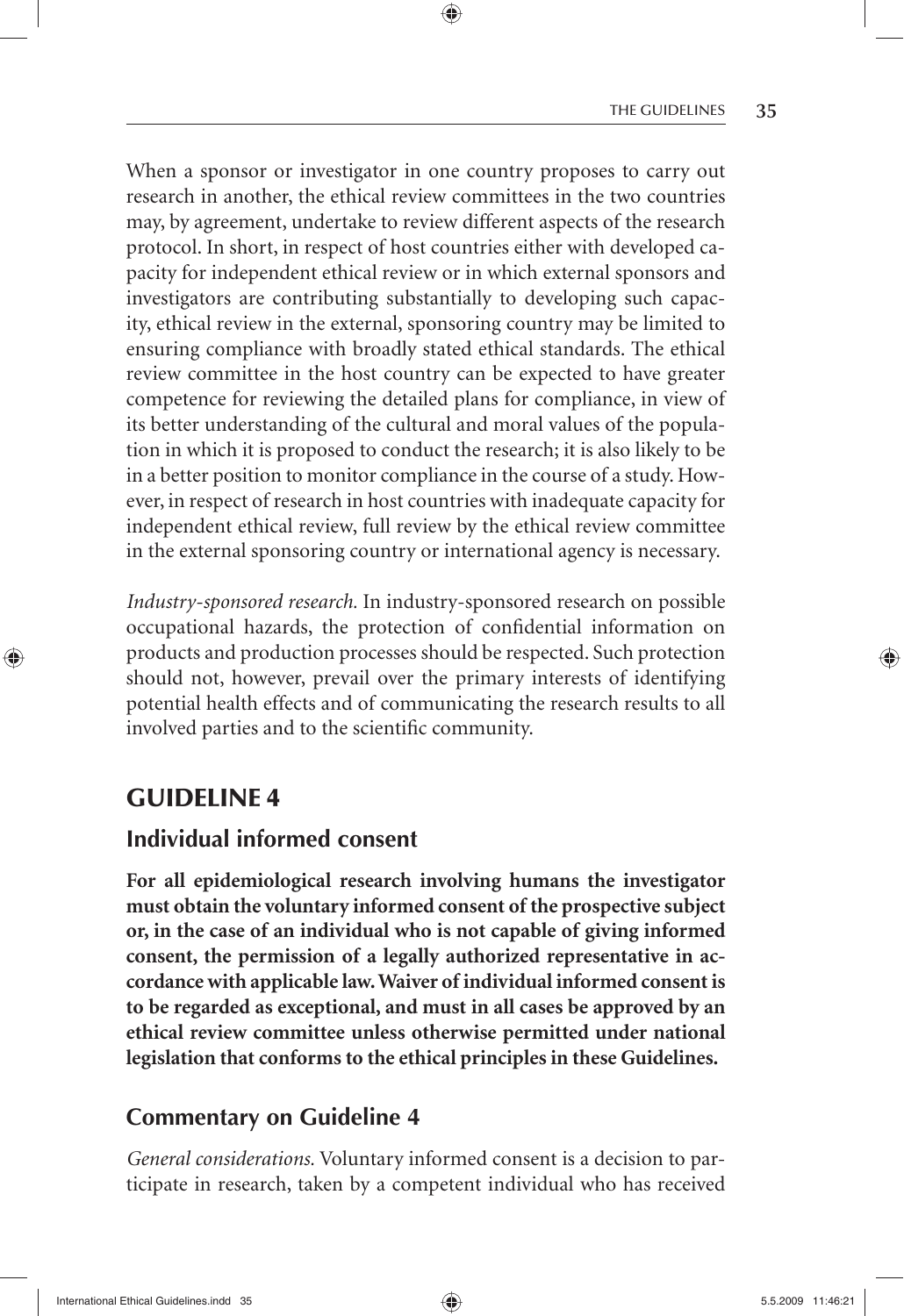the necessary information; who has adequately understood the information; and who, after considering the information, has arrived at a decision without having been subjected to coercion, undue influence or inducement, or intimidation.

Informed consent is based on the principle that competent individuals are entitled to choose freely whether to participate in research. Informed consent embodies the individual's freedom of choice and respects the individual's autonomy. As an additional safeguard, it must always be complemented by independent ethical review of research proposals. This safeguard of independent review is particularly important as many individuals are limited in their capacity to give adequate informed consent; they include young children, adults with severe mental or behavioural disorders, and persons who are unfamiliar with medical concepts and technology. (See Guidelines 13, 14 and 15).

*Process.* Obtaining informed consent is a process that is begun when initial contact is made with a prospective subject and continues throughout the course of the study. By informing the prospective subjects**,** by repetition and explanation, by answering their questions as they arise, and by ensuring that each individual understands each procedure, investigators elicit their informed consent and in so doing manifest respect for their dignity and autonomy. Each individual must be given as much time as is needed to reach a decision, including time for consultation with family members or others. Adequate time and resources should be set aside for informed-consent procedures.

*Language.* Informing the individual subject must not be simply a ritual recitation of the contents of a written document. Rather, the investigator must convey the information, whether orally or in writing, in language that suits the individual's level of understanding. The investigator must bear in mind that the prospective subject's ability to understand the information necessary to give informed consent depends on that individual's maturity, intelligence, education and belief system. It depends also on the investigator's ability and willingness to communicate with patience and sensitivity.

*Comprehension.* The investigator must then ensure that the prospective subject has adequately understood the information. The investigator should give each one full opportunity to ask questions and should answer them honestly, promptly and completely. In some instances the investigator may administer an oral or a written test or otherwise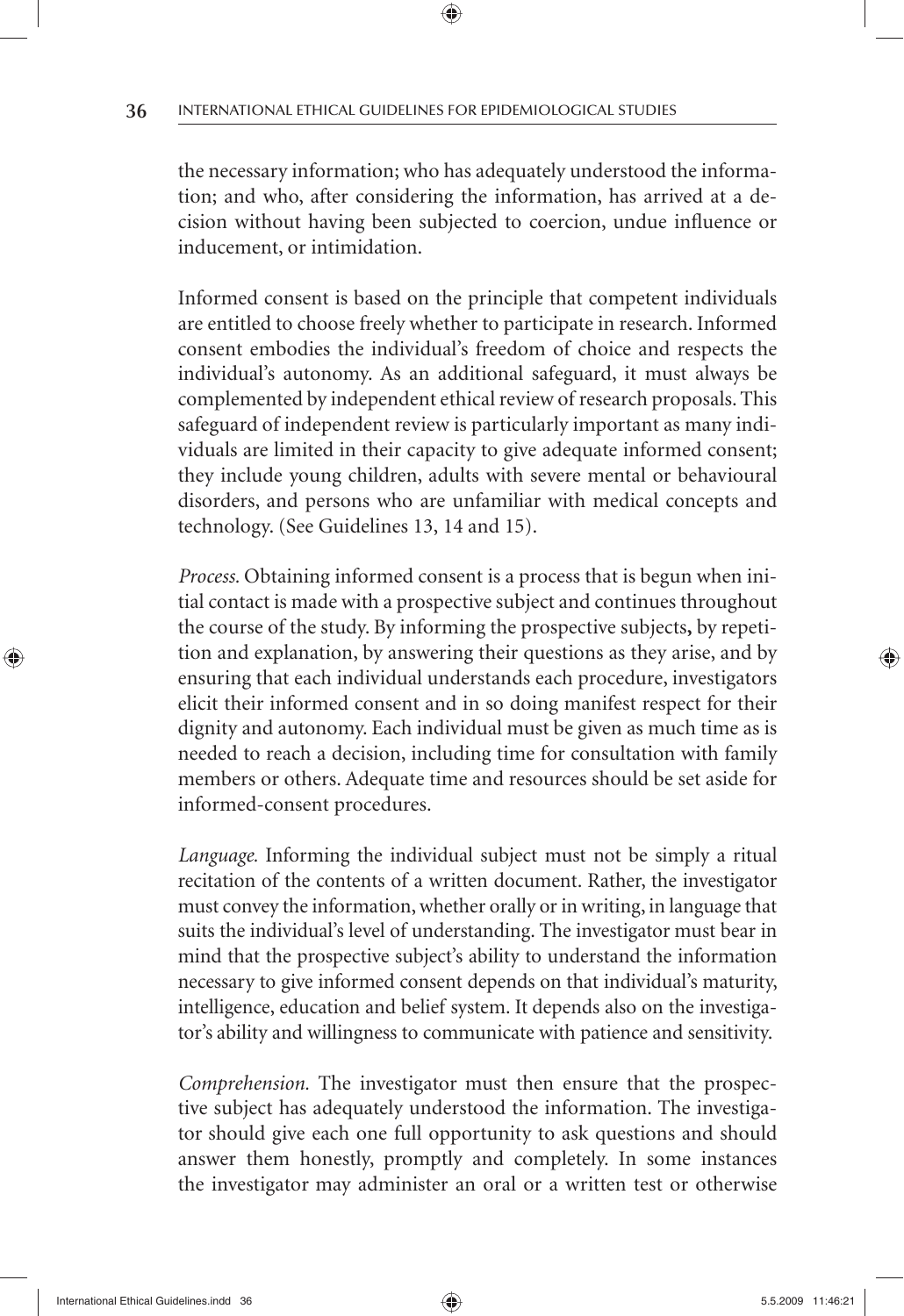determine whether the information has been adequately understood. (See also Commentary on Guideline 6).

*Documentation of consent.* Consent may be indicated in a number of ways. The subject may imply consent by voluntary actions, express consent orally, or sign a consent form. As a general rule, the subject should sign a consent form, or, in the case of incompetence, a legal guardian or other duly authorized representative should do so. The ethical review committee may approve waiver of the requirement of a signed consent form if the research carries no more than minimal risk–that is, risk that is no more likely and not greater than that attached to routine medical or psychological examination–and if the procedures to be used are only those for which signed consent forms are not customarily required outside the research context. Such waivers may also be approved when existence of a signed consent form would be an unjustified threat to the subject's confidentiality. Particularly when the information is complicated, it is usually advisable to give subjects information sheets to retain; these may resemble consent forms in all respects except that subjects are not required to sign them. Their wording should be cleared by the ethical review committee. When consent has been obtained orally, for example in a telephone interview, investigators are responsible for providing documentation or proof of consent.

*Renewing consent.* When material changes occur in the conditions or the procedures of a study, the investigator should once again seek informed consent from the subjects. For example, when a study itself (or another source) generates new information that would have to be disclosed were any subjects being newly recruited to the study, existing subjects should be given such information promptly and asked whether they agree to continue in the study.

In long-term studies involving active follow-up, subjects who do not wish to continue will simply stop participating, but in studies involving only passive follow-up it is appropriate to inform subjects periodically of the status of the study and to seek their agreement to continue having their on-going records incorporated into the data base. Prior to the initiation of such long-term studies (i.e*.,* those lasting two or more quinquennia), the plans for such re-consenting should be presented to the ethical review committee responsible for reviewing and approving the study.

*Cultural considerations*. In some cultures an investigator may enter a community to conduct research or approach prospective subjects for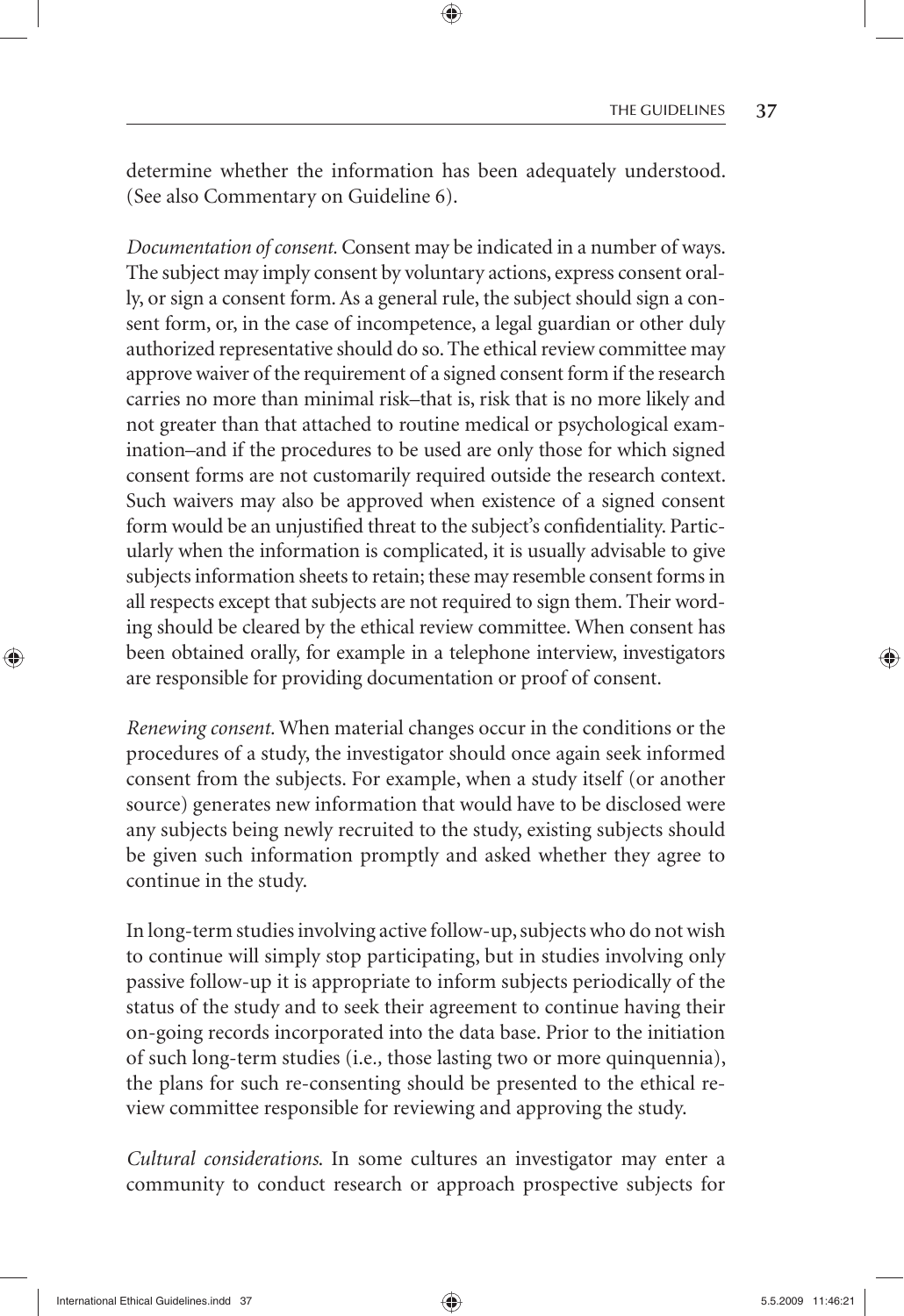their individual consent only after obtaining permission from a community leader, a council of elders, or another designated authority. Such customs must be respected. In no case, however, may the permission of a community leader or other authority substitute for individual informed consent. (To avoid a misunderstanding, the person from whom permission is sought should be informed in advance that consent will be still sought from individuals enrolling in research, lest this practice be seen as unanticipated disrespect for his or her authority.) In some populations the use of a number of local languages may complicate the communication of information to potential subjects and the ability of an investigator to ensure that they truly understand it. Many people in all cultures are unfamiliar with, or do not readily understand, scientific concepts such as those of placebo or randomization. Sponsors and investigators should develop culturally appropriate ways to communicate information that is necessary for adherence to the standard required in the informed consent process. Also, they should describe and justify in the research protocol the procedure they plan to use in communicating information to subjects. For collaborative research in developing countries, the research project should, if necessary, include the provision of resources to ensure that informed consent can indeed be obtained legitimately within different linguistic and cultural settings.

*Consultation with community members.* Even when individualized consent is not feasible, investigators may be asked by the ethical review committee to ascertain the views of representative members of the relevant community on the proposed research. Consultation with the community should be sustained throughout the period of the study; eliciting community concerns may require study staff to mobilize the community and provide means for members to express their opinions. The opinions of persons in a position equivalent to those whose biological samples or records will be used in a study offer a relevant point for determining whether such a study would offend community norms of privacy and autonomy. Such efforts are not the same as obtaining permission from community leaders to undertake a study; rather they are aimed at obtaining the views of people who are in effect proxies for the potential subjects–for example, unions or other workers' organizations for studies involving occupational records, associations that represent population at high risk for disease (such as sex workers' groups, in the case of HIV infection), and patient organizations for studies involving records or pathology specimens stored at a hospital. In designing their studies, researchers should be guided by this feedback in deciding whether, or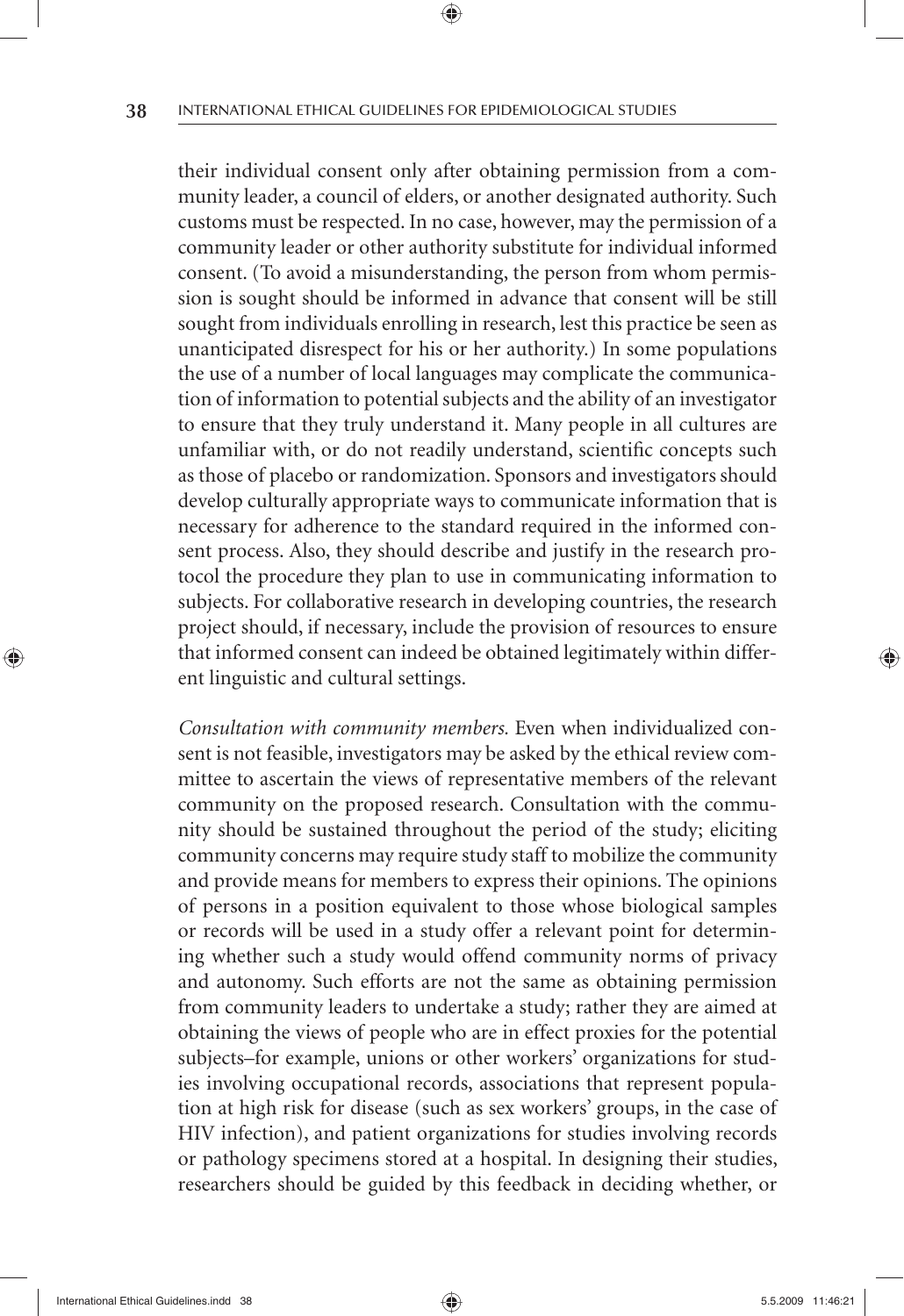to what extent, the persons whose records or specimens will be studied would be likely to object to such use if it were possible to ask them individually; likewise, ethical review committees may request that the researcher supply information from such community consultations as a part of a research proposal to use personally identifiable records or samples without individual informed consent. The process of community consultation, and the justification for using it, should be specified in the protocol so that the ethical review committee can evaluate what is proposed.

*Community review of, and permission for, studies.* Investigators carrying out epidemiological research sometimes include a process of review by representatives of the community in which it is proposed to conduct the study, particularly when the research originates outside that community or even outside the country in which the community is located. Such review can take the form of a "dialogue" with the community about the proposed study and its potential implications, or a more structured consultation that would document the concerns of a socially identifiable group. In some cases, formal approval may be legally required; for example, under US law, a Native American tribal council must formally approve any research conducted within tribal jurisdiction. In industrybased occupational epidemiology, the agreement and cooperation of employers and employees is a necessary requisite to the conduct of studies. Epidemiologists should usually follow the same approach when developing field investigations, especially when research findings may be presented or interpreted in ways that directly relate to a community or other identifiable group of people or in which the collectivity itself is the unit of analysis. Those consulted should be in a position to speak on behalf of the community or to reflect its views; researchers should have adequate time and resources to discern how the study population is organized socially and politically and which groups can best speak with authority for the population. Care should, of course, be taken to ensure that those consulted include all relevant groups and do not exclude, for instance, women or members of minority groups. As previously noted, plans for community review should be specified in the protocol, to allow their evaluation by the ethical review committee.

*Use of medical records and biological specimens collected for other purposes.* People have a right to know that their medical records or biological specimens may be used for research. Records and specimens taken in the course of clinical care, or for an earlier study, may be used for research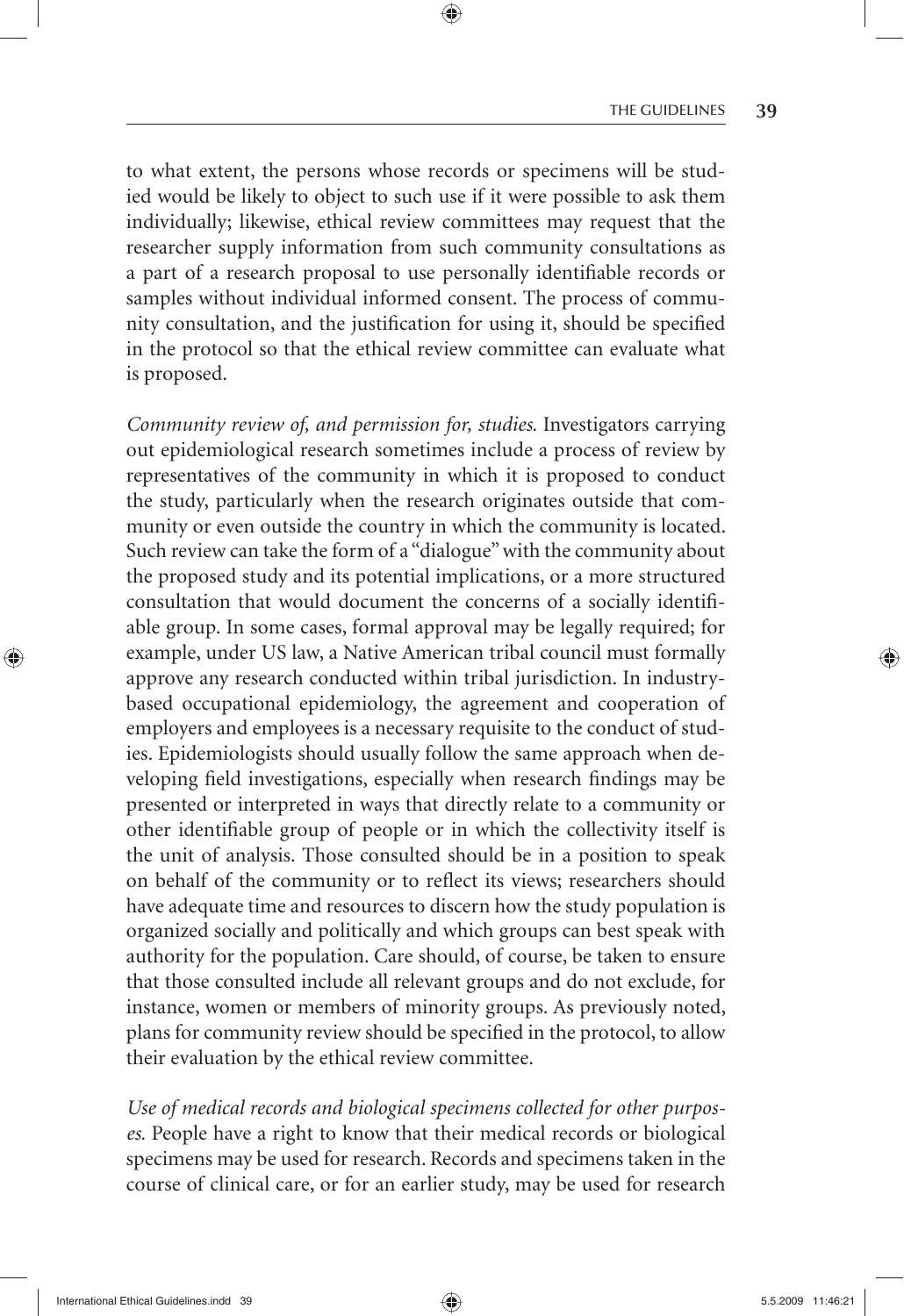without the consent of the patients/subjects only if an ethical review committee has determined that the research poses minimal risk, that the rights or interests of the patients will not be violated, that their privacy and confidentiality or anonymity are assured, and that the research is designed to answer an important question andwould be impracticable if the requirement for informed consent were to be imposed. Appropriate standards and procedures are discussed more fully in Guideline 24 and its Commentary. (See also Guideline 18).

*Waiver of consent requirements in epidemiological studies.* Investigators should not initiate epidemiological research involving human subjects without first obtaining each subject's informed consent, unless they have received explicit approval to do so from an ethical review committee or the research activity is authorized by legislation or competent authorities in accord with the ethical principles in these Guidelines. Categories of epidemiological research for which consent may be waived include:

- a. the use of personally non-identifiable materials;
- b. the use of personally identifiable materials with special justification;
- c. studies performed within the scope of regulatory authority;
- d. studies using health-related registries that are authorized under national regulations; and
- e. cluster-randomized trials.

The rules and processes for waiver of consent apply also to situations in which permission is obtained from appropriate surrogates for research involving subjects who lack the capacity to consent for themselves (see Guidelines 14 and 15).

- *a. When personally non-identifi able materials are used.* As noted under Guideline 2, some epidemiological studies, for example those using publicly available data, may be exempt from ethical review and, *a fortiori*, from individual informed consent. In other cases, review may be appropriate but individual consent may not be relevant or required. For example, the individual consent requirement does not arise when the materials used in the research are not personally identifiable (meaning that, by definition, the individuals concerned would be unknown to the researcher and hence could not be contacted to obtain consent).
- *b. When personally identifi able materials are used.* Even when a study involves data or material that carry a person's name or that are linked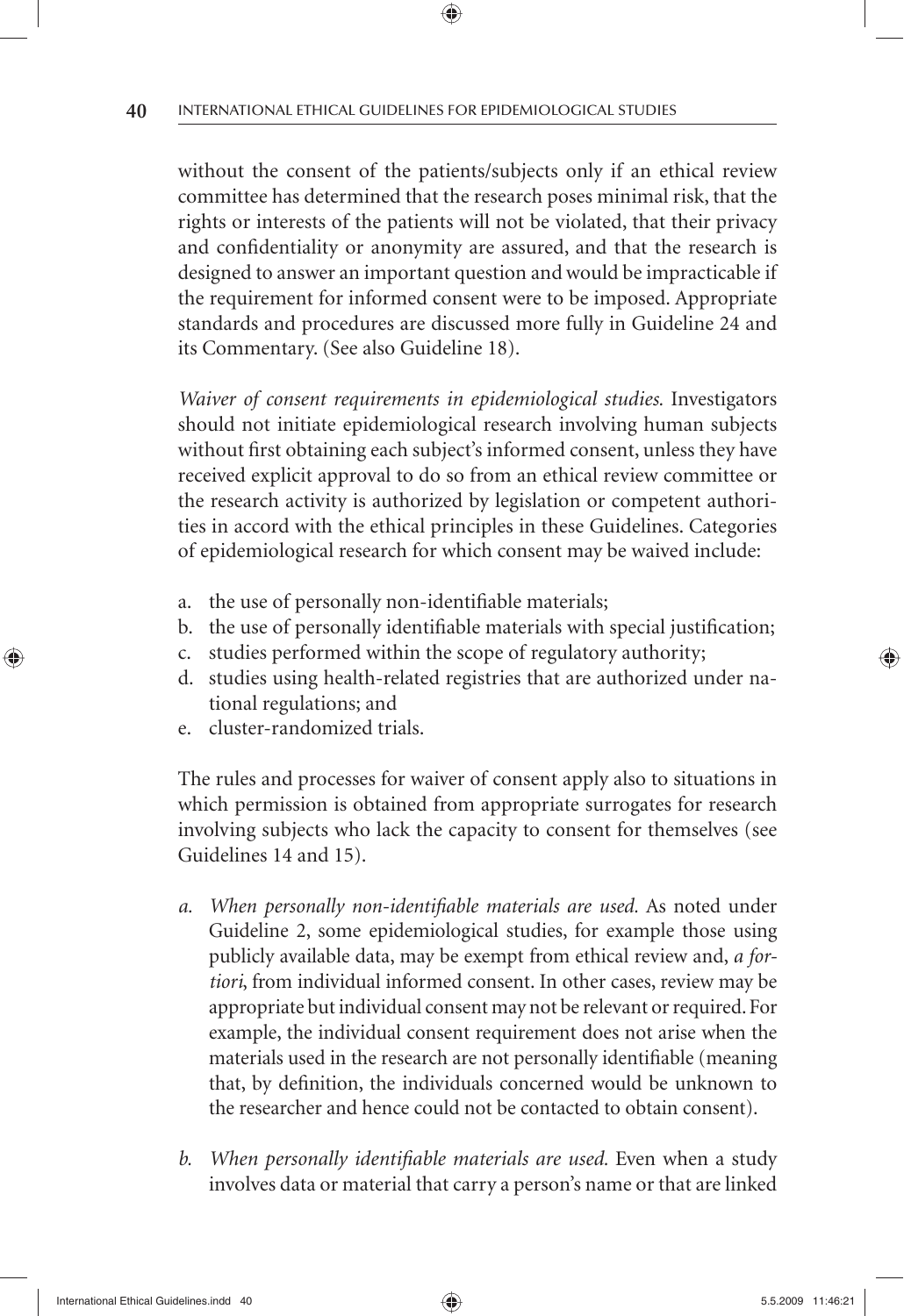by a code to a person, an ethical review committee may approve observational research using such data or material without requiring individual consent prior to the research. The committee may do so if it is convinced by the protocol that (a) subjects would be exposed to no more than minimal risk, and (b) either the study involves only publicly available data or the requirement of individual informed consent would make the conduct of the research impracticable.

An investigator who proposes not to seek informed consent for a noninterventional study that uses personally identifiable information which is not publicly available (including data derived from biological samples and medical records) must justify to an ethical review committee not obtaining consent; the committee should ensure that access to such information is strictly limited in time and extent for the specific research purposes, that allowing the investigator to use it will not compromise the interests or welfare of any persons identified by the data, that any risk of harm will be minimized, that the use accords with locally applicable legal requirements, and that there is no known objection of the individual to such use. (The obligation of institutions to make available means for people to opt out of having their stored biological material and associated records used for research is discussed in Guideline 24 and the associated Commentary.)

The most common justification for using records or samples collected in the past without consent is that it would be impracticable or prohibitively expensive to locate the persons whose samples or records are to be examined; this may happen when, for instance, the study involves reviewing hospital records or performing new tests on blood samples collected at a time when consent to future research uses of such samples was not usually sought (a point further elaborated under Guideline 24). On the other hand, the reluctance of individuals to agree to participate would not constitute impracticability; data from individuals who have specifi cally rejected such uses in the past may be used only with proper, official authorization in public health emergencies. (The special circumstances of consent for research under emergency conditions is elaborated in the Commentary on Guideline 2.)

Implicit in the argument for use of personally identifiable material without consent is the claim that the value of the research and the unfeasibility of obtaining consent justify violating a person's interest in becoming a subject of research only with his or her knowledge and agreement. Thus,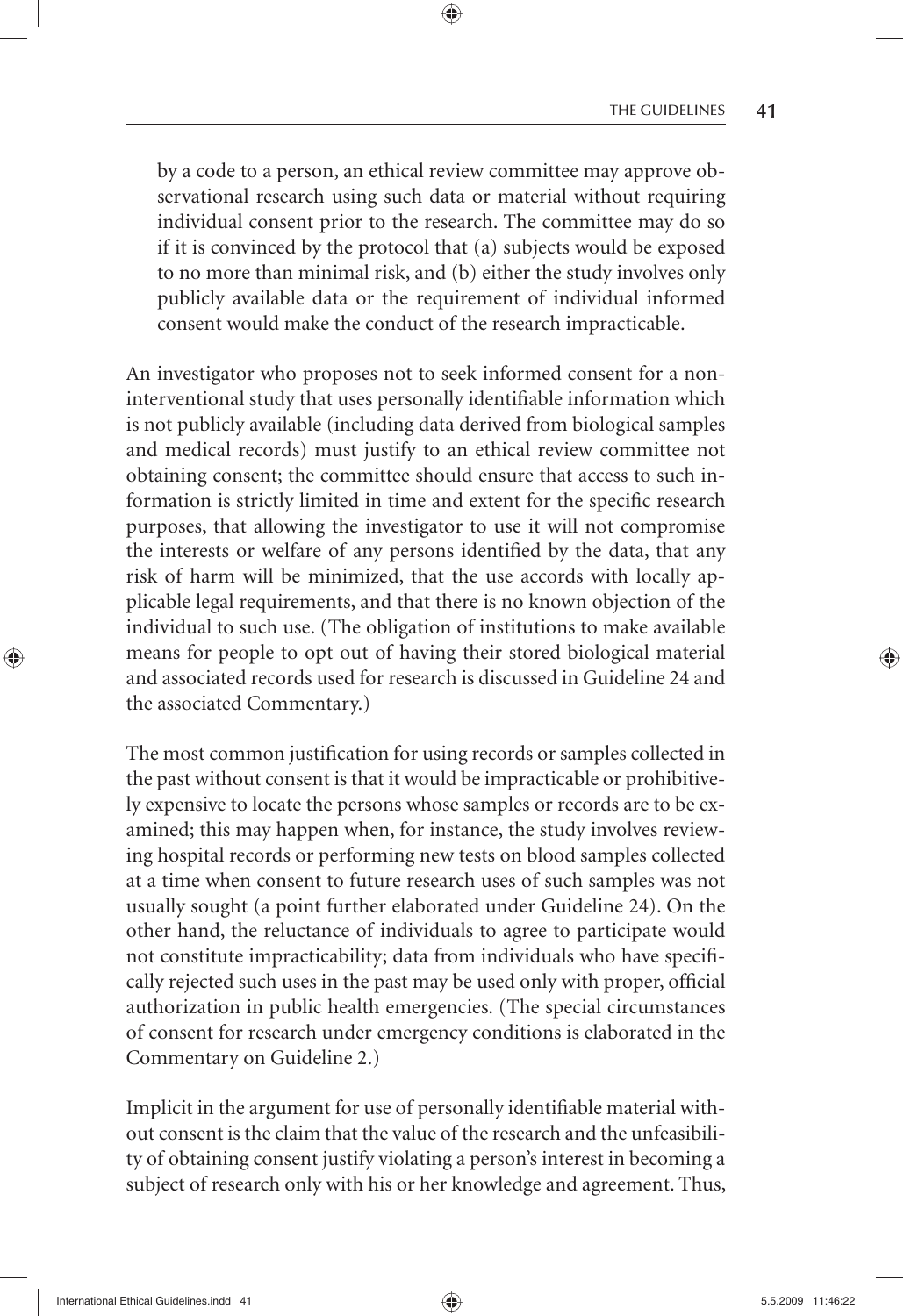the task of the ethical review committee in each case is to evaluate the merits of this claim when set forth by an investigator: how important is the research and could the desired information be produced by another method, what would be the costs and burdens of contacting the persons whose data would be used in the study, how difficult would it be to meet those costs and burdens, and is the imposition of this difficulty justified by the nature of the interests that would be infringed or the potential harm created by allowing the investigator to proceed without consent?

The committee should also consider whether any mitigation–such as anonymizing the data–can be undertaken without seriously compromising the scientific merits of the proposed study. When research using personally identifiable data from records or samples collected in the past without an appropriate consent procedure is permitted without consent, the committee should ensure that the investigator (and sponsor) will strictly safeguard the confidentiality of subjects. For this purpose, up-to-date technical means of data encryption may be valuable for safeguarding the confidentiality of records.

Anonymization of samples and data will also make it impossible to convey to subjects any findings that might be relevant to the health of the person concerned or family members. Studies that could produce such findings should always include information about the circumstances, if any, under which such findings would be disclosed to the persons concerned or others. It is usually acceptable not to disclose such findings; indeed, it is often imprudent to convey individual findings in research because the significance of the finding will not be well established and the method used may not yet have met the standards used for clinically approved tests. If it is determined that the research is of a sort that could produce clinically significant findings, an alternative to irreversible anonymization would be to lodge the key to the coding system with an independent third party who would take on the responsibility of notifying the persons concerned when a specified potential hazard has been identified.

*c. When studies are performed within the scope of regulatory authority.*  Consent may also not be required for studies that involve data not publicly available but which are carried out under legislative or regulatory authority for public health, such as disease surveillance. The extent and limits of such permission are a matter of local law but epidemiologists must still consider whether, in a given case, it is ethical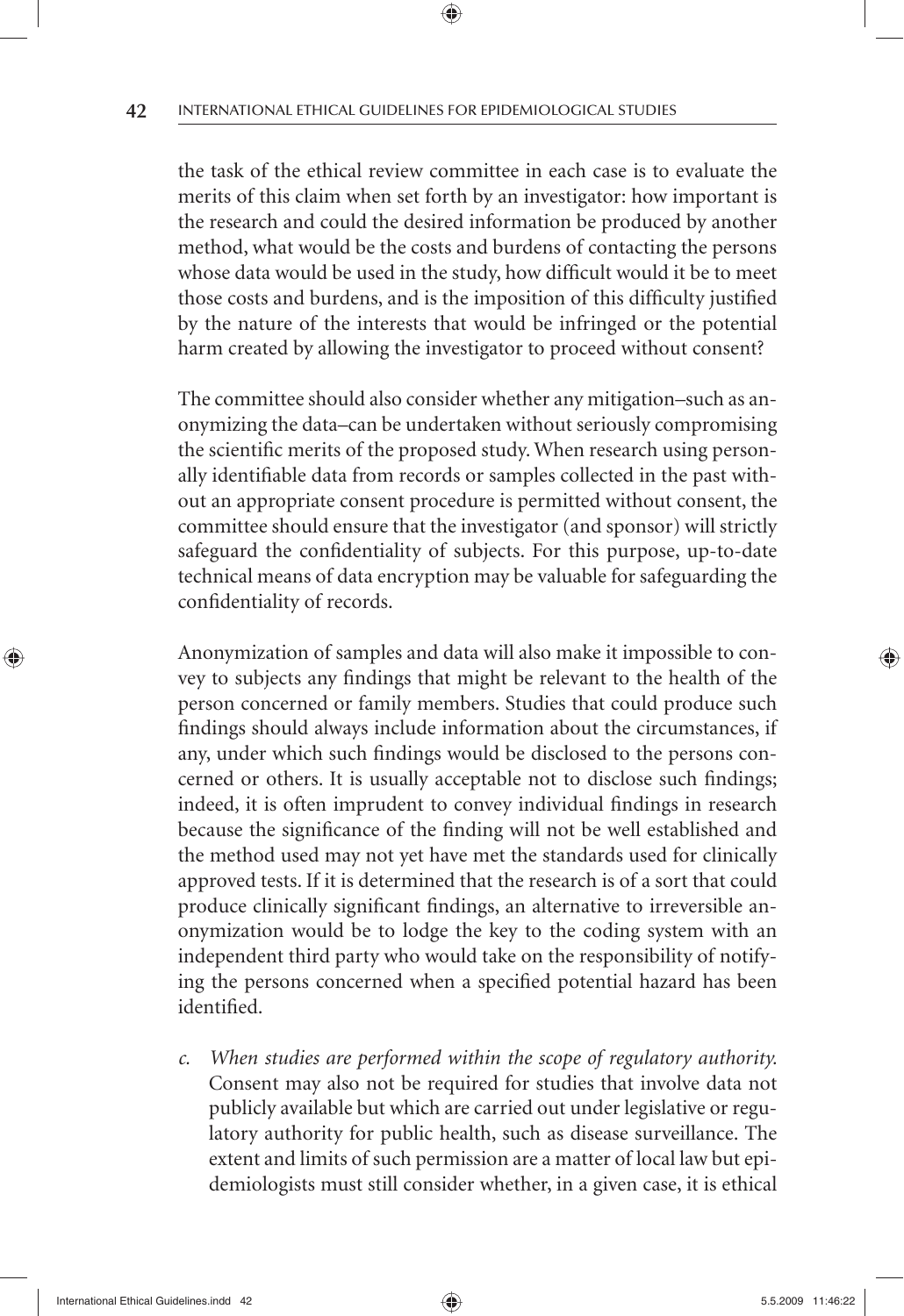to use their public authority to access personal data for research purposes. When their use of such data does not clearly constitute a public health activity (e.g.*,* when adverse reaction monitoring produces findings which raise a research issue the study of which would go beyond routine surveillance), the epidemiologists should seek individual consent for the use of the data or demonstrate that the research meets one of the other conditions for waiving informed consent, as explained in this Commentary. Even when individual consent is not required, the usual expectations of risk minimization, protection of confidentiality, and compliance with all other legal requirements still apply.

*d. Studies using health-related registries.* The creation and maintenance of health-related registries (e.g., cancer registries, databanks of genetic and other anomalies in newborn babies, etc.) provide a major resource for many public health activities, from disease prevention to resource allocation. Several considerations support the common practice of requiring that all practitioners submit relevant data to such registries: the importance of having comprehensive information to provide accurate information about an entire population; the scientific need to include all cases in order to avoid undetectable selection bias; and the general ethical principle that burdens and benefits should be distributed equitably across the population. Hence, registries that are established or officially recognized by governmental authorities usually involve mandatory rather than voluntary collection of data.

Studies using data from such registries (as well as studies that link data from several registries or that combine registry-data with information from publicly available sources) thus involve the use of data that have been compiled without the informed consent of the individuals involved. Such studies should be submitted to an ethical review committee and permission should also be sought from the competent authority that is legally responsible for the maintenance and use of the registry. When an investigator plans to contact persons based on their inclusion in the registry (e.g.*,* to obtain from them additional information for research purposes beyond the data supplied by the registry), the investigator should bear in mind that these persons may be unaware that their data were submitted to the registry or unfamiliar with the process by which investigators obtain access to the data. Investigators are cautioned to ensure that their access to the registry information is appropriately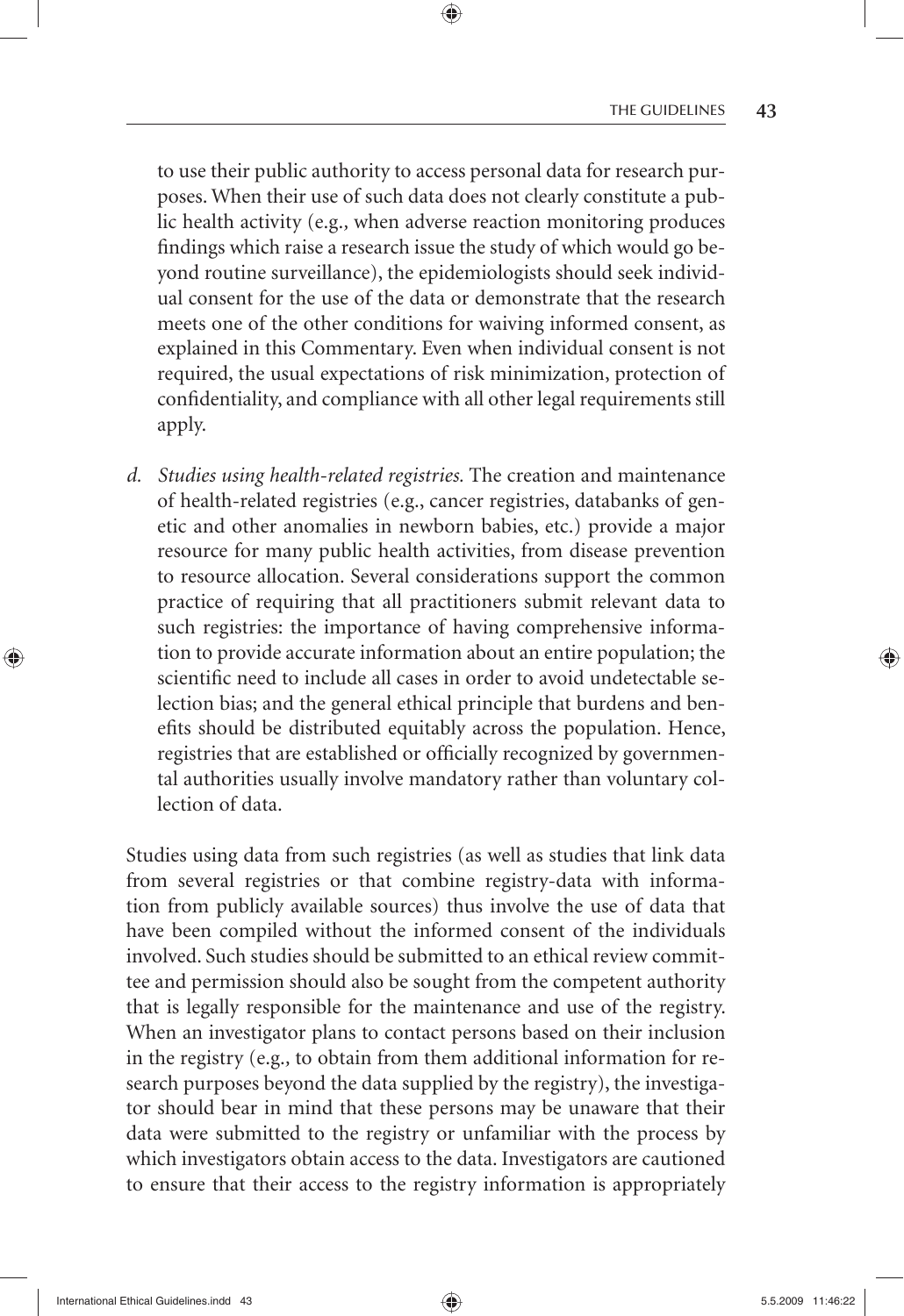explained to the potential research subjects by the people who run the registry or other public authorities, preferably before the investigators approach the subjects.

*e. Cluster-randomized trials.* Epidemiological research can take the form of a trial in which an intervention is targeted to a whole group of people such as all the students in a school or all residents of a community, and in which the groups–rather than the individuals within the group–are randomly assigned to the different arms of the trial. Examples include a vaccination campaign applied at the school level, fluoridation of the drinking-water supply to prevent dental caries, a change in healthcare reimbursement policies, or a change in incineration practices at local waste disposal sites. In a cluster-randomized trial, individual persons usually do not have an opportunity to consent to the study itself but should typically still be made aware that it will take place. Depending upon the way the study is conducted, individuals may or may not be able to decline participation in the study. For example, parents could consent or not consent to their child's vaccination at school or a person could decide to drink bottled water rather than use water that may be fluoridated; conversely, it would be difficult for a person to change the air he or she breathed outside in a study comparing methods of incinerating waste, or for a person to move to a different jurisdiction where the experimental method for healthcare reimbursement is not being tested. As in all studies, investigators have a responsibility to describe in the protocol the information that will be provided to the decision-makers and to individuals within the clusters.

In a cluster-randomized trial, the investigator should identify an appropriate person or body (e.g., a community leader, headmaster, or local health council) that has authority to give permission for the cluster to participate in the study and to be assigned on a random basis to one arm or another of the study. While this decision-maker may not have been appointed or elected for the specific purpose of giving permission for the cluster to participate in research, the scope of authority should encompass interventions of the type in question if provided outside of a research project; moreover, the decision-maker should ensure that the risks of participation in the study and the randomization are commensurate with the benefits for the cluster or for society. The decision-maker may choose to consult a wider group of community representatives or advisers before taking the decision to permit the study.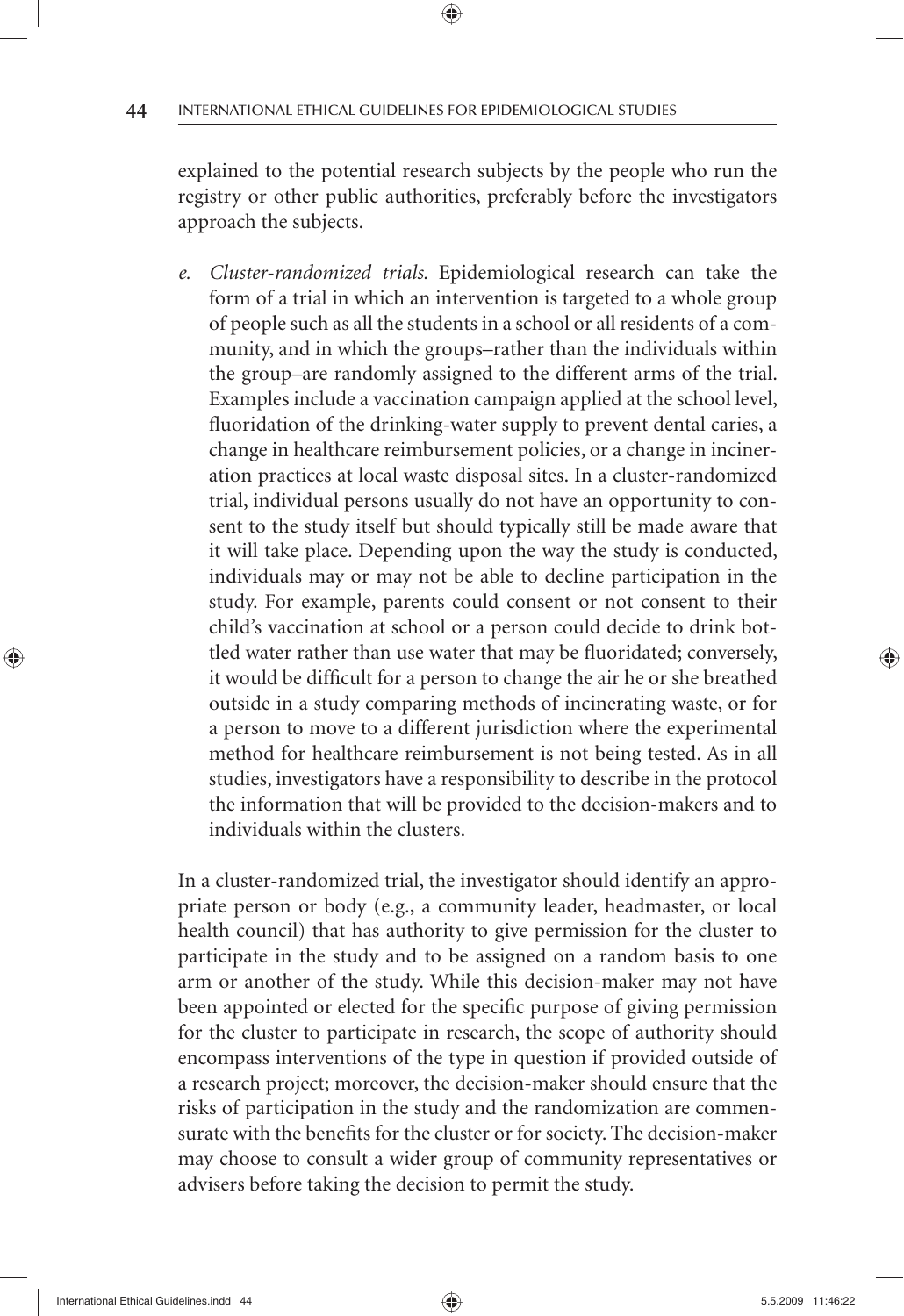# **GUIDELINE 5**

### **Obtaining informed consent: Essential information for prospective research subjects**

**Before requesting an individual's consent to participate in research, the investigator must provide the following information, in language or another form of communication that the individual can understand:**

- 1) **that the individual is invited to participate in research, the reasons for considering the individual suitable for the research, and that participation is voluntary;**
- 2) **that the individual is free to refuse to participate and will be free to withdraw from the research at any time without penalty or**  loss of benefits to which he or she would otherwise be entitled;
- 3) **the purpose of the research, the procedures to be carried out by the investigator and the subject, and an explanation of how the research differs from routine medical care;**
- 4) **for controlled trials, an explanation of features of the research design (e.g., randomization, double-blinding), and that the subject will not be told of the assigned treatment until the study has been completed and the blind has been broken;**
- 5) **the expected duration of the individual's participation (including number and duration of visits to the research centre and the total time involved) and the possibility of early termination of the trial or of the individual's participation in it;**
- 6) **whether money or other forms of material goods will be provided in return for the individual's participation and, if so, the kind and amount;**
- 7) **that, after the completion of the study, subjects will be in**formed of the findings of the research in general, and individual subjects will be informed of any finding that relates to **their particular health status;**
- 8) **that subjects have the right of access to their data on demand, even if these data lack immediate clinical utility (unless the eth-**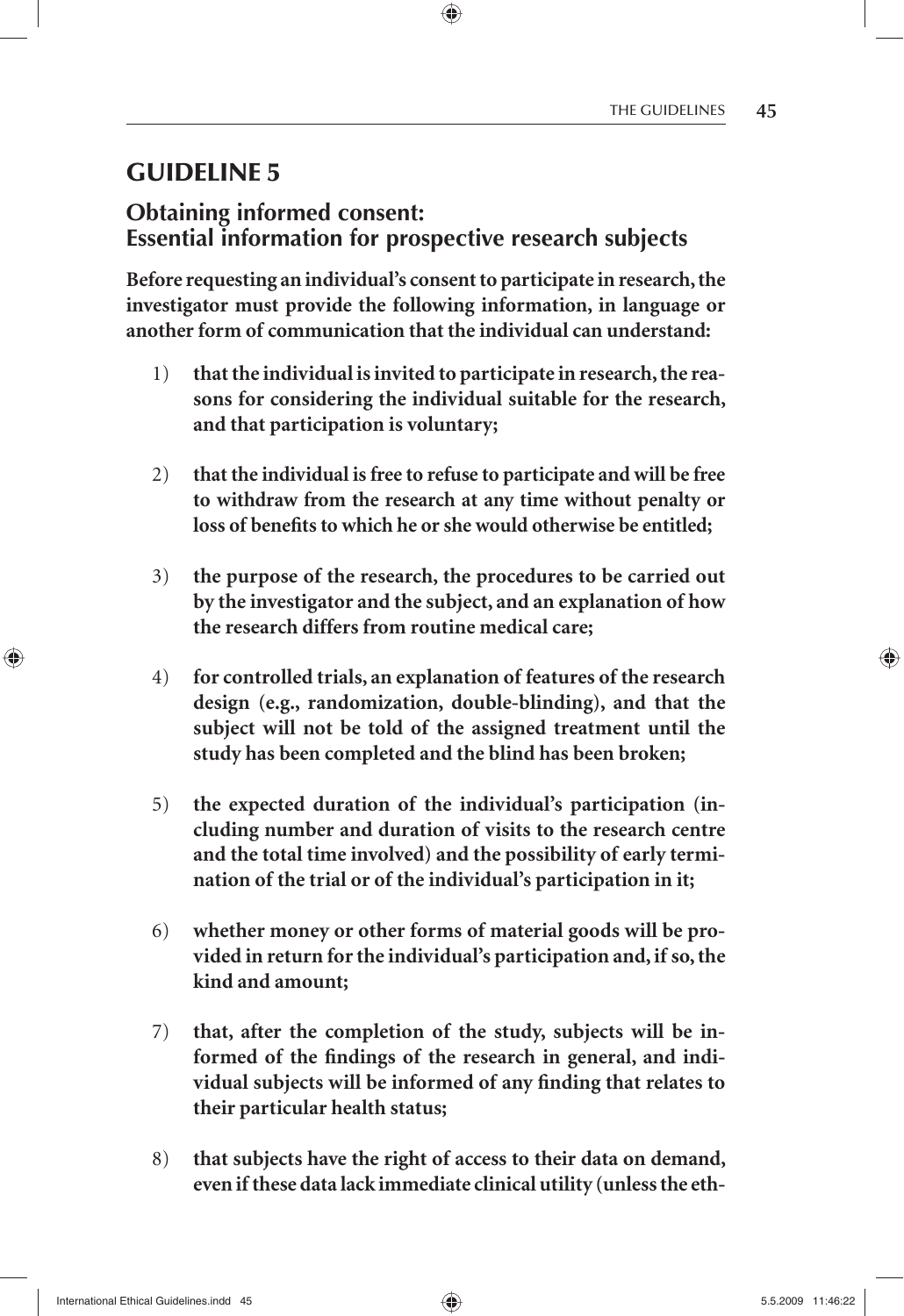**ical review committee has approved temporary or permanent non-disclosure of data, in which case the subject should be informed of, and given, the reasons for such non-disclosure);**

- 9) **any foreseeable risks, pain or discomfort, or inconvenience to the individual (or others) associated with participation in the research, including risks to the health or well-being of a subject's spouse or partner;**
- 10) the direct benefits, if any, expected to result to subjects from **participating in the research;**
- 11) the expected benefits of the research to the community or to society at large, or contributions to scientific knowledge;
- 12) **whether, when and how any products or interventions proven by the research to be safe and effective will be made available to subjects after they have completed their participation in the research, and whether they will be expected to pay for them;**
- 13) **any currently available alternative interventions or courses of treatment;**
- 14) **the provisions that will be made to ensure respect for the privacy of subjects and for the confidentiality of records in which** subjects are identified;
- 15) **the limits, legal or other, to the investigators' ability to safe**guard confidentiality, and the possible consequences of breaches of confidentiality;
- 16) **policy with regard to the use of results of genetic tests and familial genetic information, and the precautions in place to prevent disclosure of the results of a subject's genetic tests to immediate family relatives or to others (e.g., insurance companies or employers) without the consent of the subject;**
- 17) the sponsors of the research, the institutional affiliation of the **investigators, and the nature and sources of funding for the research;**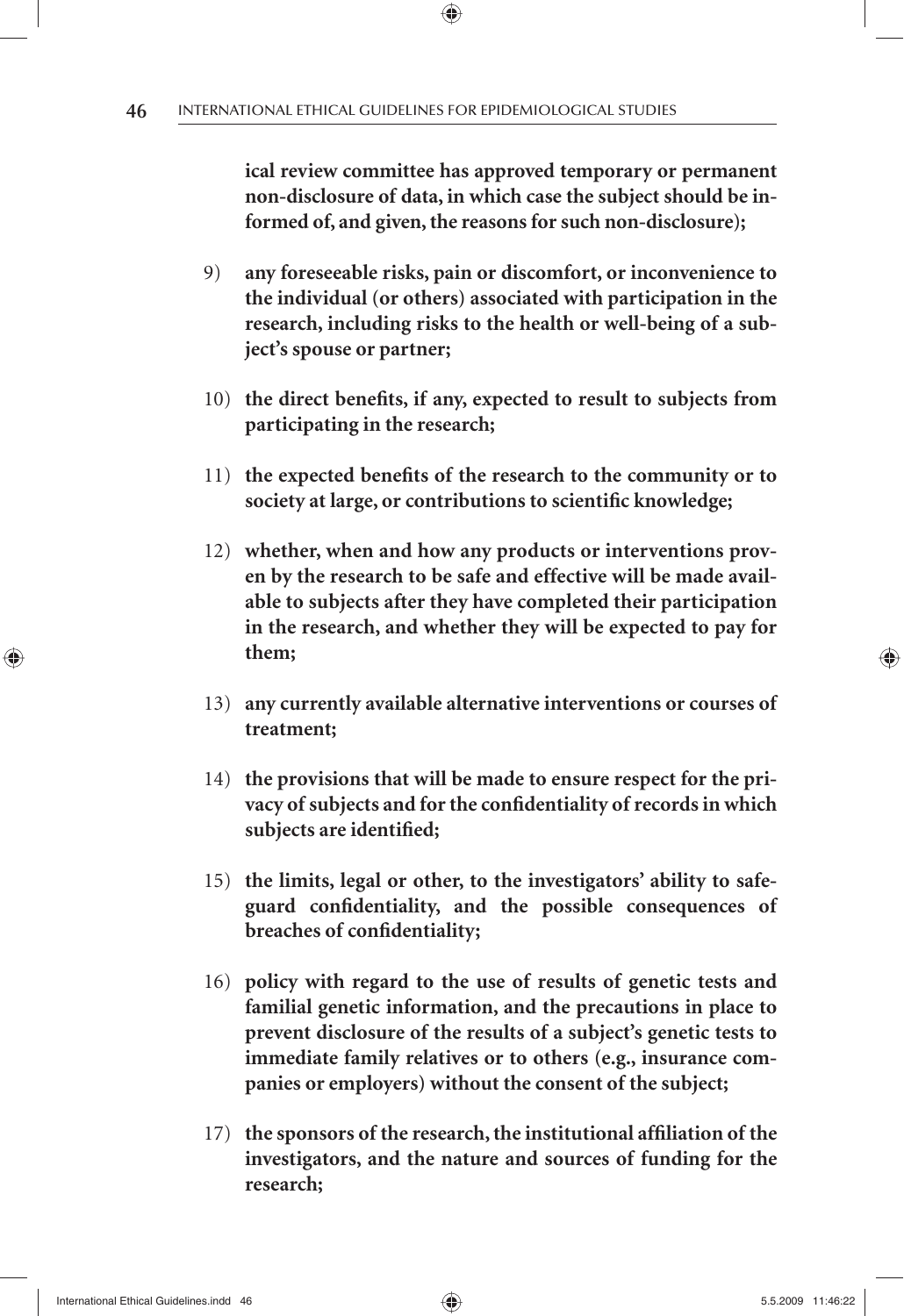- 18) **the possible research uses, direct or secondary, of the subject's medical records and of biological specimens taken in the course of clinical care (See also Guidelines 4 and 18 Commentaries);**
- 19) **whether it is planned that biological specimens collected in the research will be destroyed at its conclusion, and, if not, details**  about their storage (where, how, for how long, and final dispo**sition) and possible future use, and that subjects have the right to decide about such future use, to refuse storage, and to have the material destroyed (See Guideline 4 Commentary);**
- 20) **whether commercial products may be developed from biological specimens, and whether the participant will receive**  monetary or other benefits from the development of such **products;**
- 21) **whether the investigator is serving only as an investigator or as both investigator and the subject's physician;**
- 22) **the extent of the investigator's responsibility to provide medical services to the participant;**
- 23) **that treatment will be provided free of charge for specified types of research-related injury or for complications associated with the research, the nature and duration of such care, the name of the organization or individual that will provide the treatment, and whether there is any uncertainty regarding funding of such treatment;**
- 24) **in what way, and by what organization, the subject or the subject's family or dependants will be compensated for disability or death resulting from such injury (or, when indicated, that there are no plans to provide such compensation);**
- 25) **whether or not, in the country in which the prospective subject is invited to participate in research, the right to compensation is legally guaranteed;**
- 26) **that an ethical review committee has approved or cleared the research protocol.**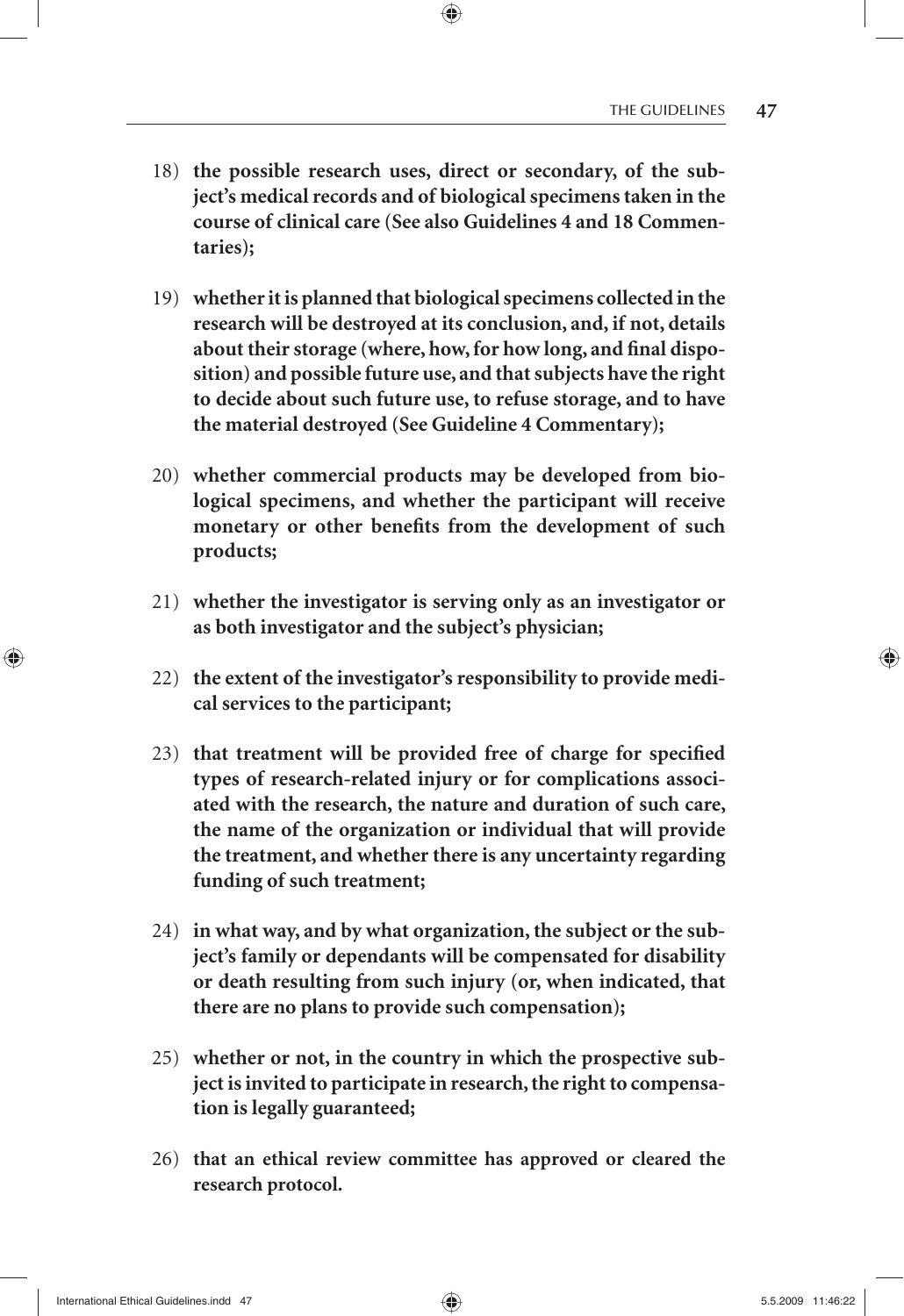### **Commentary on Guideline 5**

The points specified in this Guideline–which were developed in the context of biomedical research–are generally relevant when obtaining informed consent for interventional research (especially population studies of drugs and devices) but are not all required in most observational studies. (In particular, items 4, 12, 13, and 21-24 are unlikely to be relevant.) Depending on the specifics of the study design, the investigator will need to justify to the ethical review committee why any particular items have been omitted from the consent process; a committee may, of course, decide that the researcher should be encouraged, as a prudential matter, to include some points that are not strictly speaking required. Alternatively, an ethical review committee may wish to provide investigators with a shorter list of points to be addressed in the consent process for observational studies.

Some of the points specified in this Guideline present special problems in the context of epidemiological research. The statement in Item #2 that individuals are "free to withdraw from the research at any time" rests on the principle that it is ethically unacceptable to force a person to participate in research. In epidemiological studies, a person's "withdrawal" from research can take several forms. The first, which is a subject's request that the gathering of new data about the subject cease (e.g., in a longitudinal study), must be honored, just as any other withdrawal from ongoing participation in a study should be. The second could involve a request that the person's data (and perhaps biological materials) be removed from a database and/or repository. Such removal may be very difficult (or impossible if the data have been anonymized), would risk undermining the validity of studies using the database, and would typically seem disproportional to the individual's interest, since–unlike an ongoing intervention study–the person does not bear any burden at present. If an investigator, with the approval of the ethical review committee, does not intend to honor requests to remove data and/or biological samples, this policy should be clearly stated in the consent document.

Item #7 requires two things: that subjects as a group be informed about the general findings of a study and that individuals be informed about any test results or other findings relevant to their personal health status. As noted in the Commentary to Guideline 4, when a study employs anonymization, which makes it impossible to notify individuals (and, in some cases, even identifiable groups of subjects) of research findings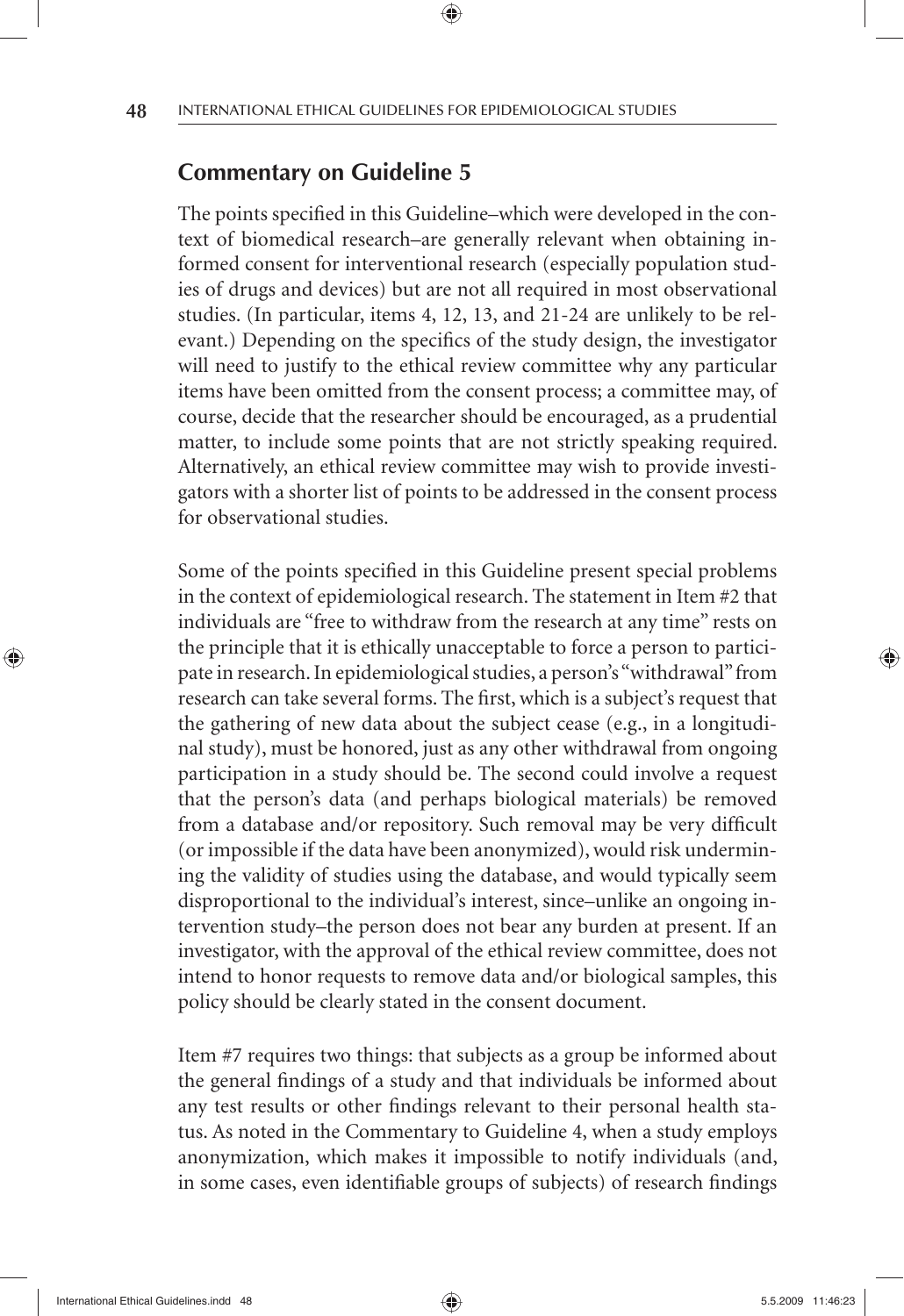or personal test results, the ethical review committee should take this into account in deciding whether to approve the study. Even when they have not anonymized the data, epidemiologists have often not notified individual subjects of test results. In light of contemporary standards for informed consent, however, epidemiologists should make subjects aware of findings that are clinically relevant to their individual health. When (e.g.*,* because of the scale of a particular study) an investigator does not plan to do so, he or she must obtain approval from the ethical review committee. In all cases, the extent to which findings will be disclosed to subjects as a group or as individuals should be clearly conveyed in the informed consent material.

# **GUIDELINE 6**

### **Obtaining informed consent: Obligations of investigators and sponsors**

**Investigators have a duty to:**

- refrain from unjustified deception, undue influence, or intimi**dation;**
- **seek consent only after ascertaining that the prospective subject has adequate understanding of the relevant facts and**  of the consequences of participation and has had sufficient **opportunity to consider whether to participate;**
- **when individual consent is required, obtain from each prospective subject a signed form as evidence of informed consent–investigators should justify any exceptions to this general rule and obtain the approval of the ethical review committee (See Guideline 4 Commentary, Documentation of consent);**
- **renew the informed consent of each subject if there are signifi cant changes in the conditions or procedures of the research or if new information becomes available that could affect the willingness of subjects to continue to participate; and,**
- **renew the informed consent of each subject in long-term studies at pre-determined intervals, even if there are no changes in the design or objectives of the research.**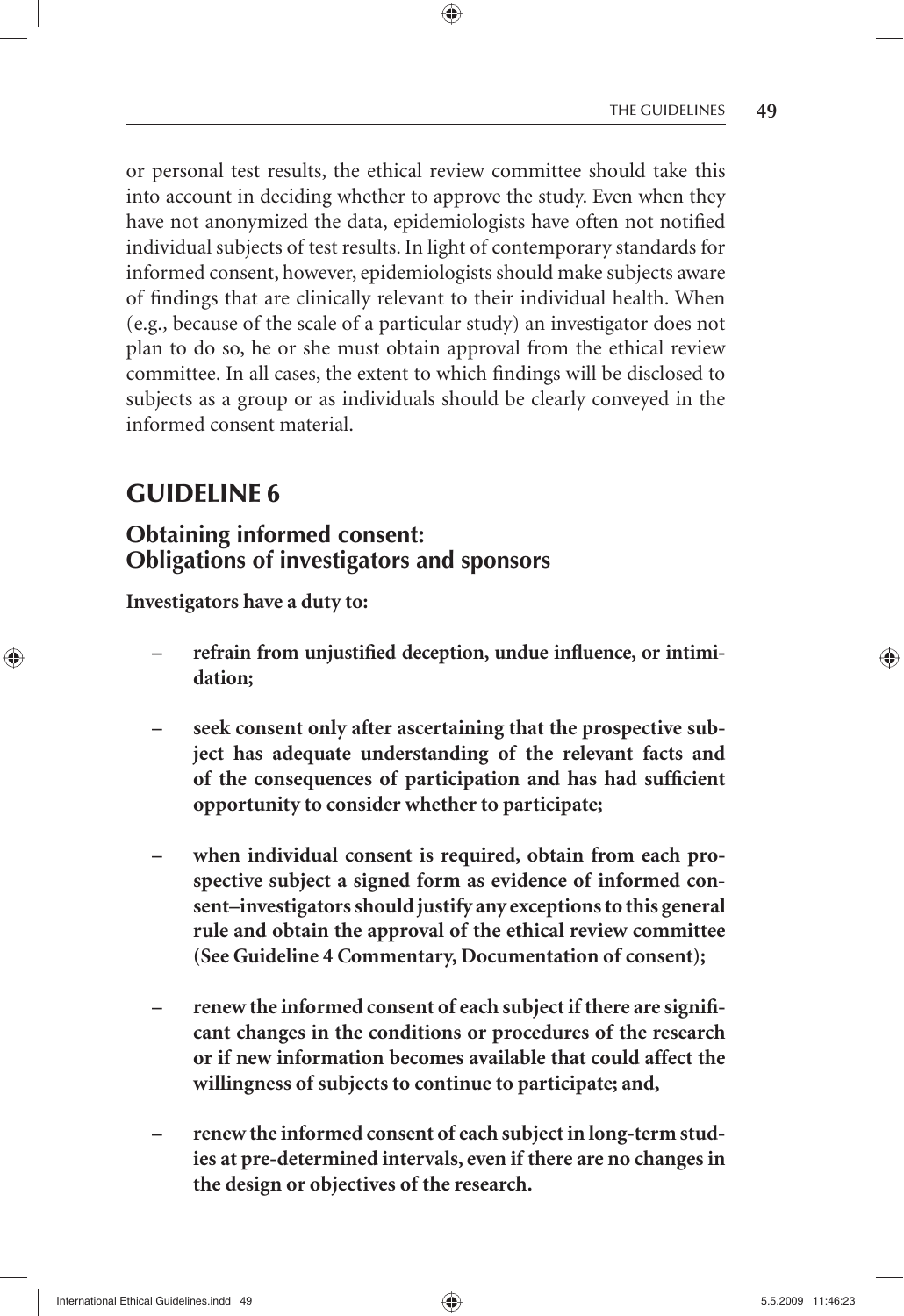**The principal investigator has a non-delegable duty to ensure that all personnel working on the study comply with this Guideline.**

Sponsors have a duty to ensure that these obligations are fulfilled.

### **Commentary on Guideline 6**

The investigator is responsible for ensuring the adequacy of informed consent from each subject, whether the investigator undertakes this task or delegates it to other members of the research team. The person obtaining informed consent should be knowledgeable about the research and capable of answering questions from prospective subjects. Investigators in charge of the study must make themselves available to answer questions at the request of subjects. Any restrictions on the subject's opportunity to ask questions and receive answers before or during the research undermines the validity of the informed consent.

*Consent by subjects enrolled by mail or electronic means.* In some epidemiological studies, no face-to-face contact occurs between investigators and subjects. For example, subjects may be asked to provide electronic authorization for the use of their personal data in a study, or subjects may be asked to complete a questionnaire over the Internet. When subjects are enrolled in such studies by mail or electronic means (e.g., e-mail, Internet, etc.), difficulties may arise in fulfilling investigators' duties to ensure that subjects are able to receive answers to any questions and to ascertain that subjects adequately understand relevant facts. Potential subjects enrolled in these ways should therefore be given a means (such as a toll-free phone number or email address) to enable them to pose questions to, and receive answers from, the research team concerning the study. Since investigators may not have direct contact, through such means of communication, with all potential subjects, it is especially important that the materials used for mail enrolment are worded carefully to maximize the chances that the subjects enrolled will have an adequate understanding of information relevant to their participation in the study. (See also Guideline 23).

*Withholding information and deception.* Sometimes, to ensure the validity of research, investigators withhold certain information in the consent process. For example, when tests will be performed to monitor subjects' compliance with a protocol, subjects may not be told the purpose of the testing, since if they knew their compliance was being monitored they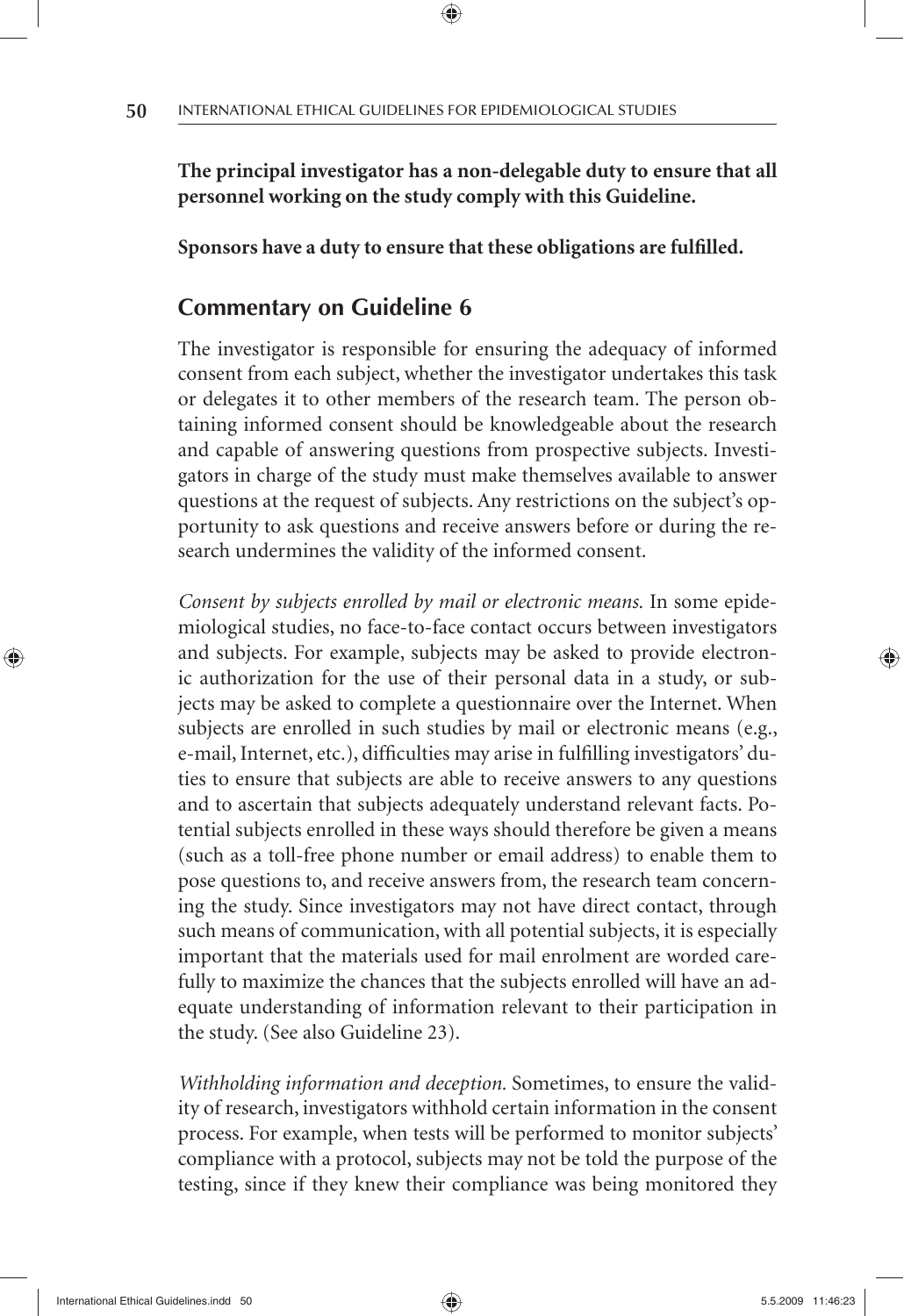might modify their behaviour and hence invalidate results. In most such cases, the prospective subjects are asked to consent to remain uninformed of the purpose of some procedures until the research is completed; after the conclusion of the study they are given the omitted information. More generally, when providing certain information (e.g.*,* regarding the study hypothesis) would jeopardize the validity of the research, subjects are sometimes not even told that some information has been withheld until after the research has been completed. Any withholding of information, and the procedures used to provide information subsequently, must receive the explicit approval of the ethical review committee based on the necessity of the withholding, the minimization of attendant risks to subjects, and the adequacy of the procedures for "debriefing" subjects after their participation in the study.

Active deception of subjects is considerably more controversial than simply withholding certain information. Lying to subjects is a tactic not commonly employed in biomedical research. Social and behavioural scientists, however, sometimes deliberately misinform subjects to study their attitudes and behaviour. For example, scientists have pretended to be patients to study the behaviour of health-care professionals and patients in their natural settings.

Some people maintain that active deception is never permissible. Others would permit it in certain circumstances. Deception is not permissible, however, in cases in which the deception itself would disguise the possibility of the subject being exposed to more than minimal risk. When deception is deemed indispensable to the methods of a study, the investigators must demonstrate to an ethical review committee that no other research method would suffice; that significant advances could result from the research; and that nothing has been withheld that, if divulged, would cause a reasonable person to refuse to participate. The ethical review committee should determine the consequences for the subject of being deceived, and whether and how deceived subjects should be informed of the deception upon completion of the research. Such informing, commonly called "debriefing", ordinarily entails explaining the reasons for the deception. A subject who disapproves of having been deceived should be offered an opportunity to refuse to allow the investigator to use information thus obtained. Investigators and ethical review committees should be aware that deceiving research subjects may wrong them as well as harm them; subjects may resent not having been informed when they learn that they have participated in a study under false pretences. In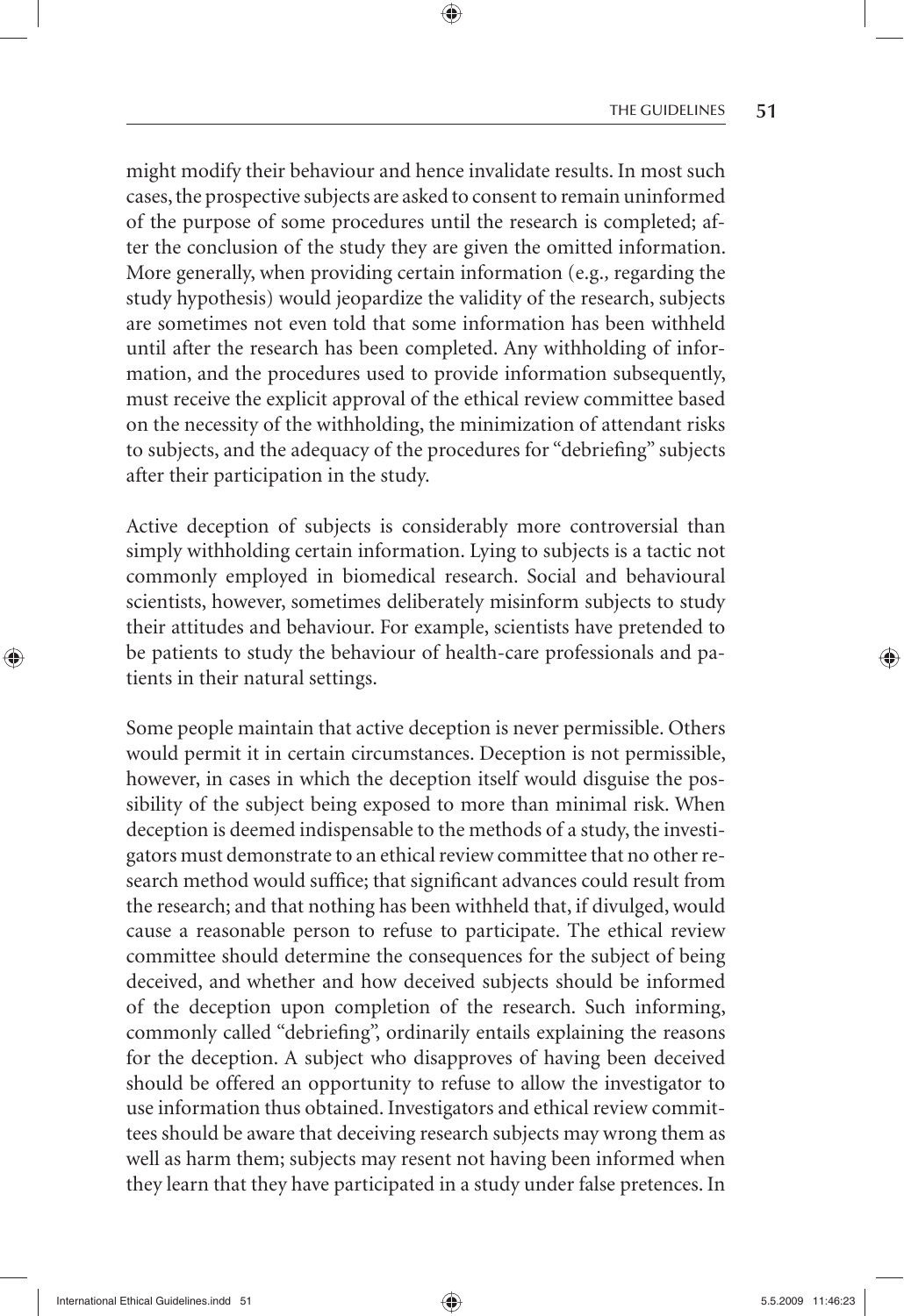some studies there may be justification for deceiving persons other than the subjects by either withholding or disguising elements of information. Such tactics are often proposed, for example, for studies of the abuse of spouses or children. An ethical review committee must review and approve all proposals to deceive persons other than the subjects. Subjects are entitled to prompt and honest answers to their questions; the ethical review committee must determine for each study whether others who are to be deceived are similarly entitled.

*Intimidation and undue infl uence.* Intimidation in any form invalidates informed consent. Prospective subjects who are patients often depend for medical care upon the physician/investigator, who consequently has a certain credibility in their eyes, and whose influence over them may be considerable, particularly if the study protocol has a therapeutic component**.** They may fear, for example, that refusal to participate would damage the therapeutic relationship or result in the withholding of health services. The physician/investigator must assure them that their decision on whether to participate will not affect the therapeutic relationship or other benefits to which they are entitled. In this situation the ethical review committee should consider whether a neutral third party should seek informed consent.

The prospective subject must not be exposed to undue influence. The borderline between justifiable persuasion and undue influence is imprecise, however. The researcher should give no unjustifiable assurances about the benefits, risks or inconveniences of the research, for example, or induce a close relative or a community leader to influence a prospective subject's decision. (See also Guideline 4: *Individual informed consent.)*

*Risks.* Investigators should be as objective as possible in discussing the details of the experimental intervention, the pain and discomfort that it may entail, and known risks and possible hazards. In complex research projects it may be neither feasible nor desirable to inform prospective participants fully about every possible risk. They must, however, be informed of all risks that a 'reasonable person' would consider material to making a decision about whether to participate, including risks to a spouse or partner associated with trials of, for example, psychotropic or genital-tract medicaments. (See also Guideline 8 Commentary: *Risks to groups of persons.*)

*Exception to the requirement of informed consent for interventional studies to include persons rendered incapable of informed consent by an acute*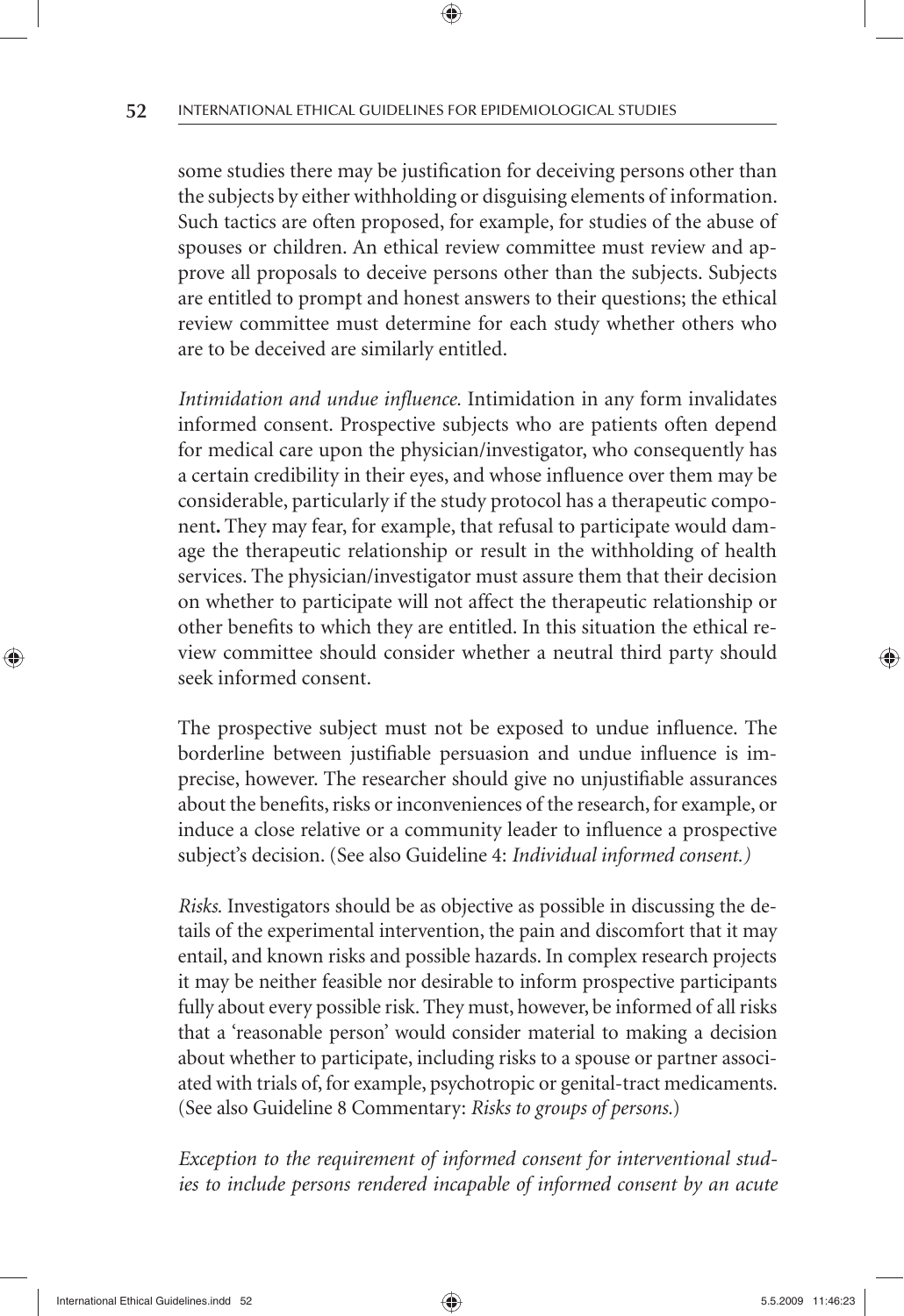*condition.* Certain persons with acute conditions that render them incapable of giving informed consent may be eligible for inclusion in a study concerning an acute condition in which the majority of prospective subjects will be capable of informed consent, and in which the investigational intervention would hold out the prospect of direct benefit and would be justified accordingly. When the investigation involves certain procedures or interventions that would not be of direct benefit yet carry no more than minimal risk (such as the collection of additional blood for research purposes), the initial protocol submitted for approval to the ethical review committee should anticipate that some persons may be incapable of consent, and should propose for such patients a form of proxy consent, such as permission of the responsible relative. When the ethical review committee has approved or cleared such a protocol, an investigator may seek the permission of the responsible relative and enroll such a person.

# **GUIDELINE 7**

# **Compensation for participation**

**Subjects may be reimbursed for lost earnings, travel costs and other expenses incurred in taking part in a study; they may also receive free medical**  services. Subjects, particularly those who receive no direct benefit from re**search, may also be paid or otherwise compensated for inconvenience and time spent. The payments should not be so large, however, or the medical services so extensive as to induce prospective subjects to consent to participate in the research against their better judgment ("undue inducement"). All payments, reimbursements and medical services provided to research subjects must have been approved by an ethical review committee.**

### **Commentary on Guideline 7**

*Acceptable recompense.* Research subjects may be reimbursed for their transport and other expenses, including lost earnings, associated with their participation in research. Those who receive no direct benefit from the research may also receive a small sum of money for inconvenience due to their participation in the research. All subjects may receive medical services unrelated to the research and have procedures and tests performed free of charge.

*Unacceptable recompense.* Payments in money or in kind to research subjects should not be so large as to persuade them to take undue risks or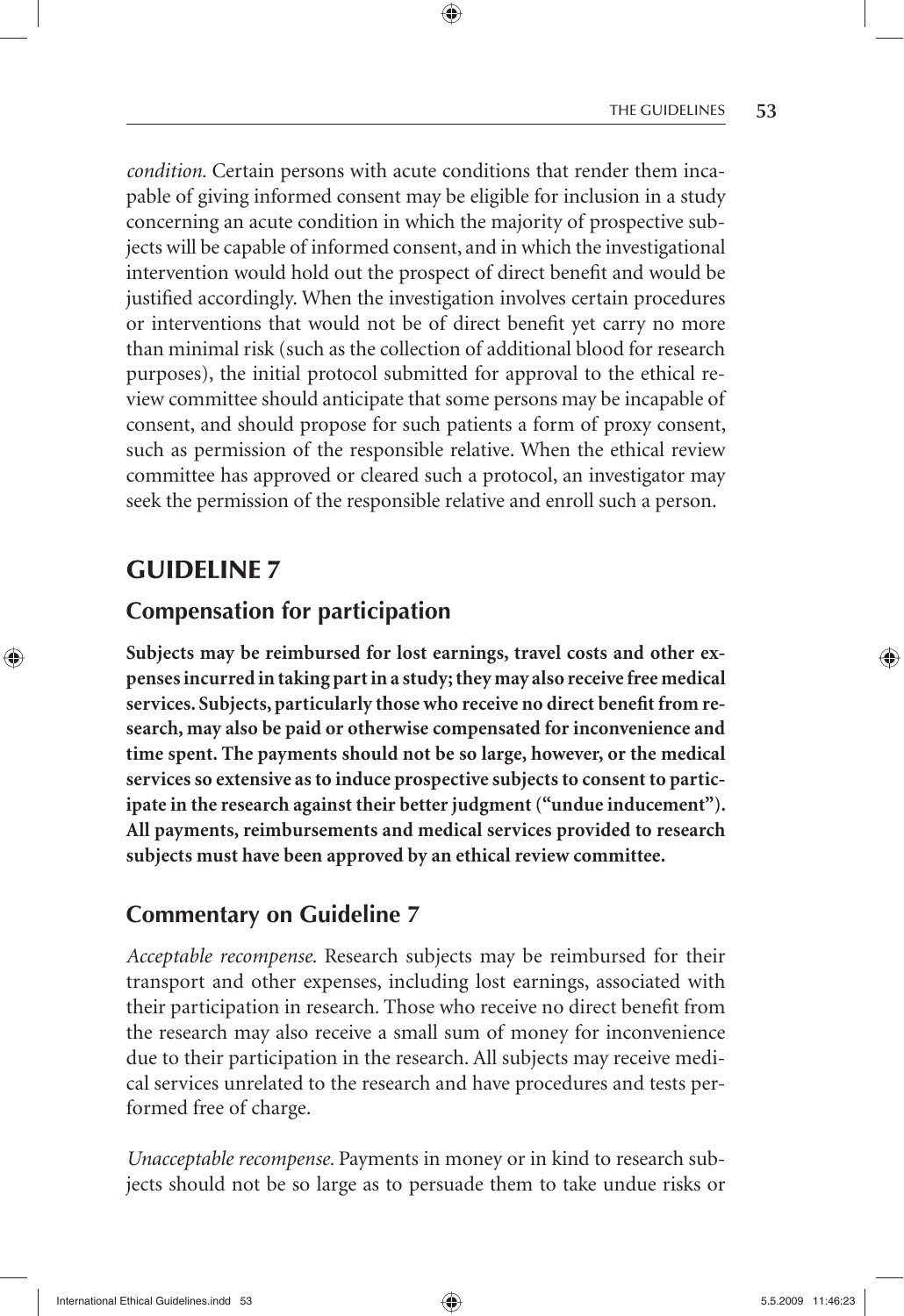volunteer against their better judgment. Payments or rewards that undermine a person's capacity to exercise free choice invalidate consent. It may be difficult to distinguish between suitable recompense and undue influence to participate in research. An unemployed person or a student may view promised recompense differently from an employed person. Someone without access to medical care may or may not be unduly influenced to participate in research simply to receive such care. A prospective subject may be induced to participate in order to obtain a better diagnosis or access to a drug not otherwise available; local ethical review committees may find such inducements acceptable. Monetary and in-kind recompense must, therefore, be evaluated in the light of the traditions of the particular culture and population in which they are offered, to determine whether they constitute undue influence. The ethical review committee will ordinarily be the best judge of what constitutes reasonable material recompense in particular circumstances. When research interventions or procedures that do not hold out the prospect of direct benefit present more than minimal risk, all parties involved in the research–sponsors, investigators and ethical review committees–in both funding and host countries should be careful to avoid undue material inducement.

*Incompetent persons.* Incompetent persons may be vulnerable to exploitation for financial gain by guardians. A guardian asked to give permission on behalf of an incompetent person should be offered no recompense other than a refund of travel and related expenses.

*Withdrawal from a study.* A subject who withdraws from research for reasons related to the study, such as unacceptable side-effects of the intervention being studied, or who is withdrawn on health grounds, should be paid or recompensed as if full participation had taken place. A subject who withdraws for any other reason should be paid in proportion to the amount of participation. An investigator who must remove a subject from the study for wilful noncompliance is entitled to withhold part or all of the payment.

# **GUIDELINE 8**

### **Benefi ts, harms and risks of study participation**

**For all epidemiological research involving human subjects, the inves**tigator must ensure that potential benefits and harms are reasonably **balanced and risks are minimized.**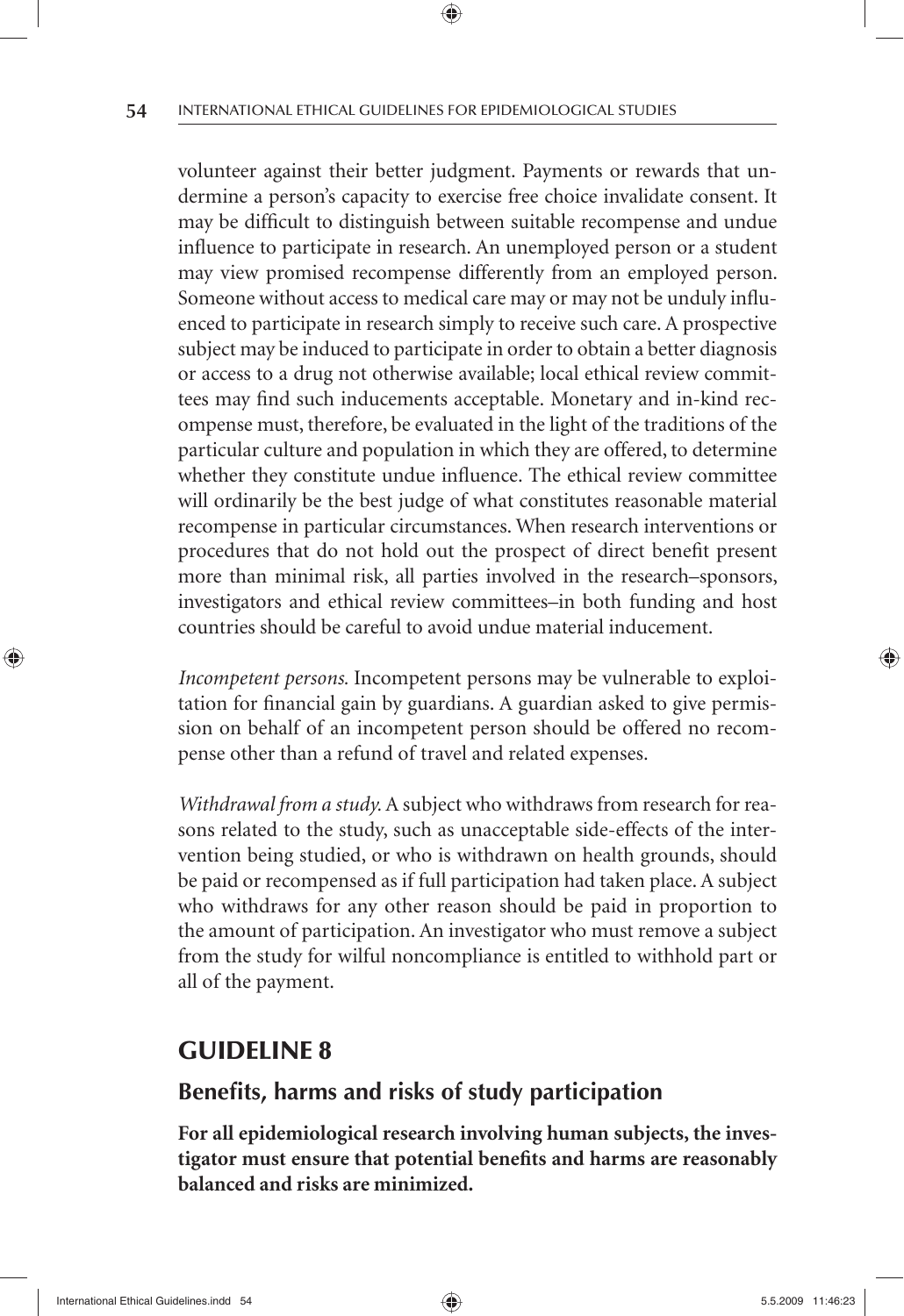- Interventions or procedures that hold out the prospect of direct diagnostic, therapeutic or preventive benefit for the individual subject must be justified by the expectation that they will be at **least as advantageous to the individual subject, in the light of foreseeable harms and benefi ts, as any available alternative. Risks**  of such 'beneficial' interventions or procedures must be justified in relation to expected benefits to the individual subject.
- **Risks of interventions that do not hold out the prospect of direct**  diagnostic, therapeutic or preventive benefit for the individual must be justified in relation to the expected benefits to society. **The risks presented by such interventions must be reasonable in relation to the importance of the knowledge to be gained.**

## **Commentary on Guideline 8**

*Ethical grounding*. The Declaration of Helsinki in several paragraphs deals with the well-being of research subjects and the avoidance of harm, specifically: considerations related to the well-being of the human subject should take precedence over the interests of science and society *(Paragraph 6*); clinical testing must be preceded by adequate laboratory or animal experimentation to demonstrate a reasonable probability of success without undue risk (*Paragraph 12*); every project should be preceded by careful assessment of predictable harms and burdens in comparison with foreseeable benefits to the subject or to others (*Paragraph* 18); physician-researchers must be confident that the risks involved have been adequately assessed and can be satisfactorily managed (*Paragraph 20*); and the harms and burdens to the subject must be minimized, and reasonable in relation to the importance of the objective or the knowledge to be gained (*Paragraph 21*).

Epidemiological studies may employ a variety of interventions of which some hold out the prospect of direct therapeutic benefit (beneficial interventions) and others are administered solely to answer the research question (non-beneficial interventions). Beneficial interventions are justified as they are in medical practice by the expectation that they will be at least as advantageous to the individuals concerned, in the light of both harms and benefits, as any available alternative. Non-beneficial interventions are assessed differently; they may be justified only by appeal to the knowledge to be gained, either "generalizable knowledge" (the usual objective of a research project) or more particularized findings, of use for example by public health officials.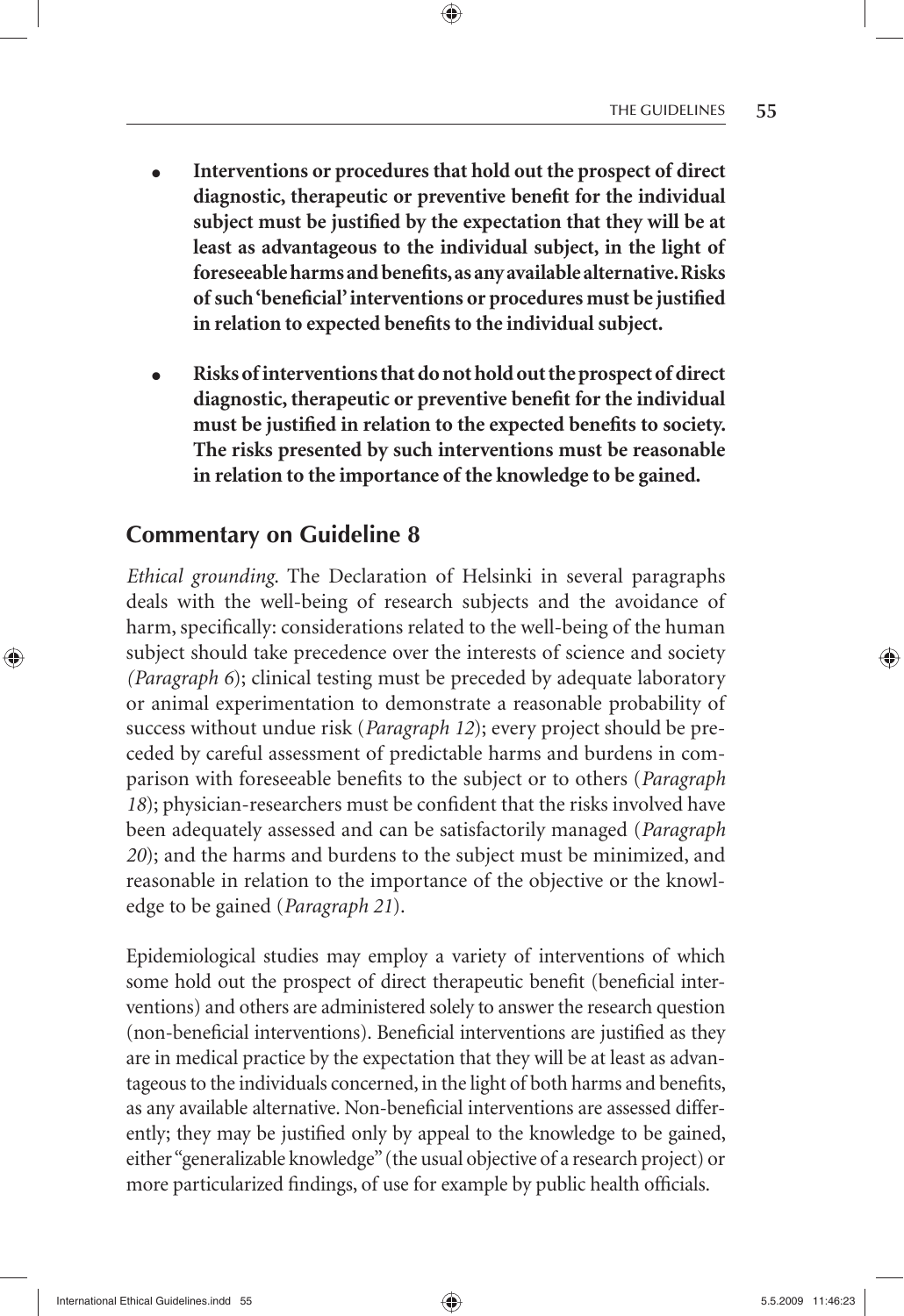Paragraphs 6 and 21 of the Declaration of Helsinki do not preclude wellinformed volunteers, capable of fully appreciating risks and benefits of an investigation, from participating in research for altruistic reasons or for modest remuneration.

*Experimental studies of preventive interventions*. Epidemiologists carry out experimental studies, in particular randomized population trials, usually to test preventive intervention programmes, for instance administration of a vaccine or a drug, or an organized screening programme. Because they involve the totality of a population or a relevant segment of it (e.g., those believed to be at higher risk of the target disease), these interventions imply that everybody will be submitted to whatever inconvenience and potential harm the intervention entails, while only the minority (often, comparatively small), namely those who would have actually developed the disease, get the benefit of avoiding it thanks to the intervention (the same applies, although to a lesser degree, even when the intervention is concentrated on so-called "high risk" groups). This is an inherent problem of preventive programmes; both investigators and ethical review committees need to carefully weigh the potential harm and inconvenience to programme participants who may not receive any benefit from the programme, and the participants must receive clear and full information before giving their consent. Likewise, research may be conducted on a screening programme for a condition for which no effective treatment exists provided the results could be of sufficient direct relevance to the health of people other than the participants in the study (for example, in developing a programme for a transmissible disease, whether contagious or genetic).

*Minimizing risk associated with participation in a randomized study.* In a randomized controlled study subjects risk being allocated to receive the intervention that proves inferior. They are allocated by chance to one of two or more intervention arms and followed to a predetermined end-point. (Interventions are understood to include new or established therapies, diagnostic tests and preventive measures.) An intervention is evaluated by comparing it with another intervention (a control), which is ordinarily the best current method, selected from the safe and effective treatments available globally, unless some other control intervention such as placebo can be justified ethically (see Guideline 11).

To minimize risk when the intervention to be tested is designed to prevent or postpone a lethal or disabling outcome, the investigator must not, for experimental purposes, withhold therapy that is known to be superior to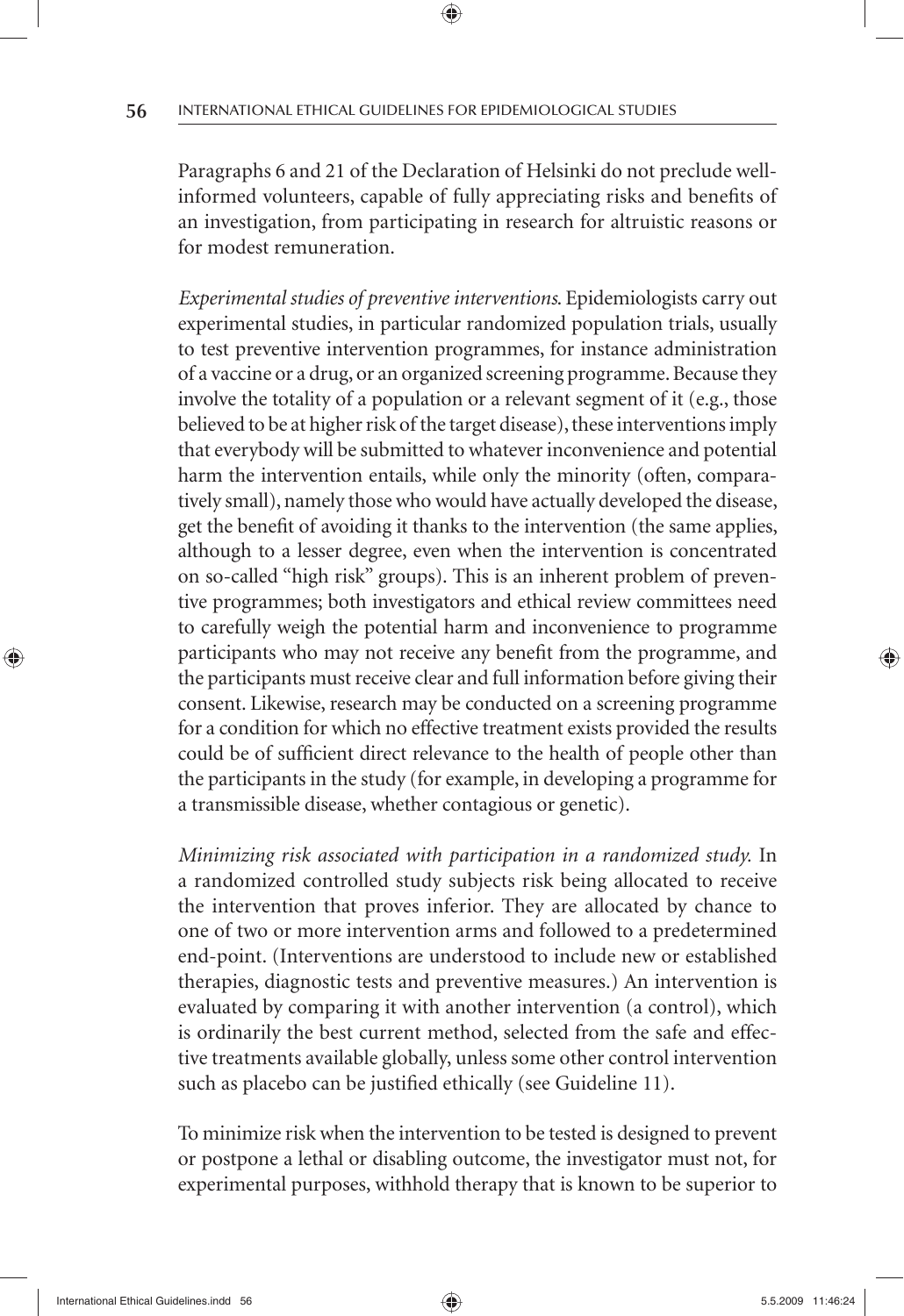the intervention being tested, unless the withholding can be justified by the standards set forth in Guideline 11. Also, the investigator must provide in the research protocol for the monitoring of research data by an independent board (Data and Safety Monitoring Board); one function of such a board is to protect the research subjects from previously unknown adverse reactions or unnecessarily prolonged exposure to an inferior therapy. Normally at the outset of a randomized controlled study, criteria are established for its premature termination (stopping rules or guidelines).

*Risks to groups of persons*. In order to achieve the social benefits anticipated from conducting research, results should be made public. Sometimes, however, research in epidemiology (as well as such other fields as genetics and sociology) may present risks to the interests of communities, societies, or racially or ethnically defined groups. Information might be published that could stigmatize a group or expose its members to discrimination. Such information, for example, could indicate that the group has a higher than average prevalence of alcoholism, mental illness or sexually transmitted disease, or is particularly susceptible to certain genetic disorders. Plans to conduct such research should be sensitive to such considerations, to the need to maintain confidentiality during and after the study, and to the need to publish the resulting data in a manner that is respectful of the interests of all concerned, or in certain exceptional circumstances not to publish them. The ethical review committee should ensure that the interests of all concerned are given due consideration; often it will be advisable to have individual consent supplemented by community consultation. In assessing the harms and benefits that a protocol presents to a population, it is appropriate to consider the harm that could result from forgoing the research or from failing to publish the results.

[The ethical basis for the justification of risk is elaborated further in Guideline 9]

# **GUIDELINE 9**

### **Special limitations on risk when research involves individuals who are not capable of giving informed consent**

When there is ethical and scientific justification to conduct research with **individuals incapable of giving informed consent, the potential harm from any research intervention that does not hold out the prospect of di**rect benefit for the individual subject should not be more than minimal.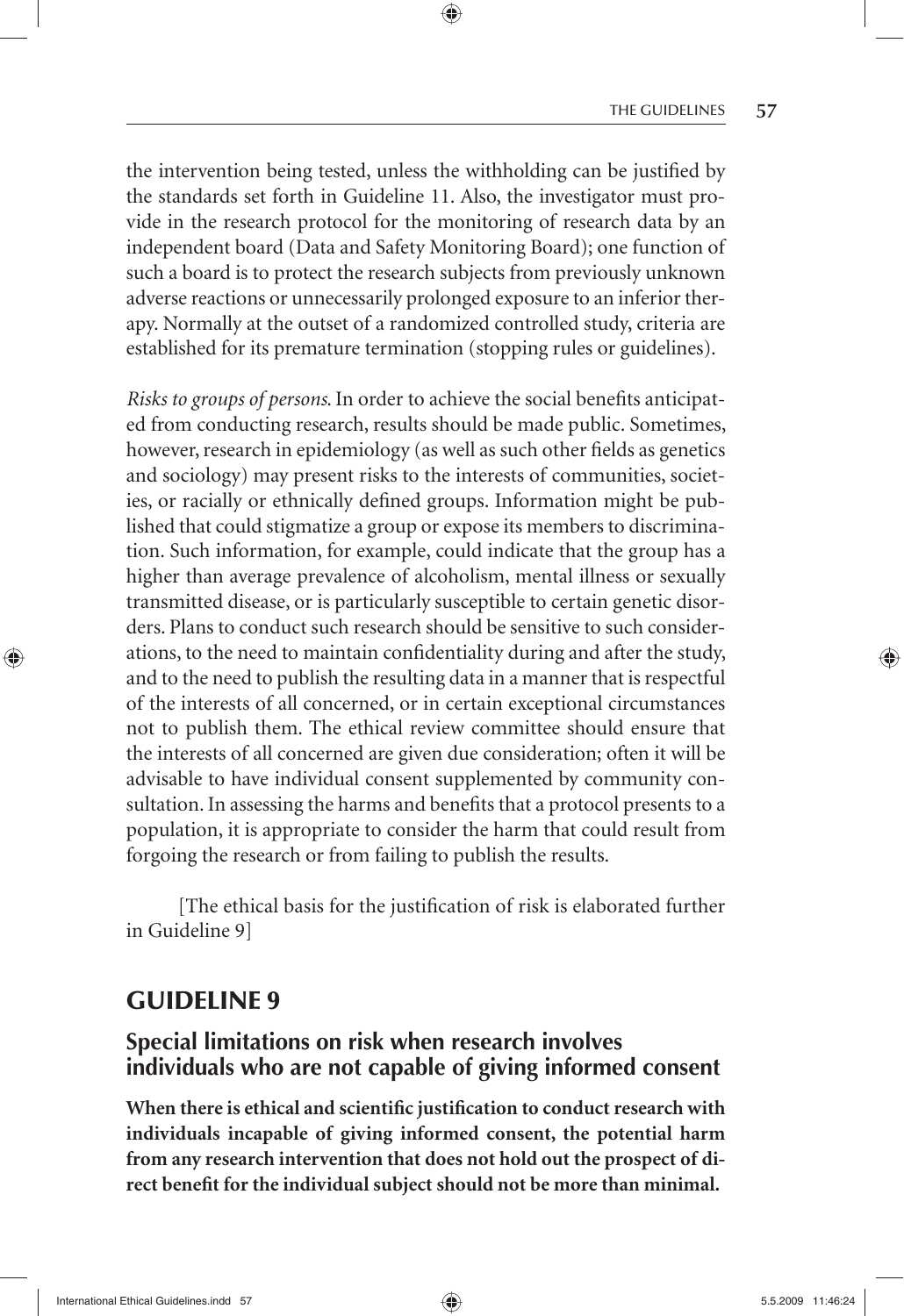### **Commentary on Guideline 9**

*The minimal-risk standard.* Certain individuals or groups may have limited or no capacity to give informed consent either because, as in the case of prisoners, their autonomy is limited, or because they have limited cognitive capacity. Research involving such persons that does not aim to benefit them directly may occur only when its potential risks are found to be no more than minimal.

In addition, the ethical review committee must find: 1) that the research is designed to be responsive to the disease or condition affecting the prospective subjects or to conditions to which they are particularly susceptible; 2) that the objective of the research is sufficiently important to justify exposure of the subjects to the increased risk; and 3) that the interventions are reasonably comparable to the clinical interventions that the subjects have experienced or may be expected to experience in relation to the condition under investigation. The requirement that the research interventions be reasonably comparable is intended to enable the subjects to draw on personal experience as they decide whether to accept or reject additional procedures for research purposes. Their choices will, therefore, be more informed even though they may not fully meet the standard of informed consent.

*Consent required when subject becomes capable of informed consent.* If such research subjects, including children, become capable of giving independent informed consent during the research, their consent to continued participation should be obtained.

(See also Guidelines 4, 13, 14 and 15*.)*

### **GUIDELINE 10**

#### **Research in populations and communities with limited resources**

**Before undertaking research in a population or community with limited resources, the sponsor and the investigator must make every effort to ensure that:**

**– the research is responsive to the health needs and the priorities of the population or community in which it is to be carried out; and**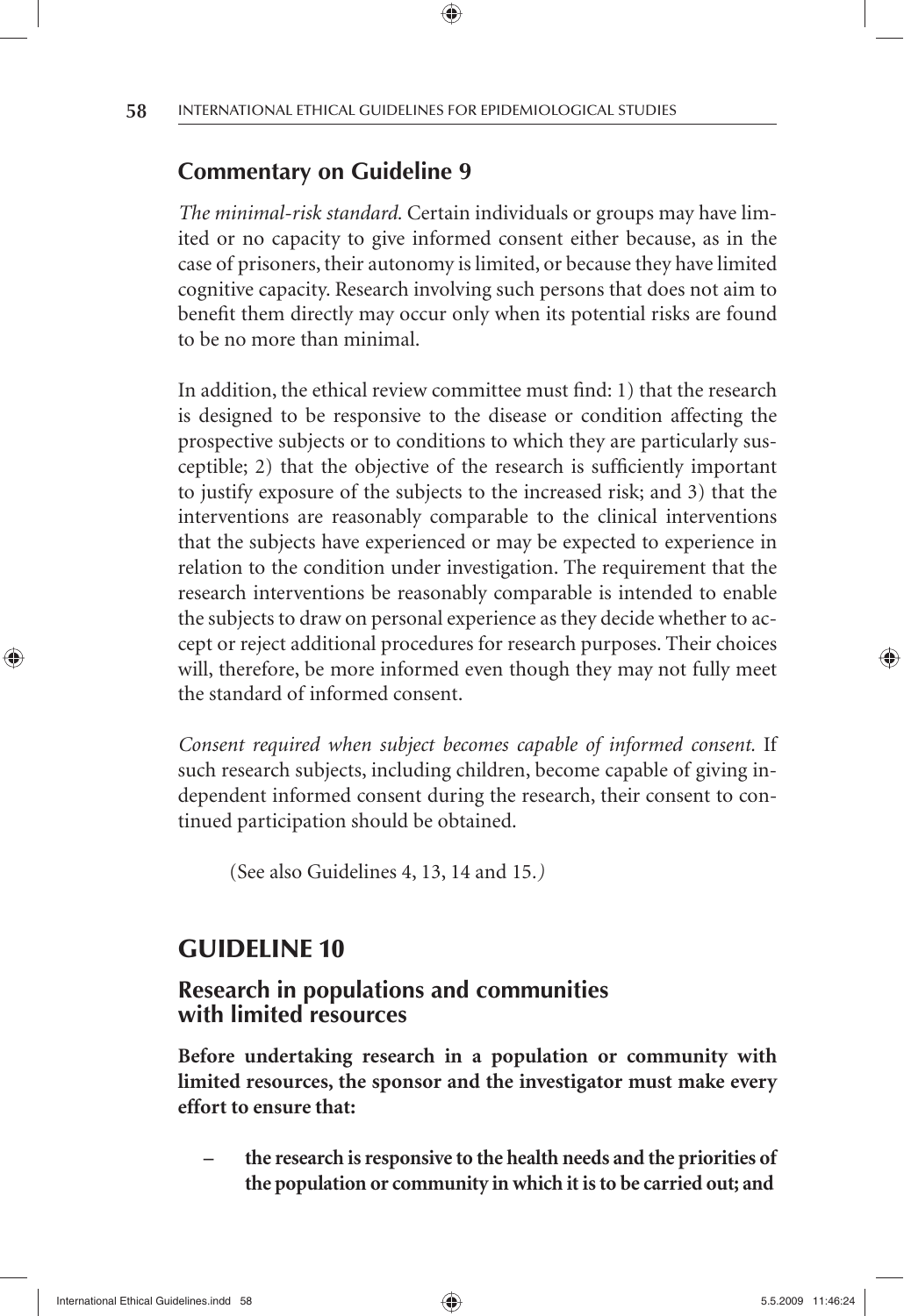any intervention or product developed, or knowledge generated, will be made reasonably available for the benefit of that **population or community.**

### **Commentary on Guideline 10**

This Guideline is concerned with countries or communities in which resources are limited to the extent that the population is, or may be, vulnerable to exploitation by sponsors and investigators from the relatively wealthy countries and communities. This concern, which has arisen principally from experiences with clinical trials of new drugs, should not stand in the way of carrying out ethically sound epidemiological studies in resourcelimited settings. Such studies are, almost by nature, relevant to the health of the populations or communities in which they are conducted, and the information gathered in such studies can often be very important for improving population health in resource-poor countries and communities.

*Responsiveness of research to health needs and priorities*. To meet the ethical requirement that research be responsive to the health needs of the population or community in which it is carried out, it is not sufficient simply to determine that a disease is prevalent in the population and that new or further research is needed: the ethical requirement of "responsiveness" can be fulfilled only if successful interventions or other kinds of health benefit are made available to the population. This is applicable especially to research conducted in countries where governments lack the resources to make such products or benefits widely available. Even when a product to be tested in a particular country is much cheaper than the standard treatment in some other countries, the government or individuals in that country may still be unable to afford it. If the knowledge gained from the research in such a country is used primarily for the benefit of populations that can afford the tested product, the research may rightly be characterized as exploitative and, therefore, unethical**.**

When an investigational intervention has important potential for health care in the host country, the negotiation that the sponsor should undertake to determine the practical implications of "responsiveness", as well as "reasonable availability", should include representatives of stakeholders in the host country; these include the national government, the health ministry, local health authorities, and concerned scientific and ethics groups, as well as representatives of the communities from which subjects are drawn and non-governmental organizations such as health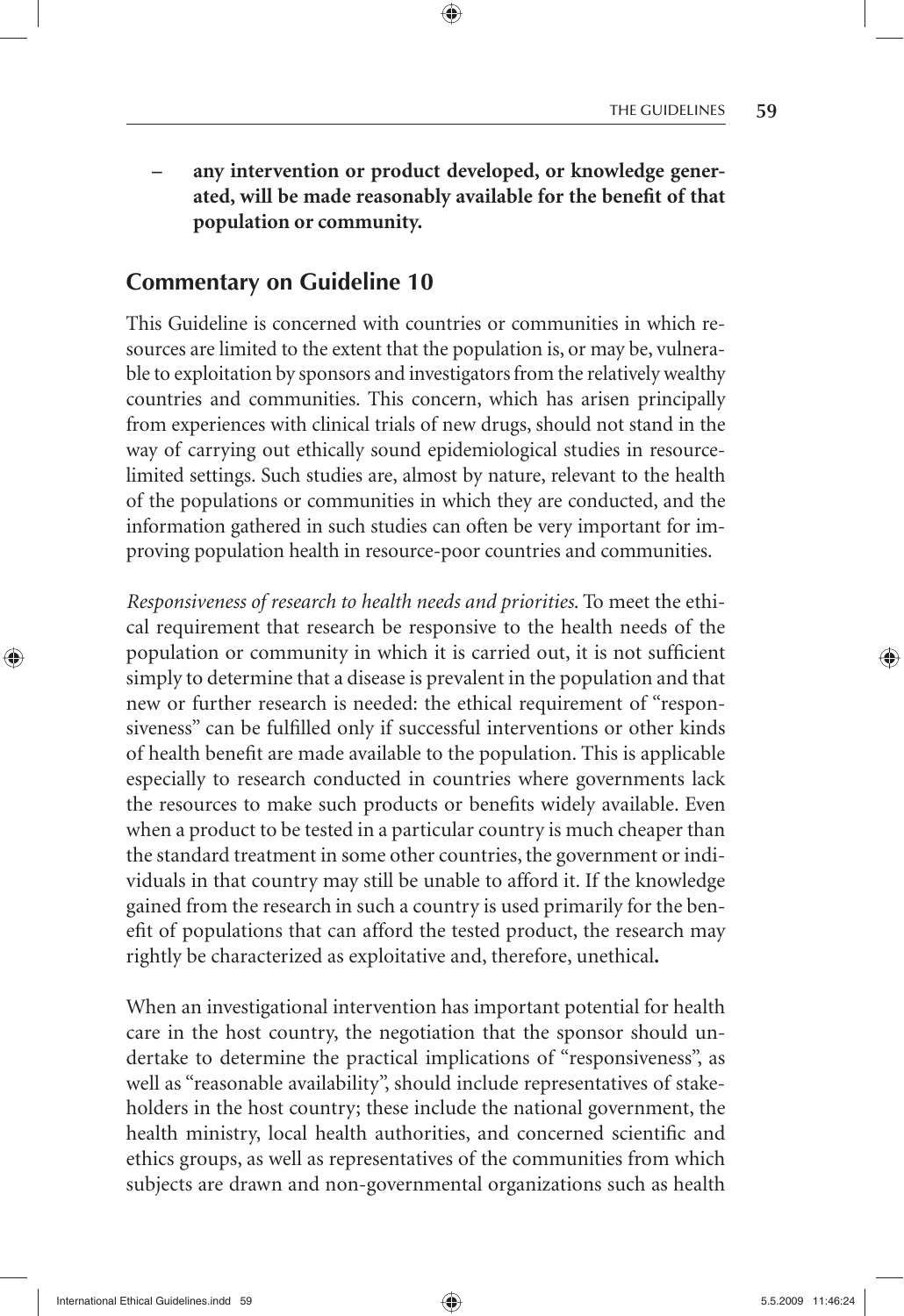advocacy groups. The negotiation should cover the health-care infrastructure required for safe and rational use of the intervention, the likelihood of authorization for distribution, and decisions regarding payments, royalties, subsidies, technology and intellectual property, as well as distribution costs, when this economic information is not proprietary. In some cases, satisfactory discussion of the availability and distribution of successful products will necessarily engage international organizations, donor governments and bilateral agencies, international nongovernmental organizations, and the private sector. The development of a health-care infrastructure should be facilitated at the onset so that it can be of use during and beyond the conduct of the research.

Additionally, if an investigational intervention has been shown to be beneficial, the sponsor should continue to provide it to the subjects after the conclusion of the study and pending its approval by a drug regulatory authority, when relevant. The sponsor is unlikely to be in a position to make a beneficial investigational intervention generally available to the community or population until some time after the conclusion of the study, as it may be in short supply and in any case cannot be made generally available before a drug regulatory authority has approved it.

When a study's expected outcome is scientific knowledge rather than a commercial product, such planning or negotiation is rarely, if ever, needed. There must be assurance, however, that the scientific knowledge developed will be used for the benefit of the population.

*Reasonable availability*. The issue of "reasonable availability" is complex and will need to be determined on a case-by-case basis. Relevant considerations include the length of time for which the intervention or product developed, or other agreed benefit, will be made available to research subjects, or to the community or population concerned; the severity of a subject's medical condition; the effect of withdrawing the study drug (e.g., death of a subject); the cost to the subject or health service; and the question of undue inducement if an intervention is provided free of charge.

In general, if there is good reason to believe that a product developed or knowledge generated by research is unlikely to be reasonably available to, or applied to the benefit of, the population of a proposed host country or community after the conclusion of the research, it is unethical to conduct the research in that country or community. This should not be construed as precluding studies designed to evaluate novel therapeutic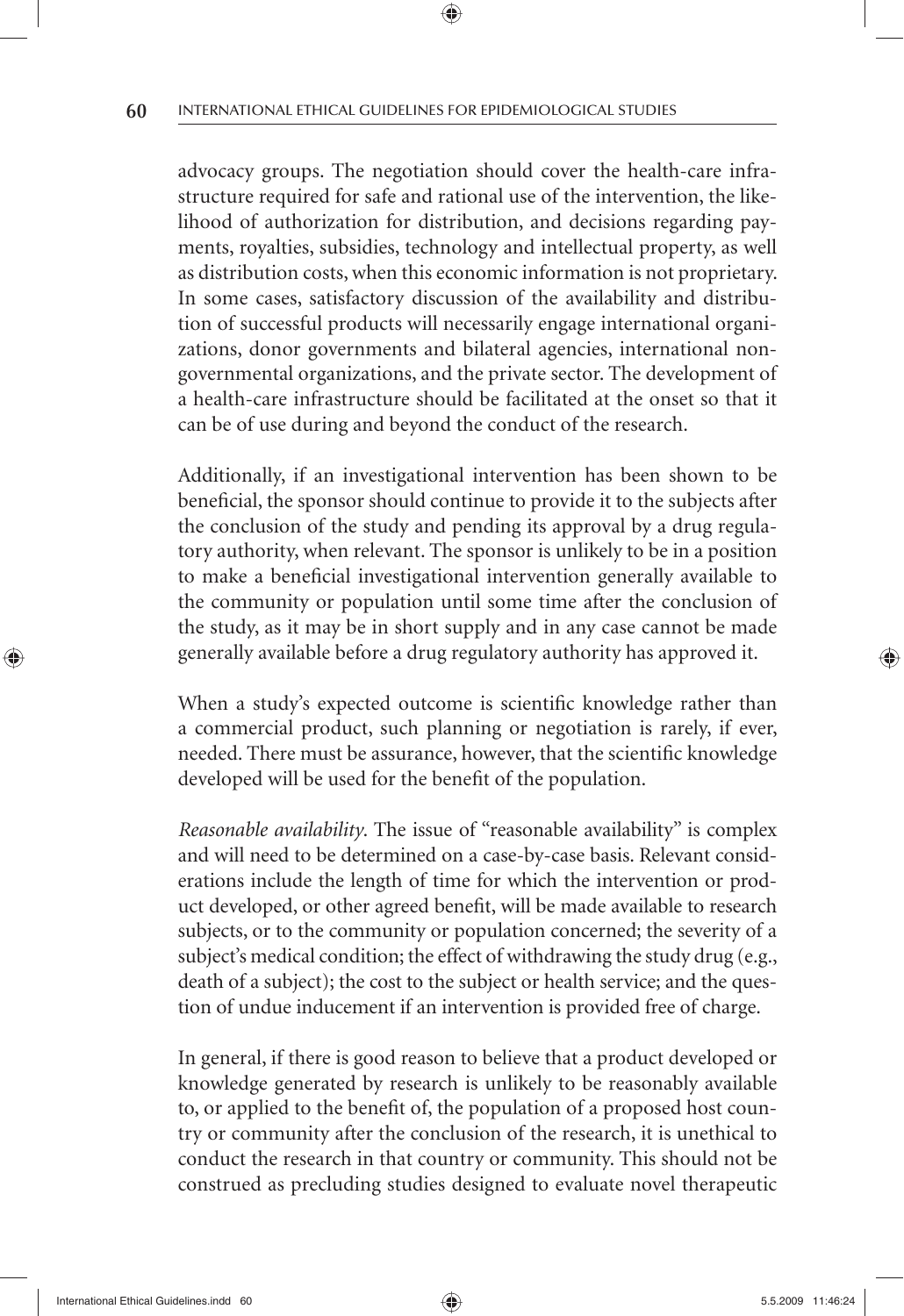concepts. As a rare exception, for example, research may be designed to obtain preliminary evidence that a drug or a class of drugs has a beneficial effect in the treatment of a disease that occurs only in regions with extremely limited resources, and it could not be carried out reasonably well in more developed communities. Such research may be justified ethically even if there is no plan in place to make a product available to the population of the host country or community at the conclusion of the preliminary phase of its development. If the concept is found to be valid, subsequent phases of the research could result in a product that could be made reasonably available at its conclusion.

(See also Guidelines 3, 12, 20 and 21.)

# **GUIDELINE 11**

## **Choice of control in clinical trials**

**As a general rule, research subjects in the control group of a trial of a diagnostic, therapeutic, or preventive intervention should receive an established effective intervention. In some circumstances it may be ethically acceptable to use an alternative comparator, such as placebo or "no treatment".**

**Placebos may be used:**

- **when there is no established effective intervention;**
- **when withholding an established effective intervention would expose subjects to, at most, temporary discomfort or delay in relief of symptoms;**
- **when use of an established effective intervention as compara**tor would not yield scientifically reliable results and use of **placebo would not add any risk of serious or irreversible harm to the subjects.**

# **Commentary on Guideline 11**

The controversies that have arisen concerning placebo controls have centred largely on clinical trials of new drugs undertaken in resource-poor countries by investigators from resource-rich coun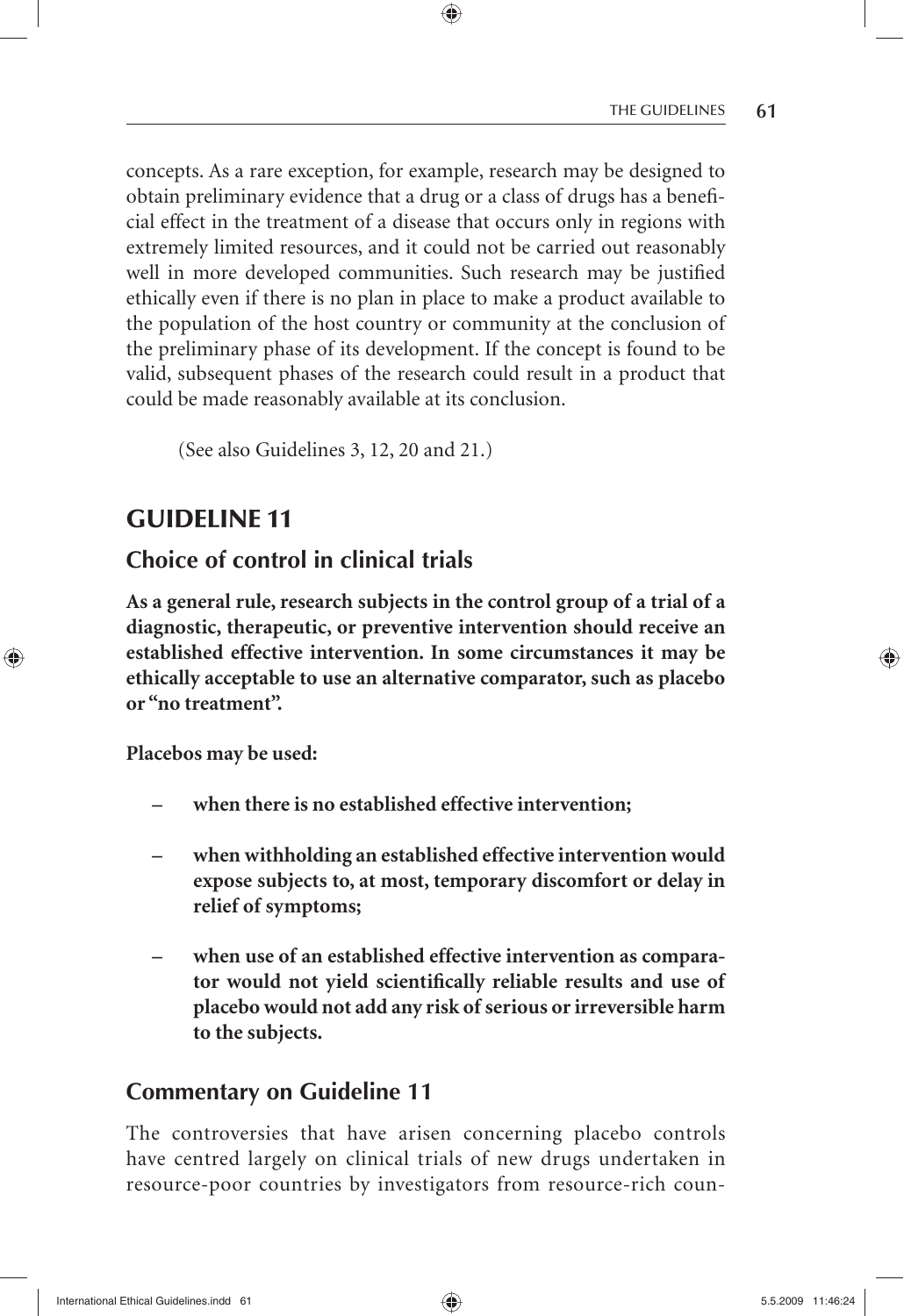tries. Nonetheless, ethical issues can also arise when placebos are proposed as part of the design of interventional studies undertaken by epidemiologists.

*General considerations for controlled clinical trials.* The design of trials of investigational diagnostic, therapeutic or preventive interventions raises interrelated scientific and ethical issues for sponsors, investigators and ethical review committees**.** To obtain reliable results, investigators must compare the effects of an investigational intervention on subjects assigned to the investigational arm (or arms) of a trial with the effects that a control intervention produces in subjects drawn from the same population and assigned to its control arm. Although randomization is the preferred method for assigning subjects to the various arms of a clinical trial, non-experimental methods, such as cohort and case-control studies to evaluate drugs and devices, may often be justified scientifically and ethically. Assignment to treatment arms by randomization, in addition to its usual scientific superiority, offers the advantage of tending to render equivalent to all subjects the foreseeable benefits and risks of participation in a trial.

A clinical trial cannot be justified ethically unless it is capable of producing scientifically reliable results. When the objective is to establish the effectiveness and safety of an investigational intervention, the use of a placebo control is sometimes much more likely than the use of an active control to produce a scientifically reliable result. In many cases the ability of a trial to distinguish effective from ineffective interventions (its assay sensitivity) cannot be assured unless the control is a placebo. If, however, an effect of using a placebo would be to deprive subjects in the control arm of an established effective intervention, and thereby to expose them to serious harm, particularly if it is irreversible, it would obviously be unethical to use a placebo.

*Placebo control in the absence of a established effective alternative.* The use of placebo in the control arm of a clinical trial is ethically acceptable when, as stated in the Declaration of Helsinki (Paragraph 32), "no current proven intervention exists." Usually, in this case, a placebo is scientifically preferable to no intervention. In certain circumstances, however, an alternative design may be both scientifically and ethically acceptable, and preferable; for example, in certain vaccine trials an investigator might choose to provide for those in the control arm a vaccine that is unrelated to the investigational vaccine.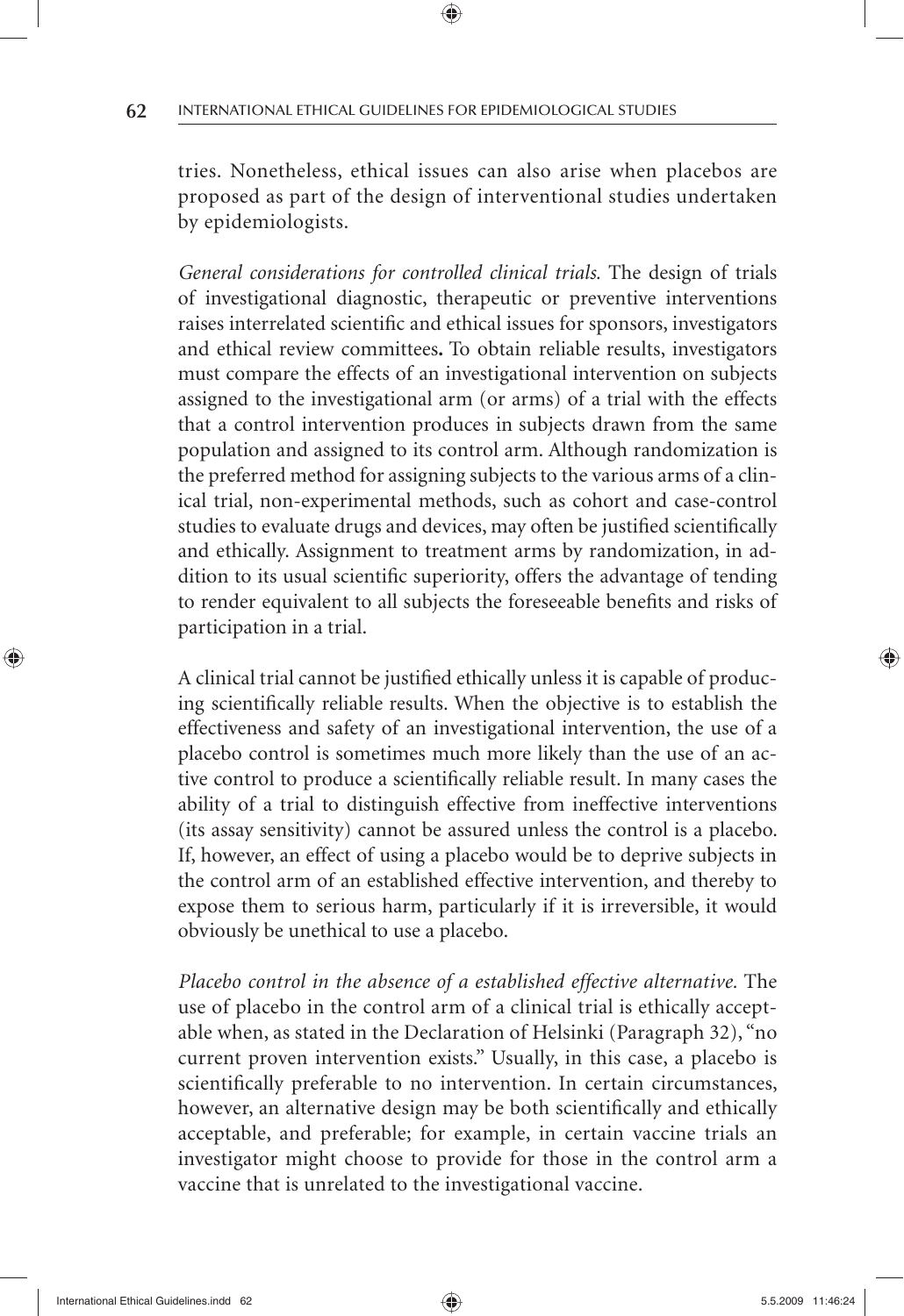*Placebo-controlled studies that entail only minor risks.*A placebo-controlled design may be ethically acceptable, and preferable on scientific grounds, when the condition for which the intervention is being evaluated is only a small deviation in physiological measurements, such as slightly raised blood pressure or a modest increase in serum cholesterol, and if delaying or omitting an established effective intervention would cause only temporary discomfort (e.g., common headache) and no serious adverse consequences. Likewise, when the investigative intervention is aimed at a relatively trivial condition, such as the common cold or hair loss, and using a placebo for the duration of a trial would deprive control subjects of only minor benefits, it is not unethical to use a placebo-control design. Even if it were possible to design a so-called "non-inferiority", or "equivalency", trial using an active control, it would still not be unethical in these circumstances to use a placebo-control design. The ethical acceptability of such placebo-controlled studies increases as the period of placebo use is decreased, and when the study design permits change to the active intervention ("escape treatment") if intolerable symptoms occur. In any event, the ethical review committee must be fully satisfied that the risks of withholding such an intervention are truly minor and short-lived, that the safety and human rights of the subjects will be fully protected, that prospective subjects will be fully informed about alternative treatments, and that the purpose and design of the study are scientifically sound.

*Placebo control when active control would not yield reliable results.* Another rationale for using a placebo control rather than an established effective intervention is that the documented experience with the established effective intervention is not sufficient to provide a scientifically reliable comparison with the intervention being investigated; it is then difficult, or even impossible, without using a placebo, to design a scientifically reliable study. (When a researcher relies on this rationale, the ethical review committee has the option of seeking expert opinion as to whether use of an established effective intervention in the control arm would invalidate the results of the research.) This basis for depriving control subjects of an established effective intervention in clinical trials is, however, ethically acceptable only when doing so would not add any risk of serious, particularly irreversible, harm to the subjects. In some cases, the condition at which the intervention is aimed (for example, cancer or HIV/AIDS) will be too serious to deprive control subjects of an established effective intervention.

An exception to this general rule is applicable in some studies designed to develop a therapeutic, preventive or diagnostic intervention for use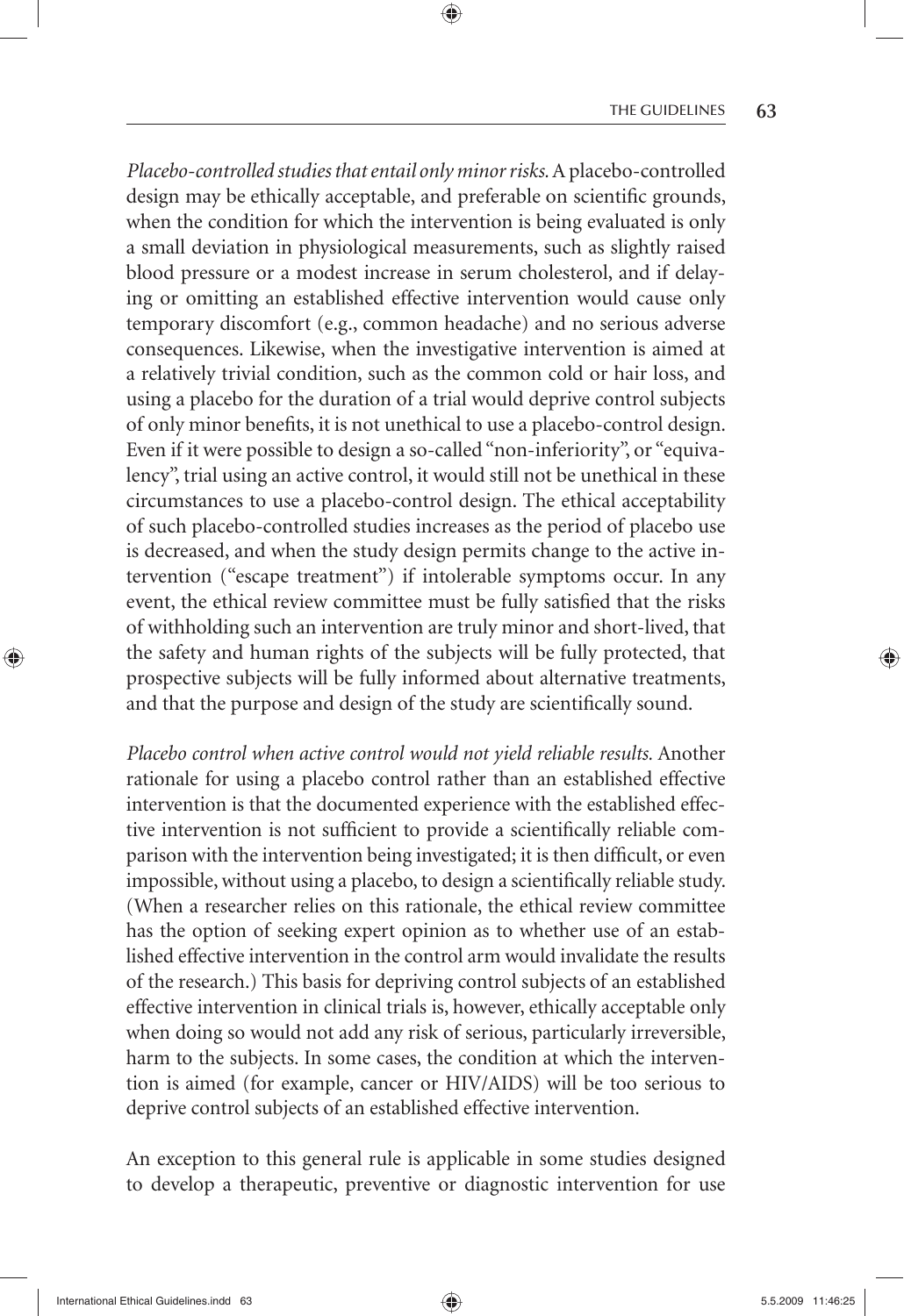in a country or community in which established effective interventions used in other countries are not available, and are unlikely to become available in the foreseeable future, for economic or logistic reasons, when the purpose of such a study is to make a potentially effective and affordable alternative available to the population. An example might be an interventional epidemiological study of a simple method of water purification that could eliminate most pathogens responsible for serious disease in a country that is unable to afford more elaborate interventions which are effective in countries with greater resources. The scientific and ethical review committees must be satisfied that the established effective intervention cannot be used as comparator because its use would not yield scientifically reliable results that would be relevant to the health needs of the study population. This would be the case when existing data about the effectiveness and safety of the established effective intervention may have been accumulated under circumstances unlike those of the population in which it is proposed to conduct the trial (e.g., the disease or condition manifests itself differently in different populations, or other uncontrolled factors exist in the environment). In these circumstances an ethical review committee may approve a clinical trial in which the comparator is a placebo or no treatment or a local remedy. The ethical acceptability of such a proposed investigational intervention depends upon its being responsive to the health needs of the population from which the research subjects would be recruited and upon there being assurance that, if it proves to be safe and effective, it will be made reasonably available to that population.

*An "equivalency trial" as an alternative to a placebo-controlled trial.* An alternative to a placebo-control design would be an "equivalency trial", which would compare an investigational intervention with an established effective intervention. Equivalency trials are not designed to determine whether an investigational intervention is superior to an established effective one but rather whether it is, in effectiveness and safety, equivalent, or almost equivalent, to the latter; it would be hazardous to conclude, however, that an intervention that meets this equivalency standard is better than nothing or whatever intervention is available in the country simply because the intervention used as the control was itself previously shown to be better than a placebo, since there may be substantial differences between the results of superficially identical clinical trials carried out in different countries or at different times.

*Means of minimizing harm to placebo-control subjects.* Even when placebo controls are justified on one of the bases set forth in the Guideline,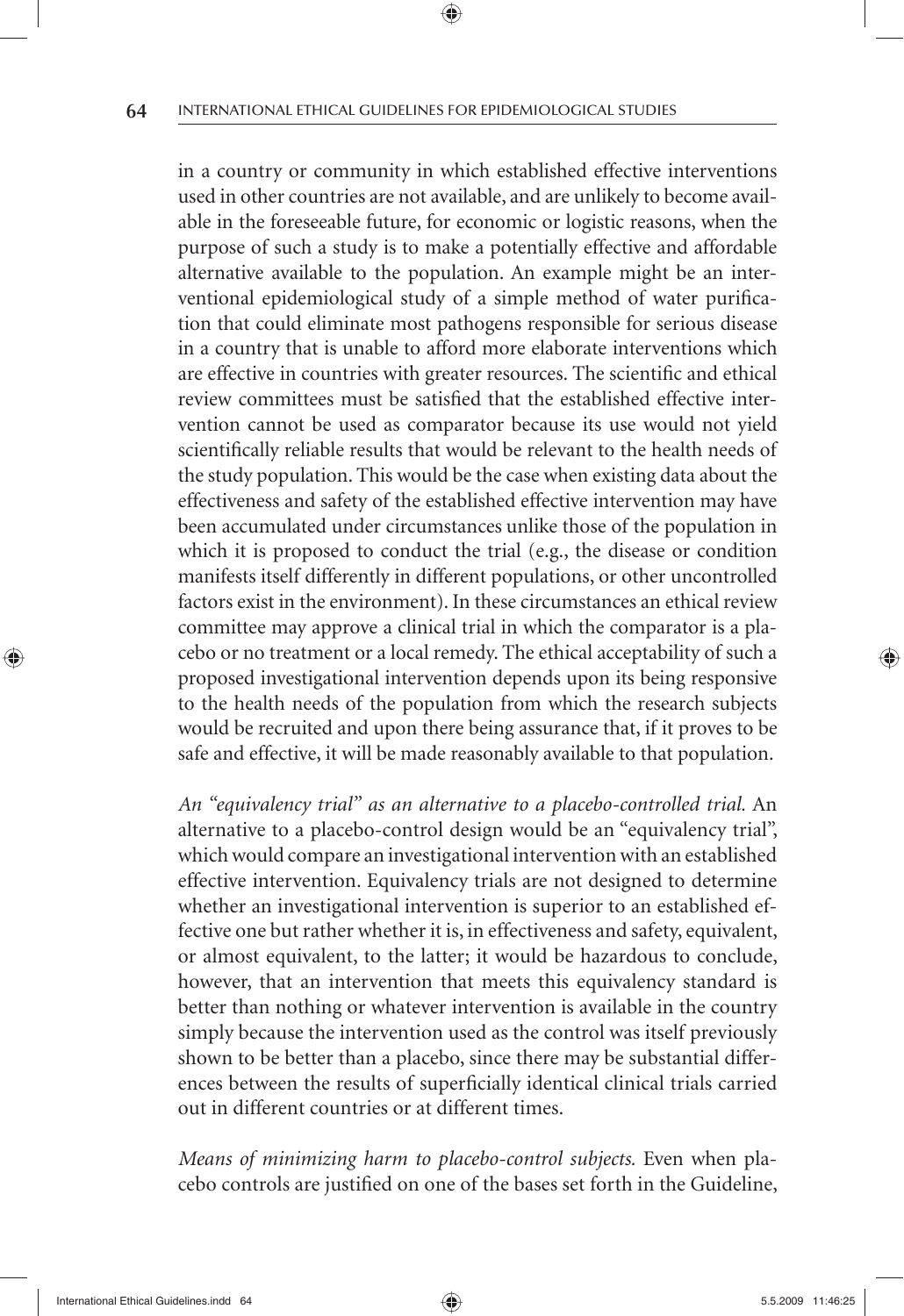there are means of minimizing the possibly harmful effect of being in the control arm.

 First, a placebo-control group need not be untreated. An add-on design may be employed when the investigational therapy and a standard treatment have different mechanisms of action. The treatment to be tested and placebo are each added to a standard treatment. Such studies have a particular place when a standard treatment is known to decrease mortality or irreversible morbidity but a trial with standard treatment as the active control cannot be carried out or would be difficult to interpret [*International Conference on Harmonisation* (*ICH) Guideline: Choice of Control Group and Related Issues in Clinical Trials, 2000*]. In testing for improved treatment of life-threatening diseases such as cancer, HIV/ AIDS, or heart failure, add-on designs are a particularly useful means of finding improvements in interventions that are not fully effective or may cause intolerable side-effects. They have a place also in respect of treatment for epilepsy, rheumatism and osteoporosis, for example, because withholding of established effective therapy could result in progressive disability, unacceptable discomfort or both.

Second, as indicated in Guideline 8 Commentary, when the intervention to be tested in a randomized controlled trial is designed to prevent or postpone a lethal or disabling outcome, the investigator minimizes harmful effects of placebo-control studies by providing in the research protocol for the monitoring of research data by an independent Data and Safety Monitoring Board (DSMB). One function of such a board is to protect the research subjects from previously unknown adverse reactions; another is to avoid unnecessarily prolonged exposure to an inferior intervention. The board fulfils the latter function by means of interim analyses of the data pertaining to efficacy to ensure that the trial does not continue beyond the point at which an investigational therapy is demonstrated to be effective. Normally, at the outset of a randomized controlled trial, criteria are established for its premature termination (stopping rules or guidelines).

In some cases the DSMB is called upon to perform "conditional power calculations", designed to determine the probability that a particular clinical trial could ever show that the investigational therapy is effective. If that probability is very small, the DSMB is expected to recommend termination of the clinical trial, because it would be unethical to continue it beyond that point.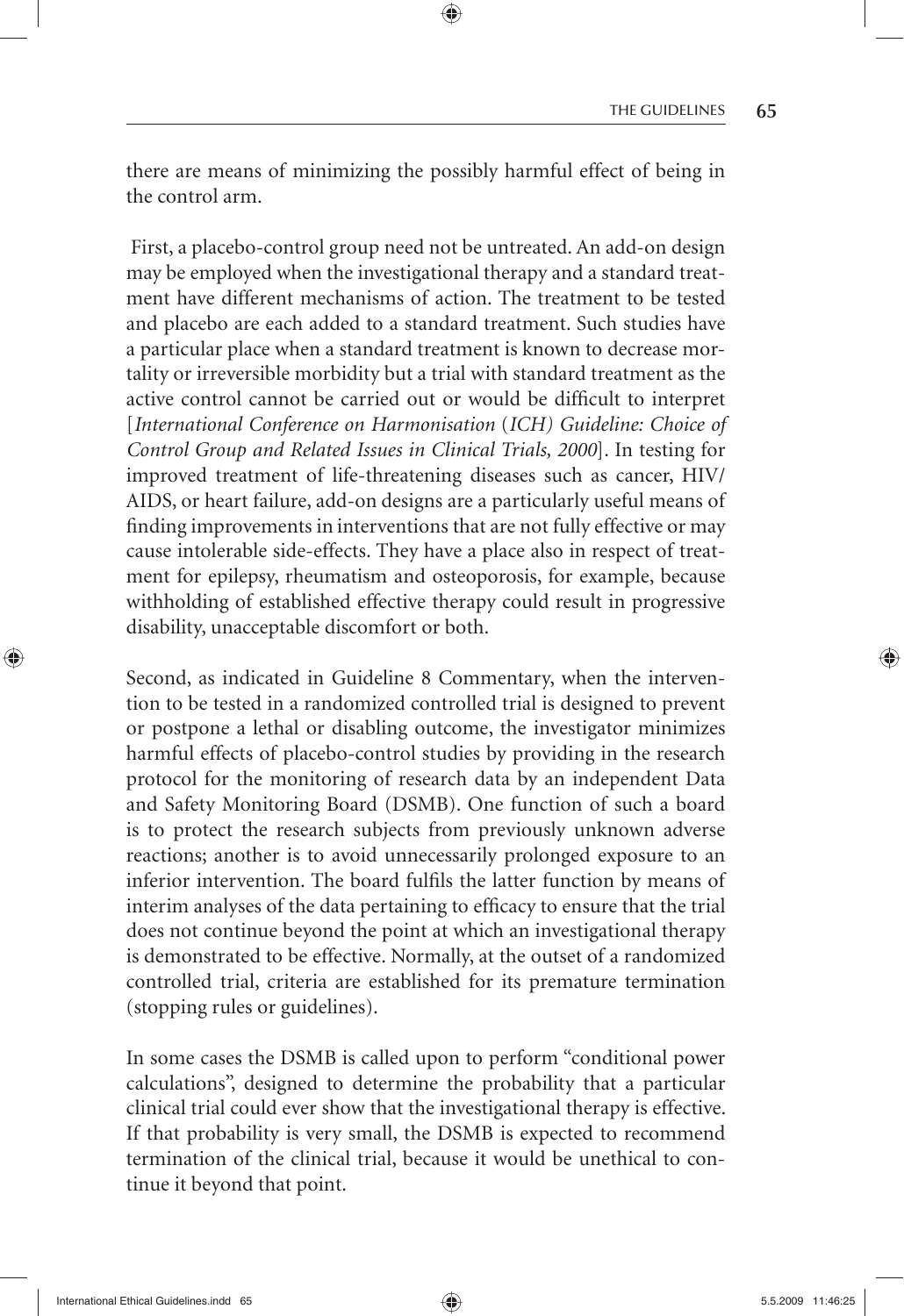In most cases of research involving human subjects, it is unnecessary to appoint a DSMB. To ensure that research is carefully monitored for the early detection of adverse events, the sponsor or the principal investigator appoints an individual to be responsible for advising on the need to consider changing the system of monitoring for adverse events or the process of informed consent, or even to consider terminating the study.

## **GUIDELINE 12**

### **Equitable distribution of burdens and benefits in the selection of groups of subjects in research**

**Groups or communities to be invited to be subjects of research should be**  selected in such a way that the burdens and benefits of the research will **be equitably distributed. The exclusion of groups or communities that**  might benefit from study participation must be justified.

### *C***ommentary on Guideline 12**

*General considerations:* Equity requires that no group or class of persons should bear more than its fair share of the burdens of participation in research. Similarly, no group should be deprived of its fair share of the benefits of research, short-term or long-term; such benefits include the direct benefits of participation as well as the benefits of the new knowledge that the research is designed to yield. When burdens or benefits of research are to be apportioned unequally among individuals or groups of persons, the criteria for unequal distribution should be morally justifiable and not arbitrary. In other words, unequal allocation must not be inequitable. Subjects should be drawn from the qualifying population in the general geographic area of the trial without regard to race, ethnicity, economic status or gender unless there is a sound scientific reason to do otherwise.

In the past, groups of persons were excluded from participation in research for what were then considered good reasons. As a consequence of such exclusions, information about the diagnosis, prevention and treatment of diseases in such groups of persons is limited. This has resulted in a serious class injustice. If information about the management of diseases is considered a benefit that is distributed within a society, it is unjust to deprive groups of persons of that benefit. Such documents as the Declaration of Helsinki and the UNAIDS/WHO Guidance Docu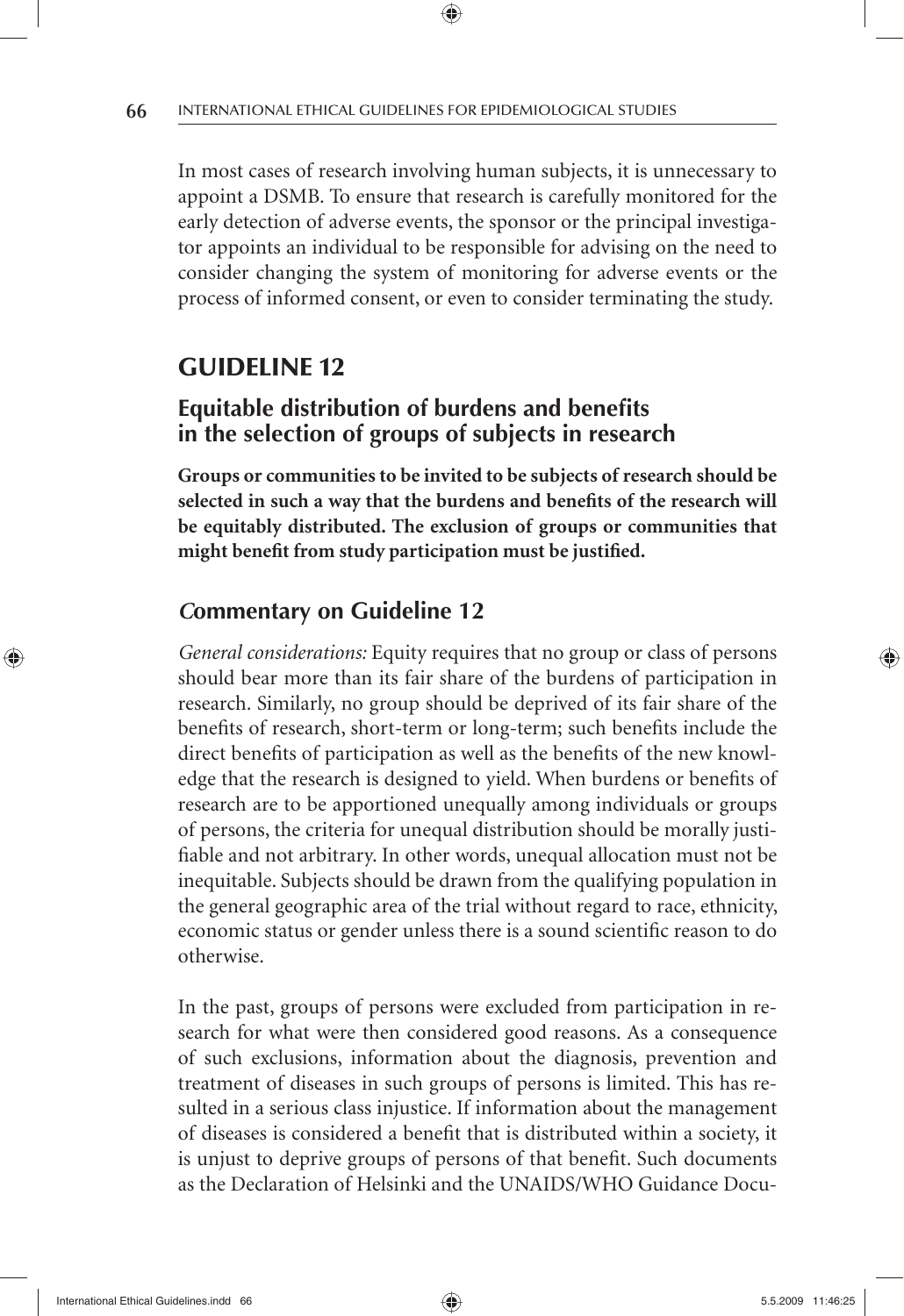ment *Ethical Considerations in Biomedical HIV Prevention Trials,* and the policies of many national governments and professional societies, recognize the need to redress these injustices by encouraging the participation of previously excluded groups in basic and applied biomedical research. [**NOTE**: *Have epidemiologists' groups done likewise?*]

Members of vulnerable groups also have the same entitlement to access to the benefits of investigational interventions that show promise of therapeutic benefit as persons not considered vulnerable, particularly when no superior or equivalent approaches to therapy are available.

There has been a perception, sometimes correct and sometimes incorrect, that certain groups of persons have been overused as research subjects. In some cases such overuse has been based on the administrative availability of the populations. Research hospitals are often located in places where members of the lowest socioeconomic classes reside, and this has resulted in an apparent overuse of such persons. Other groups that may have been overused because they were conveniently available to researchers include students in investigators' classes, residents of longterm care facilities and subordinate members of hierarchical institutions. Impoverished groups have been overused because of their willingness to serve as subjects in exchange for relatively small stipends. Prisoners have been considered ideal subjects for Phase I drug studies because of their highly regimented lives and, in many cases, their conditions of economic deprivation.

Overuse of certain groups, such as the poor or the administratively available, is unjust for several reasons. It is unjust to selectively recruit impoverished people to serve as research subjects simply because they can be more easily induced to participate in exchange for small payments. A further injustice occurs when such people are called upon to bear the burdens of research while others who are better off enjoy the benefits. However, although the burdens of research should not fall disproportionately on socio-economically disadvantaged groups, neither should such groups be categorically excluded from research protocols*.* It would not be unjust to selectively recruit poor people to serve as subjects in research designed to address problems that are prevalent in their group – malnutrition or poor living conditions, for example. Similar considerations apply to institutionalized groups or those whose availability to the investigators is for other reasons administratively convenient.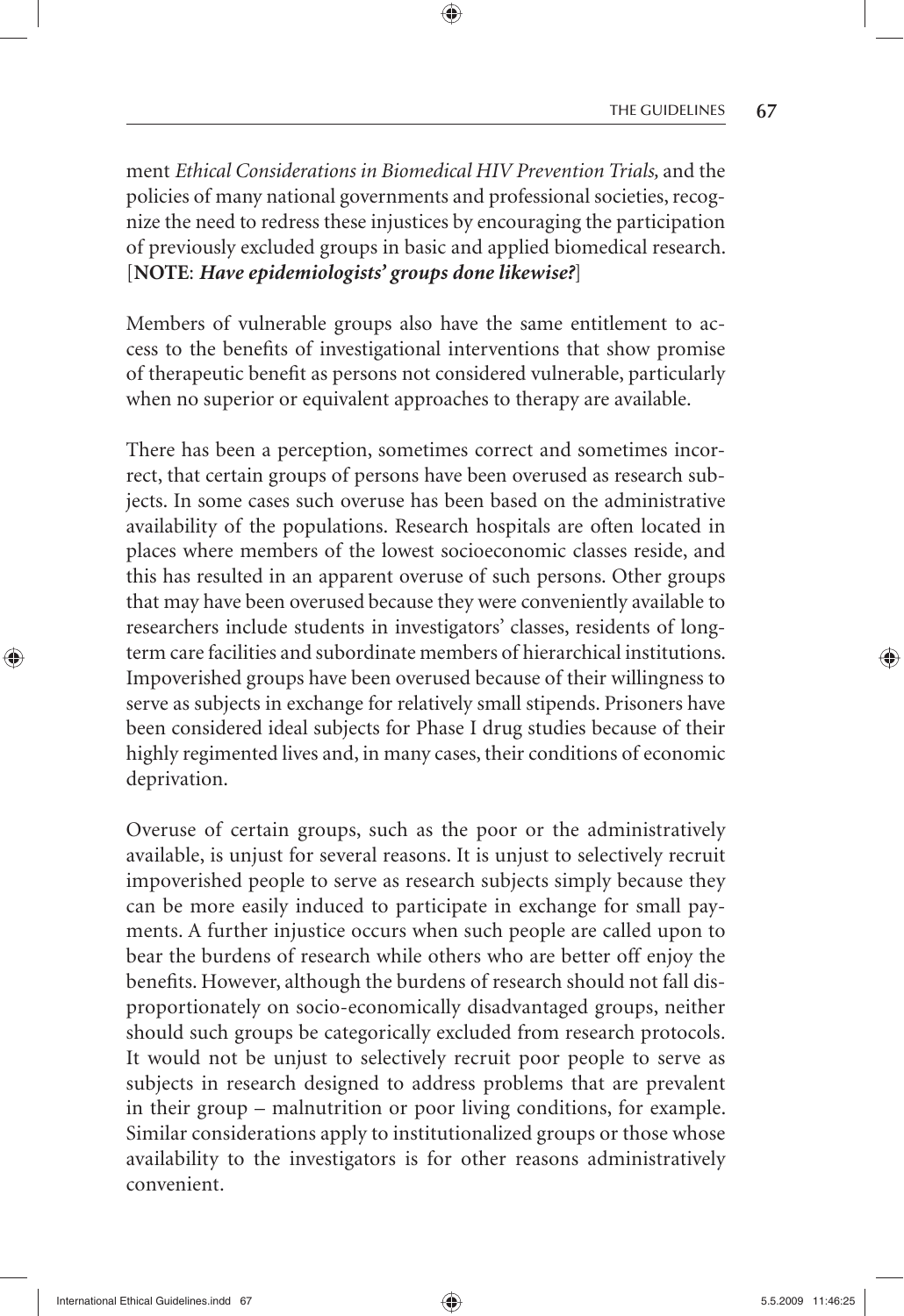Not only may certain groups within a society be inappropriately overused as research subjects, but also entire communities or societies may be overused. This has been particularly likely to occur in countries or communities with insufficiently well-developed systems for the protection of the rights and welfare of human research subjects. Such overuse is especially questionable when the populations or communities concerned bear the burdens of participation in research but are extremely unlikely ever to enjoy the benefits of new knowledge and products developed as a result of the research. (See Guideline 10: *Research in populations and communities with limited resources.)*

# **GUIDELINE 13**

## **Research involving vulnerable persons**

**Special justification is required for inviting vulnerable individuals to serve as research subjects and, if they are selected, the means of protecting their rights and welfare must be strictly applied.**

# **Commentary on Guideline 13**

Vulnerable persons are those who are relatively (or absolutely) incapable of protecting their own interests. More formally, they may have insuffi cient power, intelligence, education, resources, strength, or other needed attributes to protect their own interests.

*General considerations.* The central problem presented by plans to involve vulnerable persons as research subjects is that such plans may entail an inequitable distribution of the burdens and benefits of research participation. Ethical justification of their involvement usually requires that investigators satisfy ethical review committees that:

- the research could not be carried out equally well with less vulnerable subjects;
- the research is intended to obtain knowledge that will lead to improved diagnosis, prevention or treatment of diseases or other health problems characteristic of, or unique to, the vulnerable class – either the actual subjects or other similarly situated members of the vulnerable class;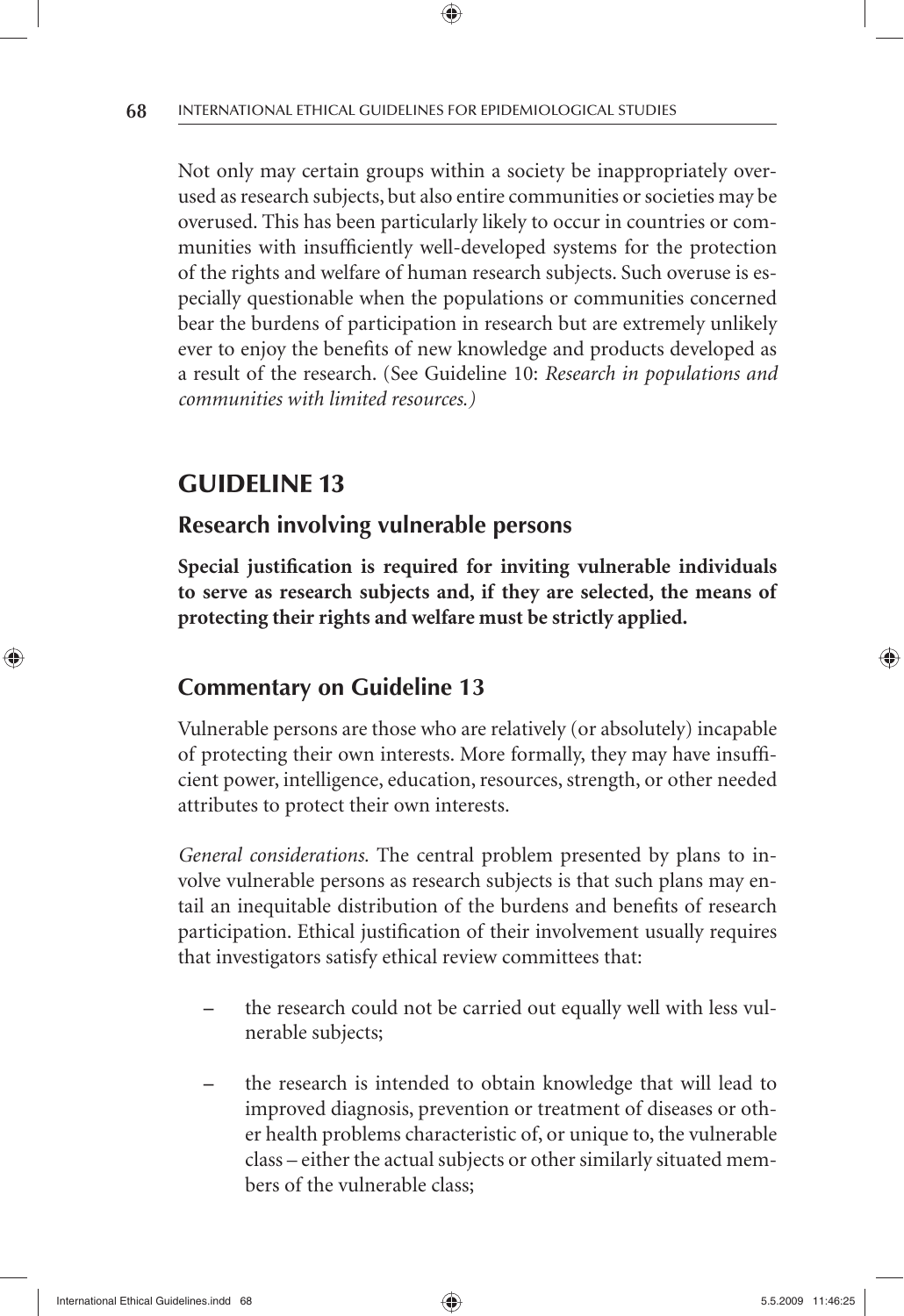- research subjects and other members of the vulnerable class from which subjects are recruited will ordinarily be assured reasonable access to any diagnostic, preventive or therapeutic products that will become available as a consequence of the research;
- the risks attached to interventions or procedures that do not hold out the prospect of direct health-related benefit will not exceed those associated with routine medical or psychological examination of such persons unless an ethical review committee authorizes a slight increase over this level of risk (Guideline 9); and,
- when the prospective subjects are either incompetent or otherwise substantially unable to give informed consent, their agreement will be supplemented by the permission of their legal guardians or other appropriate representatives (Guidelines 14 and 15).

*Vulnerable groups*. Major classes of individuals conventionally considered vulnerable are those with limited capacity or freedom either to consent or to decline to consent. They include children, and persons who because of mental or behavioural disorders are incapable of giving informed consent. Less obvious as a vulnerable group are prospective subjects who are junior or subsidiary members of a hierarchical group; the quality of their consent requires careful consideration, since their agreement to volunteer may be unduly influenced, whether justified or not, by the expectation of preferential treatment if they agree or by fear of disapproval or retaliation if they refuse. Examples of such groups are medical and nursing students, subordinate hospital and laboratory personnel, employees of pharmaceutical companies, and members of the armed forces or police. Because they work in close proximity to investigators, they tend to be called upon more often than others to serve as research subjects, and this could result in inequitable distribution of the burdens and benefits of research.

Elderly persons are commonly regarded as vulnerable. With advancing age, people are increasingly likely to acquire attributes that define them as vulnerable. They may, for example, be institutionalized or develop varying degrees of dementia**.** If and when they acquire such vulnerabilitydefining attributes, and not before, it is appropriate to consider them vulnerable and to treat them accordingly.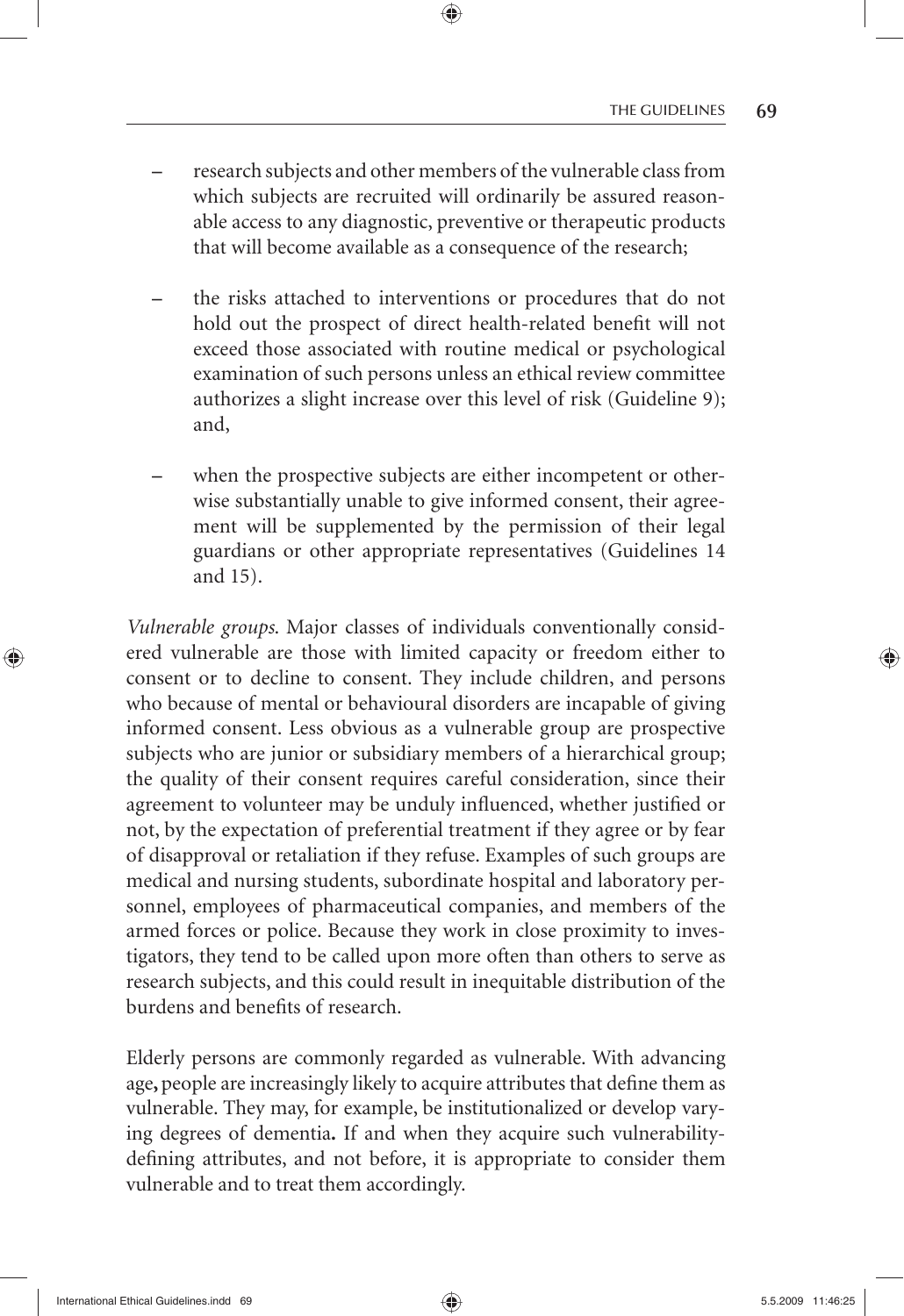Other groups or classes may also be considered vulnerable. They include residents of nursing homes, people receiving welfare benefits or social assistance and other poor people and the unemployed, patients in emergency rooms, some ethnic and racial minority groups, homeless persons, nomads, refugees or displaced persons, prisoners, patients with incurable disease, individuals who are politically powerless, and members of communities unfamiliar with modern medical concepts. To the extent that these and other classes of people have attributes resembling those of classes identified as vulnerable, the need for special protection of their rights and welfare should be reviewed and applied, where relevant.

Although, on the whole, investigators must study less vulnerable groups before involving more vulnerable groups, some exceptions are justified. In general, children are not suitable for Phase I drug trials or for Phase I or II vaccine trials, but such trials may be permissible after studies in adults have shown some therapeutic or preventive effect. For example, a Phase II vaccine trial seeking evidence of immunogenicity in infants may be justified when a vaccine has shown evidence of preventing or slowing progression of an infectious disease in adults, or Phase I research with children may be appropriate because the disease to be treated does not occur in adults or is manifested differently in children.

# **GUIDELINE 14**

### **Research involving children**

**Before undertaking research involving children, the investigator must ensure that:**

- **the research might not equally well be carried out with adults;**
- **the purpose of the research is to obtain knowledge relevant to the health needs of children;**
- **a parent or legal representative of each child has given permission;**
- **the agreement (assent) of each child has been obtained to the extent of the child's capabilities; and**
- **a child's refusal to participate or continue in the research will be respected.**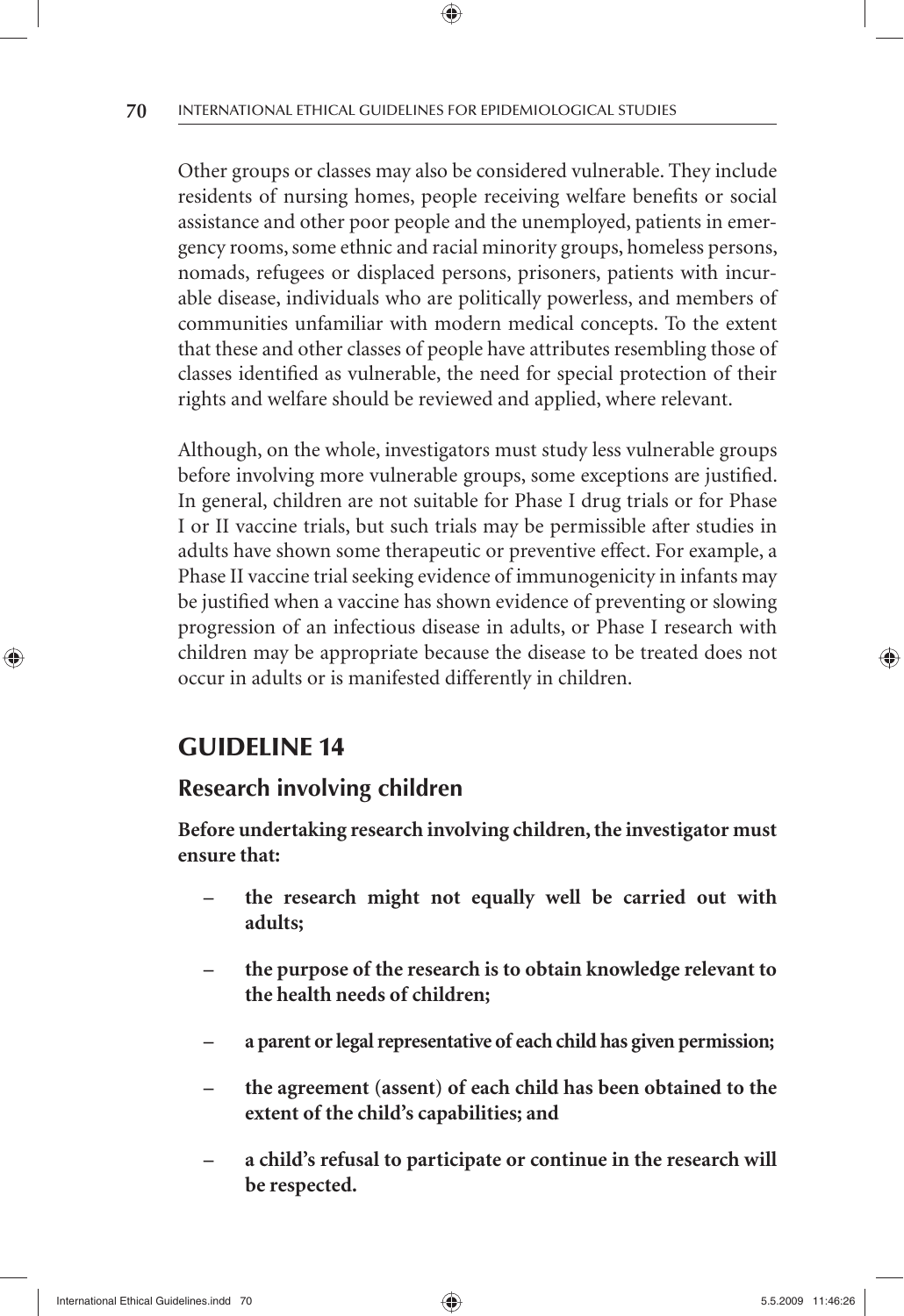### **Commentary on Guideline 14**

*Justifi cations for involving children in interventional studies.* The participation of children is indispensable for research into diseases of childhood and conditions to which children are particularly susceptible (*cf.* vaccine trials*)*, as well as for clinical trials of drugs that are designed for children as well as adults. In the past, many new products were not tested for children though they were directed towards diseases also occurring in childhood; thus children either did not benefit from these new drugs or were exposed to them though little was known about their specific effects or safety in children**.** Now it is widely agreed that, as a general rule, the sponsor of any new therapeutic, diagnostic or preventive product that is likely to be indicated for use in children is obliged to evaluate its safety and efficacy for children before it is released for general distribution.

*Justifi cations for involving children in other epidemiological studies.* Observational epidemiological research, such as studies on how genetic and environmental factors present in childhood affect adult health, may be carried out even when the purpose is not "to obtain knowledge relevant to the health needs of children" provided that the other requirements are met. Since the potential benefits (in terms of etiological knowledge derived from the study) are relevant to adults while the potential harm would affect the children, such studies are usually permissible only in the context of the extremely reduced risks found in observational research. A further justification would arise when the children in the study would also be potential beneficiaries of the study results when they become adults.

Research on occupational hazards for children at work, which would produce knowledge relevant to children's health but may not meet the other requirements (e.g., if it might instead be carried out with adults), should nonetheless be regarded as permissible and even necessary, if nothing else to document the persistence and extent of child labour practices.

*Assent of the child in studies for which competent subjects' consent is required.* The willing cooperation of the child should be sought, after the child has been informed to the extent that the child's maturity and intelligence permit. The age at which a child becomes legally competent to give consent differs substantially from one jurisdiction to another; in some countries the "age of consent" established in their different provinces, states or other political subdivisions varies considerably. Often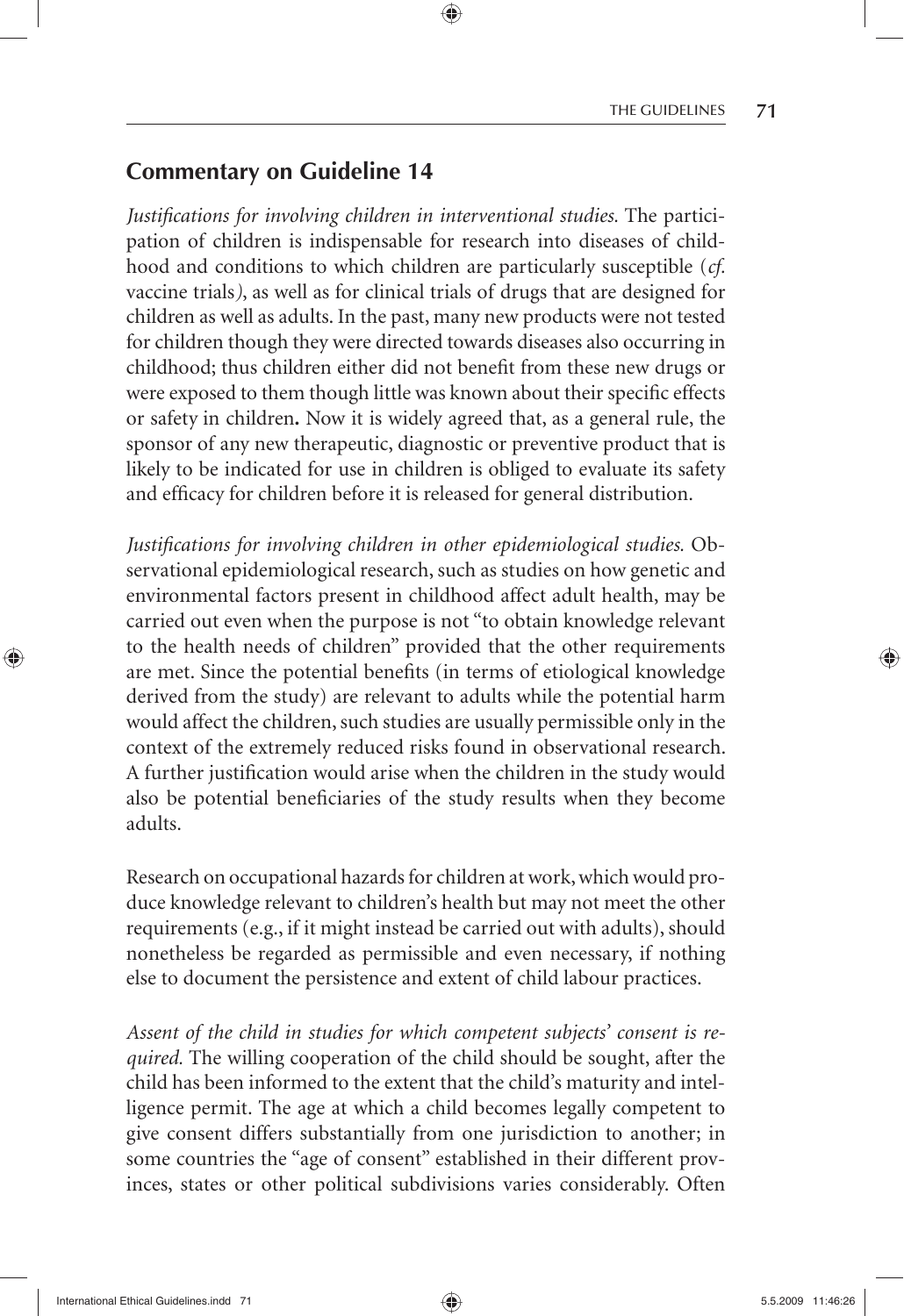children who have not yet reached the legally established age of consent can understand the implications of informed consent and go through the necessary procedures; they can therefore knowingly agree to serve as research subjects. Such knowing agreement**,** sometimes referred to as assent, is insufficient to permit participation in research unless it is supplemented by the permission of a parent, a legal guardian or other duly authorized representative.

Some children who are too immature to be able to give knowing agreement, or assent, may be able to register a 'deliberate objection', an expression of disapproval or refusal of a proposed procedure. The deliberate objection of an older child, for example, is to be distinguished from the behaviour of an infant, who is likely to cry or withdraw in response to almost any stimulus. Older children, who are more capable of giving assent, should be selected before younger children or infants, unless there are valid scientific reasons for involving younger children first.

A deliberate objection by a child to taking part in research should always be respected even if the parents have given permission, unless the child needs an intervention that is not available outside the context of research, the investigational intervention shows promise of therapeutic benefit, and there is no acceptable alternative therapy. In such a case, particularly if the child is very young or immature, a parent or guardian may override the child's objections. If the child is older and more nearly capable of independent informed consent, the investigator should seek the specific approval or clearance of the scientific and ethical review committees for initiating or continuing with the investigational treatment. If child subjects become capable of independent informed consent during the research, their informed consent to continued participation should be sought and their decision respected.

A child with a likely fatal illness may object or refuse assent to continuation of a burdensome or distressing intervention. In such circumstances parents may press an investigator to persist with an investigational intervention against the child's wishes. The investigator may agree to do so if the intervention shows promise of preserving or prolonging life and there is no acceptable alternative treatment. In such cases, the investigator should seek the specific approval or clearance of the ethical review committee before agreeing to override the wishes of the child.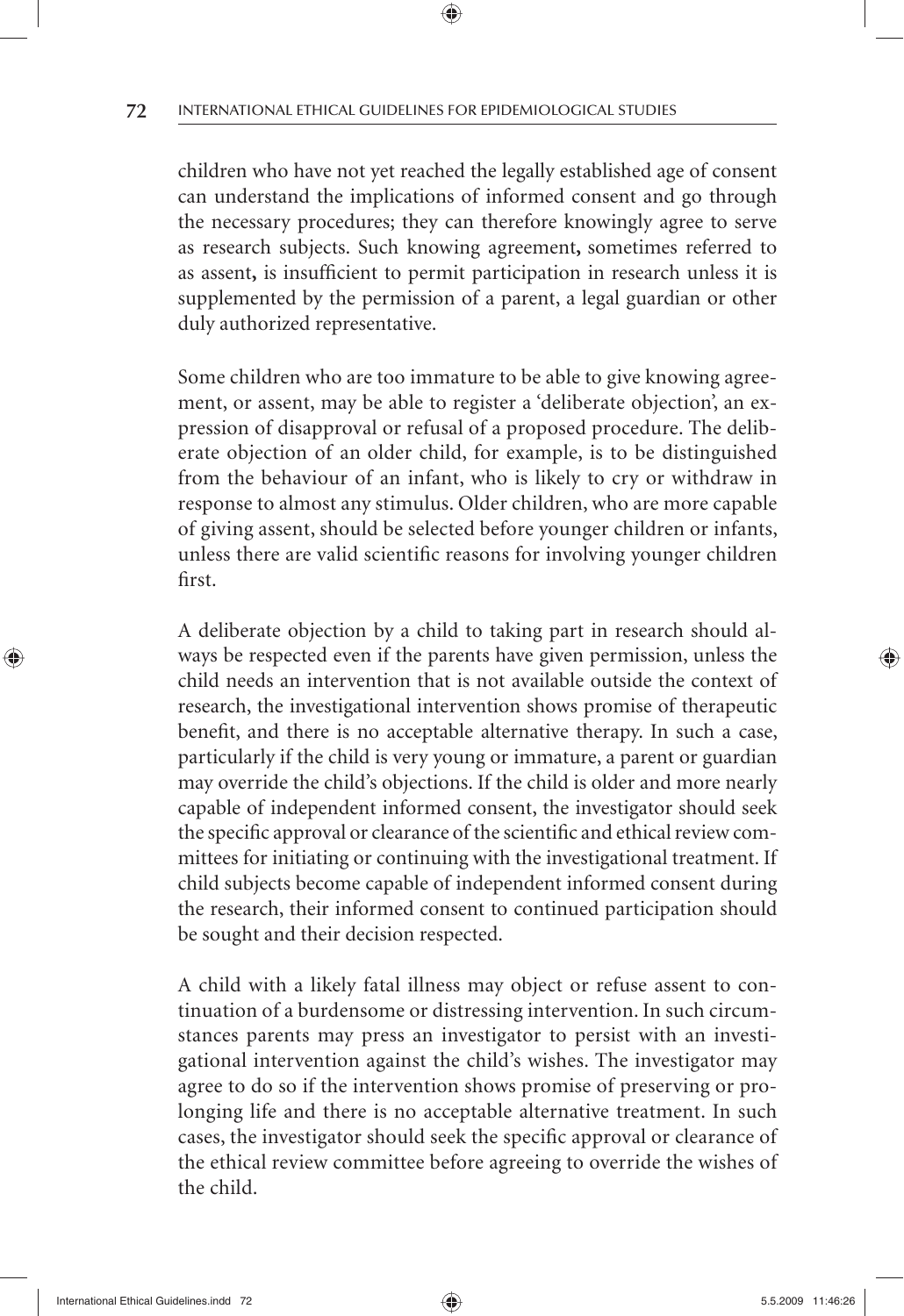*Permission of a parent or guardian.* The investigator must obtain the permission of a parent or guardian in accordance with local laws or established procedures in all studies for which individual consent would be required from subjects capable of giving consent (see Guideline 4). It may be assumed that children over the age of 12 or 13 years are usually capable of understanding what is necessary to give adequately informed consent, but their consent (assent) should normally be complemented by the permission of a parent or guardian, even when local law does not require such permission. Even when the law requires parental permission, however, the assent of the child must be obtained.

In some jurisdictions, some individuals who are below the general age of consent are regarded as "emancipated" or "mature" minors and are authorized to consent without the agreement or even the awareness of their parents or guardians. They may be married or pregnant or be already parents or living independently. Some studies involve investigation of adolescents' beliefs and behaviour regarding sexuality or use of recreational drugs; other research addresses domestic violence or child abuse. For studies on these topics, ethical review committees may waive parental permission if, for example, parental knowledge of the subject matter may place the adolescents at some risk of questioning or even intimidation by their parents.

Because of the issues inherent in obtaining assent from children in institutions, such children should only exceptionally be subjects of research. In the case of institutionalized children without parents, or whose parents are not legally authorized to grant permission, the ethical review committee may require sponsors or investigators to provide it with the opinion of an independent, concerned, expert advocate for institutionalized children as to the propriety of undertaking the research with such children.

*Observation of research by a parent or guardian.* A parent or guardian who gives permission for a child to participate in research should be given the opportunity, to a reasonable extent, to observe the research as it proceeds, so as to be able to withdraw the child if the parent or guardian decides it is in the child's best interests to do so.

*Psychological and medical support.* Research involving children should be conducted in settings in which the child and the parent can obtain adequate medical and psychological support. As an additional protection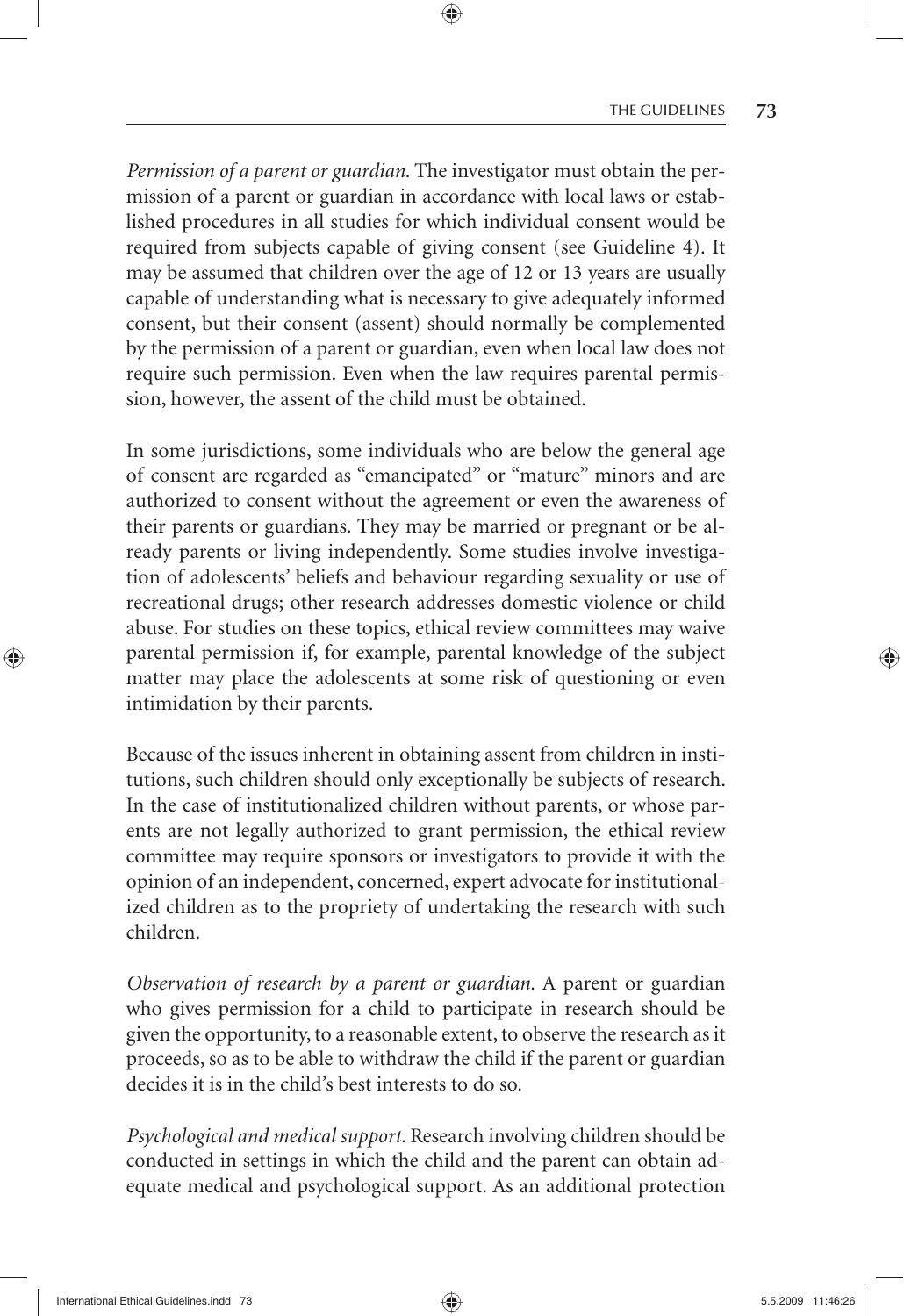for children, an investigator may, when possible, obtain the advice of a child's family physician, paediatrician or other health-care provider on matters concerning the child's participation in the research.

(See also Guidelines 8, 9 and 13.)

## **GUIDELINE 15**

#### **Research involving individuals who by reason of mental or behavioural disorders are not capable of giving adequately informed consent**

**Before undertaking research involving individuals who by reason of mental or behavioural disorders are not capable of giving adequately informed consent, the investigator must ensure that:**

- **such persons will not be subjects of research that might equally well be carried out on persons whose capacity to give adequately informed consent is not impaired;**
- **the purpose of the research is to obtain knowledge relevant to the particular health needs of persons with mental or behavioural disorders;**
- **the consent of each subject has been obtained to the extent of that person's capabilities, and a prospective subject's refusal to participate in research is always respected, unless, in exceptional circumstances, there is no reasonable medical alternative and local law permits overriding the objection; and,**
- **in cases where prospective subjects lack capacity to consent, permission is obtained from a responsible family member or a legally authorized representative in accordance with applicable law.**

## **Commentary on Guideline 15**

*General considerations.* Most individuals with mental or behavioural disorders are capable of giving informed consent; this Guideline is concerned only with those who are not capable or who because their condition deteriorates become temporarily incapable. The investigator must obtain the approval of an ethical review committee to include such persons in research.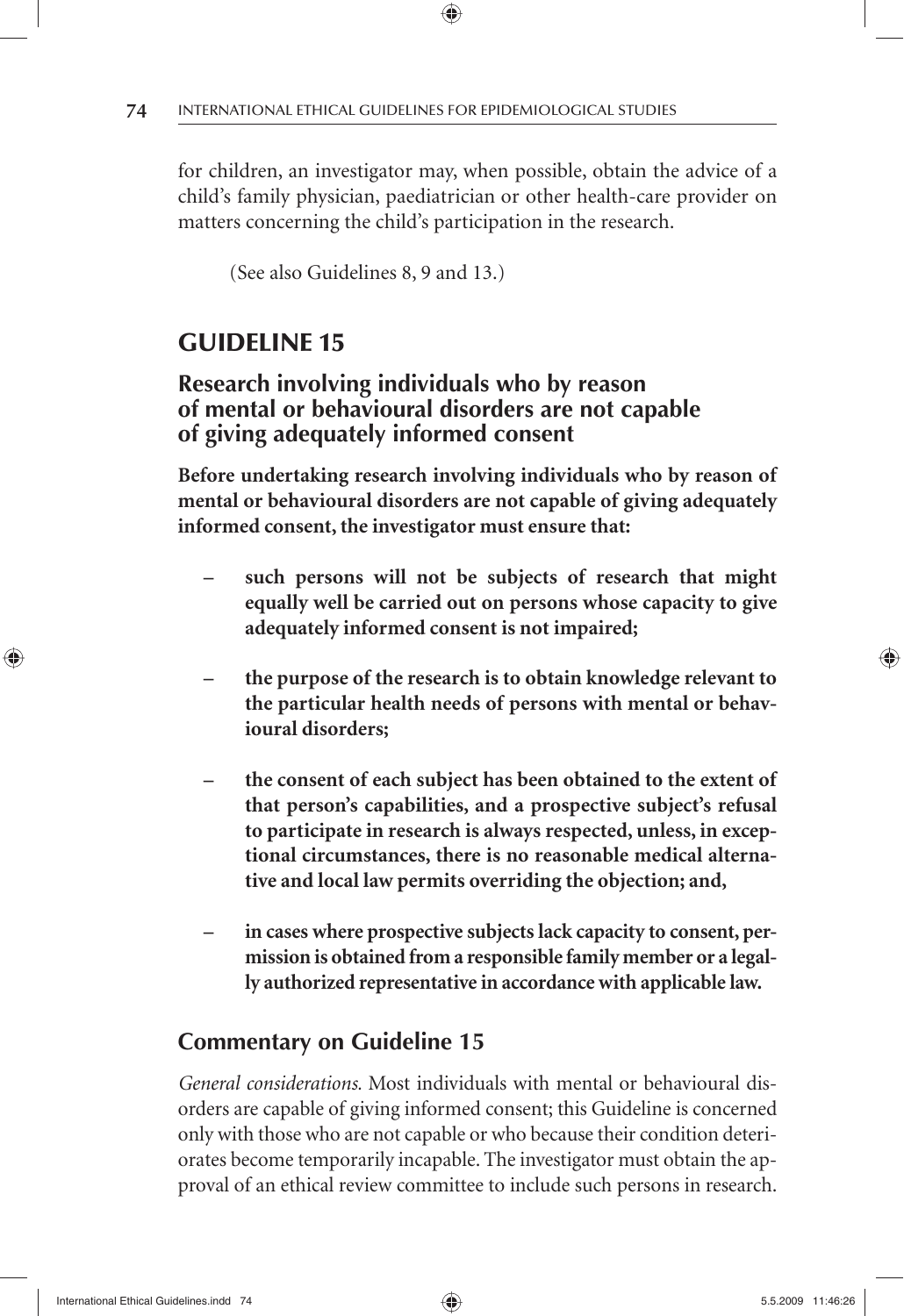They should never be subjects of research that might equally well be carried out on persons in full possession of their mental faculties, but they are clearly the only subjects suitable for a large part of research into the origins and treatment of certain severe mental or behavioural disorders.

*Consent of the individual in studies for which competent subjects' consent is required.* The willing cooperation of persons whose mental and behavioural condition interferes with their ability to consent should be sought to the extent that their mental state permits, and any objection on their part to taking part in any study that has no components designed to benefit them directly should always be respected. The objection of such an individual to an investigational intervention intended to be of therapeutic benefit should be respected unless there is no reasonable medical alternative and local law permits overriding the objection.

*Permission of a surrogate for a subject incapable of giving informed consent.* The investigator must obtain the permission of a surrogate in accordance with local laws or established procedures in all studies for which individual consent would be required from subjects capable of giving consent (see Guideline 4). The permission of an immediate family member or other person with a close personal relationship with the individual should be sought, but it should be recognized that these proxies may have their own interests that may call their permission into question. Some relatives may not be primarily concerned with protecting the rights and welfare of the patients. Moreover, a close family member or friend may wish to take advantage of a research study in the hope that it will succeed in "curing" the condition. Some jurisdictions do not permit third-party permission for subjects lacking capacity to consent. Legal authorization may be necessary to involve in research an individual who has been committed to an institution by a court order.

*Serious illness in persons who because of mental or behavioural disorders are unable to give adequately informed consent.* Persons who because of mental or behavioural disorders are unable to give adequately informed consent and who have, or are at risk of, serious illnesses such as HIV infection, cancer or hepatitis should not be deprived of the possible benefits of investigational drugs, vaccines or devices that show promise of therapeutic or preventive benefit, particularly when no superior or equivalent therapy or prevention is available. Their entitlement to access to such therapy or prevention is justified ethically on the same grounds as is such entitlement for other vulnerable groups.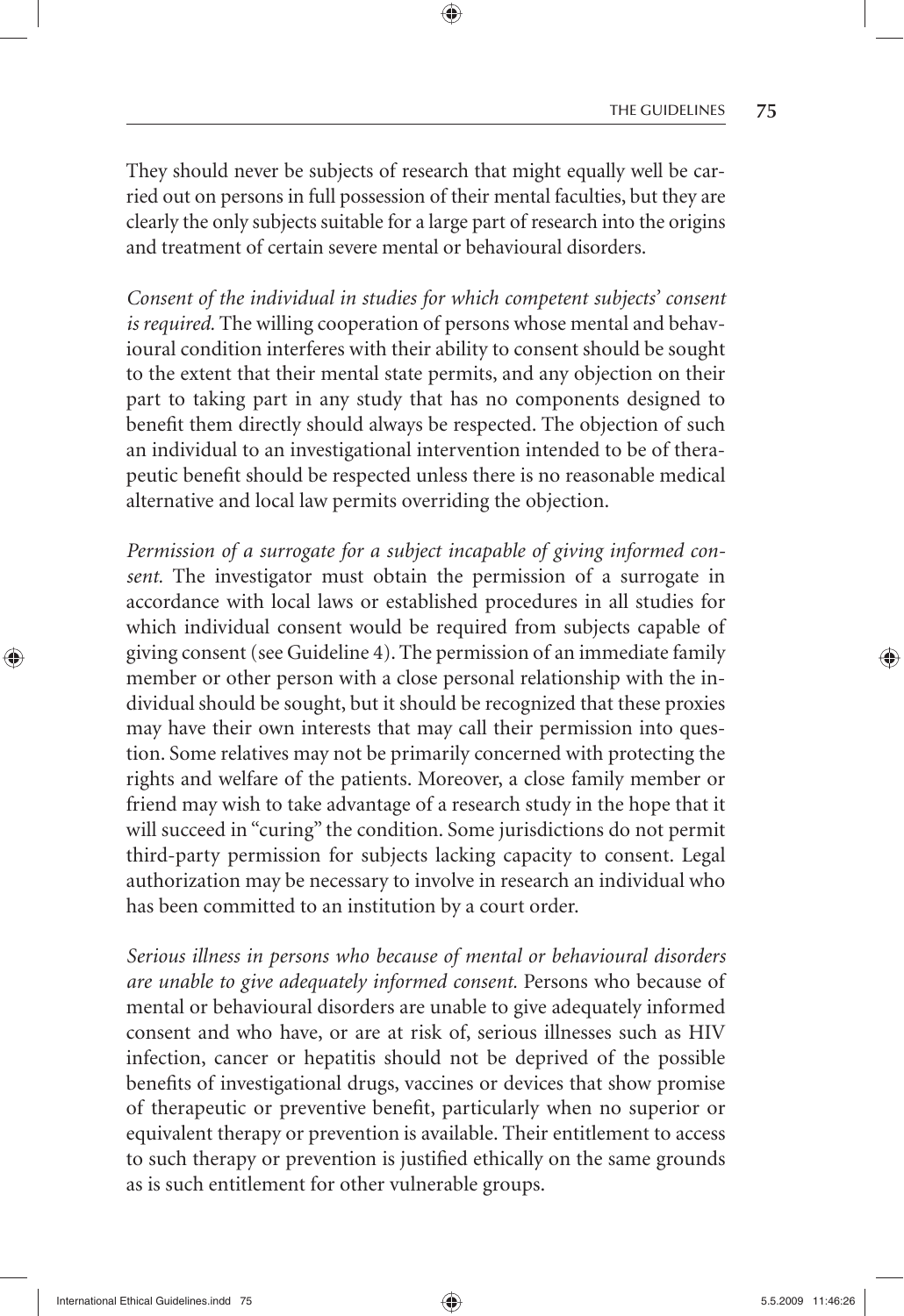Persons who are unable to give adequately informed consent by reason of mental or behavioural disorders are, in general, not suitable for participation in formal clinical trials except those trials that are designed to be responsive to their particular health needs and can be carried out only with them.

(See also Guidelines 8, 9 and 13.)

## **GUIDELINE 16**

#### **Women as research participants**

**Investigators, sponsors or ethical review committees should not exclude women of reproductive age from epidemiological research. The potential for becoming pregnant during a study should not, in itself, be used as a reason for precluding or limiting participation. However, a thorough discussion of risks to the pregnant woman and to her fetus is a prerequisite for the woman's ability to make a rational decision to enrol in an interventional study. In this discussion, if participation in the research might be hazardous to a fetus or a woman if she becomes pregnant, the sponsors/investigators should guarantee the prospective subject a pregnancy test and access to effective contraceptive methods before the research commences. Where such access is not possible, for legal or religious reasons, investigators should not recruit for such possibly hazardous research women who might become pregnant.**

## **Commentary on Guideline 16**

Women in most societies have been discriminated against with regard to their involvement in research. Women who are biologically capable of becoming pregnant have been customarily excluded from formal clinical trials of drugs, vaccines and medical devices owing to concern about undetermined risks to the fetus. Consequently, relatively little is known about the safety and efficacy of most drugs, vaccines or devices for such women, and this lack of knowledge can be dangerous.

A general policy of excluding from research women biologically capable of becoming pregnant is unjust in that it deprives women as a group of the benefits of the new knowledge derived from such studies. Further, it is an affront to their right of self-determination. It is particularly important that occupations that predominantly involve women workers are not excluded from epidemiological research on potential occupational haz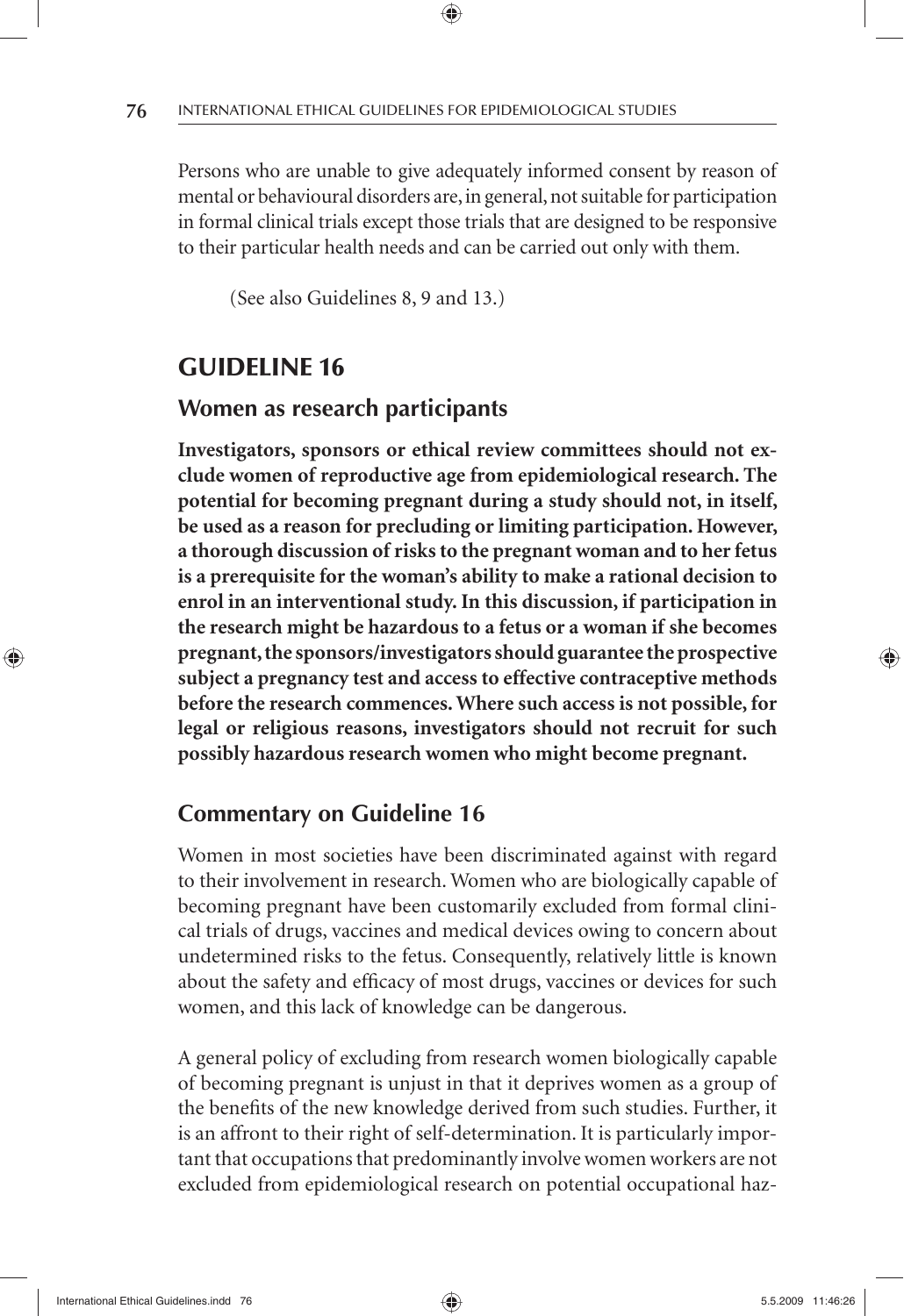ards. Nevertheless, when given the opportunity to participate in research that could pose risks to the fetus, women of childbearing age should be helped to understand that such risk would arise if they become pregnant during the research.

Although this general presumption favours the inclusion of women in research, it must be acknowledged that in some parts of the world women are vulnerable to neglect or harm in research because of their social conditioning to submit to authority, to ask no questions, and to tolerate pain and suffering. When women in such situations are potential subjects in research, investigators need to exercise special care in the informed consent process to ensure that they have adequate time and a proper environment in which to take decisions on the basis of clearly given information.

*Individual consent of women.* In research involving women of reproductive age, whether pregnant or non-pregnant, only the informed consent of the woman herself is required for her participation. In no case should the permission of a spouse or partner replace the requirement of individual informed consent. If women wish to consult with their husbands or partners or seek voluntarily to obtain their permission before deciding to enrol in research, that is not only ethically permissible but in some contexts highly desirable. A strict requirement of authorization of spouse or partner, however, violates the substantive principle of respect for persons.

A thorough discussion of risks to the pregnant woman and to her fetus is a prerequisite for the woman's ability to make a rational decision to enrol in a study. For women who are not pregnant at the outset of a study but who might become pregnant while they are still subjects, the consent discussion should include information about the alternative of voluntarily withdrawing from the study and, where legally permissible, terminating the pregnancy. Also, if the pregnancy is not terminated, they should be guaranteed a medical follow-up.

(See also Guideline 17.)

## **GUIDELINE 17**

## **Pregnant women as research participants**

**Pregnant women should be presumed to be eligible for participation in epidemiological research. Investigators and ethical review com-**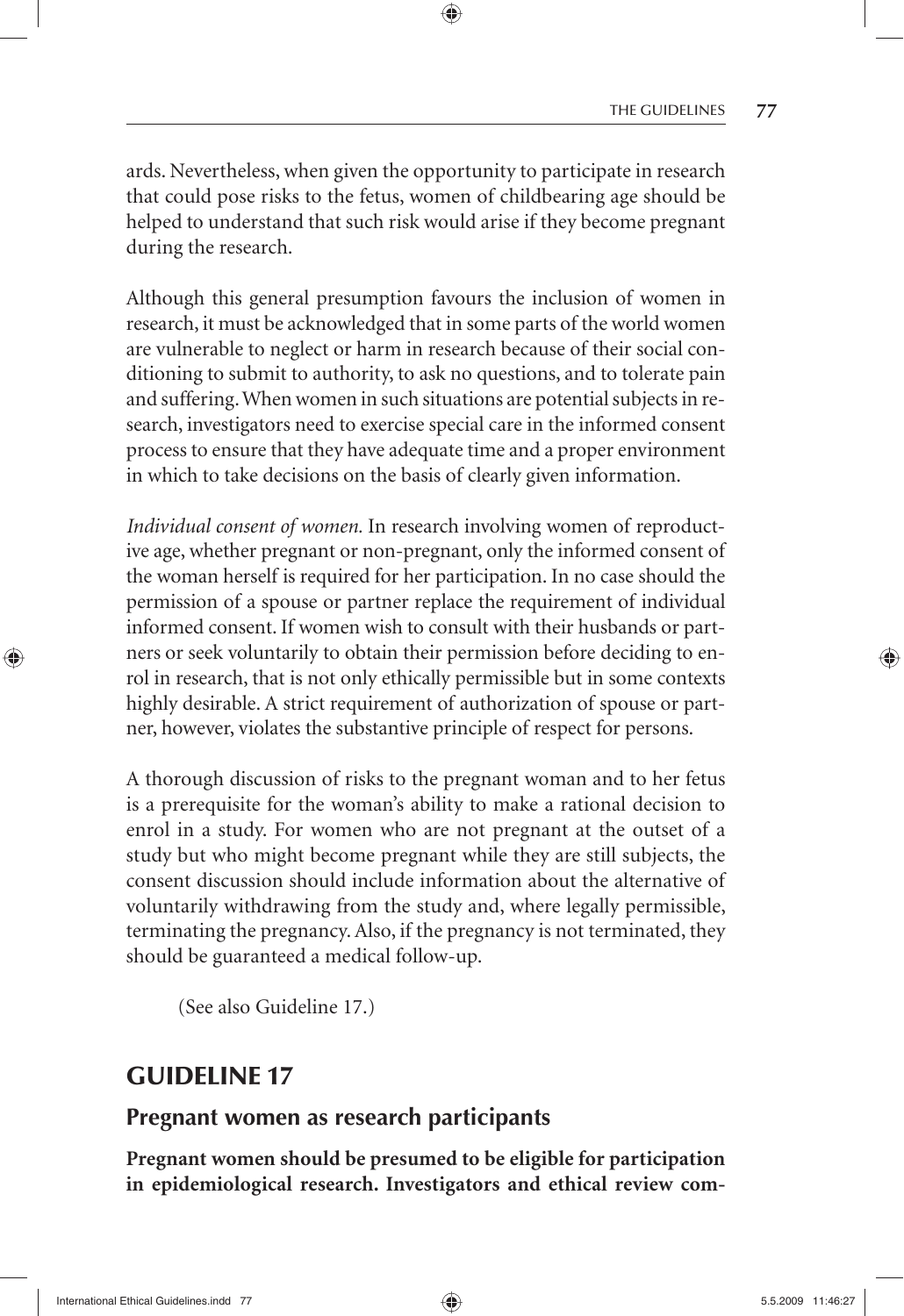**mittees should ensure that prospective subjects who are pregnant are**  adequately informed about the risks and benefits to themselves, their **pregnancies, the fetus and their subsequent offspring, and to their fertility.**

**Interventional studies should be performed in this population only if it is relevant to the particular health needs of a pregnant woman or her fetus, or to the health needs of pregnant women in general, and, when appropriate, if it is supported by reliable evidence from animal experiments, particularly as to risks of teratogenicity and mutagenicity.**

## **Commentary on Guideline 17**

The justification of research involving pregnant women is complicated by the fact that it may present risks and potential benefits to two beings– the woman and the fetus–as well as to the person the fetus is destined to become. Even when evidence concerning risks is unknown or ambiguous, the decision about acceptability of risk to the fetus should be made by the woman as part of the informed consent process. Though this decision should be made by the mother, it is desirable in research directed at the health of the fetus to obtain the father's opinion as well, when possible.

Especially in communities or societies in which cultural beliefs accord more importance to the fetus than to the woman's life or health, women may feel constrained to participate, or not to participate, in research. Special safeguards should be established to prevent undue inducement to pregnant women to participate in research in which interventions hold out the prospect of direct benefit to the fetus. Where fetal abnormality is not recognized as an indication for abortion, pregnant women should not be recruited for research in which there is a realistic basis for concern that fetal abnormality may occur as a consequence of participation as a subject in research.

Investigators should include in protocols on research on pregnant women a plan for monitoring the outcome of the pregnancy with regard to both the health of the woman and the short-term and long-term health of the child.

(See also Commentary on Guidelines 14 and 16.)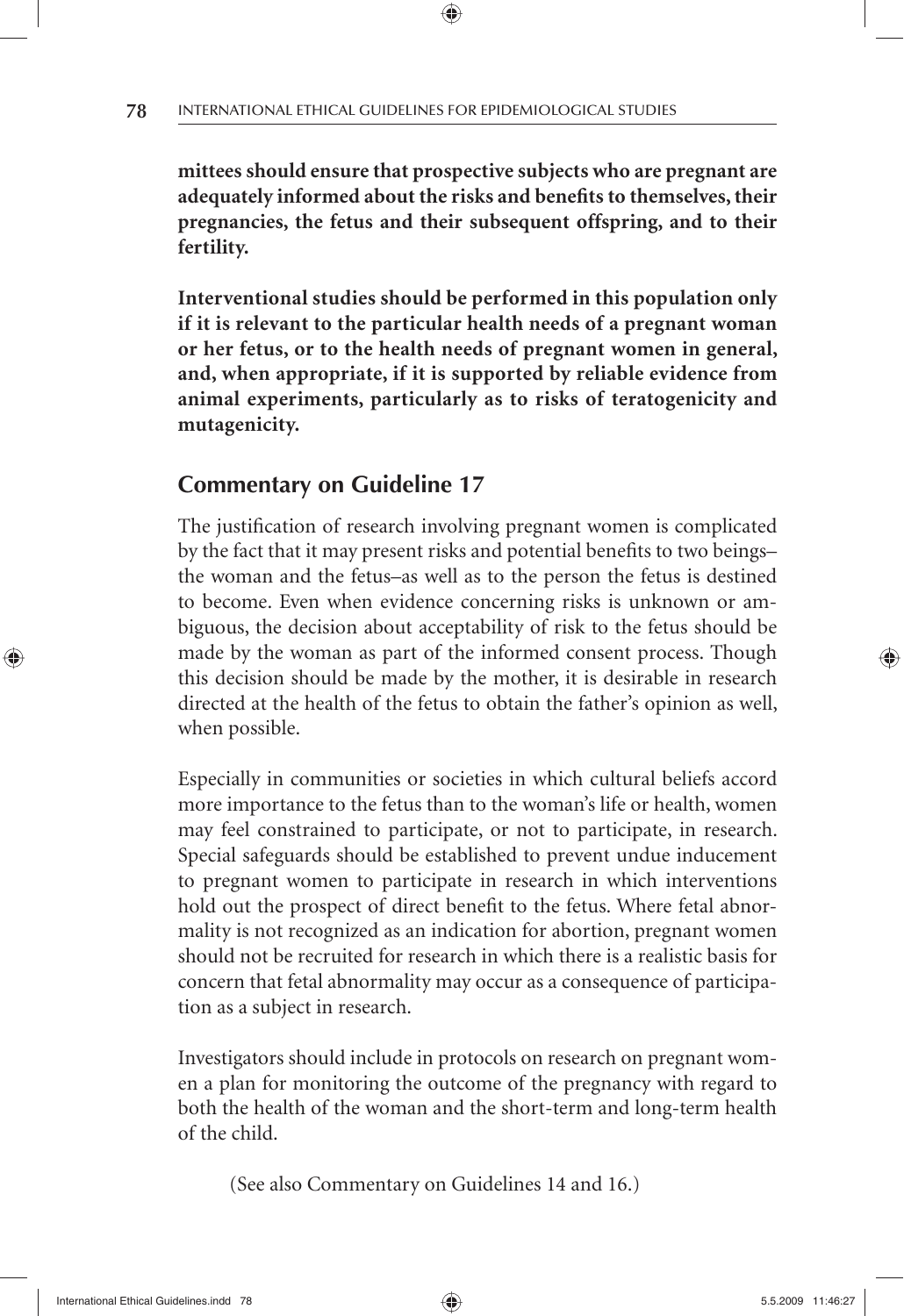## **GUIDELINE 18**

## **Safeguarding confidentiality**

A healthcare provider should not submit any identifiable data about **a patient to an investigator or to a database unless the patient permits such submission of data or it is authorized or mandated by law. The custodian of a database, and an investigator who receives data for research, must establish secure safeguards for the confidentiality of the data. Subjects should be told the limits, legal or other, to the investigators' ability to safeguard confi dentiality and the possible consequences**  of breaches of confidentiality.

### **Commentary on Guideline 18**

In addition to the requirements set forth in this Guideline, a growing body of laws have been adopted in many countries establishing detailed legal requirements regarding the protection of the confidentiality and security of health-related data.

*Confi dentiality between investigator and subject.* Research relating to individuals and groups may involve the collection and storage of information that, if disclosed to third parties, could cause harm or distress. Investigators should arrange to protect the confidentiality of such information by, for example, omitting information that might lead to the identification of individual subjects, limiting access to the information, anonymizing data, or other means. During the process of obtaining informed consent, the investigator should inform the prospective subjects about the precautions that will be taken to protect confidentiality.

The obligation to preserve confidentiality of research data encompasses all identifying information because the disclosure of such information can cause physical, psychological, social or economic harm to individuals, couples, families or other social groups or infringe their intimacy. One way of achieving confidentiality is to use only unidentifiable data; for instance, when testing unlinked anonymous blood samples for HIV infection or when unlinked anonymized or already partially aggregated data are provided by existing registries (e.g., of deaths) to the epidemiologist for descriptive studies.

When linked data and samples are used, epidemiologists customarily discard personal identifying information when consolidating data for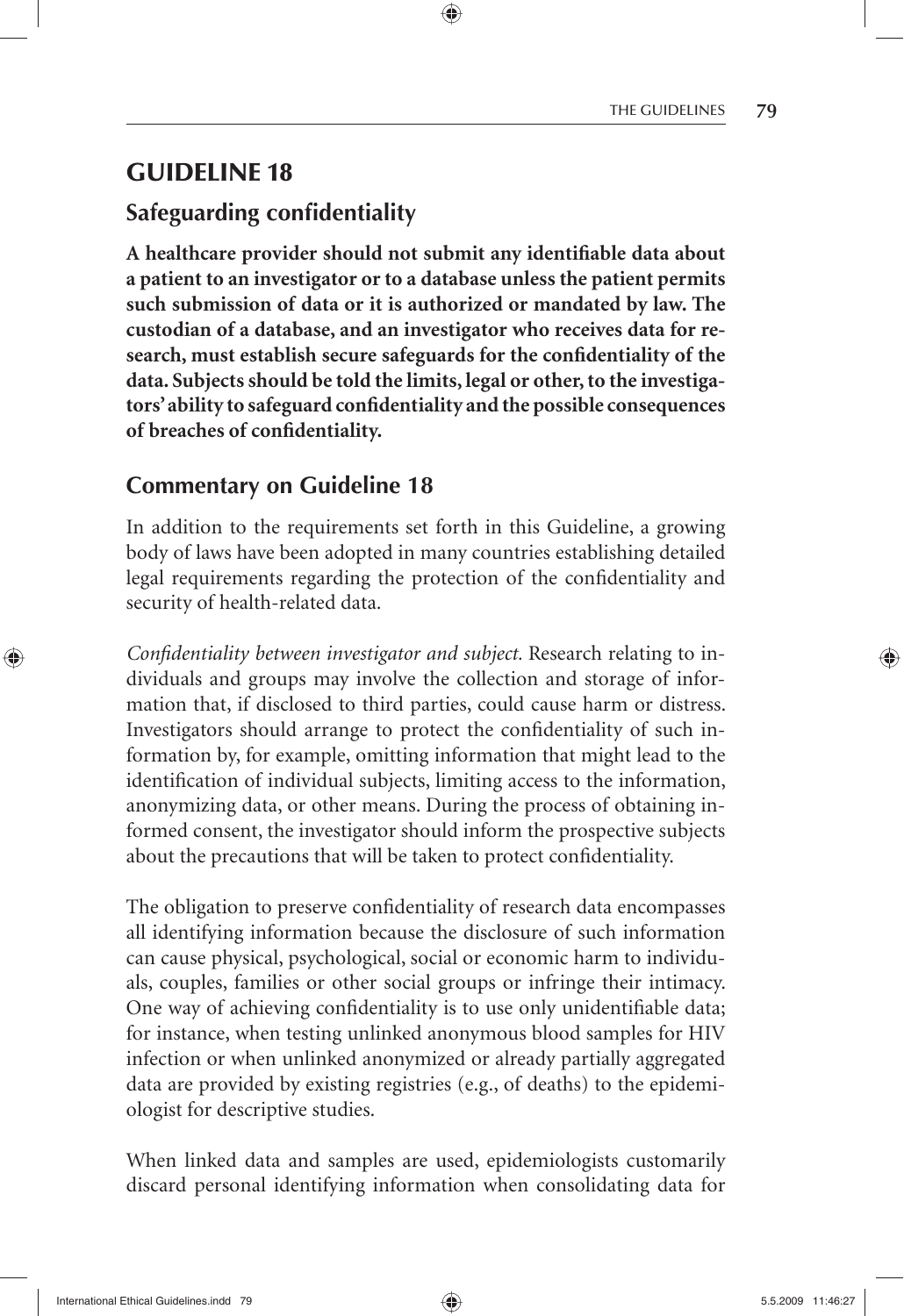purposes of statistical analysis; this also occurs when investigators have linked different sets of data regarding individuals with the consent of individual subjects. When personal identifiers remain on records used for a study, investigators should explain to ethical review committees why this is necessary and how confidentiality will be protected.

Participation in HIV/AIDS drug and vaccine trials may impose upon the research subjects significant associated risks of social discrimination or harm; such risks merit consideration equal to that given to adverse medical consequences of the drugs and vaccines. Efforts must be made to reduce their likelihood and severity. For example, subjects in vaccine trials must be enabled to demonstrate that their HIV seropositivity is due to their having been vaccinated rather than to natural infection. This may be accomplished by providing them with documents attesting to their participation in vaccine trials, or by maintaining a confidential register of trial subjects, from which information can be made available to outside agencies at a subject's request.

Limits of confidentiality. Prospective subjects should be informed of limits to the ability of investigators to ensure strict confidentiality and of the foreseeable adverse consequences of breaches of confidentiality. Some jurisdictions require the reporting to appropriate agencies of, for instance, certain communicable diseases or evidence of child abuse or neglect. Health authorities may have the legal right to inspect study records, and a sponsor's compliance audit staff may require and obtain access to confidential data. Although employers should be informed of occupational health study findings only at the group level, the risk exists, particularly in small organizations, that the employer will be able to identify the subjects. Pooling data from a number of comparable organizations may reduce–but not completely foreclose–this risk. Conversely, research that links data from different sources (e.g., health records, employment records, etc.) may increase the risk that individuals can be identified. These and similar limits to the ability to maintain confidentiality should be anticipated and disclosed to prospective subjects (see Guideline 5, #15).

*Data security.* Study materials and databases may contain data which besides being confidential also need to be ensured long life spans, which may in extreme cases cover several generations. Standards and methods need to be developed for the secure preservation of data that are, or could be, held for longitudinal studies. Investigators are responsible for ensuring data security and legitimate access to data by protecting them against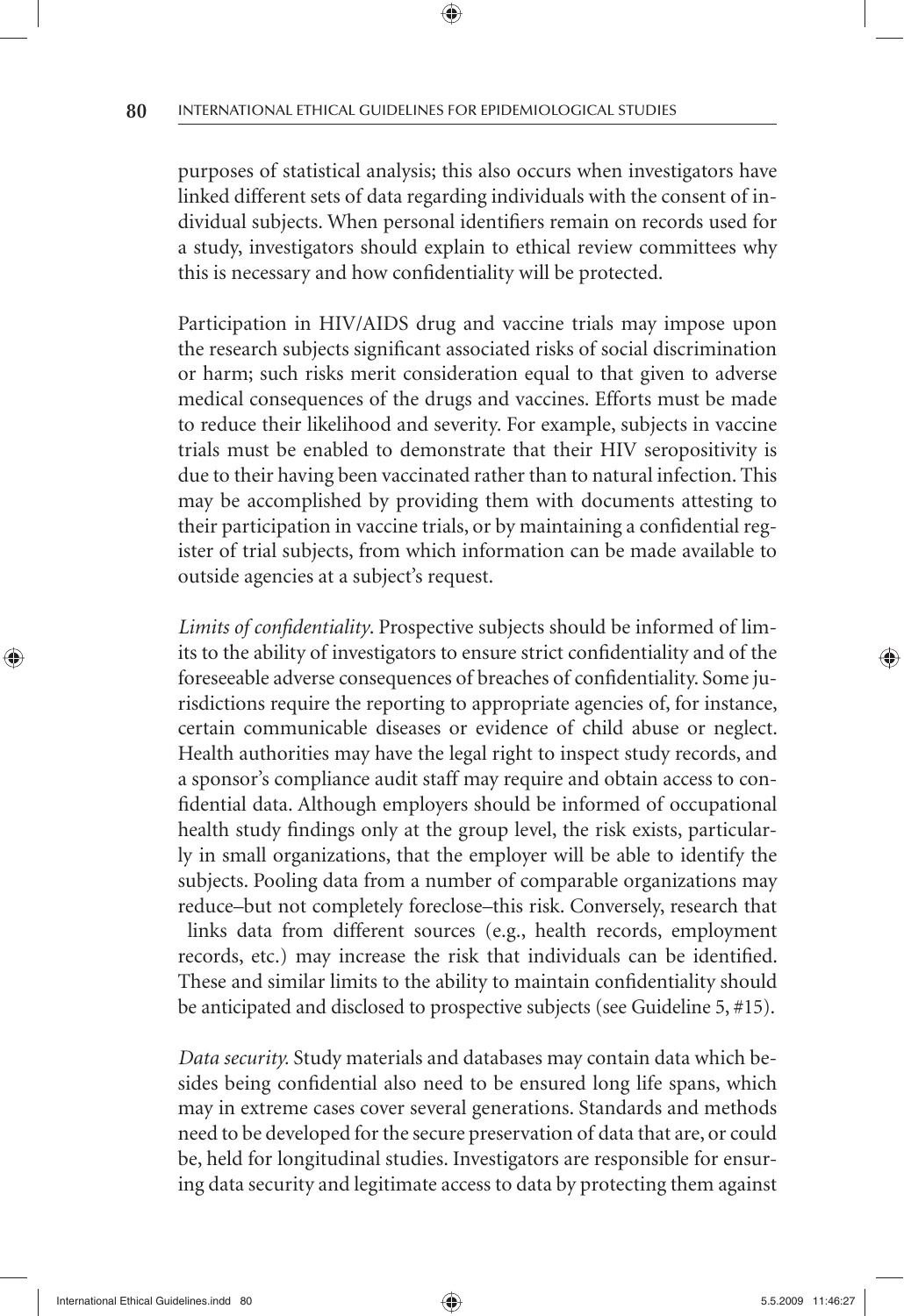physical injury, criminal action and during any change which may be associated with changes of technical systems. Several general principles are useful in judging the adequacy of data protection:

- Plans for data protection and custody of data, copies and backup facilities, whether in the hands of an institution or an individual investigator, should be outlined in the research plan and reviewed by the ethical review committee.
- Limitations on access and legal requirements for disclosure, if any, should be clearly outlined in the research plan.
- The level of identifiability should be appropriate to the scientific goals of the research, as well as appropriate to adequately protecting research subjects.
- The informed consent process should include a description of how data and/or samples will be handled and who will have access; when there will be different levels of data protection, the information should be explicit about this, explaining in general terms the modes of protection at each level.

Confidentiality between physician and patient. Physicians and other health care professionals record the details of their observations and interventions in medical records. Patients have the right to expect that these health-care professionals will hold all information about them in strict confidence and disclose it only to those who need, or have a legal right to, the information, such as other attending physicians, nurses**,** or other health-care workers who perform tasks related to the diagnosis and treatment of patients.

The use of such records in epidemiological studies without the informed consent of the patients concerned may be approved by an ethical review committee when this is consistent with the requirements of applicable law and with the conditions discussed in the Commentary on Guideline 4, and provided that there are secure safeguards of confidentiality; information may also be provided without patient consent to a register or database when authorized or mandated by law. Access by researchers to patients' medical records must be approved in advance by an ethical review committee and supervised by a person who is fully aware of the confidentiality requirements. When the practice of collecting patient records for use in research without informed consent has been approved in a particular setting (such as a hospital or a clinic), patients should be notified of this practice; notification is usually by means of a statement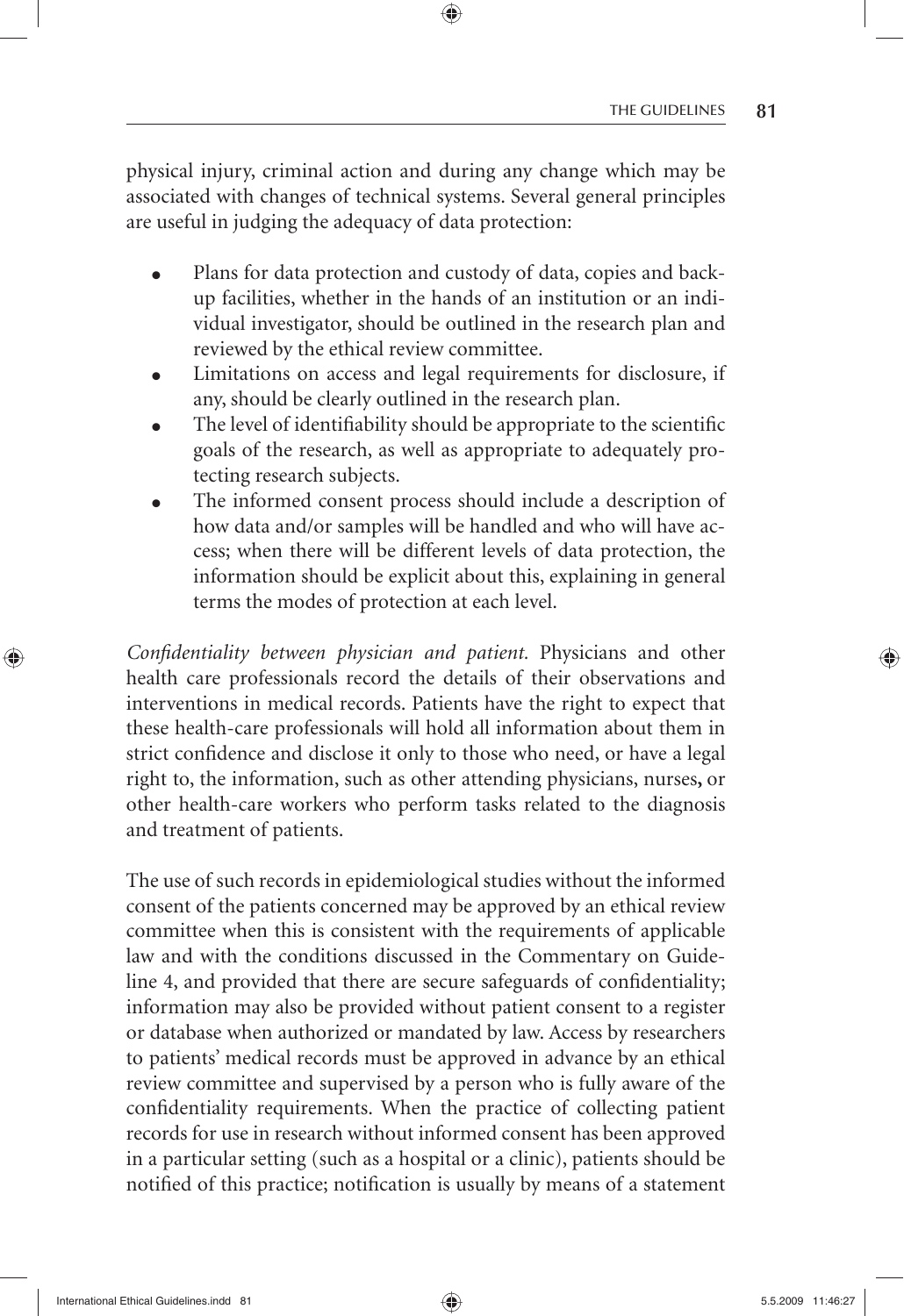in patient-information brochures. It should be made clear to persons that they have an option to restrict the secondary, research uses of information that is submitted for billing, prescribing, or other purposes and that if they choose to do so, the care provided will not be affected.

For populations covered by automated health databases, an ethical review committee with expertise regarding the scope of access researchers will have to the medical information and the types of research they want to conduct should ensure that confidentiality rules and procedures are in place and certify the public health value of the research (e.g.*,* the Data Access Review Committee for the Canadian Saskatchewan Health database, the Scientific and Ethical Advisory Group for the UK General Practice Research Database). The ethical review committee should also determine how patients should be advised of such practices, usually by means of a statement in patient-information brochures, and the ethical or legal need to provide patients with the choice to "opt out" of secondary use of certain parts of their medical record.

When already existing collections of medical records that were assembled and stored without an explicit notification and consent procedure (including an opportunity to "opt out") offer important and otherwise unobtainable data, an ethical review committee needs to decide whether the use of such records is justified. Arguments pertaining to this decision are discussed within the more general framework of the waiving of consent in the Commentary on Guideline 4, under the section "*Waiver of consent requirements.*"

*Disclosure of test results to individuals*. When genetic or other diagnostic tests will be reported to the subject or to the subject's physician, the subject should be informed that such disclosure will occur and that the samples to be tested will be clearly labeled. Investigators should not disclose results of such diagnostic tests to relatives of subjects without the subjects' consent. In places where immediate family relatives would usually expect to be informed of such results, the research protocol, as approved or cleared by the ethical review committee, should indicate the precautions in place to prevent such disclosure of results without the subjects' consent; such plans should be clearly explained during the process of obtaining informed consent.

*Issues of confidentiality in genetic research*. An investigator who proposes to perform genetic tests of known clinical or predictive value on biologi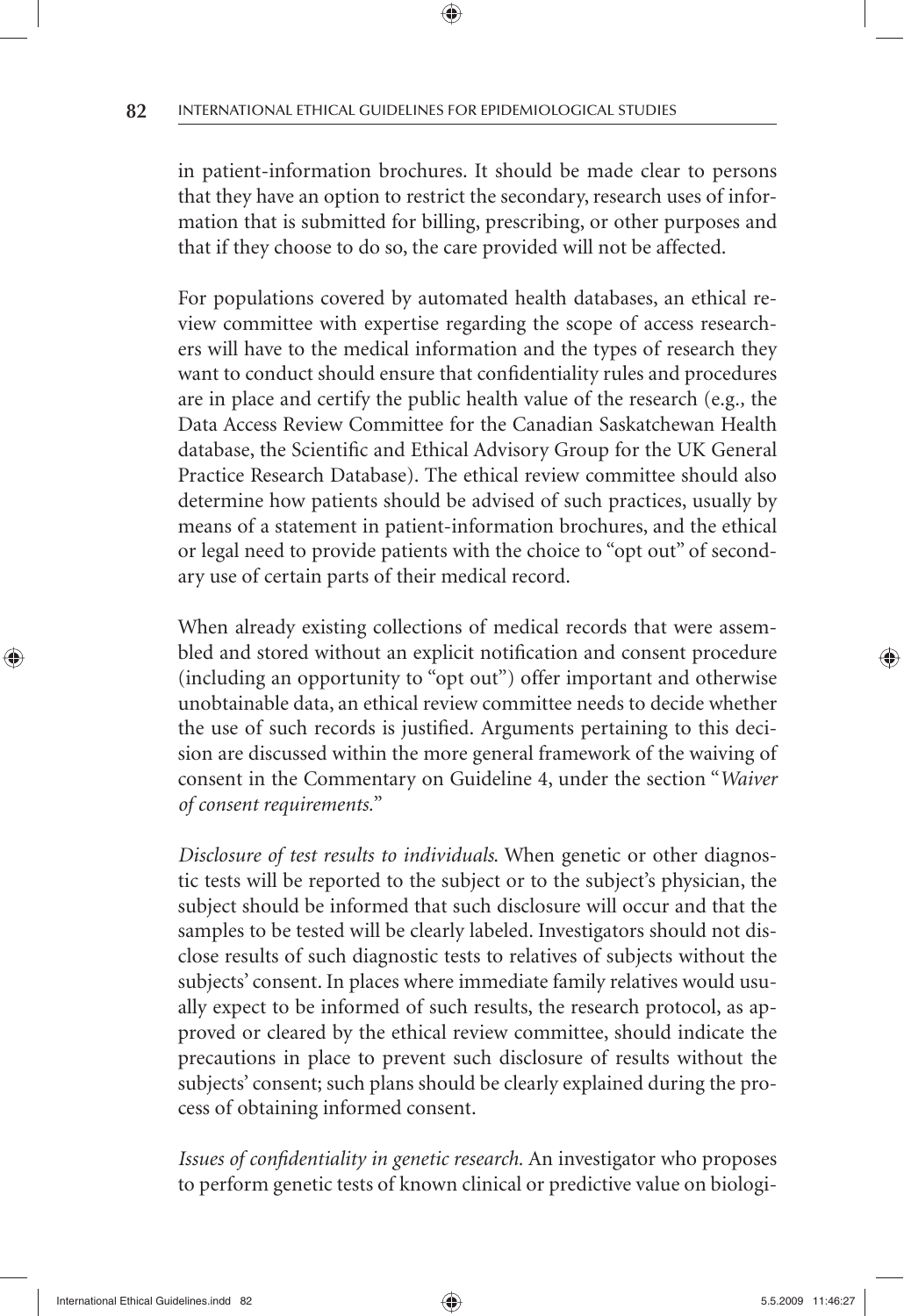cal samples that can be linked to an identifiable individual must obtain the informed consent of the individual or, when indicated, the permission of a legally authorized representative. (Issues raised by research on stored samples are addressed in Guideline 24 and the associated Commentary.)

*Special confi dentiality issues for groups in genetic research*. When unidentifiable biological samples (that is, those that have been fully anonymized and unlinked) are used in genetic research in a specific population or community, the results obtained cannot be fed back to individual participants, but in such cases research findings and advice to the relevant group may be communicated by suitable means. These processes should be fully explained to the prospective subjects as part of informed consent (see Guideline 5).

Epidemiologists and ethical review committees should however be aware that, under specific circumstances, the genetic information gathered in a study (on pharmacogenetics or pharmacogenomics, for example) may have a significant impact on the subject and his/her family extending over generations, and in some instances on the whole population group to which the subject concerned belongs.

With genetic population studies, the possibility of new forms of discrimination based on genotype may emerge. If genetic variations in certain diseases or conditions are significantly more common in a particular community or ethnic group, this information may result in stigmatization and stereotyping and in discrimination in health care services or in the fields of life insurance, employment, reproductive rights, etc. The importance of confidentiality is heightened when genetic information might be used to discriminate or infringe the human rights, fundamental freedoms or dignity of individuals, families, groups or communities (see Guideline 8).

## **GUIDELINE 19**

## **Right of injured subjects to treatment and compensation**

**Investigators should ensure that research subjects who suffer injury as a result of their participation are entitled to free medical treatment for**  such injury and to such financial or other assistance as would compensate **them equitably for any resultant impairment, disability or handicap. In**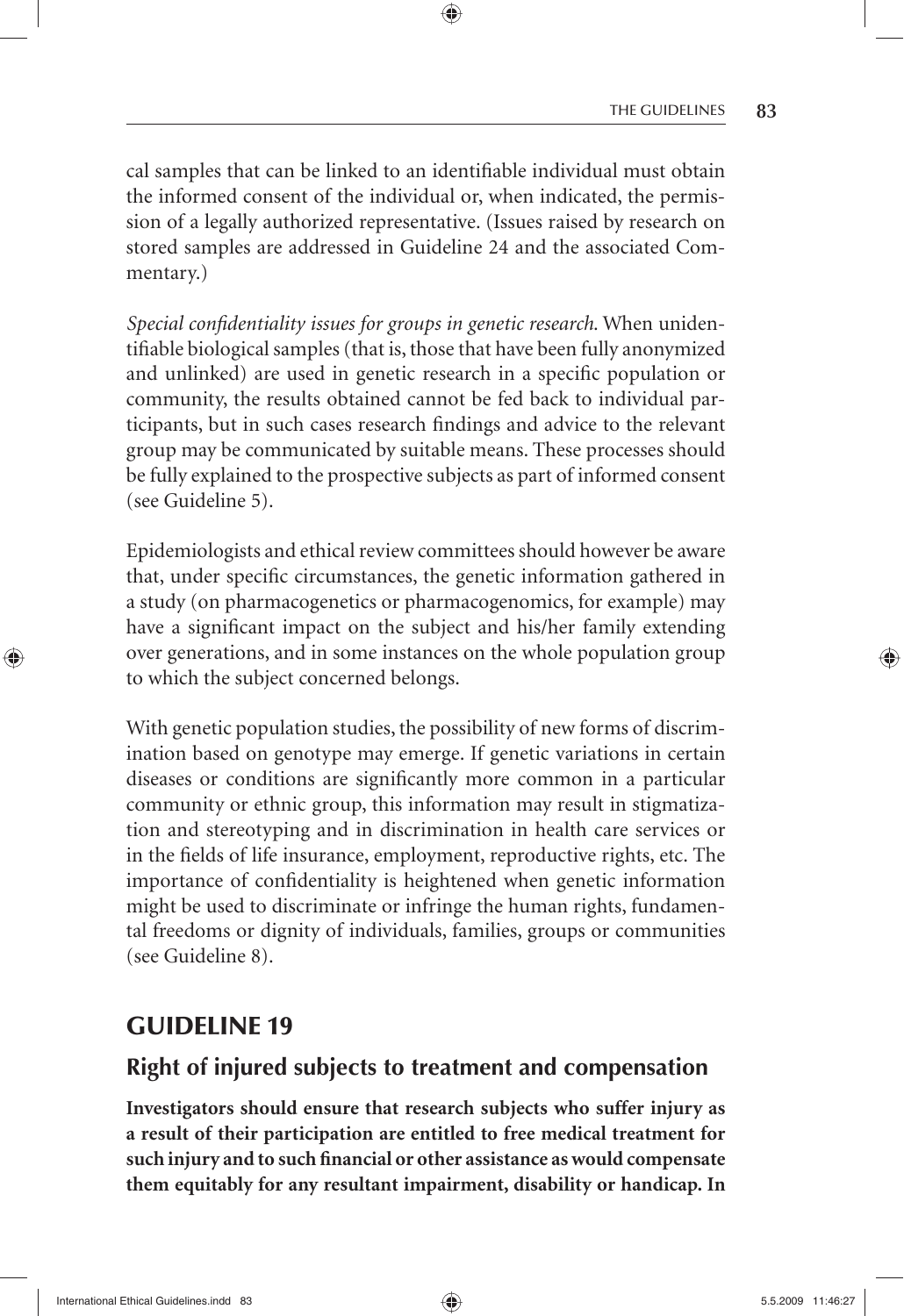**the case of death as a result of their participation, their dependants are entitled to compensation. Subjects must not be asked to waive the right to compensation.**

#### **Commentary on Guideline 19**

Guideline 19 is concerned with two distinct but closely related entitlements. The first is the uncontroversial entitlement to free medical treatment and compensation for accidental injury inflicted by procedures or interventions performed exclusively to accomplish the purposes of research (non-therapeutic procedures). The second is the entitlement of dependants to material compensation for death or disability occurring as a direct result of study participation. Implementing a compensation system for research-related injuries or death is likely to be complex, however.

*Equitable compensation and free medical treatment.* Compensation is owed to research subjects who are disabled as a consequence of injury from procedures performed solely to accomplish the purposes of research. Compensation and free medical treatment are generally not owed to research subjects who suffer expected or foreseen adverse reactions to investigational therapeutic, diagnostic or preventive interventions when such reactions are not different in kind from those known to be associated with established interventions in standard medical practice.

The ethical review committee should determine in advance: i) the injuries for which subjects will receive free treatment and, in case of impairment, disability or handicap resulting from such injuries, be compensated; and ii) the injuries for which they will not be compensated. Prospective subjects should be informed of the committee's decisions, as part of the process of informed consent. As an ethical review committee cannot make such advance determination in respect of unexpected or unforeseen adverse reactions, such reactions must be presumed compensable and should be reported to the committee for prompt review as they occur.

Subjects must not be asked to waive their rights to compensation or required to show negligence or lack of a reasonable degree of skill on the part of the investigator in order to claim free medical treatment or compensation. The informed consent process or form should contain no words that would absolve an investigator from responsibility in the case of accidental injury, or that would imply that subjects would waive their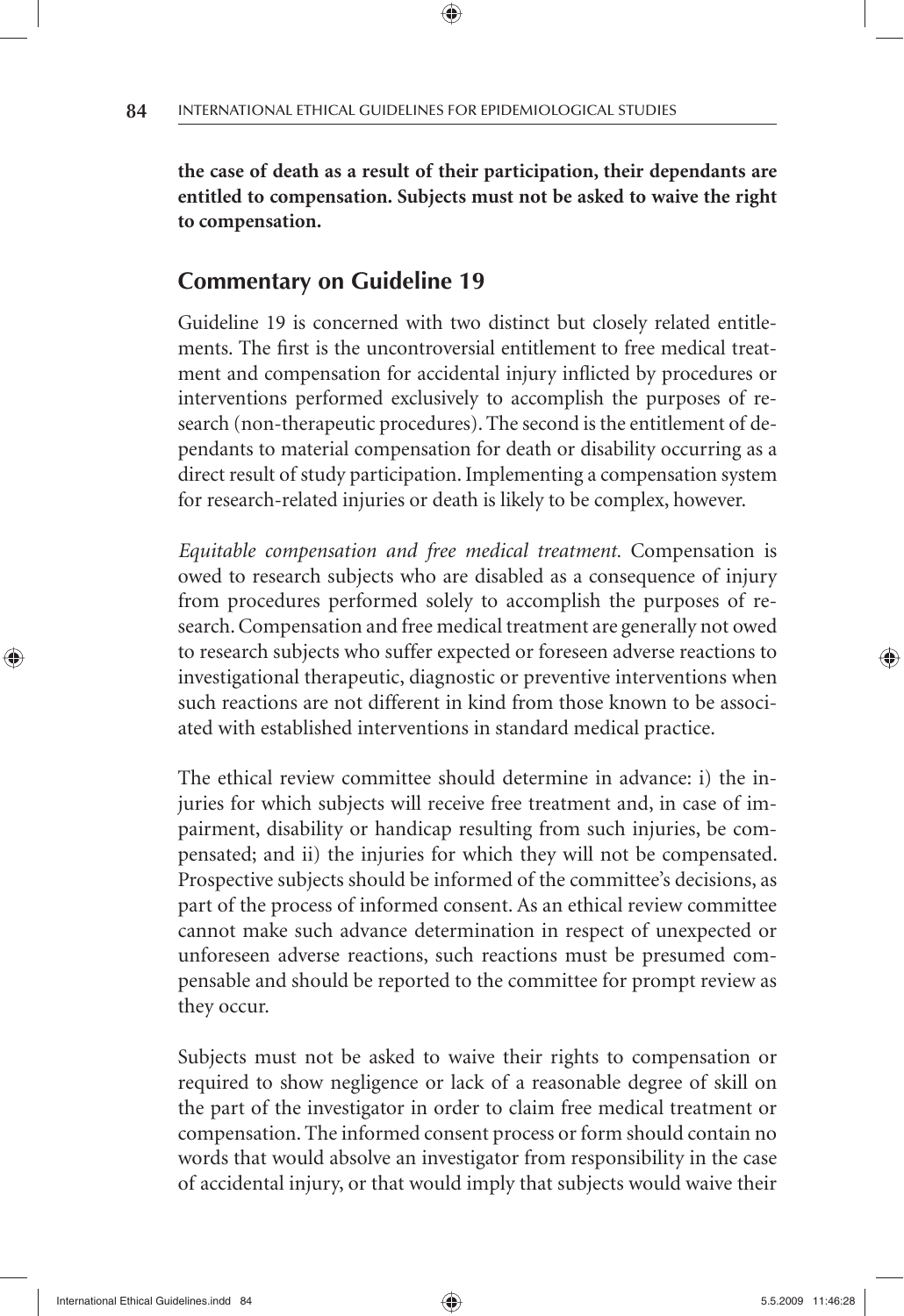right to seek compensation for impairment, disability or handicap. Prospective subjects should be informed that they will not need to take legal action to secure the free medical treatment or compensation for injury to which they may be entitled. They should also be told what medical service or organization or individual will provide the medical treatment and what organization will be responsible for providing compensation**.**

*Obligation of the sponsor with regard to compensation.* Before the research begins, the sponsor, whether a pharmaceutical company or other organization or institution, or a government (where government insurance is not precluded by law), should agree to provide compensation for any physical injury for which subjects are entitled to compensation, or come to an agreement with the investigator concerning the circumstances in which the investigator must rely on his or her own insurance coverage (for example, for negligence or failure of the investigator to follow the protocol, or where government insurance coverage is limited to negligence). In certain circumstances it may be advisable to follow both courses. Sponsors should seek adequate insurance against risks to cover compensation, independent of proof of fault.

## **GUIDELINE 20**

### **Strengthening capacity for ethical and scientific review and epidemiological research**

Many countries lack the capacity to assess or ensure the scientific **quality or ethical acceptability of epidemiological research proposed or carried out in their jurisdictions. In externally sponsored collaborative studies, sponsors and investigators have an ethical obligation to ensure that the research projects for which they are responsible in such countries contribute effectively to national or local capacity to**  design and conduct epidemiological research, and to provide scientific **and ethical review and monitoring of such research.**

**Capacity-building may include, but is not limited to, the following activities:**

- establishing and strengthening independent and competent **ethical review processes/ committees**
- **strengthening research capacity**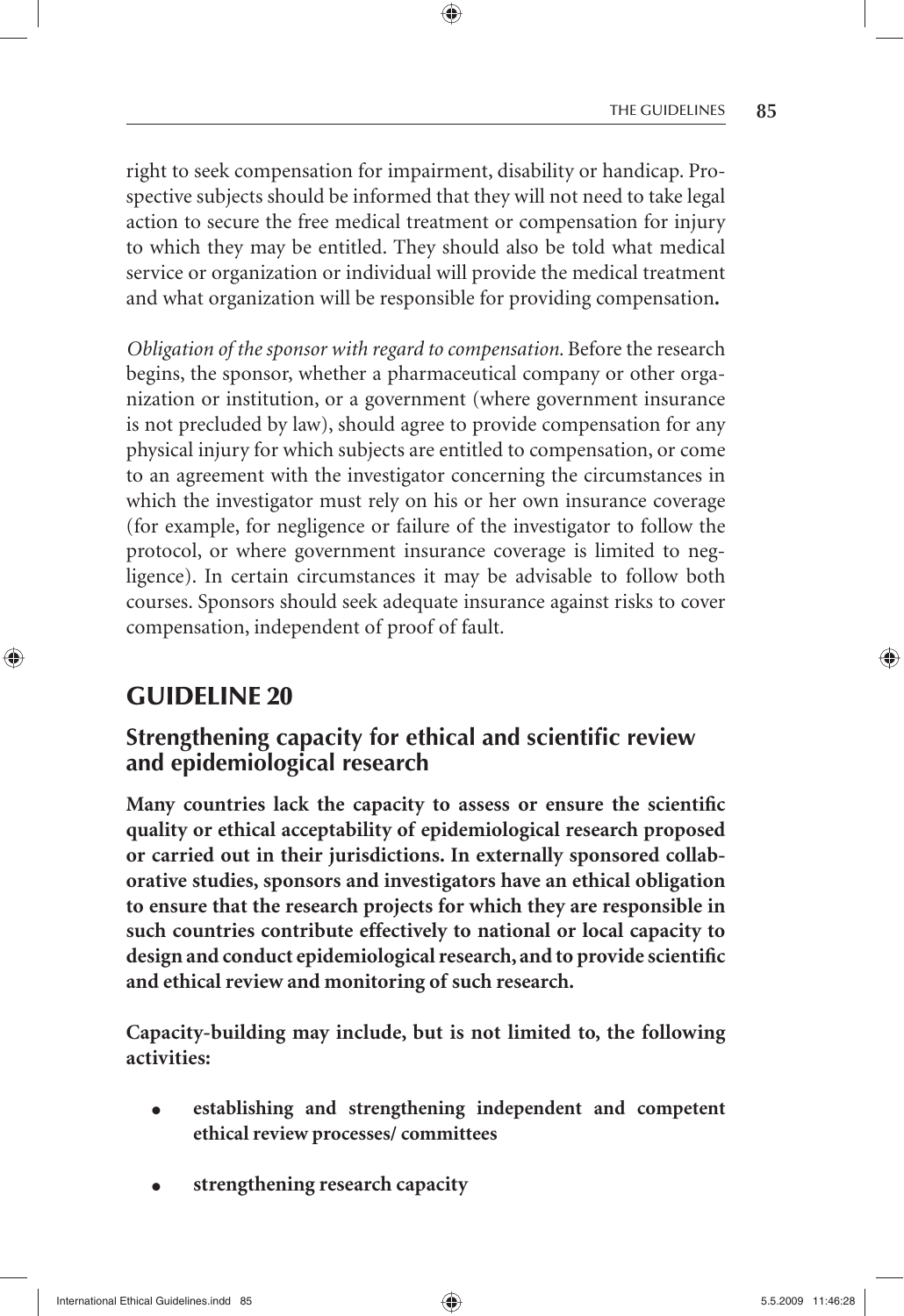- **developing technologies appropriate to public health, health care and epidemiological research**
- **training of research and health-care staff**
- educating the community from which research subjects will **be drawn.**

#### **Commentary on Guideline 20**

External sponsors and investigators have an ethical obligation to contribute to a host country's sustainable capacity for independent scientific and ethical review and epidemiological research. Strengthening capacity for conducting epidemiological research, as well as for undertaking scientific and ethical review of epidemiological projects, should be regarded as a specific need in many countries, notably because adequate capacity for biomedical research does not automatically entail adequate capacity for epidemiological research. This further extends to capacity in very specialized domains of epidemiological research such as genetic, occupational or social epidemiology.

Before undertaking research in a host country with little or no such capacity, external sponsors and investigators should include in the research protocol a plan that specifies the contribution they will make. The amount of capacity-building reasonably expected should be proportional to the magnitude of the research project. A brief epidemiological study involving only review of medical records, for example, would entail relatively little, if any, such development, whereas a considerable contribution is to be expected of an external sponsor of, for instance, a large-scale vaccine field-trial expected to last two or three years.

The specific capacity-building objectives should be determined and achieved through dialogue and negotiation between external sponsors and host-country authorities. External sponsors would be expected to employ and, if necessary, train local individuals to function as investigators, research assistants or data managers, for example, and to provide, as necessary, reasonable amounts of financial, educational and other assistance for capacity-building. To avoid conflict of interest and safeguard the independence of review committees, financial assistance should not be provided directly to them; rather, funds should be made available to appropriate authorities in the host-country government or to the host research institution.

(See also Guidelines 10 and 22.)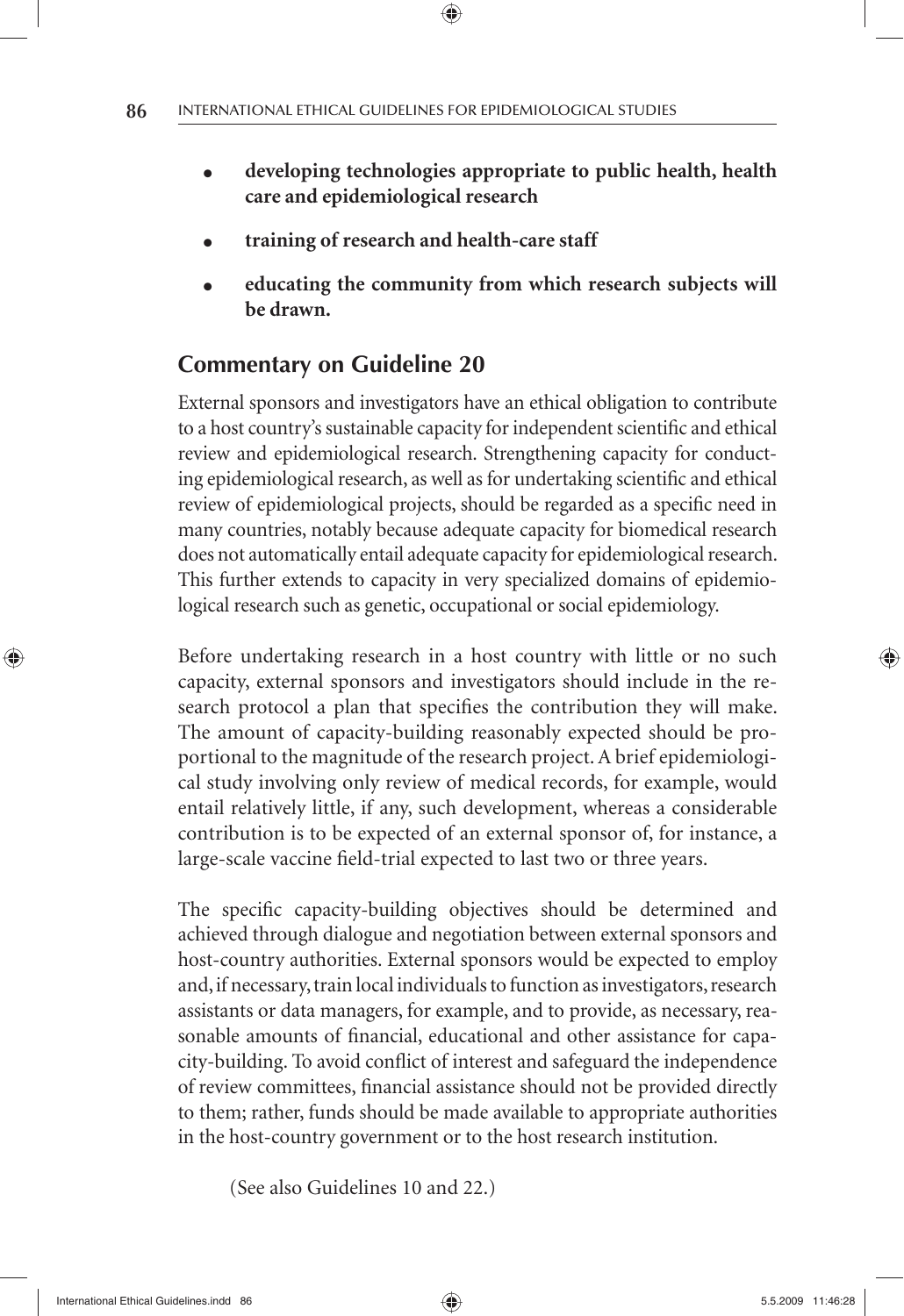## **GUIDELINE 21**

#### **Ethical obligation of external sponsors to provide health-care services**

**External sponsors are ethically obliged to ensure the availability of:**

- **health-care services that are essential to the safe conduct of the research;**
- **treatment for subjects who suffer injury as a consequence of research interventions; and,**
- **services that are a necessary part of the commitment of a sponsor**  to make a beneficial intervention or product developed as a result **of the research reasonably available to the population or community concerned.**

### **Commentary on Guideline 21**

Obligations of external sponsors to provide health-care services will vary with the circumstances of particular studies and the needs of host countries. Some types of interventional epidemiological studies are intended to find out whether a screening programme for a disease may lead to an improvement in prognosis, by means of early diagnosis and treatment. The intervention cannot be limited to administering a screening test and examining whether the disease has been detected at an earlier stage than through standard clinical practice, but should also include provision of the pertinent treatment.

The sponsors' obligations in particular studies should be clarified before the research is begun. The research protocol should specify what healthcare services will be made available, during and after the research, to the subjects themselves, to the community from which the subjects are drawn, or to the host country, and for how long. In addition, investigators should specify what action if any they will take when medical conditions are detected within a study population that are not related to the study but that need treatment, for instance, obesity or hypertension when recruiting subjects in an observational cohort study of diet and cancer. The details of these arrangements should be agreed by the sponsor, officials of the host country, other interested parties, and, when appropriate, the community from which subjects are to be drawn. The agreed arrangements should be specified in the consent process and document.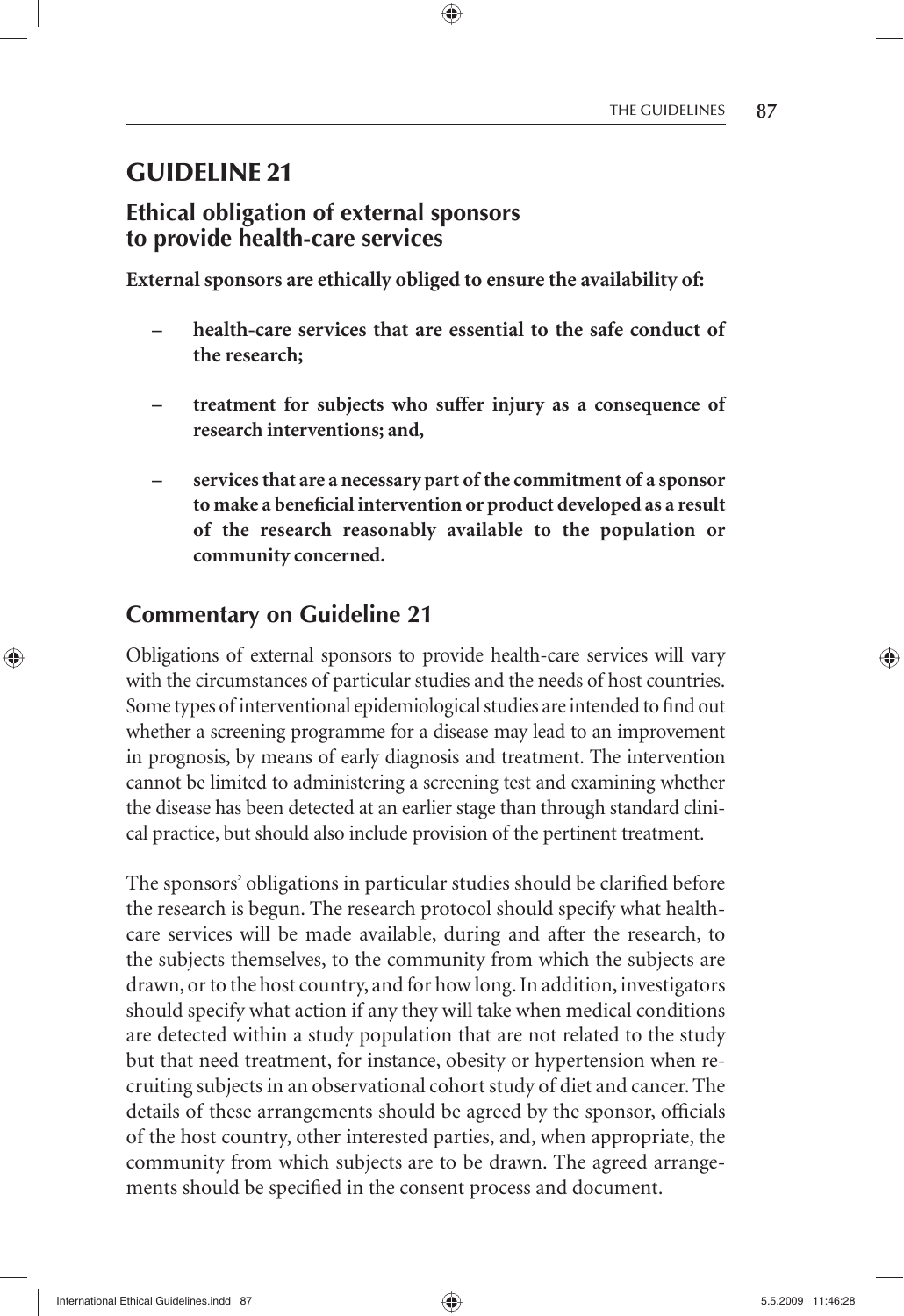Although sponsors are, in general, not obliged to provide health-care services beyond that which is necessary for the conduct of the research, it is morally praiseworthy to do so. Such services typically include treatment for diseases contracted in the course of the study. It might, for example, be agreed to treat cases of an infectious disease contracted during a trial of a vaccine designed to provide immunity to that disease, or to provide treatment of incidental conditions unrelated to the study.

The scope and limits of the obligation to ensure that subjects who suffer injury as a consequence of research interventions obtain medical treatment free of charge, and that compensation be provided for death or disability occurring as a consequence of such injury, are the subject of Guideline 19.

When prospective or actual subjects are found to have diseases unrelated to the research, or cannot be enrolled in a study because they do not meet the health criteria, investigators should, as appropriate, advise them to obtain, or refer them for, medical care. In general, also, in the course of a study, sponsors should disclose to the proper health authorities information of public health concern arising from the research.

The obligation of the sponsor to make reasonably available for the benefit of the population or community concerned any intervention or product developed, or knowledge generated, as a result of the research is considered in Guideline 10*.*

## **GUIDELINE 22**

## **Disclosure and review of potential conflicts of interest**

**The investigator is responsible for ensuring that the materials submitted to an ethical review committee include a declaration of any potential confl icts of interest affecting the study. Ethical review committees should**  develop forms that facilitate the reporting of such potential conflicts and **materials explaining their use for investigators. Ethical review commit**tees should evaluate each study in the light of any declared conflicts and **ensure that appropriate means of mitigation are provided. If a potentially**  serious conflict of interest cannot be adequately mitigated, the committee **should not approve the project.**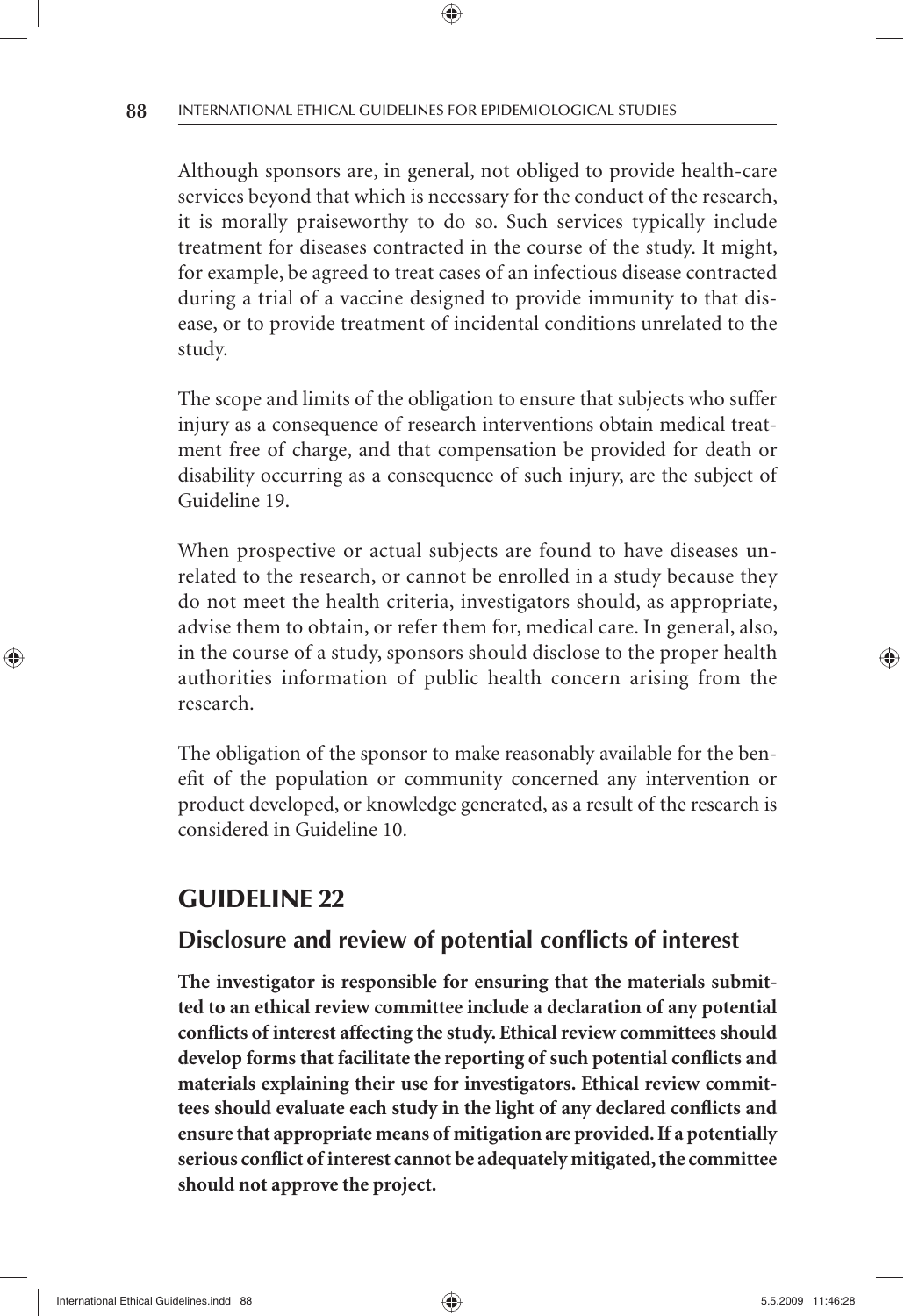#### **Commentary on Guideline 22**

*Types of conflicting interests*. Conflicts can arise from a sponsor's interest in the study's outcome; such interests include those of a health ministry or other public agency and are not limited to commercial sponsors. Such conflicts may include a financial stake held by the investigator or senior members of the research team (as well as their close family members) in the sponsor of the research (such as an equity interest), payments to the investigator that depend on the rapidity with which subjects are recruited or certain results reported, restrictions on the investigator's freedom to analyze the data or publish research results, or dependence of a research centre on substantial, ongoing support from a particular sponsor, private or public.

Potential conflicts of interest related to project support. Epidemiological studies may receive funding from commercial firms. Such sponsors have good reason to support research methods that are ethically and scientifi cally acceptable, but cases have arisen in which the conditions of funding may have introduced bias. For example, investigators have sometimes had little or no input into study design, limited access to the raw data, or limited participation in data interpretation, and the results of some studies have not been published when they were unfavourable to the sponsor's product. (This risk of bias may also arise with other sources of support, such as government or foundations.) As the persons directly responsible for their work, investigators should not enter into agreements that interfere unduly with their access to the data or their ability to analyze the data independently, prepare manuscripts, or publish them. Investigators must also disclose potential or apparent conflicts of interest on their part to the ethical review committee or to other institutional committees designed to evaluate and manage such conflicts. Ethical review committees should therefore ensure that these conditions are met (see also the Commentary on Guideline 2, *Multi-centre research)*.

*Institutional conflicts*. Officials overseeing research also need to be aware of – and, as necessary, take steps to mitigate – institutional conflicts of interest which may arise when a research centre derives substantial support (perhaps covering years of funding) from a single sponsor or handful of sponsors; in such circumstances, it may be difficult for persons acting on behalf of the organization, including members of the ethical review committee, to reach judgments adverse to the sponsor's interests or wishes. The fact that the ethical review committee (or the institution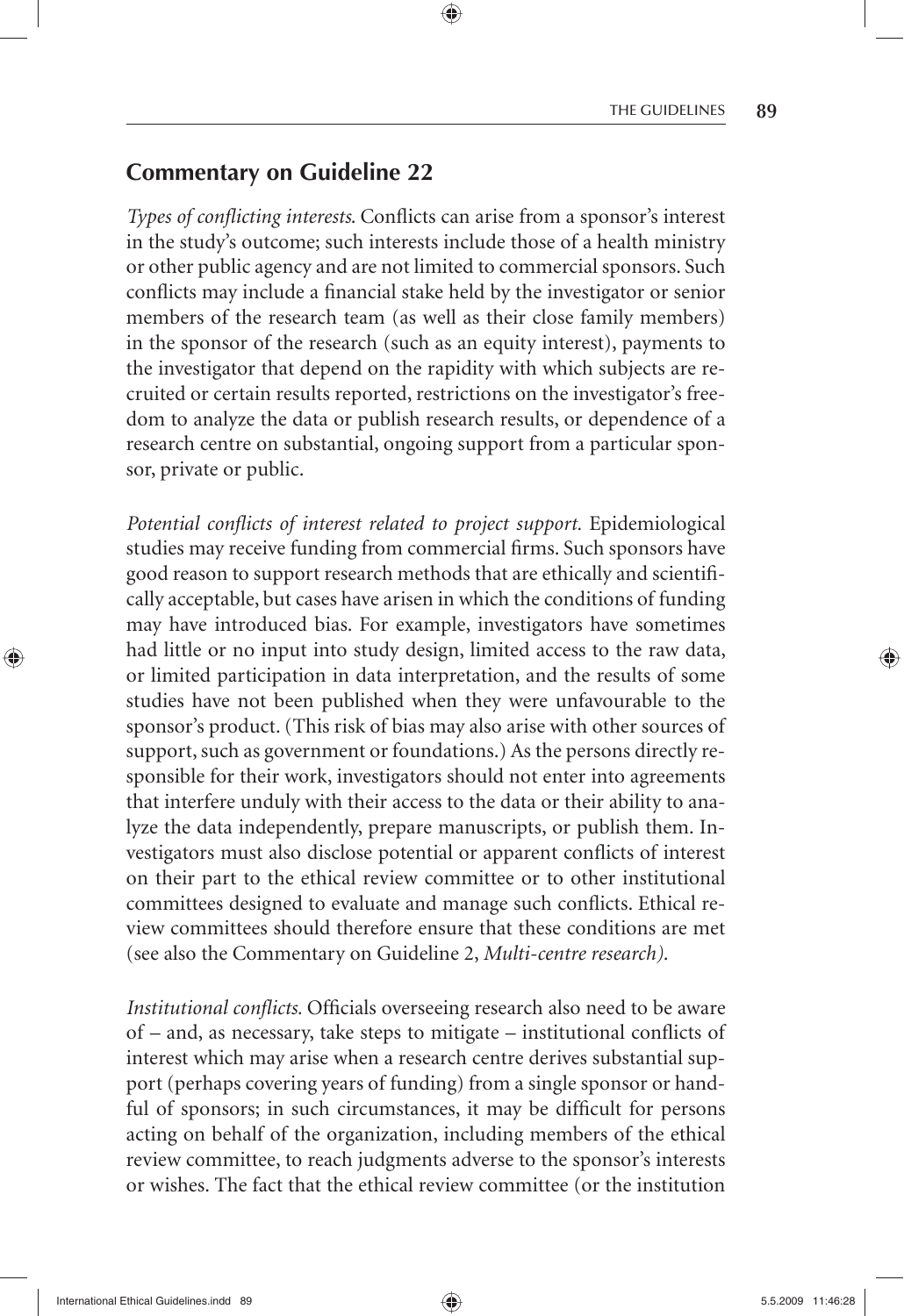where it operates) is paid a fee for reviewing a study does not present an inherent conflict of interest, provided that the fee is reasonably related to the costs of conducting the review, is not dependent on the outcome of the review, is uniform for all projects of comparable complexity, and is set and negotiated by persons other than those actually engaged in the ethical review process.

*Standardized disclosure*. Investigators will most likely come to recognize potential conflicts of interest if they are prompted to scrutinize research sponsorship as an expected part of preparing a description of their projects for the ethical review committee. Thus, the development of a standardized disclosure form and related educational and explanatory materials (by a committee or group of committees, such as a research ethics association) is recommended as a good way to ensure that investigators understand the potential for conflicts of interest and routinely report relevant facts about their own studies to review committees and in all publications. It is important that such a document provide a definition of potential conflict of interest. The explanatory materials should also help investigators to understand that a potential conflict of interest is not necessarily disqualifying but may be managed either through disclosure (both before the study, in consent materials, and when any results are reported) or other means.

*Mitigation of conflicts*. The means that ethical review committees may wish to consider for mitigating conflicts of interest include an agreed process for peer review of the study design, analysis, results, and interpretation; guarantees of the investigator's right to determine the scientific design and to use the data and publish results, free of undue restrictions from the sponsor; the existence of multiple sources of support for the study; etc. When appropriate, the committee may also require that potential conflicts of interest be part of the information provided in seeking subjects' consent to participate, beyond describing "the nature and sources of funding for the research", which is an element of informed consent under Guideline 5.

## **GUIDELINE 23**

#### **Use of the Internet in epidemiological studies**

**If the Internet is used as a tool to identify respondents or to collect data in epidemiological research, the investigator must ensure that an appropriate informed**  consent procedure is applied and that data confidentiality is maintained.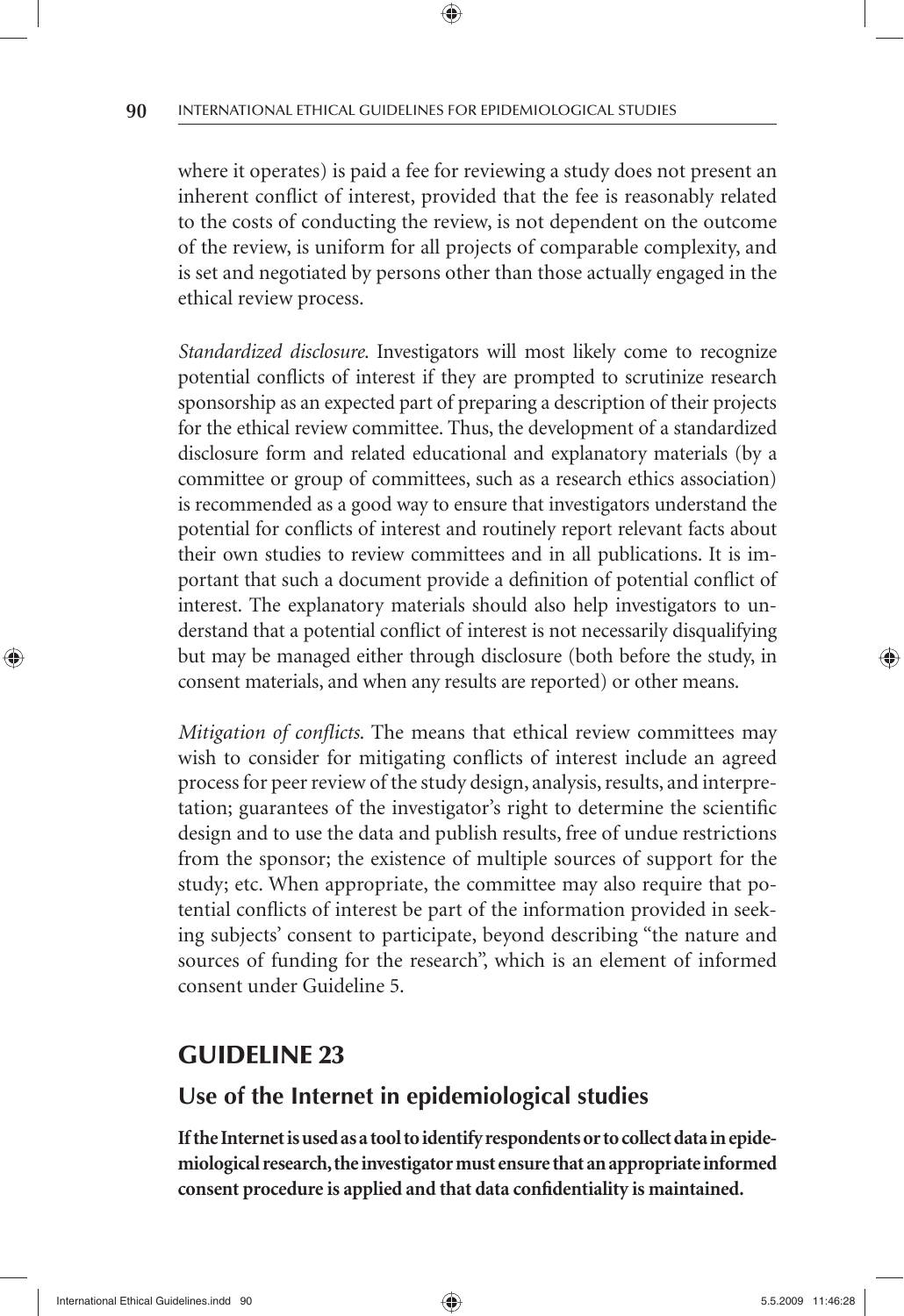#### **Commentary on Guideline 23**

There are several ways in which researchers can use the Internet while performing epidemiological research. First, while collecting data, researchers may use the Internet to actually perform the research itself (online research); visitors to sites may be enrolled as respondents and questionnaires may be made accessible through the Internet. In open Internet locations, investigators may observe, as a source of data, what others are saying and doing without necessarily interacting directly with other visitors to the site in question. (Such virtual "spaces" are public but may be regarded as private by users who are not adequately attentive to the ability of observers to "participate" invisibly.) Second, the Internet plays an increasingly important role for researchers in building databases; researchers may send electronic files containing the results of their research to other researchers for collaborative purposes or to aid in the construction of a centralized repository on information on a particular topic. This is the case, for instance, in multi-centre trials. Finally, after completion of the study, researchers may want to make some results available through the Internet. The principles of scientific validity of the study, informed consent, confidentiality, and balancing of potential benefit and harm are generally applicable to all of these uses of the Internet, but research using the Internet can have several unique features.

*Using the Internet to collect data and build databases*. Subjects' privacy, confidentiality and security are at stake when research is conducted through the Internet. Researchers should be explicit about their presence while doing online research and seek the informed consent of participants. As part of the informed consent process, participants should be informed of the means and degree of protection applied to the data as well as where the data and their backup will be stored, for how long and who will have access to them. As no face-to-face contact takes place between participants and investigators, subjects' agreement to participate should be based on a clear disclosure of the purposes for which data are being collected and who (investigator and institution) is collecting or accessing them; the investigator is responsible for maintaining records that document informed consent. (See also Guideline 6).

Subjects' privacy, confidentiality and security are at stake when data are conveyed to others electronically. Researchers should make sure that confidentiality of information is guaranteed during data collection, transfer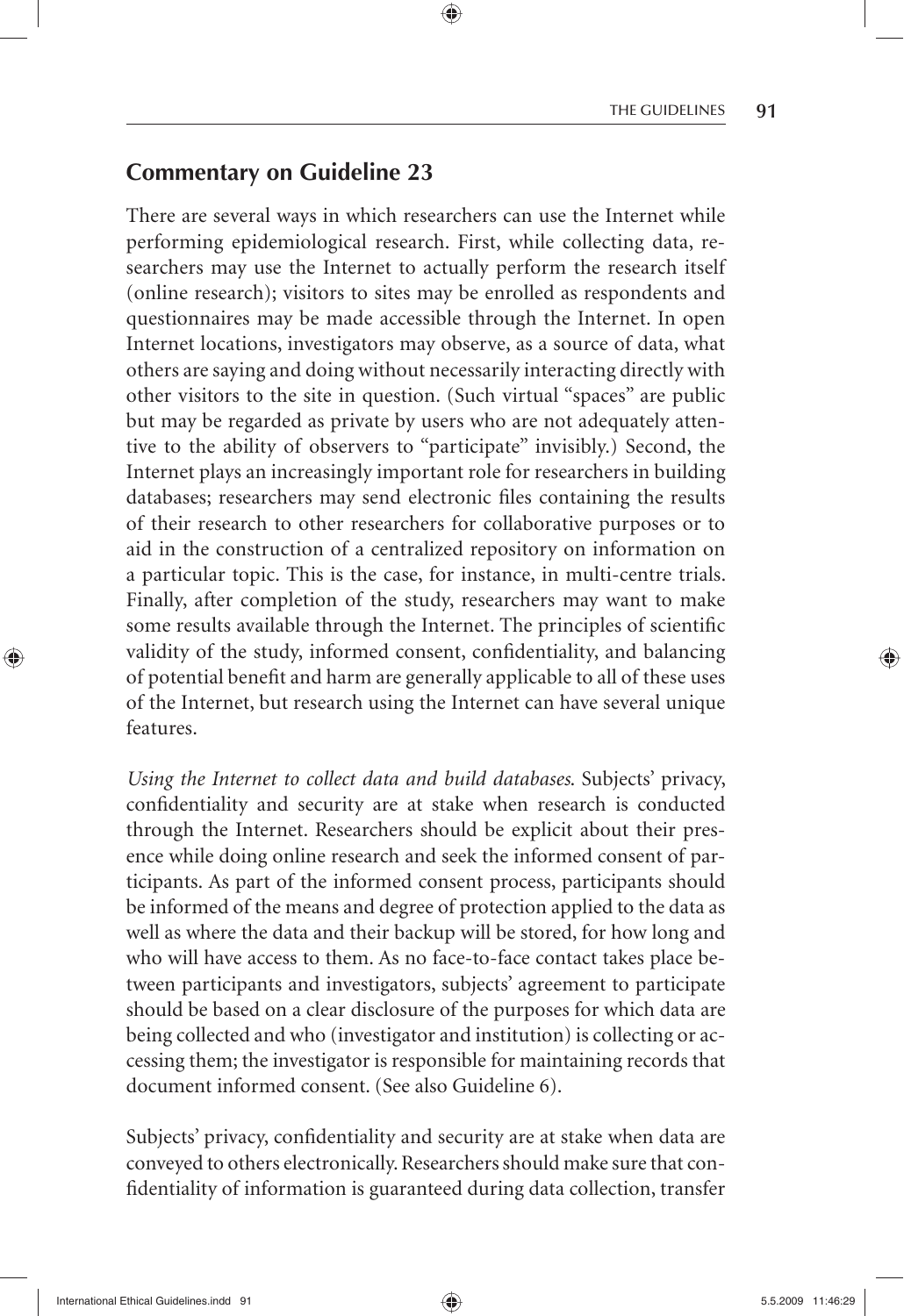to other centres and the building of a common database. Registration forms and questionnaires with personal identifiers should receive a high degree of security. Passwords and the best available technology, such as encryption, should be used in order to make sure that only authorized persons are able to read the data.

*Results made available on the Internet.* After completion of a study, the accuracy and completeness of the information made available on the Internet become relevant. Researchers should be explicit in indicating whether the information provided is preliminary or definitive, and how complete it is.

*Electronic collection of health-related data through new technologies.* Subjects' privacy, confidentiality and security are also at stake when data are collected through electronic devices carried by or implanted in individuals. Epidemiological studies using such methods must attend to the resulting issues.

## **GUIDELINE 24**

## **Use of stored biological samples and related data**

**When collecting and storing human biological samples (and related data, such as health or employment records) for future epidemiological research, the investigator must obtain the voluntary informed consent of the individual donor or, in the case of an individual who is not capable of giving informed consent, the permission of a legally authorized representative in accordance with applicable law. The consent should specify: the conditions and duration of storage; who will have access to the samples; the foreseeable uses of the samples, whether**  limited to an already fully defined study or extending to a number of wholly or partially undefined studies; and the intended goal of such **use, whether only for research, basic or applied, or also for commercial purposes. The ethical review committee should satisfy itself that the proposed collection and storage protocol and the consent procedure**  meet these specifications.

**The protocol of every study using stored human biological samples (and related data) must be submitted to an ethical review committee, which should satisfy itself that the proposed use of the samples comes within the scope specifi cally agreed to by the subjects.**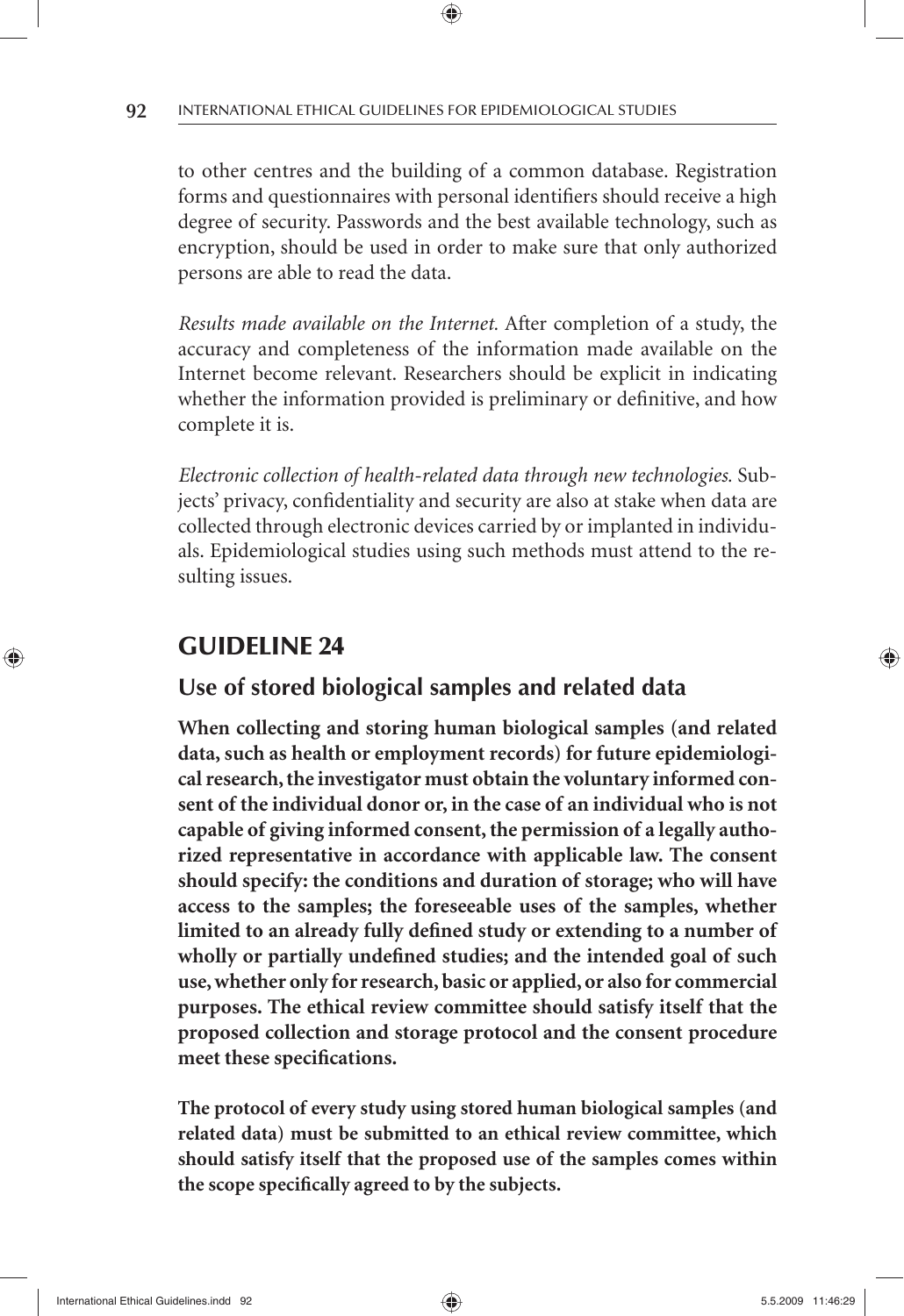**For stored samples collected for past research, clinical or other purposes without informed consent to their use for research, the ethical review committee may consider waiving the consent if it proves materially unfeasible to obtain it, provided that it concludes that doing so would not harm the rights or welfare of the persons from whom the samples were collected.**

#### **Commentary on Guideline 24**

Epidemiologists have long analyzed biological samples and are now increasingly using the tools of molecular genetics to understand the interaction of factors that contribute to disease. When combined with information from medical and other sources (such as dietary or occupational records), data from biological samples provide a powerful tool in deciphering the role of environmental and genetic factors in human health and disease. Consent to the use of samples collected and immediately analyzed for the purpose of a specific epidemiological study come under Guideline 4 and has been discussed in the Commentary on that Guideline.

Particular issues arise, however, for the use of stored samples, repositories of which are fast multiplying as a key resource for research, including in particular in the field of epidemiology. These issues are different in degree, if not in nature, from those concerning the use solely of recorded data, such as medical records. While from the latter it is only possible to generate new information by linking different recorded data, for instance drug use with a subsequent health outcome, analytical determinations of all kinds carried out on biological samples can generate new data, and consequently new information, in a virtually limitless amount.

This inherent information-generating potential requires that strict measures be taken, to the satisfaction of the ethical review committee examining the protocol for establishment and management of a repository, for assuring not only the physical protection and maintenance of the samples but also appropriate confidentiality of the link between biological specimens and personal identifiers of the donating subjects. This responsibility falls upon the custodian of the repository. It is the responsibility of the person who obtains and submits the sample to a repository (e.g., a physician in the course of a diagnostic or screening procedure, or an epidemiologist in the course of a field study) to ensure that donors whose samples and related data will be stored have been informed about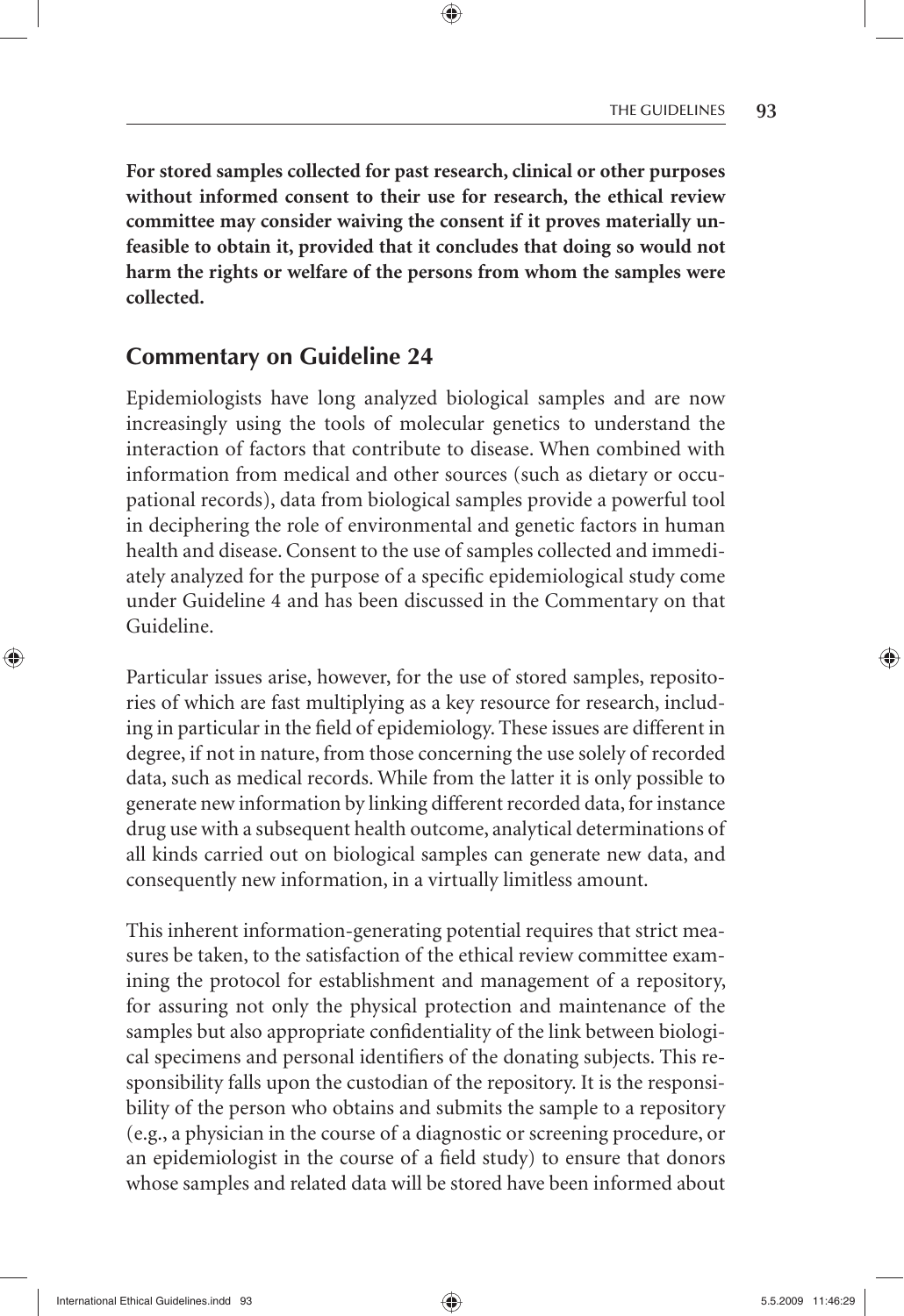the potential future uses of such material, and that the samples will be stored and made available in accordance with conditions explicitly agreed by them (see Guideline 5, points 18-20). The informed consent should be reviewed and approved by the ethical review committee responsible for the repository, in addition to any review required by an ethical review committee at the institution where the samples are collected.

Three sources of stored samples are commonly in use:

- a. repositories of samples collected and stored with informed consent for long-term, epidemiological studies (for example, so-called "population biobanks");
- b. repositories of samples collected and stored in the context of a specific research [without explicit and fully-informed consent (in line with practices prevailing at the time)];
- c. repositories of samples (typically surgically excised tissues, bioptic fragments, and leftover blood collected for diagnostic purposes) collected and stored in the context of routine clinical care or pathological or forensic examination.
- *a. Repositories of samples collected at present and stored for long-term, epidemiological studies.* The value of repositories for longitudinal studies of specific diseases is now widely recognized; likewise, several large population biobanks are being established to allow studies across many diseases, through correlations of genetic, environmental, occupational, and other health data. Such repositories share an important characteristic: the persons whose samples are stored explicitly agree to this future use through an informed consent procedure approved by an ethical review committee. However, since such future research inherently involves the testing of as-yet unformulated hypotheses and the carrying out of analytical determinations unforeseeable at the time samples are collected, the information disclosed must of necessity lack much of the specificity usually expected in an acceptable informed consent process.

The ideal and most direct way out of this dilemma is to seek from the participants a new consent each time a new hypothesis is going to be tested, a procedure which, though cumbersome, may be feasible in studies where participants are contacted and followed up at regular intervals (say, every one or two years). Even this procedure, however, leaves out people who die in the interval, a feature that may seriously bias the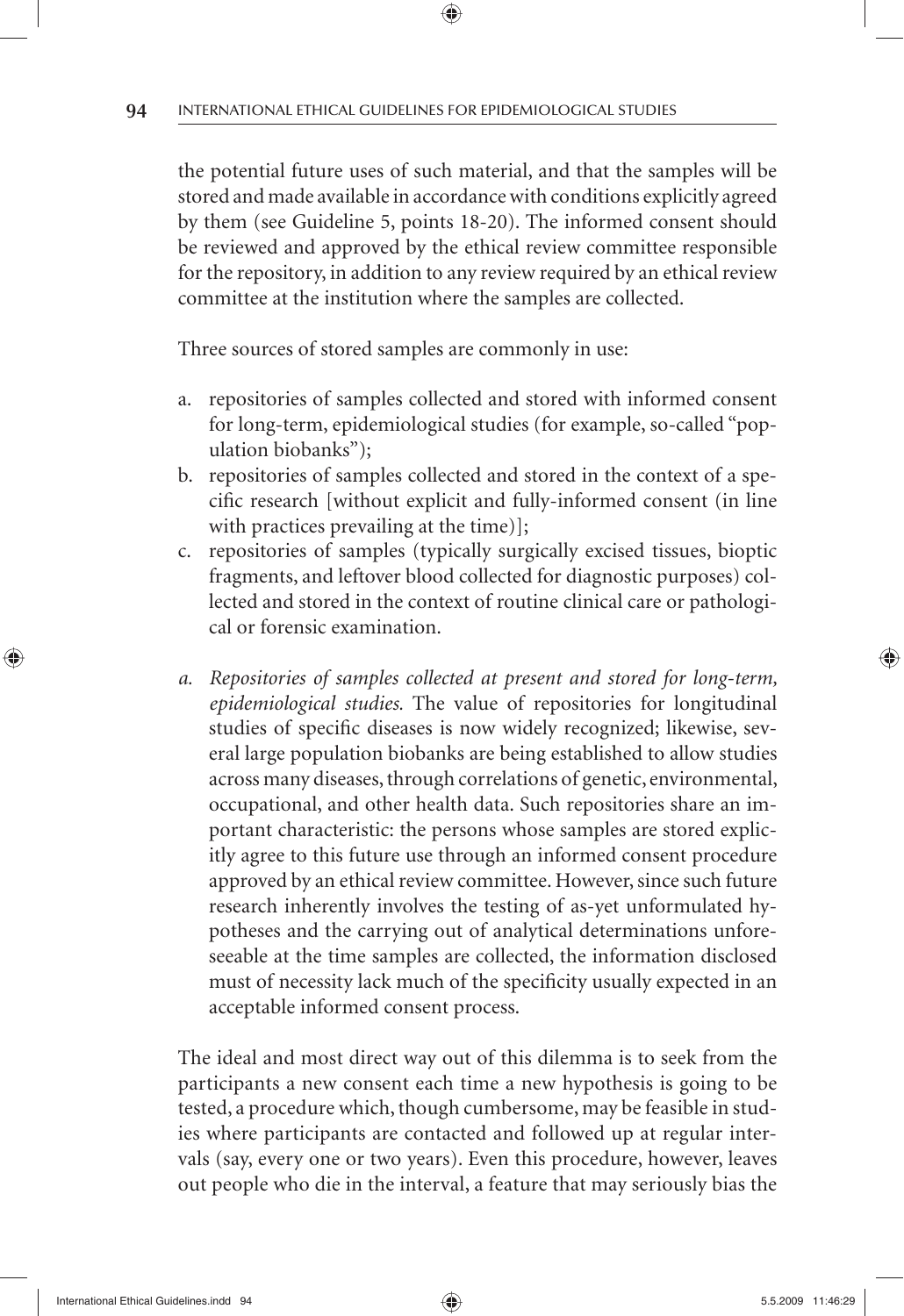study results; it will be up to the ethical review committee, notably in the light of the response obtained from the subjects who are actually requested to give a new consent, to advise for or against the use of the samples from deceased persons. A second-best approach is to make the consent given at enrolment specific enough regarding the type of factors and health endpoints to be investigated in the future (even if any actual hypotheses cannot be indicated, being as yet unknown) to constitute the basis for a genuinely "informed" agreement on the part of donors. This solution may be the only practicable one in studies where subjects are "passively" followed up, for instance through disease registries, but are not contacted by the investigators. A third conceivable solution would be consent to an open-ended donation of the sample to be used for biomedical and epidemiological research, conditional upon the approval of an ethical review committee. This solution is highly debatable and [likely to be] unacceptable under the ethical standards applied in several countries. It may also be deceivingly simple because it implies that, in order to give a current informed consent, the participant should in any case be made aware (unless he/she explicitly refuses) of the spectrum of studies that the blanket formula "biomedical or epidemiological research" encompasses and which kind of studies, if any, it excludes.

In no case can a clearance given by an ethical review committee to establish a repository also be regarded as a clearance to carry out an actual study using the samples in the repository; a new clearance is required after scientific and ethical review of every specific study protocol.

Especially in the context of repositories established for longitudinal study of a particular disease, the informed consent should clearly stipulate what return of information–if any–derived from analysis of the samples is foreseen, should the subject so wish. In general, information of uncertain scientific validity or meaning would not qualify for transmission to the participant. It may also be reasonable to consider not all health-related information generated by the investigations conducted on the biological samples but only information potentially beneficial to the subject and/or his/her relatives, for example diagnostic information on gene variants or phenotypic traits established as relevant to health, particularly when amenable to some form of beneficial intervention or information on markers of an infectious disease or of a harmful environmental exposure, especially if avoidable.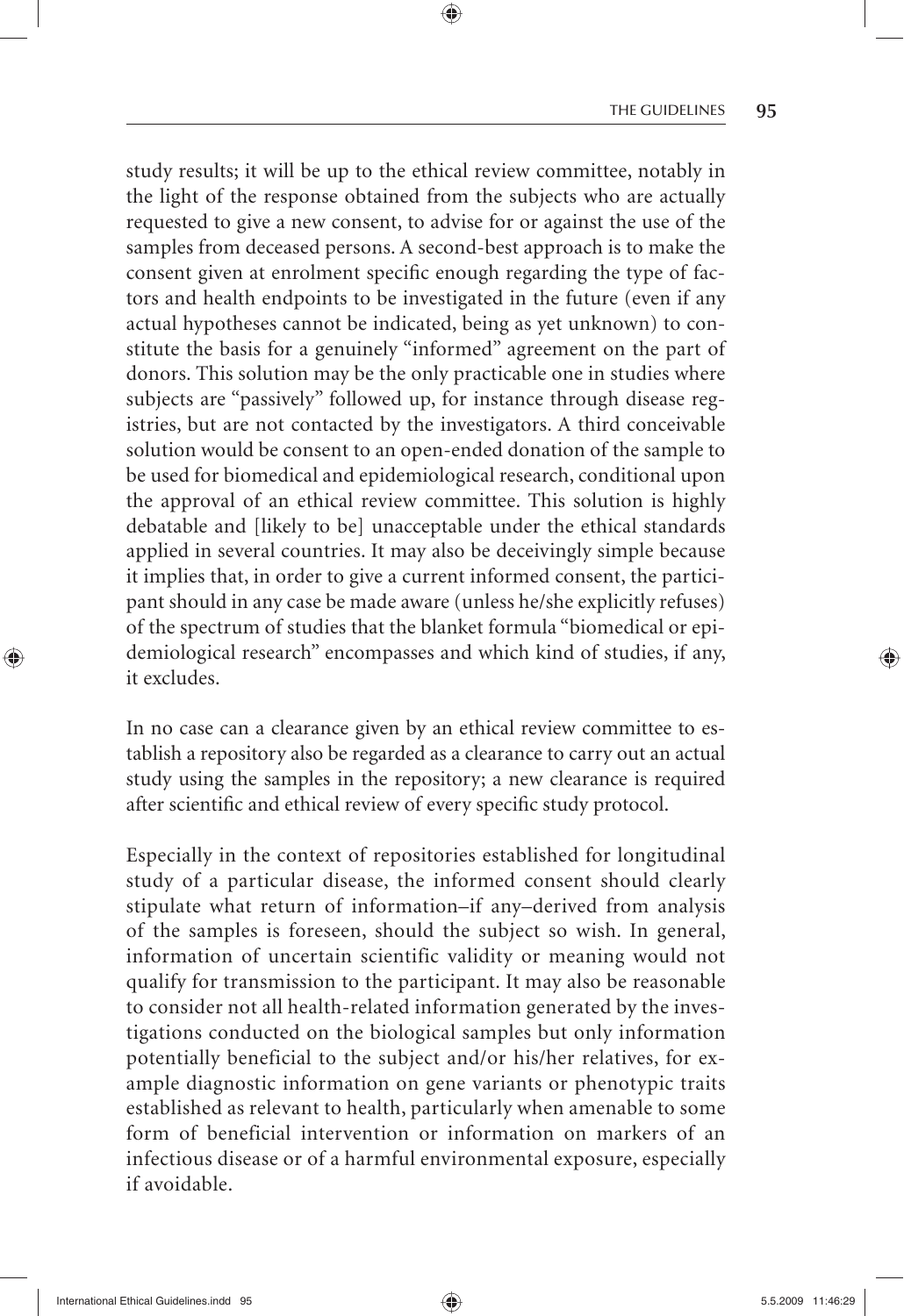- *b. Repositories of samples collected and stored in the past with no informed consent in the context of research.* When already existing repositories of biological samples collected and stored without an explicit consent procedure offer important and otherwise unobtainable data, an ethical review committee needs to decide whether the use of such samples is justified in the absence of explicit consent. Arguments pertaining to this decision are discussed within the more general framework of waiving of consent in the Commentary on Guideline 4, under the section "*Waiver of consent requirements*".
- *c. Repositories of routinely collected samples.* Secondary use of samples collected in the context of clinical or preventive (screening) practice does not raise ethical objections if the informed consent by the patient makes clear that samples can also be used in the future for research purposes, provided these are explicitly specified. Given the likelihood that such materials will be of interest to future researchers, it would be good clinical practice to insist that patients always be offered several options: to have their samples used only for their own treatment or benefit and then discarded; to allow stored samples to be used for research directly related to the condition for which they have been treated; or to allow stored samples to be used for unrelated research, with or without personal identifiers (as noted above, this blanket option would be unacceptable under the ethical standards applied in several countries). These options may be presented during a conversation with the patient or in an information document upon admittance to the hospital. It should be made clear to persons that it is reasonable to choose to "opt out" and that such a choice will not adversely affect the care provided to them. (Of course, if the person allows future studies using identifiable samples which then generates new information of definite clinical value to that person, ordinary good practice dictates that the person be contacted again even if years have elapsed in between). In any case, the person should be told that any research uses of the stored samples will be subject to approval by the relevant ethical review committee. Consent for each study to be conducted with samples collected routinely without explicit consent for future research use must be sought. Only if this is unobtainable, such as if the patient proves after a reasonable attempt to contact him to be untraceable or is dead, may an ethical review committee consider the option of allowing the use of the samples for projects which cannot be carried out in alternative ways; these conditions are likely to hold, for example, for "historical" collections of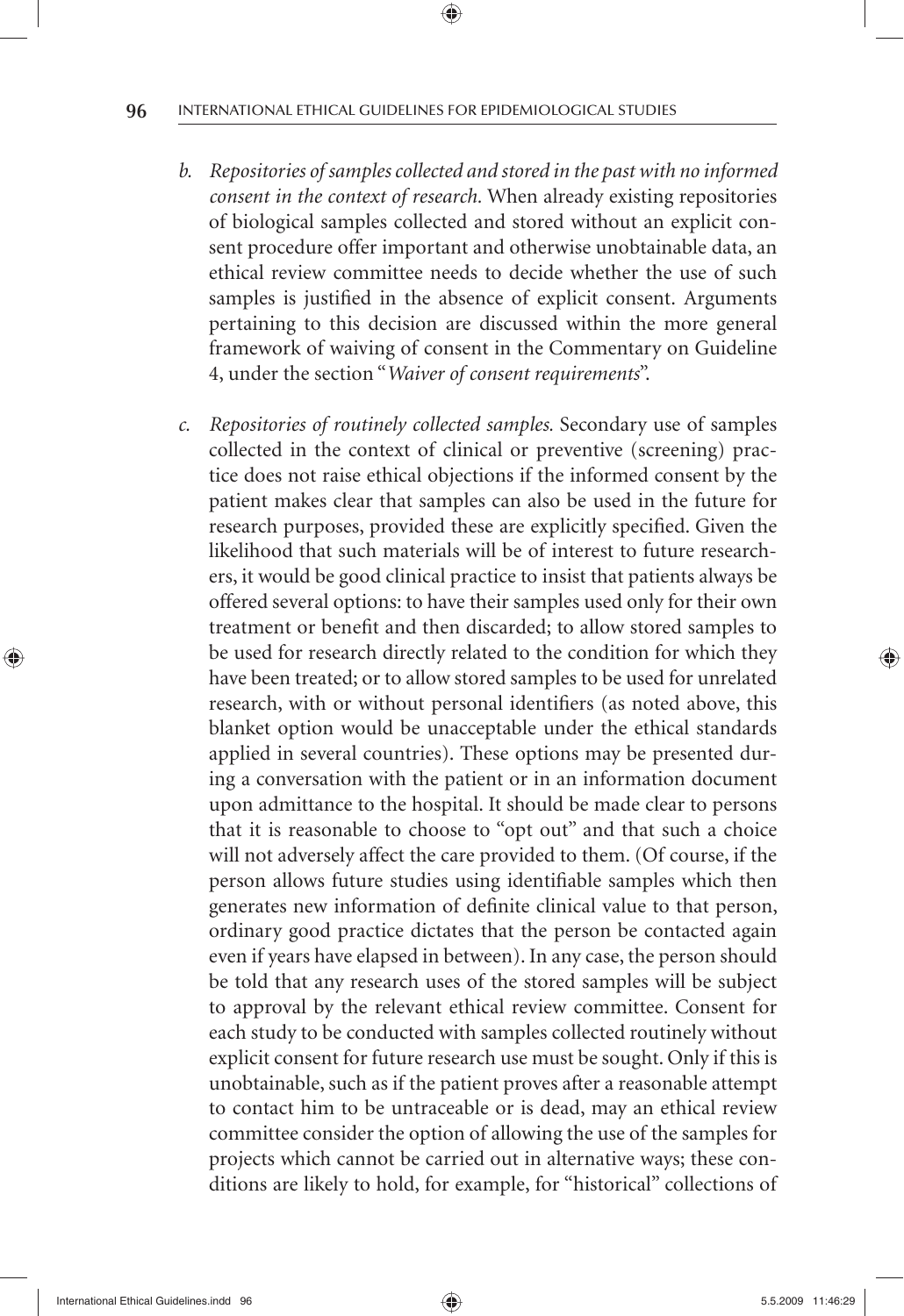samples stored when contemporary informed consent policies were not applied.

*Genetic research.* When individual consent or permission has not been obtained to perform a genetic test that is of known predictive value or that gives reliable information about a known heritable condition, the investigator must see that biological samples are fully anonymized and unlinked before performing the test; this ensures that no information about specific individuals can be derived from such research or passed back to them.

When biological samples are not fully anonymized and when it is anticipated that there may be valid clinical or research reasons for linking the results of genetic tests to research subjects, the investigator in seeking informed consent should assure prospective subjects that their identity will be protected by secure coding of their samples (encryption) and by restricted access to the database, and should explain this process to them.

(See also Guidelines 5, 6 and 7.)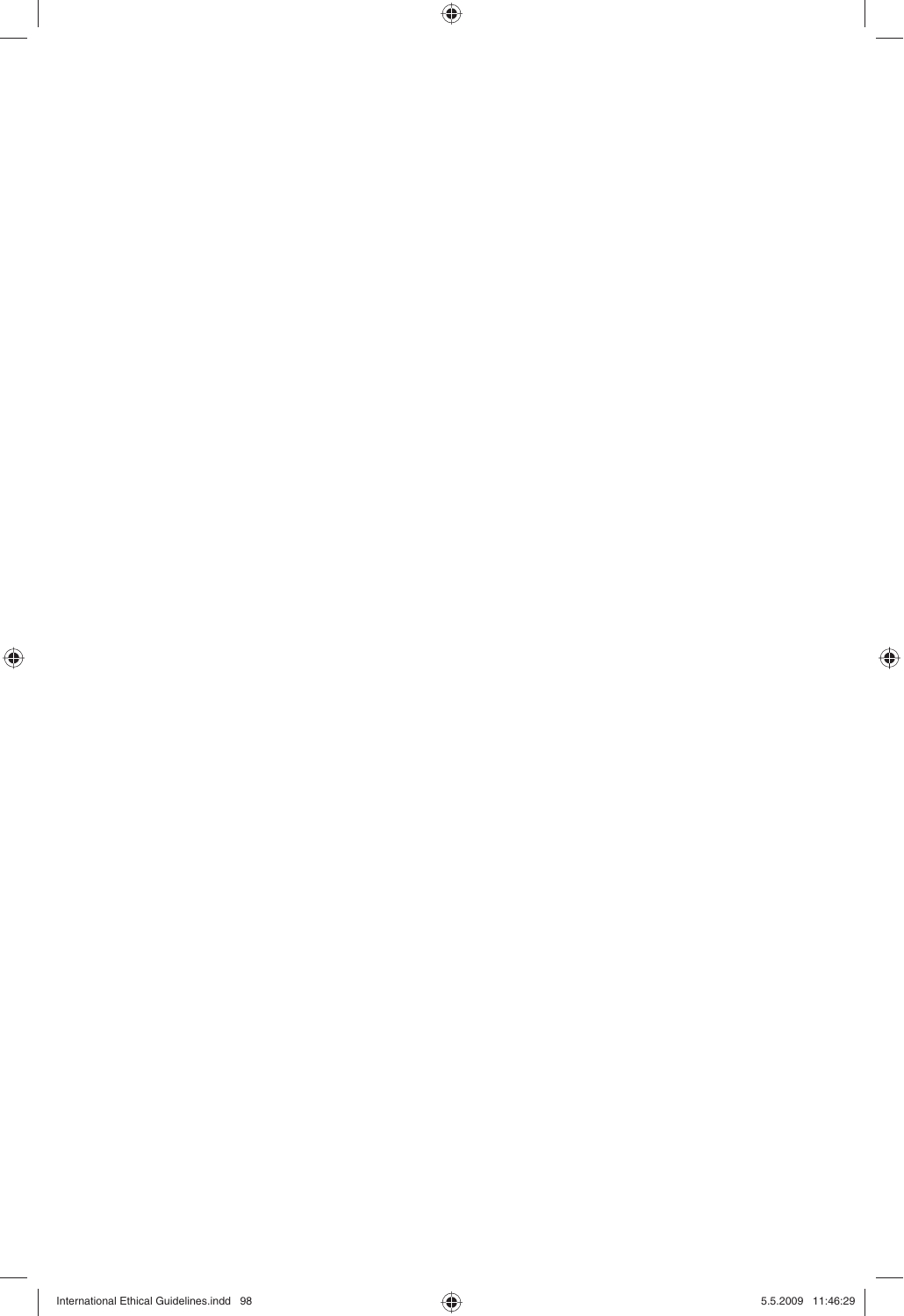# **APPENDIX 1**

## **GLOSSARY**

This glossary defines terms used in the text of the Guidelines and Commentaries. Several definitions are based on, or adapted from, those found in John Last's *Dictionary of Epidemiology*, 4<sup>th</sup> ed. (Oxford University Press) to which the reader is more generally referred for terms encountered in epidemiological study protocols and reports. Within a definition, *italicized words* refer to other terms found in the glossary.

**Analytic study.** An epidemiological study to test the hypothesis that a *factor* is the cause of an health effect, for instance that the *factor* causes a disease or that it prevents a disease. The commonest types of analytic studies are *case-control, cohort* and *cross-sectional studies.* Analytic studies are contrasted with *descriptive studies,* which do not test hypotheses. In addition to these types of studies, all of which are *observational*, analytic studies also encompass *interventional studies.*

**Anonymous.** A record, biological sample or item of information that in no circumstance can be linked to an identified person.

**Benefit.** A favourable consequence arising from a study, for example the demonstration that a vaccine is effective in a *randomized controlled trial* or the identification of a workplace hazard in an *observational study*. Benefits are often contrasted to "risks" (as in a "risk/benefit ratio") but the term "risk" is ambiguous because it connotes both an adverse consequence and the probability of its occurrence (i.e., *risk* in the formal epidemiological meaning). To avoid this ambiguity, the term "risk" is better replaced by "harm" when the consequence is certain or has already occurred, or "potential harm" when it remains a possibility. In the context of planned research, the balance to be struck is thus between potential benefits (to society and possibly to the subjects) and potential harms (principally to subjects), paying attention both to the type and magnitude of these benefits and harms and the probability that they will occur. Potential benefits and harms "to subjects" may not be restricted to them, but may extend to their family members or, more generally, to a group to which they belong. For instance, findings of a higher than average prevalence of certain genetic traits or diseases among study subjects may offer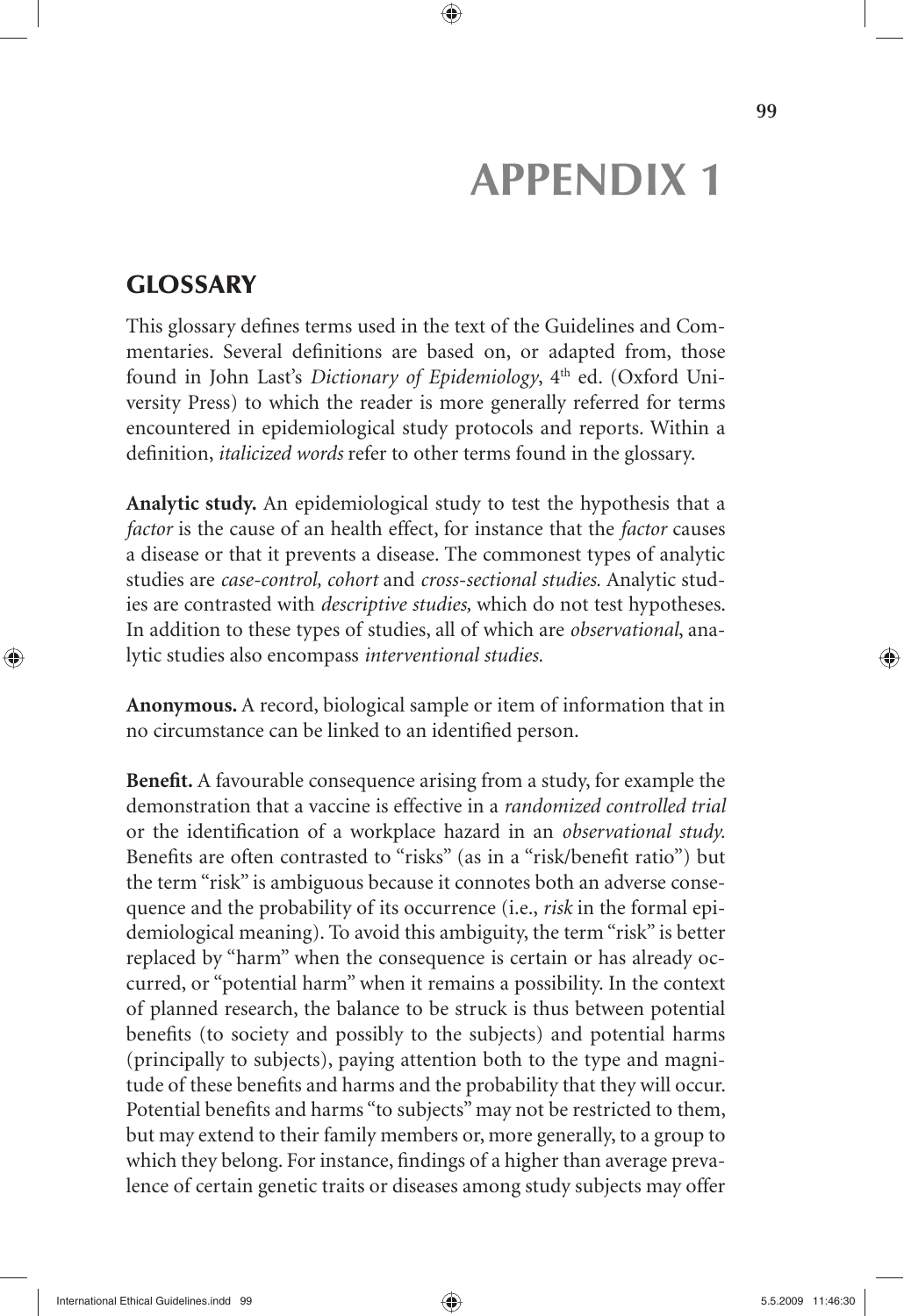a means of early assessment and prevention (a benefit for the group of which they are a part) but may also stigmatize the family or the group in the eyes of others (a harm for the group).

**Case-control study.** An *observational study* comparing cases with a disease (for example, lung cancer) with non-diseased control subjects from the same population as the cases being studied. The relationship of a *factor* (for example, tobacco smoking) to the disease (here, lung cancer) is examined by comparing how frequently the *factor* or its different levels (the number of cigarettes smoked) is present among cases and among controls. Information about the *factor(s*) of interest may be gathered by interviewing people or by consulting existing records, for example, prescription records for a study of adverse effects of a drug.

**Cluster sampling.** A method of selecting subjects from a population in which each unit selected is a group of subjects (e.g., all children in a school or all people in a town district) rather than an individual. Clusters are usually selected through *random sampling.*

**Cohort study.** An *observational study* in which the occurrence of a disease or other health condition is recorded in any designated group of subjects who are followed up over a period of time, usually years or, in some studies, decades. At the start of the observation, the subjects are classified according to the *factor(s)* whose relation with the disease is being investigated. For example, blood pressure may be used to classify subjects in a study of coronary heart disease; the study would consist of comparing the frequency with which coronary heart disease occurred subsequently in subgroups of subjects with different blood pressure levels. In some cohort studies, the subjects are contacted and asked questions and/or undergo measurements and blood tests by the investigator at the time of enrolment in the cohort and at fixed intervals thereafter, while in other studies the cohort can be formed using existing records (e.g., hospital or employment records) with no technical need to contact the subjects.

**Competent person.** A person capable of understanding the meaning of the information she is presented with and of taking decisions based on it. Certain persons, such as children up to a specified age, are typically deemed by the law to be legally incompetent, while others, including people whose mental capacity or thought processes are impaired by mental or physical illness, can be found by a court or other body to be incompetent to make some or all decisions.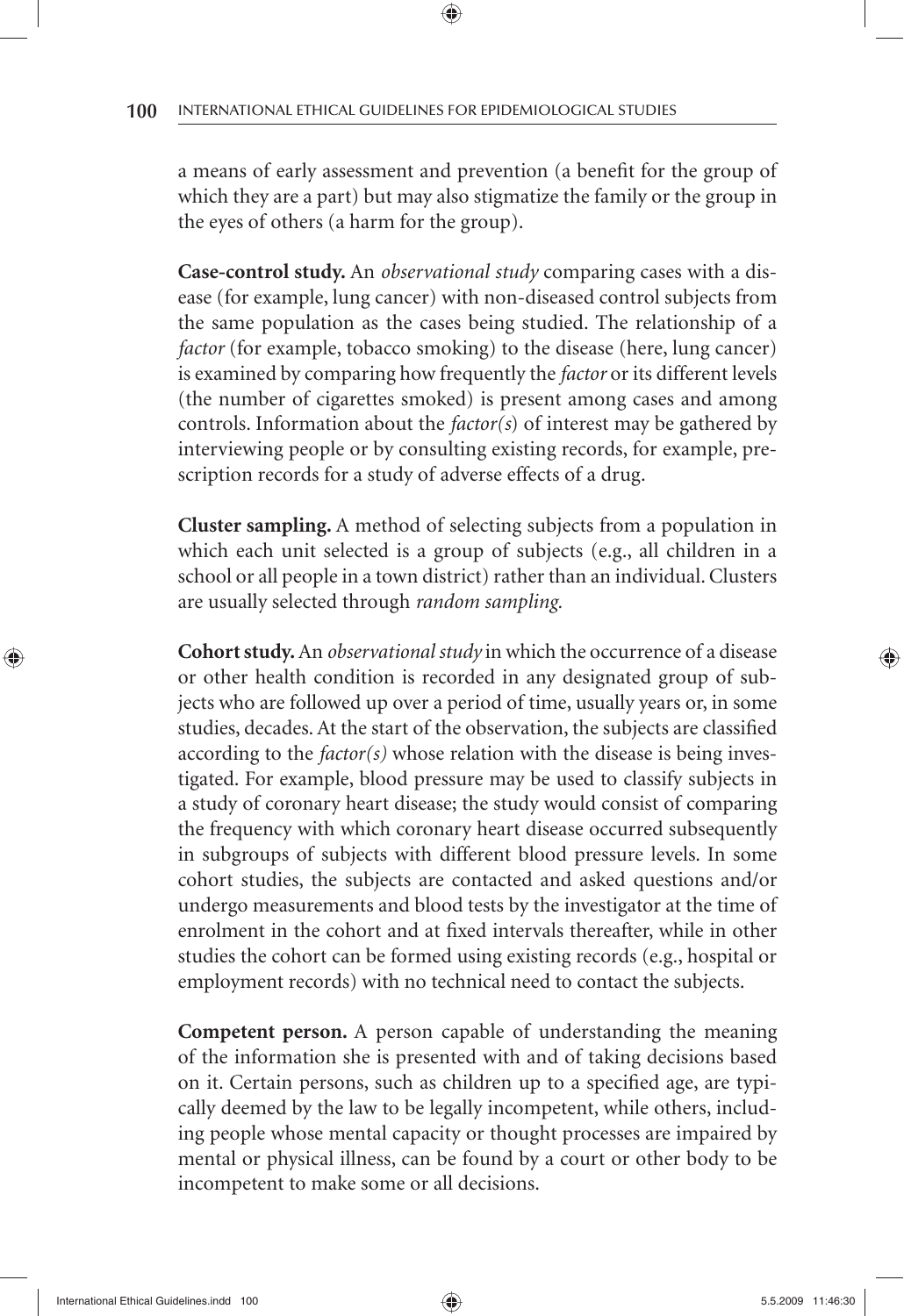**Control (noun and adjective).** Designates the group of subjects against which the group(s) of subjects of interest in a study are compared. For example, in a *case-control study* the subjects with the disease of interest, say lung cancer, may be compared with subjects without the disease, the control or *reference group*, to find out whether the former were more frequently exposed than the latter to carcinogenic fumes. In a *randomized controlled trial (RCT)* of a new drug, the subjects given the intervention being studied are compared with the "control" subjects who receive a routinely used drug or, under certain circumstances, a *placebo*.

**Control (verb).** In public health, "to control" means to prevent a disease (or its causal factors) or to treat it. A disease which can be prevented or treated, or both, is "controllable". In the analysis of an epidemiological study, control means to remove the influence of those factors such as age and gender that may be differently distributed in two groups of subjects which are being compared so as to avoid having those factors distort the comparison of the two groups, for instance of their respective death rates.

**Cross-sectional study.** An *observational study* in which the presence of a disease (or other health condition) and the presence of factor(s) of interest are simultaneously ascertained at a point in time in order to examine their relationship. The ascertainment is often carried out in random representative samples of a population. For example, a factor such as blood pressure and a health condition as defined by an electrocardiogram may be measured in subjects selected at random within each age- and sexspecific stratum of a population.

**Descriptive study.** An *observational study* portraying the occurrence of a disease or of other health-related events in relation to geographical areas, calendar periods and demographic characteristics of populations, such as age, sex, educational level, occupation, socioeconomic conditions, etc. These studies can be carried out as "ad hoc" research investigations or as institutional and regular activities of disease surveillance within public health practice. In both contexts they contribute to generating hypotheses on the *factors* potentially determining the observed disease patterns. These hypotheses can then be tested in *analytic studies* whose results may in turn be used to verify how much the factors account for the disease patterns. Descriptive studies usually make use of individual records as available in existing databases or registries (of deaths, of notifiable communicable diseases, of cancer, etc.) and do not require identification of the persons to whom the records belong.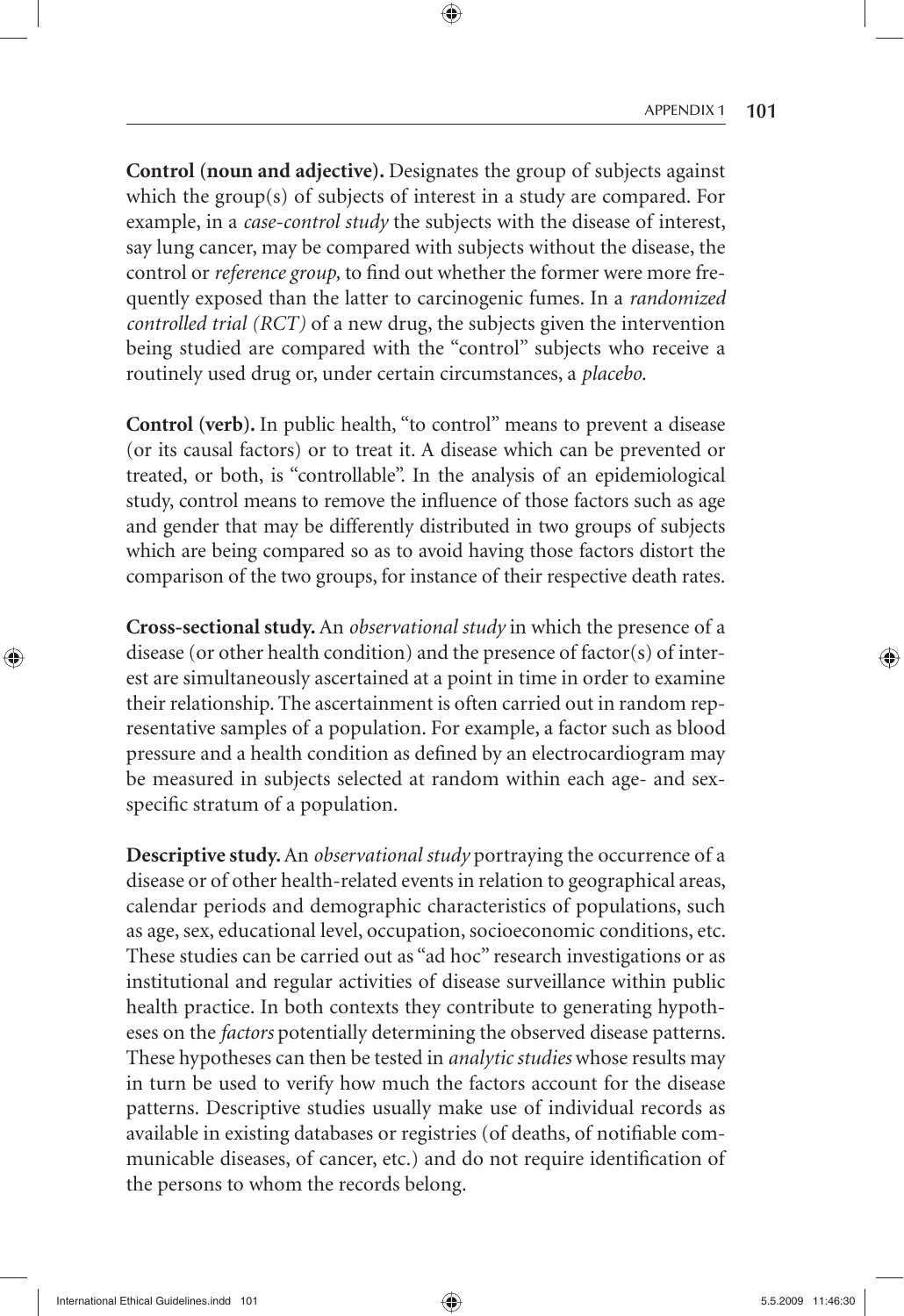Factor. Generically any event, characteristic or other definable entity potentially or actually capable of affecting health or contributing to a health-related condition. Factors include age, sex, body characteristics (such as height, weight, blood pressure, genetic traits, etc.), economic status, occupation, residence, and a wide range of personal behaviour and environmental causes external to the body including diet, drugs, etc.

**Genetic epidemiology.** The branch of epidemiology dealing with biologically inherited causes of health and diseases. It is a bridging discipline between epidemiology and genetics, and it encompasses the study of the interactions between genes and environmental factors in disease causation.

**Harm.** An adverse consequence arising from a study, as opposed to a *benefit.* A potential harm is often referred to as a "*risk*", but that term is ambiguous because it encompasses both the magnitude and the probability of a harm occurring.

**Information.** Items of knowledge contained in materials, namely *records*  (e.g., from hospitals, interviews, recorded measurements on people, etc.) or *biological sample*s which can be tested in the laboratory for a variety of components. Records and biological samples may or may not be identified as belonging to a particular person and may or may not be linked to each other for the purpose of a study. The combinations of these different possibilities in various contexts (epidemiology, clinical trials, and genetic research) have been classified and labeled in different ways. In the present document, two major categories of information and materials have been utilized: *(personally) identifiable information*, which refers to, or can provide a link to, a particular person and *(personally) non-identifi able information,* which cannot be linked to a person. The two types of information respectively derive from *(personally) identifi able material* and *(personally) non-identifiable material*.

**Identifiable material.** This includes three types of materials:

- *Nominal record or sample*: records and samples that carry the person's name or unique identifier, such as a social security number.
- Linked, coded record or biological sample: a record or sample that does not carry a name but is coded and thus, by possessing or by "breaking" the coding system, could be linked to the person to whom the record refers or from whom the sample was obtained.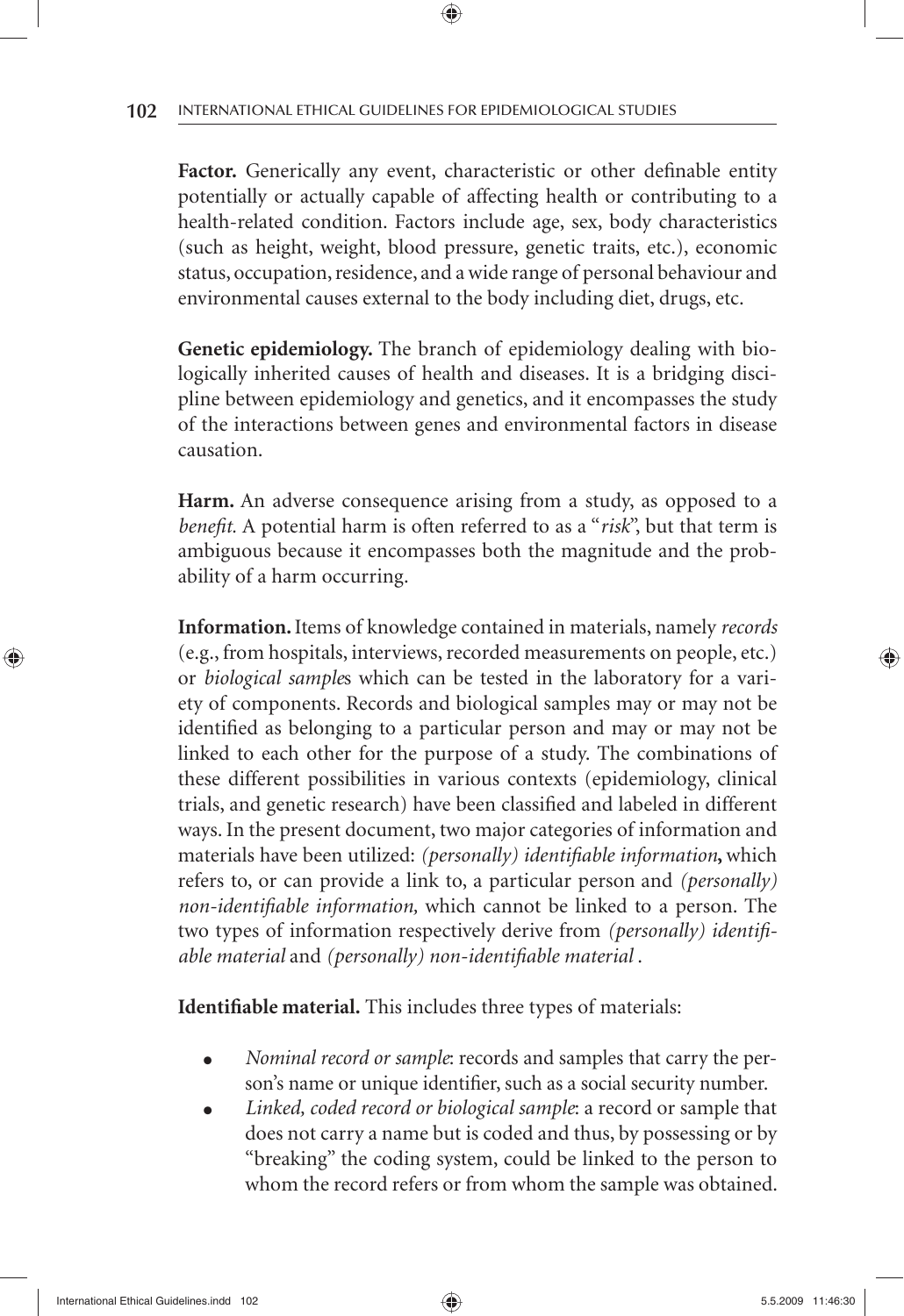Depending on the circumstances, the code may be known only to the person concerned or the key to the code may be held by the person who collected the material (such as the physician of the person concerned), by the repository where the record or sample is held, and/or by an investigator who is using the material in a study.

● *Linked, double-coded record or sample*: similar to a *linked, coded record or biological sample* except that two different codes are used for each record or sample; one key, which connects the codes on different samples and records (and allows data derived from analysing samples to be compared to data from records), is created by the repository and used by investigators, while a separate coding system that links each record or sample to the person concerned is held by a third party (such as the physician who submitted the record or sample) and is not available to the investigator. Although double-coding makes linking samples or records to a particular person much more difficult, the existence of the codes means that such linkage might occur, either accidentally or through diligent effort.

**Intervention.** An intentional change induced by the investigator in the status of the study subjects in order to investigate its effects on health. Examples are the administration of a drug, vaccine, or health education programme. In contrast, procedures used to acquire data, such as administering a questionnaire, conducting an interview, taking a blood sample or performing an X-ray, are not regarded as "interventions" in the technical sense because they are not performed in order to produce a measurable effect on the subject.

**Interventional or intervention study.** An epidemiological study based on an *intervention;* synonymous with "experimental study"*.* Such studies test the effects of interventions (often termed "treatments" in the technical literature, not to signify that they are therapeutic but that they change the circumstances) which are assigned to subjects in a population following a study protocol. For example, an intervention would be a screening test for early recognition and management of a disease to be compared with no screening or with screening with lesser frequency; or a treatment could be a vaccine to prevent a disease of viral origin to be compared with no vaccine or a different vaccine. Whenever possible, subjects are assigned interventions at random (a *randomized controlled trial*). Random allocation means that, other than the intervention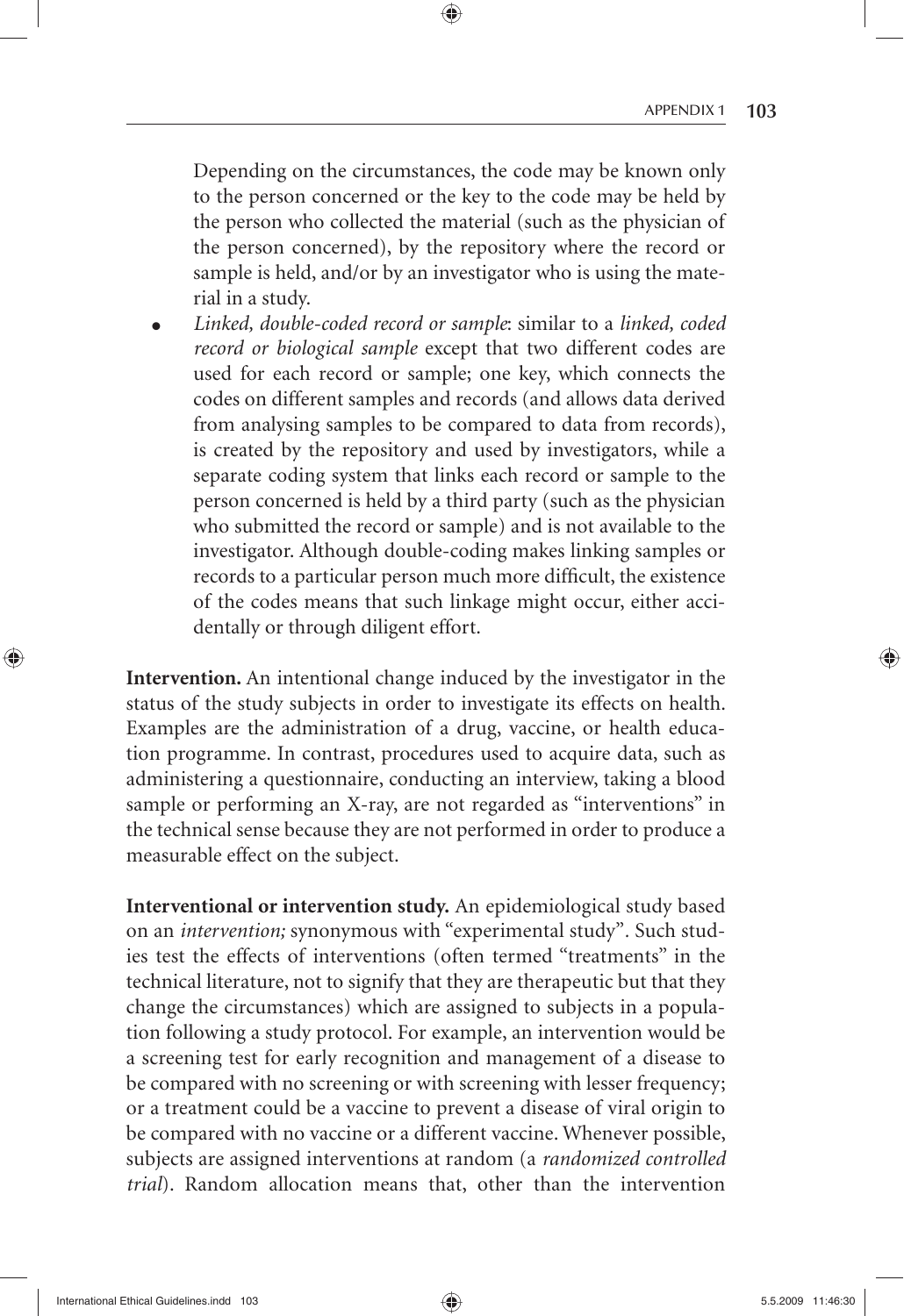itself, all possibly relevant factors (both those already known to affect the outcomes being studied and those not yet identified) are on average equally distributed between groups receiving the different modalities; consequently, assuming the sample size is large enough to yield statistically significant results, random allocation ensures that any observed difference in outcomes can be confidently regarded as a real effect of the intervention.

**Investigation.** A study carried out for research purposes. It may also denote a study carried out for clinical diagnostic purposes and, sometimes, a specific diagnostic procedure (e.g., a breast echography, colonoscopy, or CT investigation).

**Linked, coded record or biological sample.** A type of *identifiable material.*

**Linked, double-coded record or biological sample.** A type of *identifi able material.*

**Minimal risk**. In this expression "risk" is taken in its common meaning of a possible but not certain adverse effect (on health). Minimizing risk implies reducing to the feasible minimum the number and magnitude of such possible effects as well as the probability that they will occur. A study is often said to involve "minimal risk" when the potential harms involved are comparable to those as experienced in "ordinary life" by a person of a given age and gender or by an apparently healthy person undergoing routine medical surveillance.

**Molecular epidemiology.** The use in epidemiological studies of techniques of molecular biology, better understood as a level and method of measurement rather than a branch of epidemiology with substantive research content.

**Nominal record or sample.** A type of *identifiable material*.

Non-identifiable material. Includes *unlinked records or biological samples* that were either collected on an *anonymous* basis or have been made anonymous (anonymized) in such a way that they do not carry any direct or indirect personal identifier. For these materials, no link is possible between the records or samples and the identity of the person who was the source of the record or sample.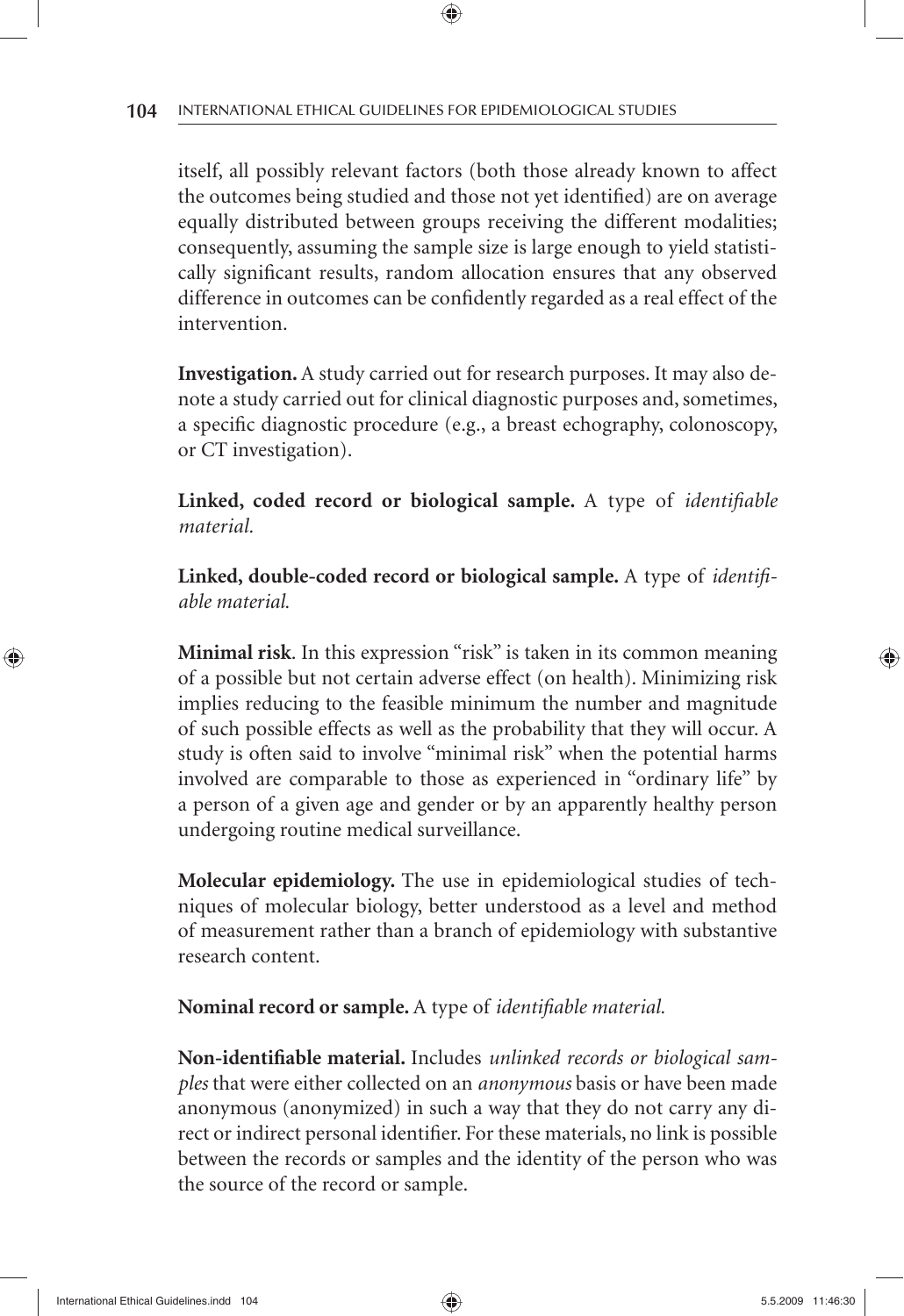**Observational study.** Synonymous of non-experimental study. An epidemiological study that does not involve an *intervention*. Observational studies have a wider range of applicability than *intervention studies* as they can be employed to investigate both putative hazardous or beneficial *factors* (e.g., in the environment, in diet), whereas, for obvious ethical reasons, intervention studies are typically limited to potentially beneficial factors. The results of observational studies, however, cannot usually be regarded with the same degree of confidence than the results from intervention studies. In observational studies the groups differently exposed to a *factor* (for example subjects with a high and low consumption of fats) may also differ in other factors, some of which are unknown and uncontrollable and may be the real cause of an observed effect (for example, myocardial infarction). Therefore no single study can as a rule be regarded as providing firm evidence on the causal role, either hazardous or protective, of a factor. Multiple studies, carried out in different settings and producing consistent results, are necessary and should therefore not be considered as redundant or unethical.

**Placebo.** An inert medication or procedure given to "please" subjects so that they think they are receiving an active treatment for their condition. The effects, beneficial and sometimes even adverse, observed following the administration of a placebo are usually attributed to psychological processes (e.g., "the power of suggestion").

**Publicly available record or information.** Any record or information, whether carrying personal identifiers or not, that the law treats as publicly accessible, such as a telephone directory, registry of deaths, or, in a number of countries, the register of nominal tax records. Since anyone can use these records, no special authorization or permission of any type - legal and/or ethical - is required for epidemiologists to consult them.

**Random allocation, random assignment or randomization.** Allocation of subjects to groups, for example to two pharmacological treatments, by a procedure that gives each subject the same probability of being assigned to either of the groups. Nowadays this is usually implemented by the use of a computer-generated sequence of random numbers; for example, each successive subject would assigned to one intervention if the corresponding random number is an even number and to the other if it is an odd number. Random allocation guarantees that all factors capable of influencing the study outcome (e.g., disease duration), other than the intervention being studied, are on average equally distributed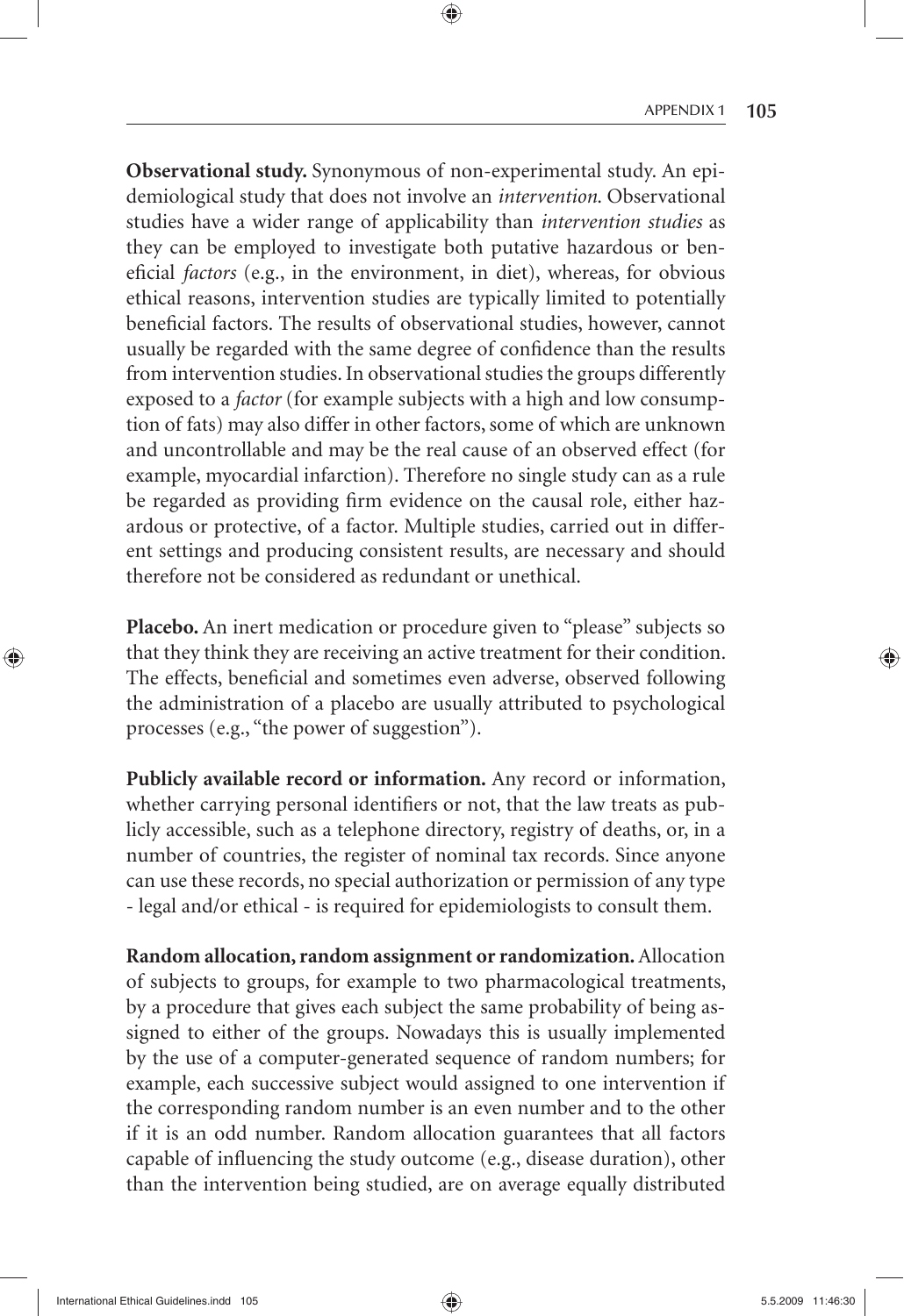between the two groups. Random allocation is the defining feature of a *randomized controlled trial.*

**Randomized controlled trial (RCT).** An *intervention study* involving *random allocation* of the subjects to different treatment modalities (*fac*tors); "randomized population trial" or "randomized prophylactic trial" are equivalent terms used for trials carried out to test a preventive measure in a healthy population.

**Random sampling.** A method of selecting units from a population in which each unit of the population has a known probability of selection. The unit can be the individual or, in *cluster sampling,* a group of individuals.

**Register and Registry.** A register is an ordered collection of records, for instance of births or of deaths. A registry is an organized system to develop, maintain and use one or more registers, for example a national registry may keep the registers of births and deaths. By extension the institution responsible for the system is also often called a registry (e.g., a cancer registry).

**Risk.** The probability that an event, favourable or adverse, will occur within a defined time interval. Although often contrasted to *benefit* (as in a "risk/benefit ratio"), the term "potential harm" is better for that context, leaving "risk" in its formal epidemiological sense to express the probability of a (typically adverse) event or outcome.

**Social epidemiology.** The branch of epidemiology dealing with socially relevant variables in relation to health. These variables characterize either the place of persons in society (e.g., gender, education, income, profession) or the structure and function of social institutions (e.g., family, school, government).

**Trial.** A generic term that in a clinical context denotes a research activity involving the administration of an intervention to humans to evaluate its safety and efficacy.

**Unlinked record or biological sample.** A *non-identifi able material.*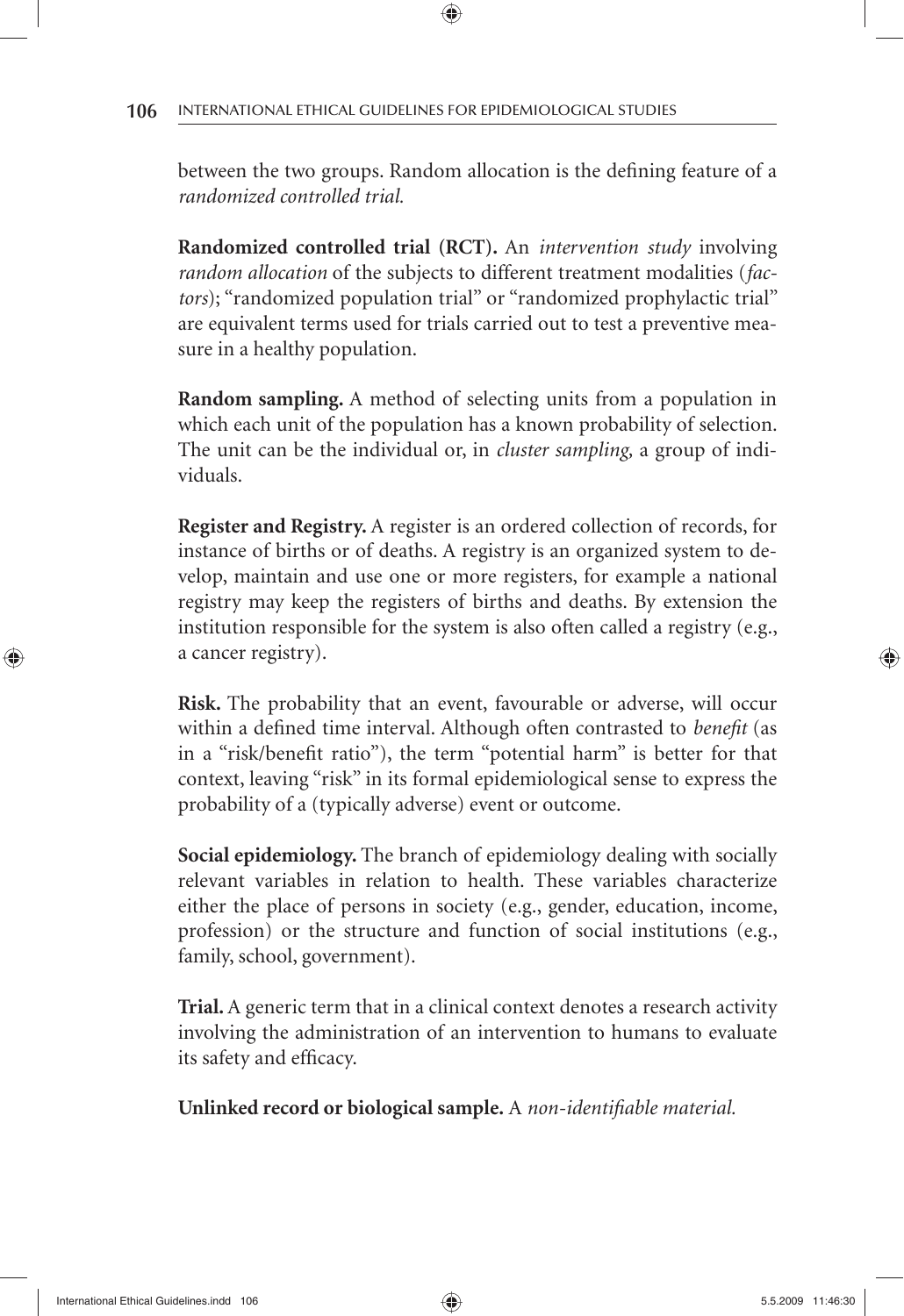## **APPENDIX 2**

## **ITEMS TO BE INCLUDED IN A PROTOCOL (OR ASSOCIATED DOCUMENTS) FOR EPIDEMIOLOGICAL RESEARCH INVOLVING HUMAN SUBJECTS**

This comprehensive checklist essentially reproduces Appendix 1 of the *International Ethical Guidelines for Biomedical Research Involving Human Subjects*. Since interventional epidemiological studies, such as a population-randomized controlled trial of a new vaccine, are similar to biomedical trials, this checklist is applicable; however, in observational studies, a number of items will not be relevant. In all cases it is up to the principal investigator to judge which items are pertinent - and to what extent - to a given study; likewise, the ethical review committee must be satisfied that the items included meet the requirements of the present Guidelines.

- 1. Title of the study;
- 2. A summary of the proposed research in lay/non-technical language;
- 3. A clear statement of the justification for the study, its significance in development and in meeting the needs of the country/population in which the research is carried out;
- 4. The investigators' views of the ethical issues and considerations raised by the study and, if appropriate, how it is proposed to deal with them;
- 5. Summary of published studies and of ongoing research pertinent to the topic, including relevant animal, preclinical and clinical studies;
- 6. A statement that the principles set out in these Guidelines will be implemented;
- 7. An account of previous submissions, if any, of the protocol for ethical review and their outcome;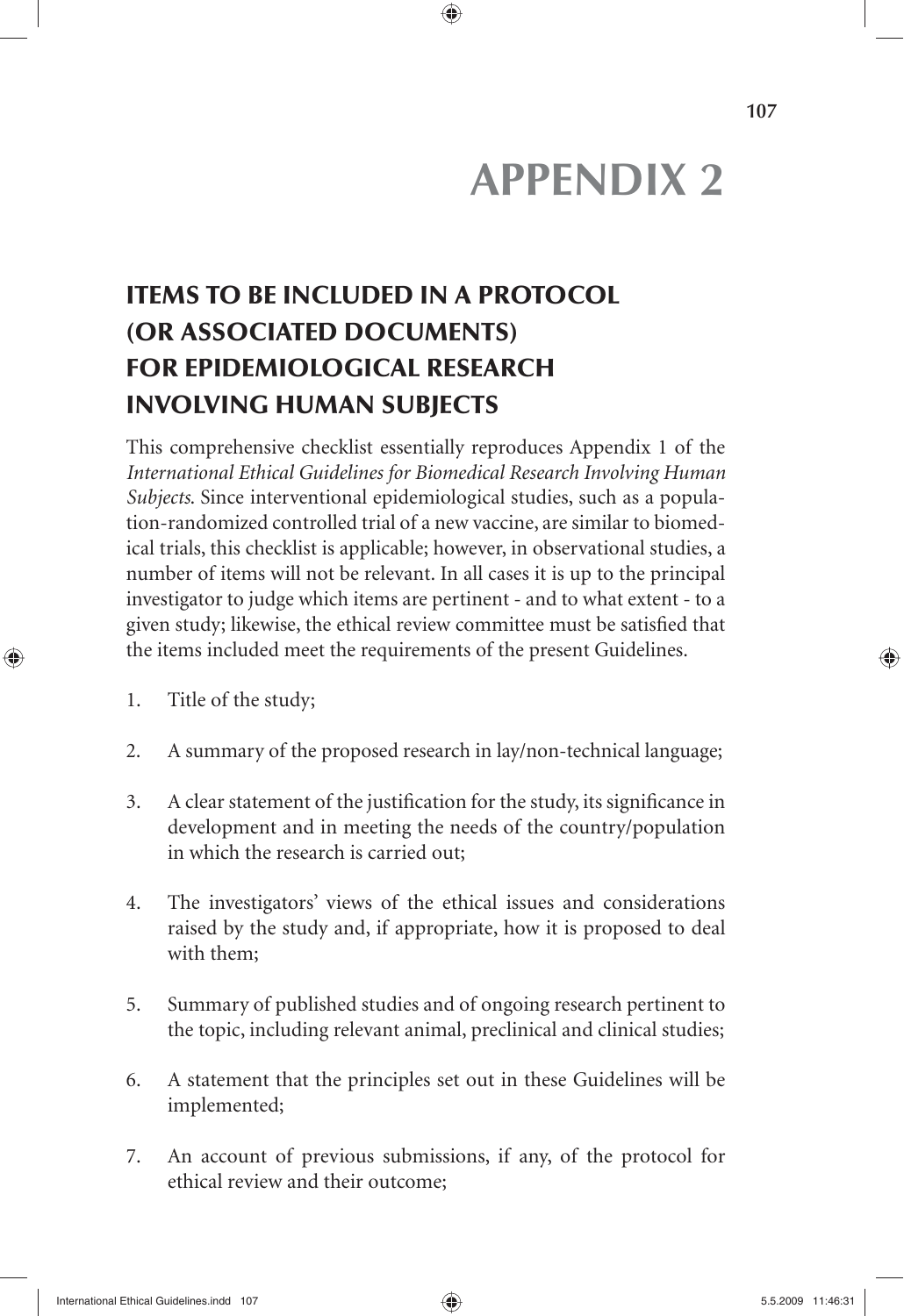- 8. A brief description of the site(s) where the research is to be conducted, including information about the adequacy of facilities for the safe and appropriate conduct of the research, and *relevant* demographic and epidemiological information about the country or region concerned;
- 9. Name and address of the sponsor;
- 10. Names, addresses, institutional affiliations, qualifications and experience of the principal investigator and other investigators;
- 11. The objectives of the study, its hypotheses or research questions, its assumptions, and its variables;
- 12. A detailed description of the design of the study, including whether it is an observational or interventional study, and if the latter, a description, among other things, of how subjects will be assigned to treatment groups (including the method of randomization, if used), and whether the study will be blinded (single blind, double blind) or open;
- 13. The number of research subjects needed to achieve the study objective, and how this was statistically determined;
- 14. The criteria for inclusion or exclusion of potential subjects, and justification for the exclusion of any groups on the basis of age, sex, social or economic factors, or for other reasons;
- 15. The justification for involving as research subjects any persons with limited capacity to consent or members of vulnerable social groups, and a description of special measures to minimize risks and discomfort to such subjects;
- 16. The process of recruitment, e.g., advertisements, and the steps to be taken to protect privacy and confidentiality during recruitment;
- 17. Description and explanation of any interventions (the method of treatment administration, including route of administration, dose, dose interval and treatment period for investigational and comparator products used);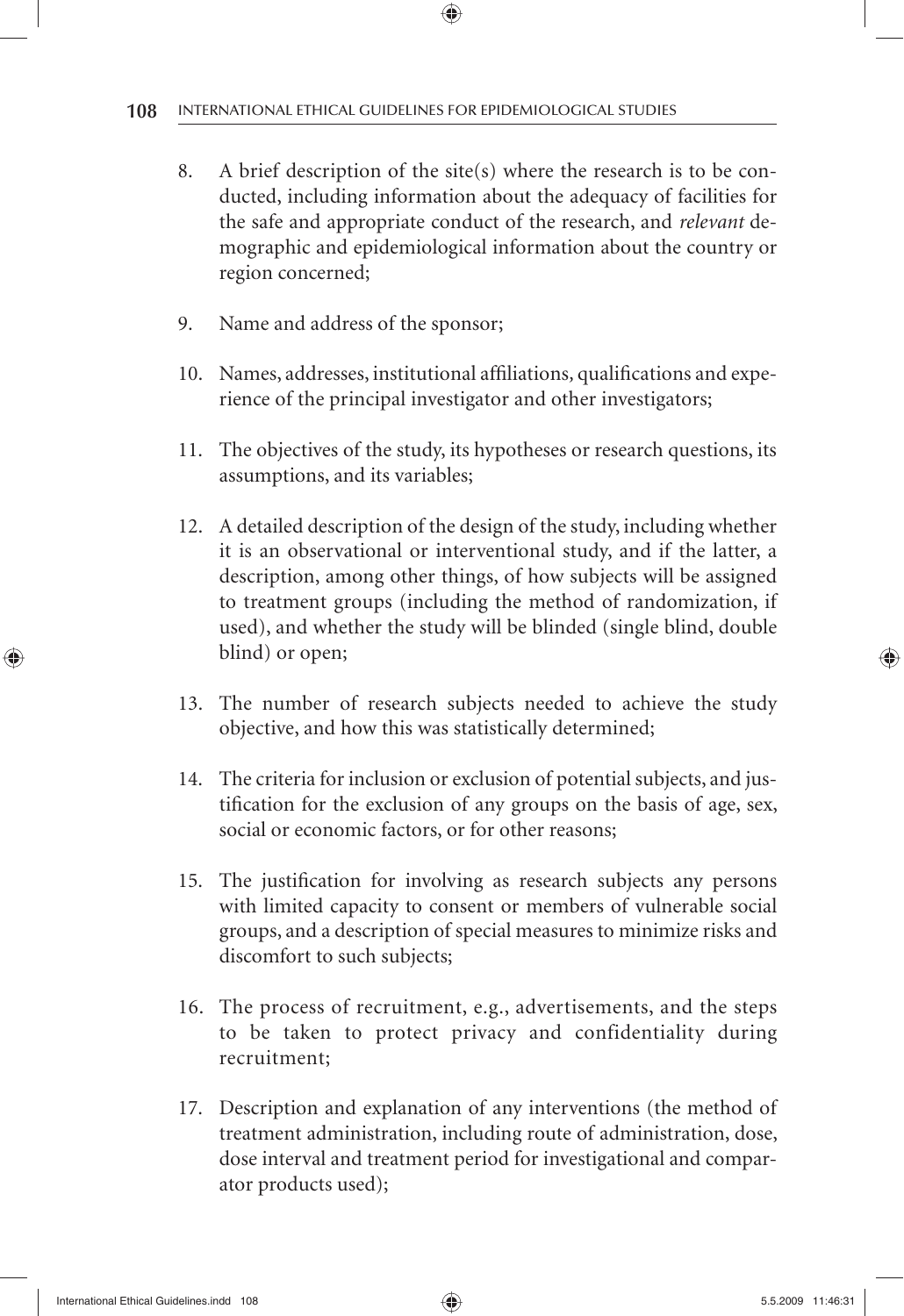- 18. When relevant, the plans and justification for withdrawing or withholding standard measures in the course of the research, including any resulting risks to subjects;
- 19. Any other treatment that may be given or permitted, or contraindicated, during the study;
- 20. Clinical and laboratory tests and other tests that are to be carried out on subjects or on biological samples obtained from the subjects;
- 21. The standardized case-report forms to be used, description and evaluation of the methods and frequency of measurement in gathering data from subjects, follow-up procedures, and, if applicable, the measures proposed to determine the extent to which subjects actually use or are exposed to the intervention;
- 22. Rules or criteria according to which subjects may be removed from the study or clinical trial, or, in a multi-centre study, a centre may be discontinued, or the study may be terminated;
- 23. Methods of recording and reporting adverse events or reactions, and provisions for dealing with complications;
- 24. The known or foreseen risks of adverse reactions, including the risks attached to each proposed intervention and to any drug, vaccine or procedure to be tested;
- 25. For research carrying more than minimal risk of physical injury, details of plans, including insurance coverage, to provide treatment for such injury, including the funding of treatment, and to provide compensation for research-related disability or death;
- 26. Provision for continuing access of subjects to the intervention after the study, indicating its modalities, the individual or organization responsible for providing it or paying for it, and for how long it will continue;
- 27. For research on pregnant women, a plan, if appropriate, for monitoring the outcome of the pregnancy with regard to both the health of the woman and the short-term and long-term health of the child;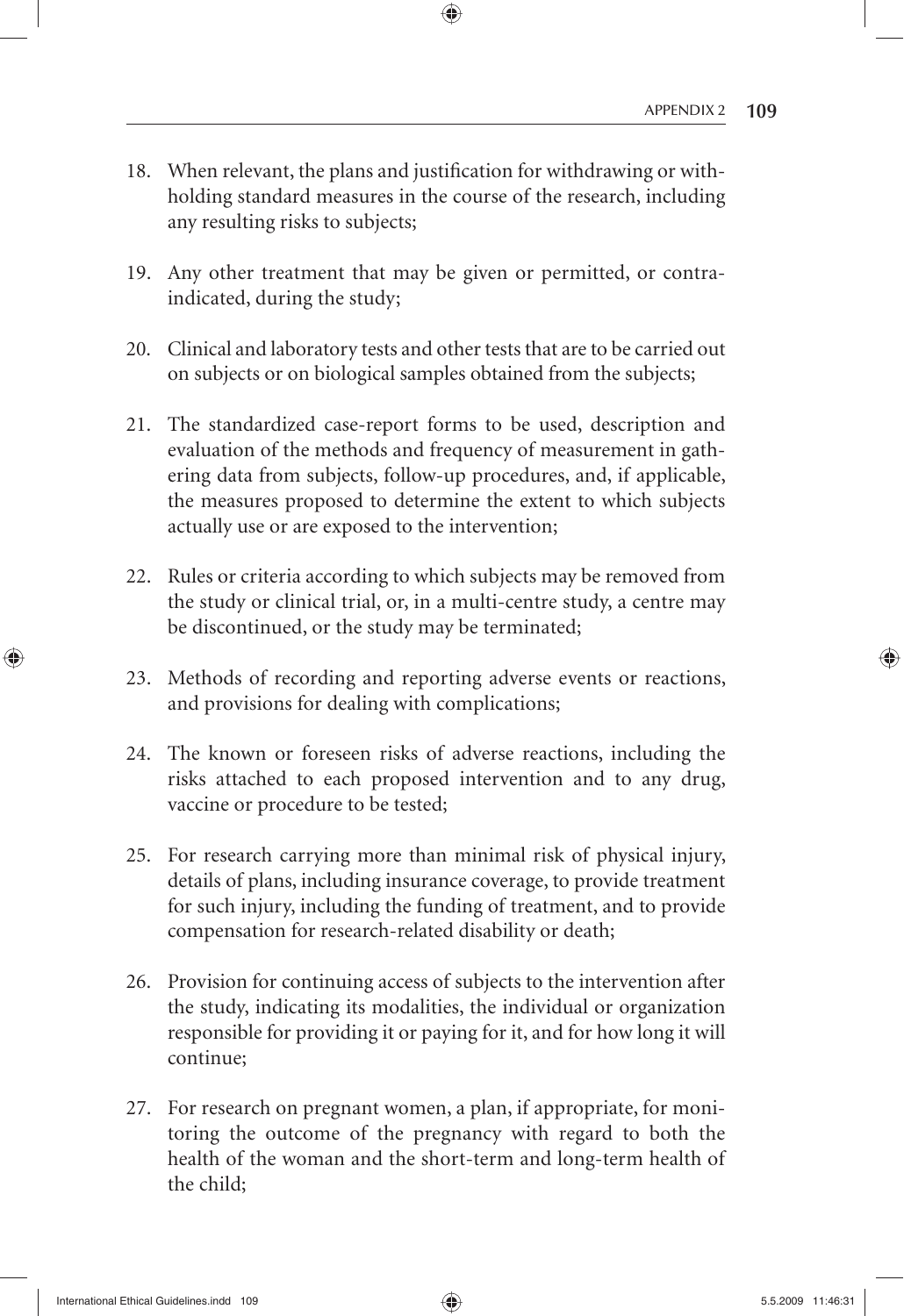- 28. The potential benefits of the research to subjects and to others;
- 29. The expected benefits of the research to the population, including new knowledge that the study might generate;
- 30. The means proposed to obtain individual informed consent and the procedure planned to communicate information to prospective subjects, including the name and position of the person responsible for obtaining consent;
- 31. When a prospective subject is not capable of informed consent, satisfactory assurance that permission will be obtained from a duly authorized person, or, in the case of a child who is sufficiently mature to understand the implications of informed consent but has not reached the legal age of consent, that knowing such child's agreement, or assent, will be obtained, as well as the permission of a parent or a legal guardian or other duly authorized representative*;*
- 32. An account of any economic inducements or other remuneration to prospective subjects for participation, and of any financial obligations assumed by the subjects, such as payment for medical services;
- 33. Plans and procedures, and the persons responsible, for communicating to subjects information arising from the study (on harm or benefit, for example), or from other research on the same topic, that could affect subjects' willingness to continue in the study;
- 34. Plans to inform subjects about the results of the study;
- 35. The provisions for protecting the confidentiality of personal data, and respecting the privacy of subjects, including the precautions that are in place to prevent disclosure of the results of a subject's genetic tests to immediate family relatives without the consent of the subject;
- 36. Information about how the code, if any, for the subjects' identity is established, where it will be kept and when, how and by whom it can be broken in the event of an emergency;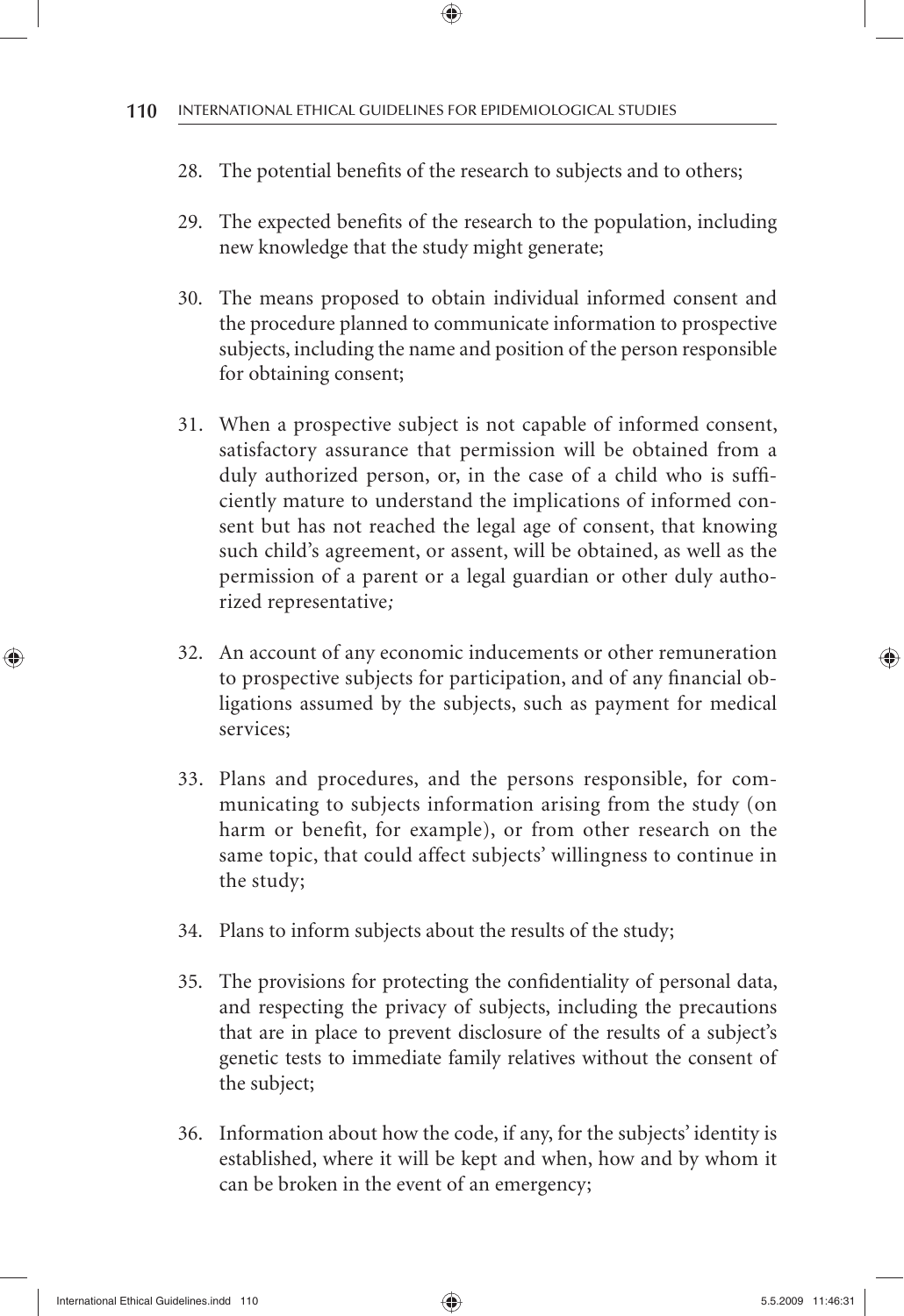- 37. Any foreseen further uses of personal data or biological materials;
- 38. A description of the plans for statistical analysis of the study, including plans for interim analyses, if any, and criteria for prematurely terminating the study as a whole if necessary;
- 39. Plans for monitoring the continuing safety of drugs or other interventions administered for purposes of the study or trial and, if appropriate, the appointment for this purpose of an independent data-monitoring (data and safety monitoring) committee;
- 40. A list of the references cited in the protocol;
- 41. The source and amount of funding of the research: the organization that is sponsoring the research and a detailed account of the sponsor's financial commitments to the research institution, the investigators, the research subjects, and, when relevant, the community;
- 42. The arrangements for dealing with financial or other conflicts of interest that might affect the judgement of investigators or other research personnel: informing the institutional conflict-of-interest committee of such conflicts of interest; the communication by that committee of the pertinent details of the information to the ethical review committee; and the transmission by that committee to the research subjects of the parts of the information that it decides should be passed on to them;
- 43. The time schedule for completion of the study;
- 44. For research that is to be carried out in a developing country or community, any contribution that the sponsor will make to capacity-building for scientific and ethical review and for biomedical research in the host country, and an assurance that the capacitybuilding objectives are in keeping with the values and expectations of the subjects and their communities;
- 45. Particularly in the case of an industrial or commercial sponsor, a contract stipulating who possesses the right to publish the results of the study, and a mandatory obligation to prepare with, and submit to, the principal investigators the draft of the text reporting the results;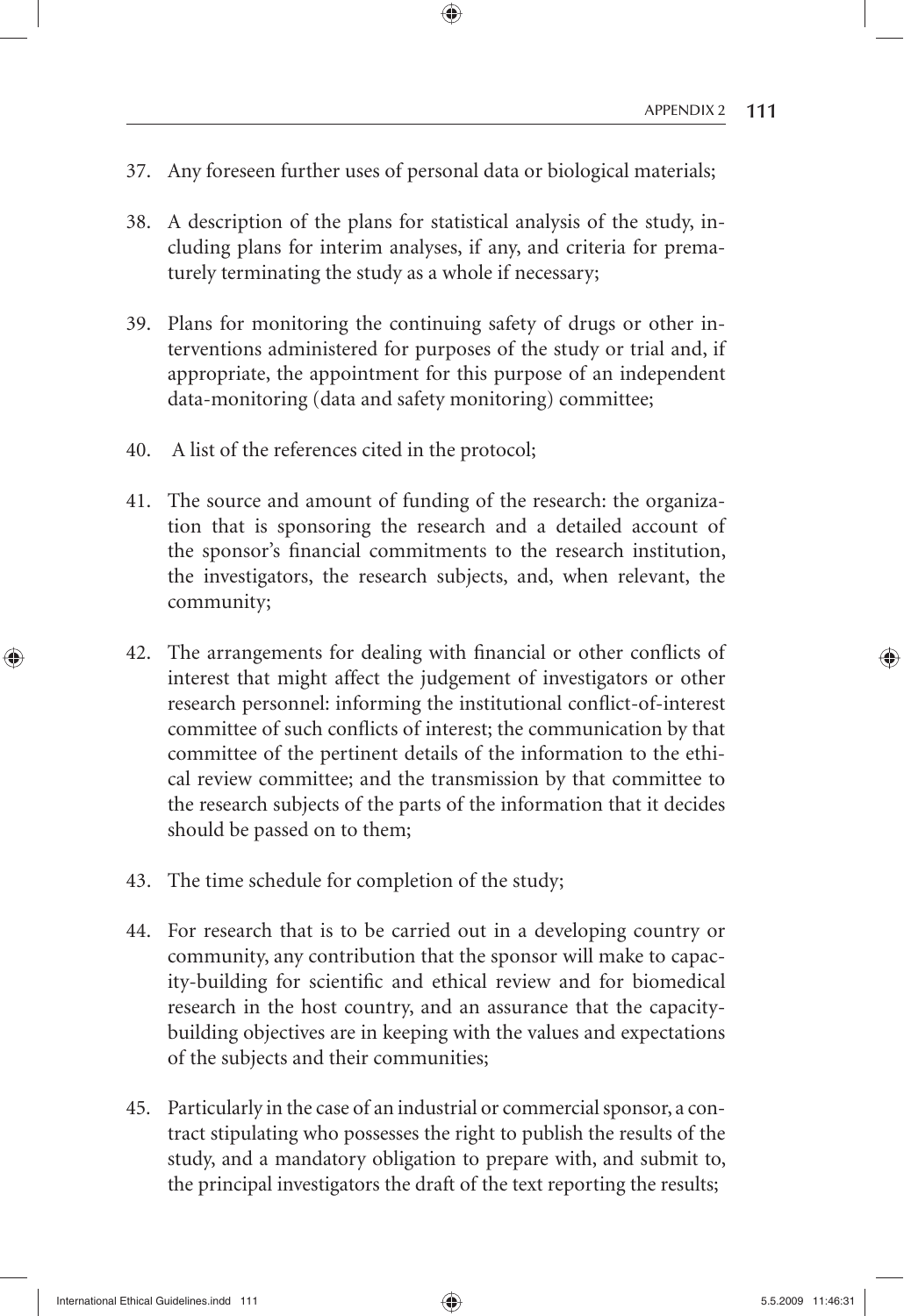- 46. In the case of a negative outcome, an assurance that the results will be made available, as appropriate, through publication or, if relevant to the type of study, by reporting to the drug registration authority;
- 47. Circumstances in which it might be considered inappropriate to publish findings, such as when the findings of an epidemiological, sociological or genetics study may present risks to the interests of a community or population or of a racially or ethnically defined group of people, and the procedures by which such a determination would be made; and
- 48. A statement that any proven evidence of falsification of data will be dealt with in accordance with the policy of the sponsor or of the legal authorities to take appropriate action against such unacceptable procedures.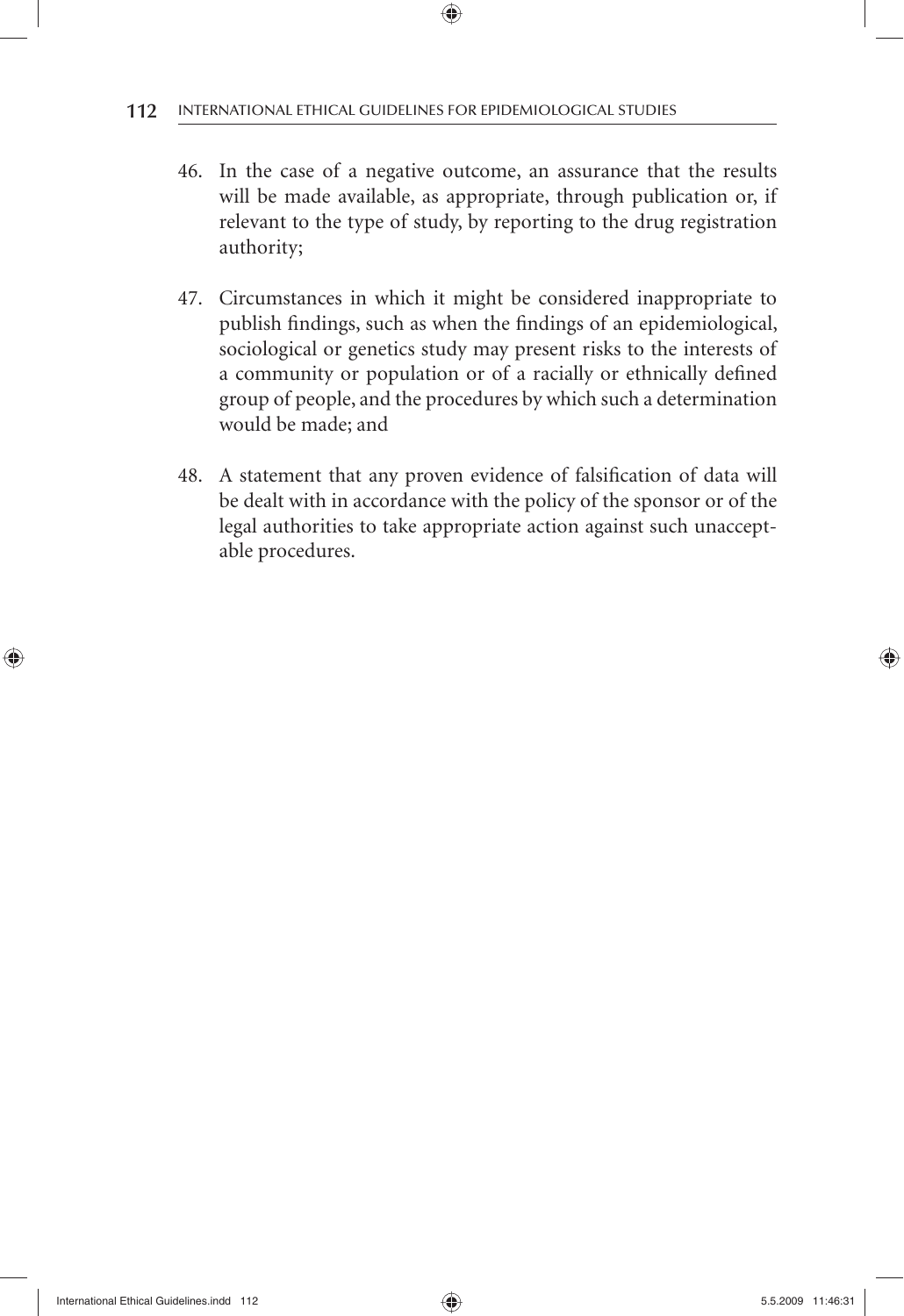# **APPENDIX 3**

### **WORLD MEDICAL ASSOCIATION Declaration of Helsinki**

### **Ethical Principles for Medical Research Involving Human Subjects**

Adopted by the 18th WMA General Assembly, Helsinki, Finland, June 1964, and amended by the:

- 29th WMA General Assembly, Tokyo, Japan, October 1975
- 35th WMA General Assembly, Venice, Italy, October 1983
- 41st WMA General Assembly, Hong Kong, September 1989
- 48th WMA General Assembly, Somerset West, Republic of South Africa, October 1996
- 52nd WMA General Assembly, Edinburgh, Scotland, October 2000
- 53th WMA General Assembly, Washington 2002 (Note of Clarification on paragraph 29 added)
- 55th WMA General Assembly, Tokyo 2004 (Note of Clarification on Paragraph 30 added)
- 59th WMA General Assembly, Seoul, October 2008

## **A. INTRODUCTION**

1. The World Medical Association (WMA) has developed the Declaration of Helsinki as a statement of ethical principles for medical research involving human subjects, including research on identifiable human material and data.

The Declaration is intended to be read as a whole and each of its constituent paragraphs should not be applied without consideration of all other relevant paragraphs.

2. Although the Declaration is addressed primarily to physicians, the WMA encourages other participants in medical research involving human subjects to adopt these principles.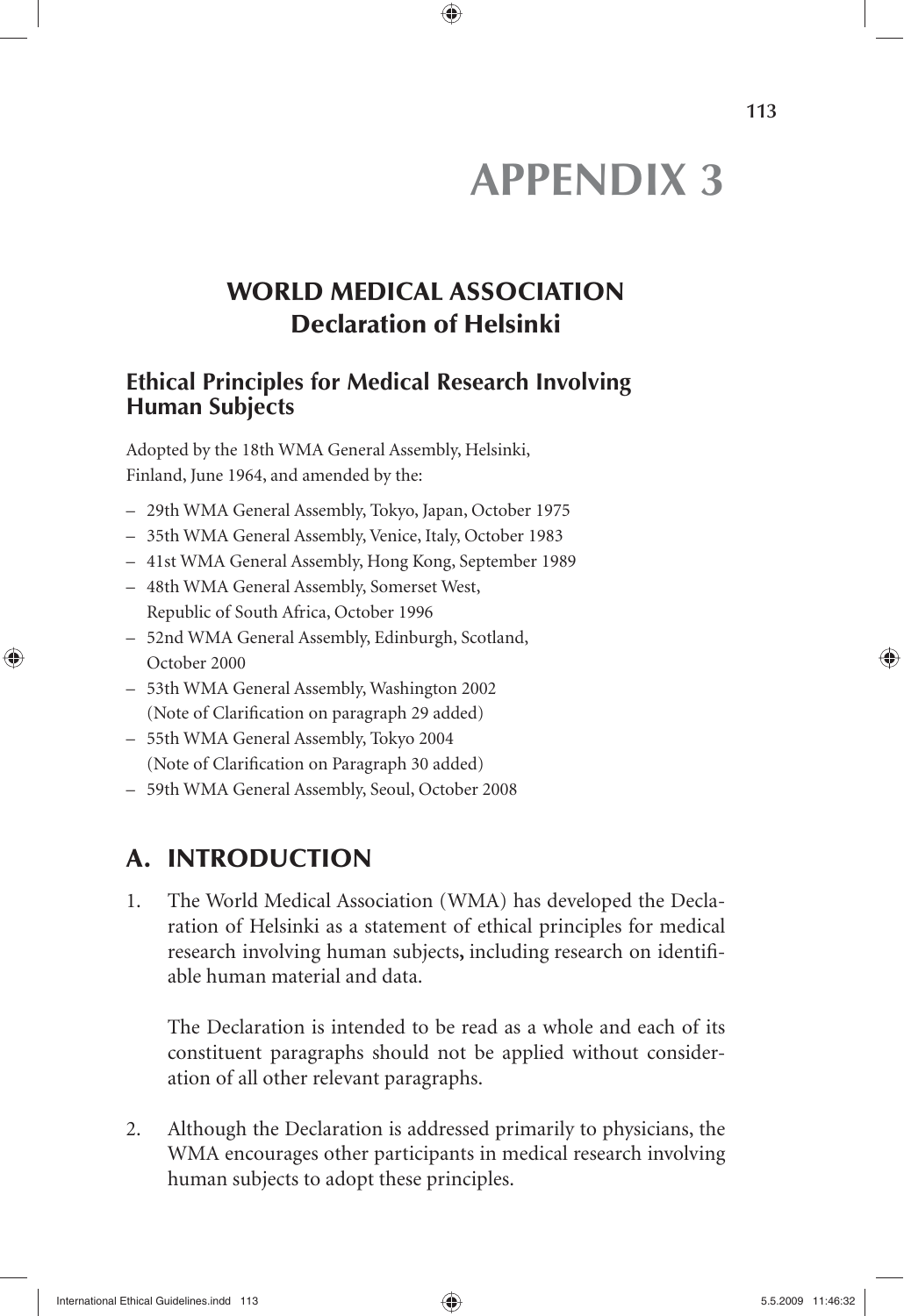- 3. It is the duty of the physician to promote and safeguard the health of patients, including those who are involved in medical research. The physician's knowledge and conscience are dedicated to the fulfilment of this duty.
- 4. The Declaration of Geneva of the WMA binds the physician with the words, "The health of my patient will be my first consideration," and the International Code of Medical Ethics declares that, "A physician shall act in the patient's best interest when providing medical care."
- 5. Medical progress is based on research that ultimately must include studies involving human subjects. Populations that are underrepresented in medical research should be provided appropriate access to participation in research.
- 6. In medical research involving human subjects, the well-being of the individual research subject must take precedence over all other interests.
- 7. The primary purpose of medical research involving human subjects is to understand the causes, development and effects of diseases and improve preventive, diagnostic and therapeutic interventions (methods, procedures and treatments). Even the best current interventions must be evaluated continually through research for their safety, effectiveness, efficiency, accessibility and quality.
- 8. In medical practice and in medical research, most interventions involve risks and burdens.
- 9. Medical research is subject to ethical standards that promote respect for all human subjects and protect their health and rights. Some research populations are particularly vulnerable and need special protection. These include those who cannot give or refuse consent for themselves and those who may be vulnerable to coercion or undue influence.
- 10. Physicians should consider the ethical, legal and regulatory norms and standards for research involving human subjects in their own countries as well as applicable international norms and standards.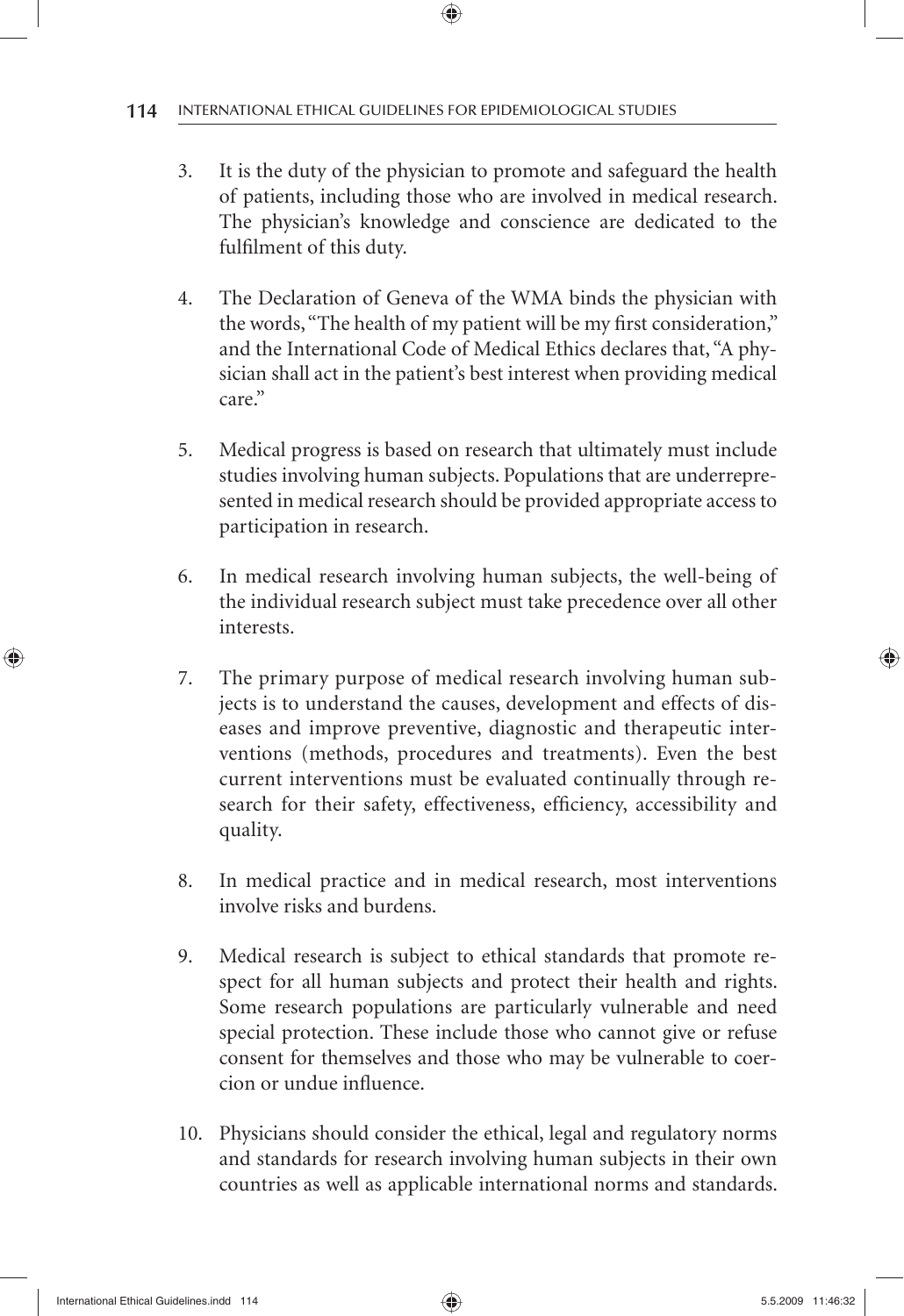No national or international ethical, legal or regulatory requirement should reduce or eliminate any of the protections for research subjects set forth in this Declaration.

### **B. PRINCIPLES FOR ALL MEDICAL RESEARCH**

- 11. It is the duty of physicians who participate in medical research to protect the life, health, dignity, integrity, right to self-determination, privacy, and confidentiality of personal information of research subjects.
- 12. Medical research involving human subjects must conform to generally accepted scientific principles, be based on a thorough knowledge of the scientific literature, other relevant sources of information, and adequate laboratory and, as appropriate, animal experimentation. The welfare of animals used for research must be respected.
- 13. Appropriate caution must be exercised in the conduct of medical research that may harm the environment.
- 14. The design and performance of each research study involving human subjects must be clearly described in a research protocol. The protocol should contain a statement of the ethical considerations involved and should indicate how the principles in this Declaration have been addressed. The protocol should include information regarding funding, sponsors, institutional affiliations, other potential conflicts of interest, incentives for subjects and provisions for treating and/or compensating subjects who are harmed as a consequence of participation in the research study. The protocol should describe arrangements for post-study access by study subjects to interventions identified as beneficial in the study or access to other appropriate care or benefits.
- 15. The research protocol must be submitted for consideration, comment, guidance and approval to a research ethics committee before the study begins. This committee must be independent of the researcher, the sponsor and any other undue influence. It must take into consideration the laws and regulations of the country or countries in which the research is to be performed as well as applicable international norms and standards but these must not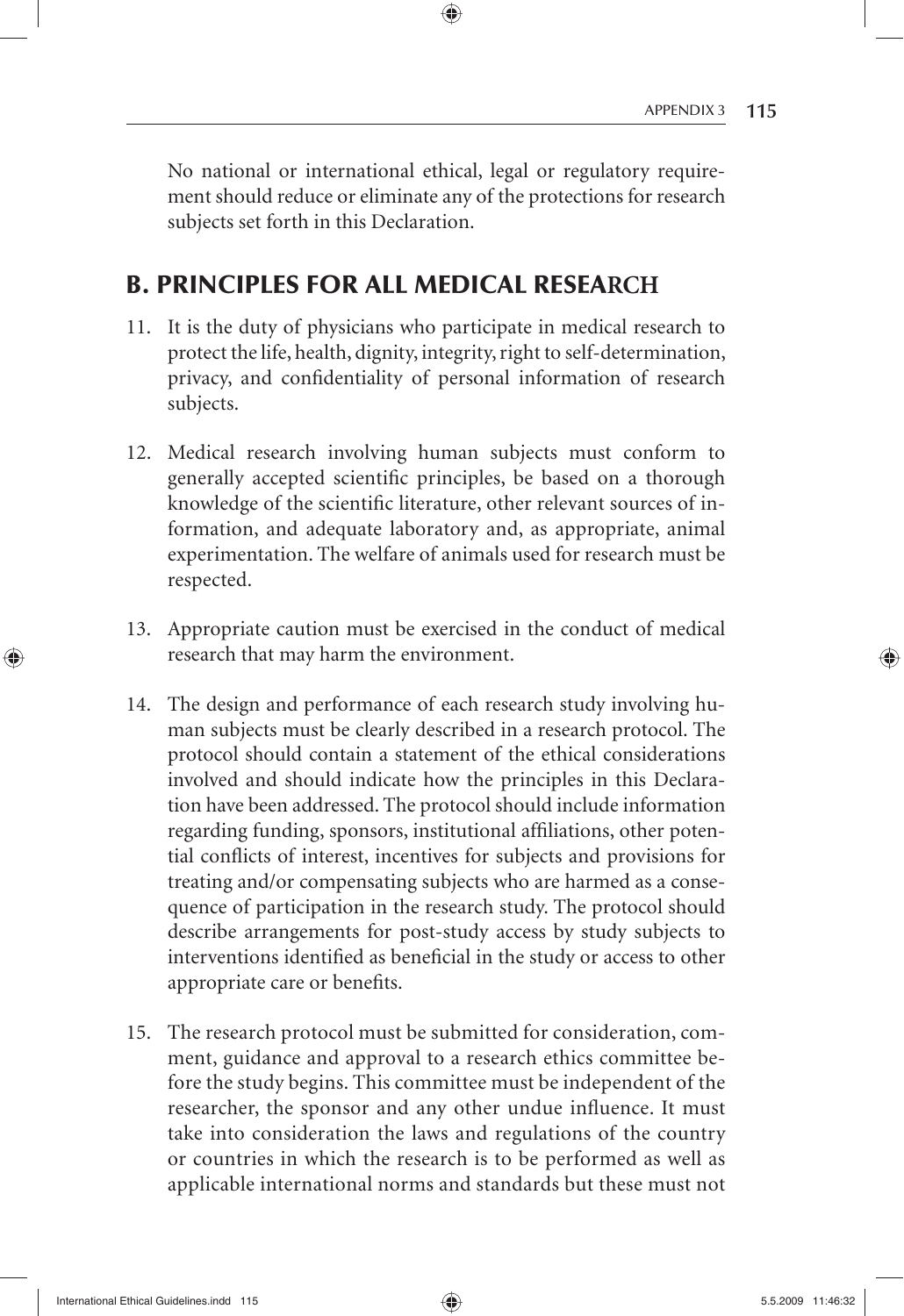be allowed to reduce or eliminate any of the protections for research subjects set forth in this Declaration. The committee must have the right to monitor ongoing studies. The researcher must provide monitoring information to the committee, especially information about any serious adverse events. No change to the protocol may be made without consideration and approval by the committee.

- 16. Medical research involving human subjects must be conducted only by individuals with the appropriate scientific training and qualifications. Research on patients or healthy volunteers requires the supervision of a competent and appropriately qualified physician or other health care professional. The responsibility for the protection of research subjects must always rest with the physician or other health care professional and never the research subjects, even though they have given consent.
- 17. Medical research involving a disadvantaged or vulnerable population or community is only justified if the research is responsive to the health needs and priorities of this population or community and if there is a reasonable likelihood that this population or community stands to benefit from the results of the research.
- 18. Every medical research study involving human subjects must be preceded by careful assessment of predictable risks and burdens to the individuals and communities involved in the research in comparison with foreseeable benefits to them and to other individuals or communities affected by the condition under investigation.
- 19. Every clinical trial must be registered in a publicly accessible database before recruitment of the first subject.
- 20. Physicians may not participate in a research study involving human subjects unless they are confident that the risks involved have been adequately assessed and can be satisfactorily managed. Physicians must immediately stop a study when the risks are found to outweigh the potential benefits or when there is conclusive proof of positive and beneficial results.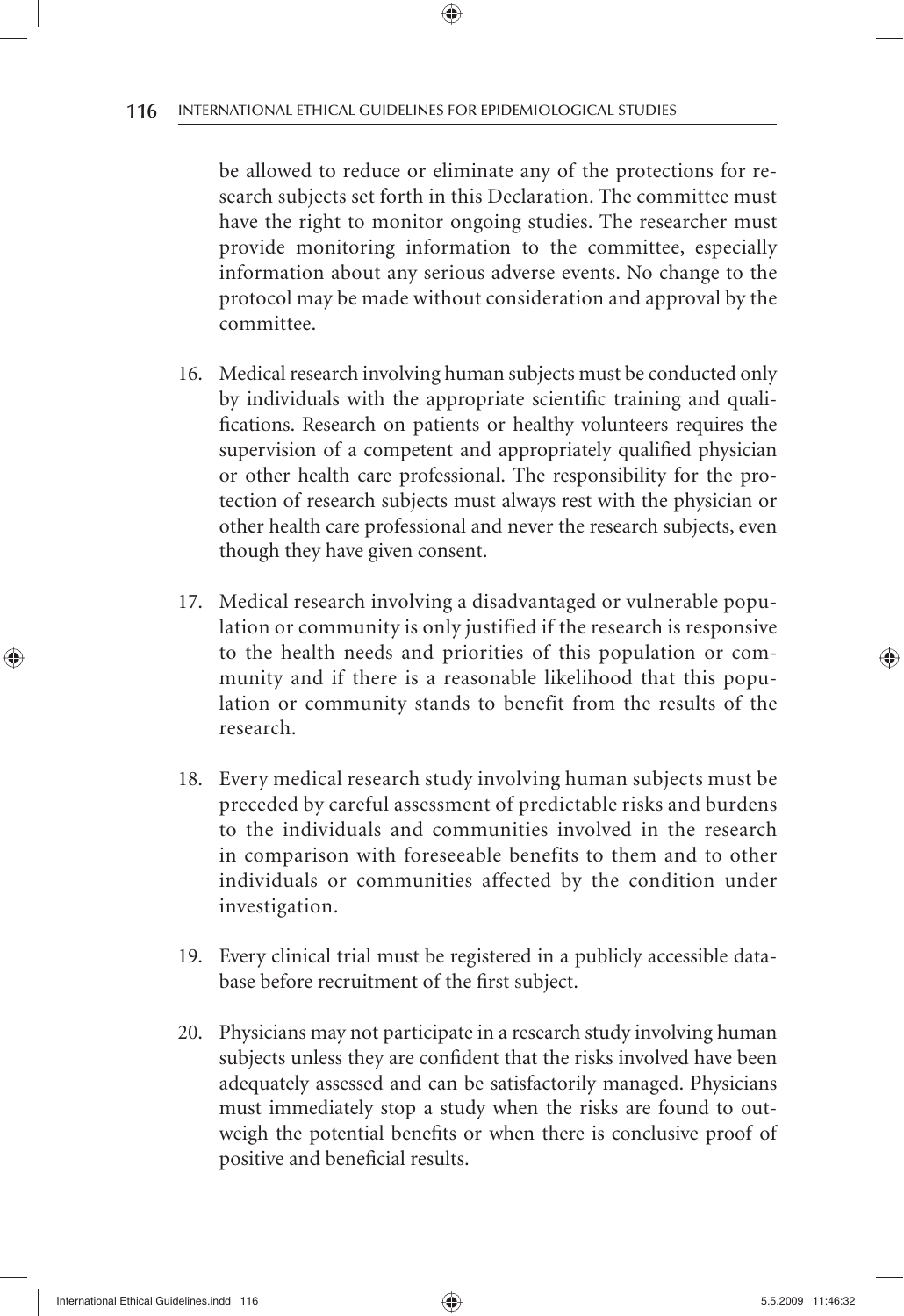- 21. Medical research involving human subjects may only be conducted if the importance of the objective outweighs the inherent risks and burdens to the research subjects.
- 22. Participation by competent individuals as subjects in medical research must be voluntary. Although it may be appropriate to consult family members or community leaders, no competent individual may be enrolled in a research study unless he or she freely agrees.
- 23. Every precaution must be taken to protect the privacy of research subjects and the confidentiality of their personal information and to minimize the impact of the study on their physical, mental and social integrity.
- 24. In medical research involving competent human subjects, each potential subject must be adequately informed of the aims, methods, sources of funding, any possible conflicts of interest, institutional affiliations of the researcher, the anticipated benefits and potential risks of the study and the discomfort it may entail, and any other relevant aspects of the study. The potential subject must be informed of the right to refuse to participate in the study or to withdraw consent to participate at any time without reprisal. Special attention should be given to the specific information needs of individual potential subjects as well as to the methods used to deliver the information. After ensuring that the potential subject has understood the information, the physician or another appropriately qualified individual must then seek the potential subject's freely-given informed consent, preferably in writing. If the consent cannot be expressed in writing, the non-written consent must be formally documented and witnessed.
- 25. For medical research using identifiable human material or data, physicians must normally seek consent for the collection, analysis, storage and/or reuse. There may be situations where consent would be impossible or impractical to obtain for such research or would pose a threat to the validity of the research. In such situations the research may be done only after consideration and approval of a research ethics committee.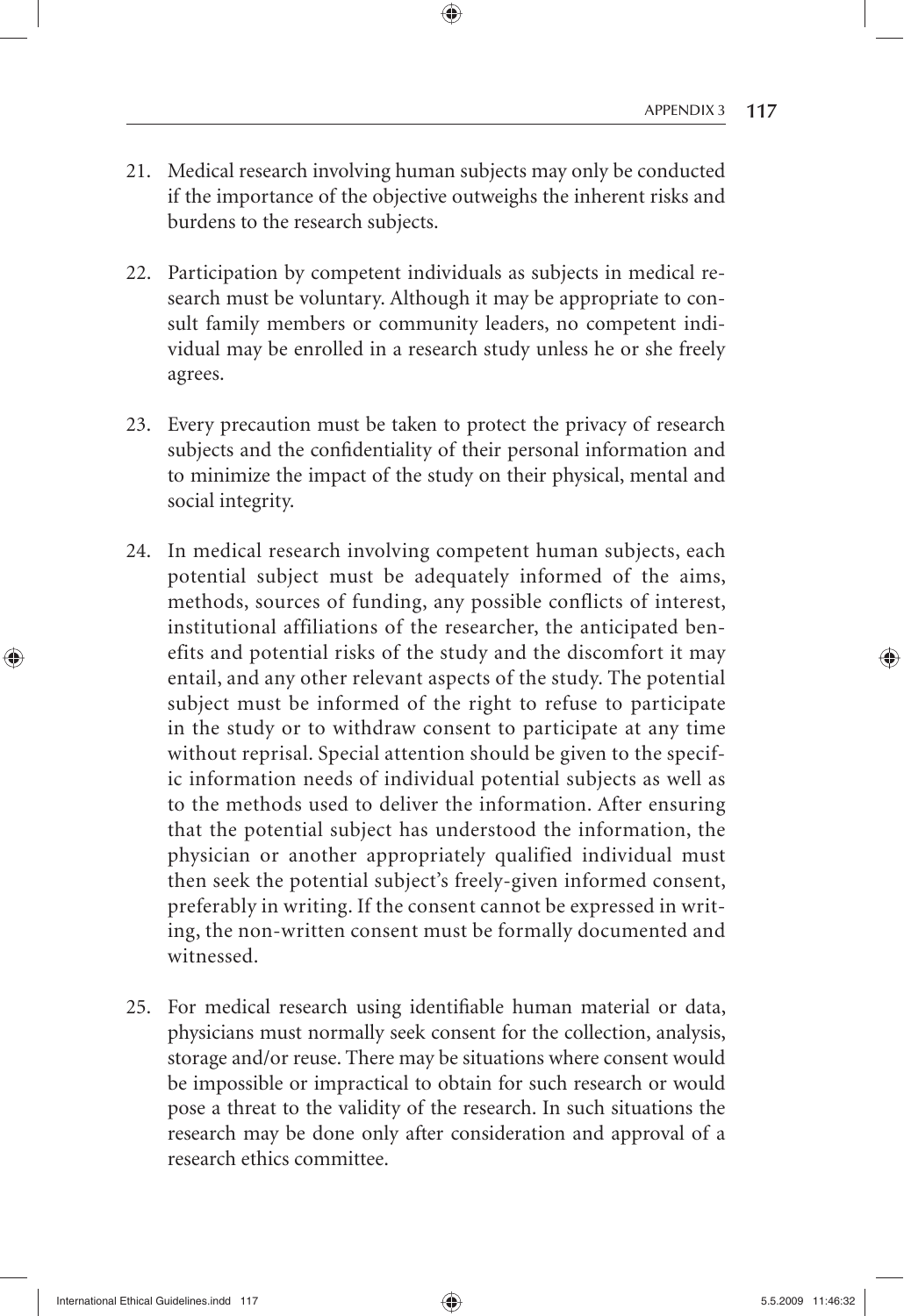- 26. When seeking informed consent for participation in a research study the physician should be particularly cautious if the potential subject is in a dependent relationship with the physician or may consent under duress. In such situations the informed consent should be sought by an appropriately qualified individual who is completely independent of this relationship.
- 27. For a potential research subject who is incompetent, the physician must seek informed consent from the legally authorized representative. These individuals must not be included in a research study that has no likelihood of benefit for them unless it is intended to promote the health of the population represented by the potential subject, the research cannot instead be performed with competent persons, and the research entails only minimal risk and minimal burden.
- 28. When a potential research subject who is deemed incompetent is able to give assent to decisions about participation in research, the physician must seek that assent in addition to the consent of the legally authorized representative. The potential subject's dissent should be respected.
- 29. Research involving subjects who are physically or mentally incapable of giving consent, for example, unconscious patients, may be done only if the physical or mental condition that prevents giving informed consent is a necessary characteristic of the research population. In such circumstances the physician should seek informed consent from the legally authorized representative. If no such representative is available and if the research cannot be delayed, the study may proceed without informed consent provided that the specific reasons for involving subjects with a condition that renders them unable to give informed consent have been stated in the research protocol and the study has been approved by a research ethics committee. Consent to remain in the research should be obtained as soon as possible from the subject or a legally authorized representative.
- 30. Authors, editors and publishers all have ethical obligations with regard to the publication of the results of research. Authors have a duty to make publicly available the results of their research on human subjects and are accountable for the completeness and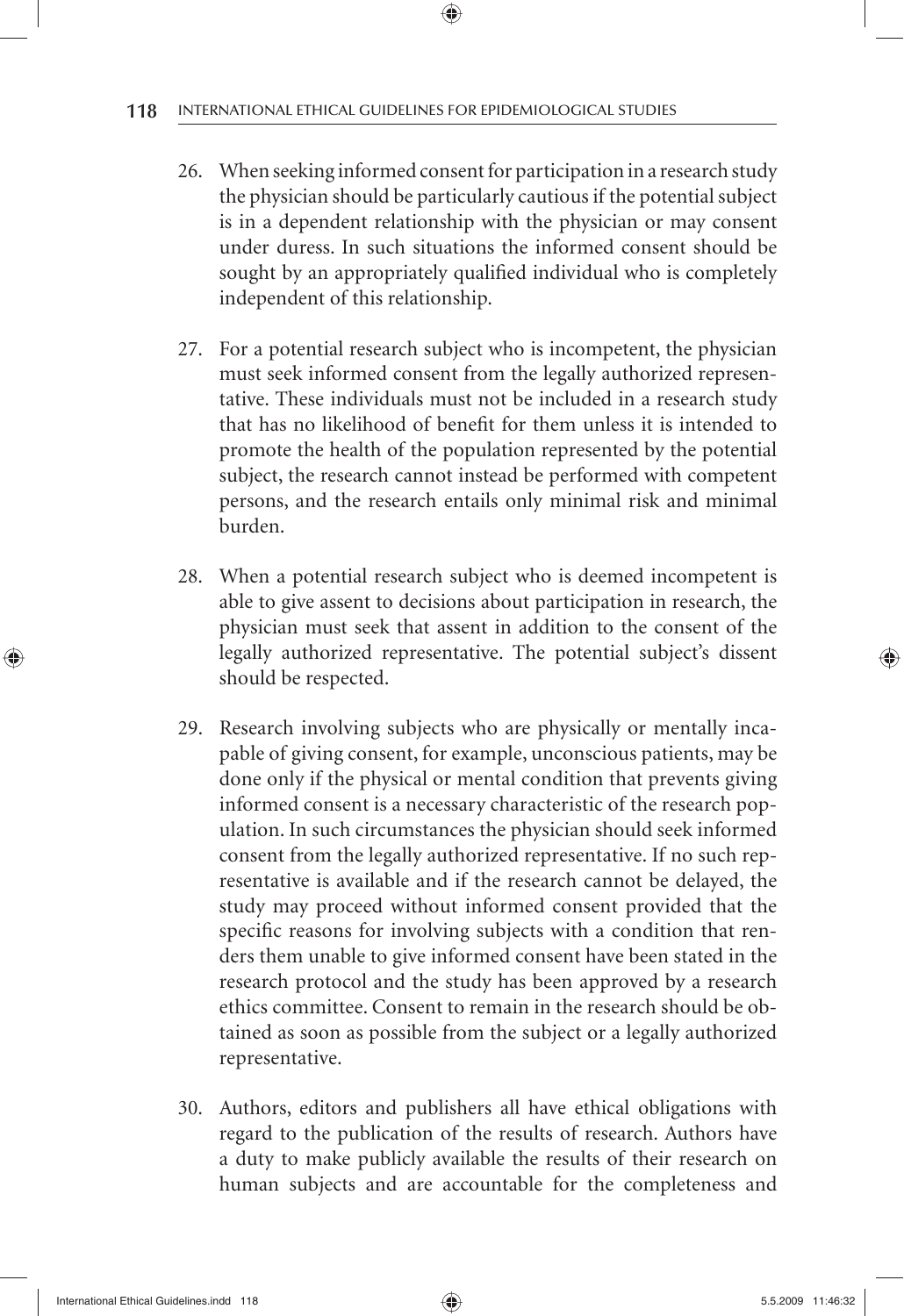accuracy of their reports. They should adhere to accepted guidelines for ethical reporting. Negative and inconclusive as well as positive results should be published or otherwise made publicly available. Sources of funding, institutional affiliations and conflicts of interest should be declared in the publication. Reports of research not in accordance with the principles of this Declaration should not be accepted for publication.

## **C. ADDITIONAL PRINCIPLES FOR MEDICAL RESEARCH COMBINED WITH MEDICAL CARE**

- 31. The physician may combine medical research with medical care only to the extent that the research is justified by its potential preventive, diagnostic or therapeutic value and if the physician has good reason to believe that participation in the research study will not adversely affect the health of the patients who serve as research subjects.
- 32. The benefits, risks, burdens and effectiveness of a new intervention must be tested against those of the best current proven intervention, except in the following circumstances:
	- The use of placebo, or no treatment, is acceptable in studies where no current proven intervention exists; or
	- Where for compelling and scientifically sound methodological reasons the use of placebo is necessary to determine the efficacy or safety of an intervention and the patients who receive placebo or no treatment will not be subject to any risk of serious or irreversible harm. Extreme care must be taken to avoid abuse of this option.
- 33. At the conclusion of the study, patients entered into the study are entitled to be informed about the outcome of the study and to share any benefits that result from it, for example, access to interventions identified as beneficial in the study or to other appropriate care or benefits.
- 34. The physician must fully inform the patient which aspects of the care are related to the research. The refusal of a patient to participate in a study or the patient's decision to withdraw from the study must never interfere with the patient-physician relationship.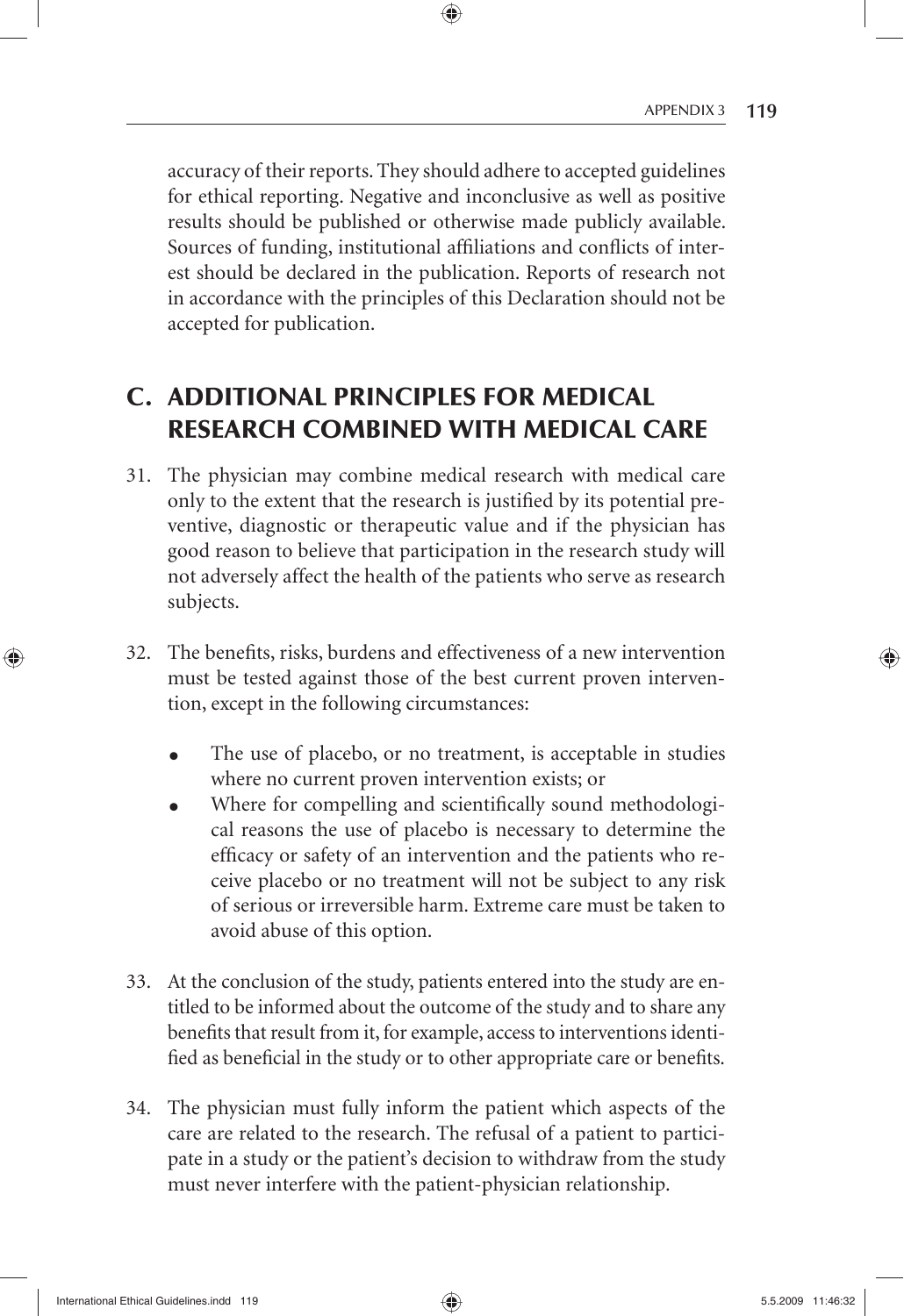35. In the treatment of a patient, where proven interventions do not exist or have been ineffective, the physician, after seeking expert advice, with informed consent from the patient or a legally authorized representative, may use an unproven intervention if in the physician's judgement it offers hope of saving life, re-establishing health or alleviating suffering. Where possible, this intervention should be made the object of research, designed to evaluate its safety and efficacy. In all cases, new information should be recorded and, where appropriate, made publicly available.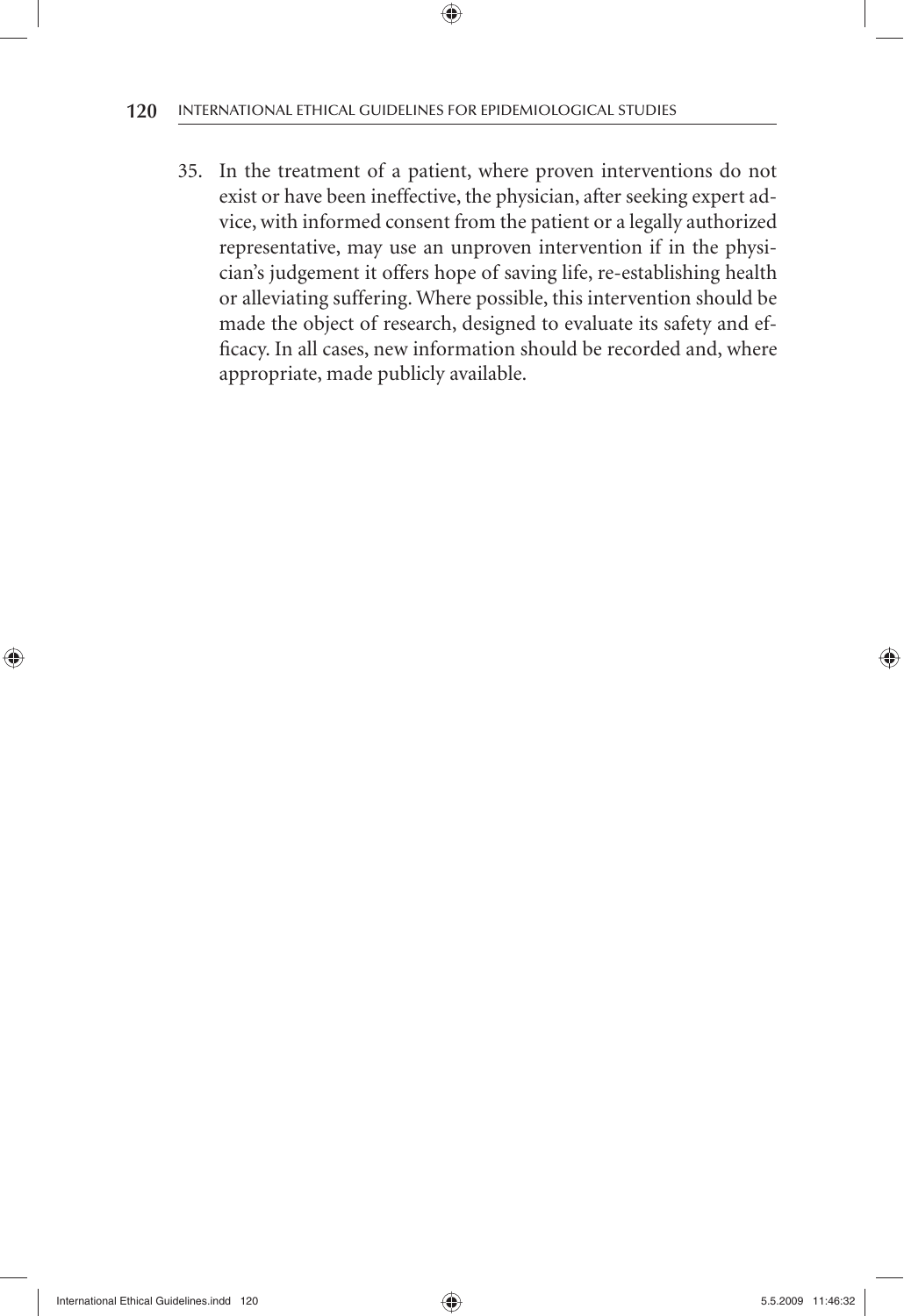# **APPENDIX 4**

## **MEMBERS OF THE CIOMS/WHO CORE GROUP ESTABLISHED TO CARRY OUT DRAFTING OF THE PROVISIONAL TEXT OF GUIDELINES**

VALLOTTON, Michel B. (Chairman) Professor, Swiss Academy of Medical Sciences and President, CIOMS

CAPRON, Alexander M. (Principal Rapporteur) Professor of Law and Medicine, University of Southern California, Los Angeles, CA, USA, formerly Director, Department of Ethics, Trade, Human Rights and Health Law, WHO

SARACCI, Rodolfo (Co-rapporteur)

 Director of Research in Epidemiology, National Research Council, Pisa, Italy, and formerly Chairman, Ethical Review Committee, International Agency for Research on Cancer, WHO, Lyon, France

FARLEY, Tim

 Coordinator, Controlling Sexually Transmitted and Reproductive Tract Infections, Department of Reproductive Health and Research, WHO

FLUSS, Sev S. (Secretary) Senior Adviser, CIOMS

IDÄNPÄÄN-HEIKKILÄ, Juhana E. Professor, Senior Adviser and formerly Secretary-General, CIOMS

KREUTZ, Gottfried Professor, Secretary-General, CIOMS

MATSUDA, Ichiro

Professor, Science Council of Japan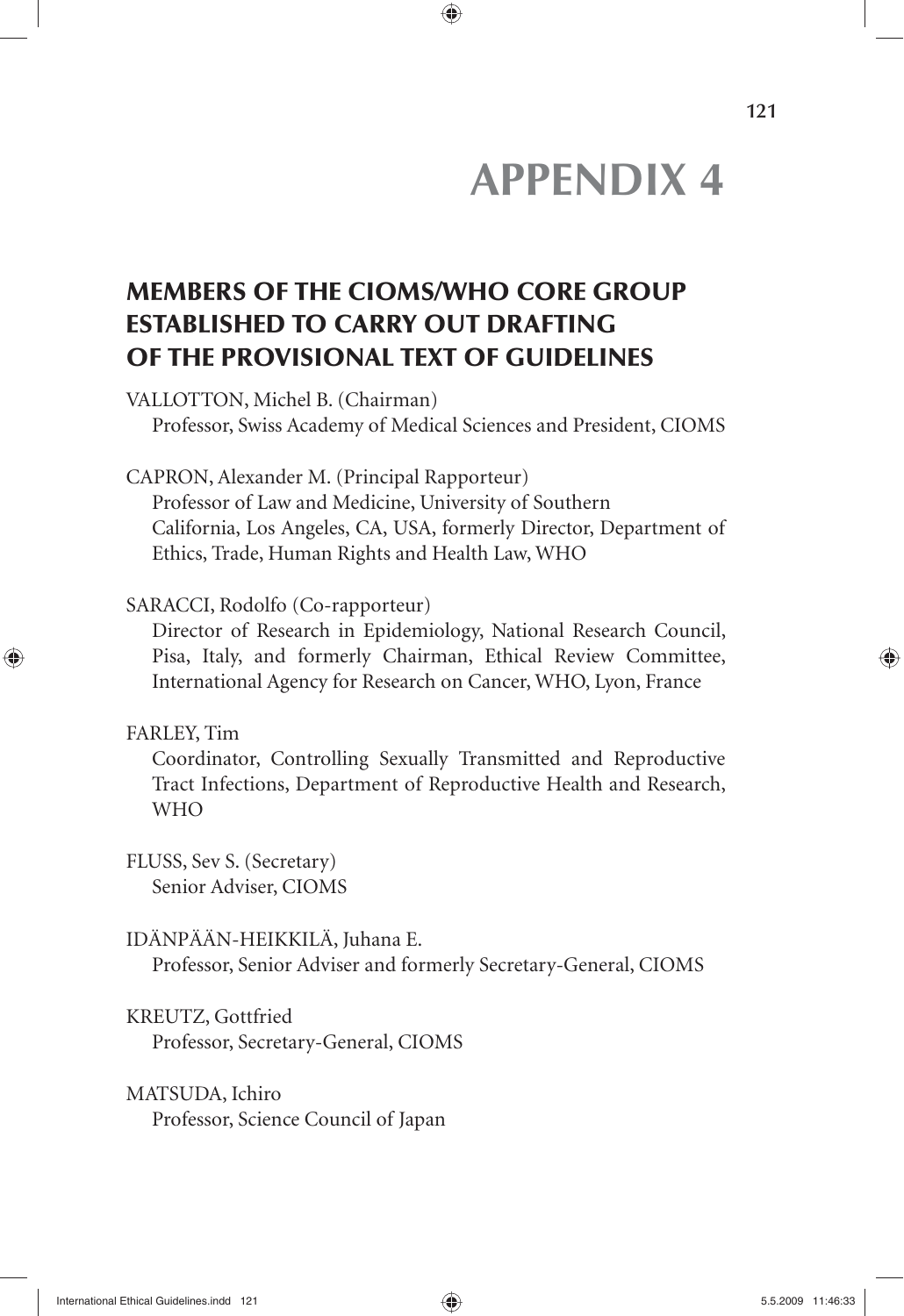#### PETERSON, Herbert

 Professor, Chair, Department of Maternal and Child Health, University of North Carolina, Chapel Hill, NC, USA, and formerly Coordinator, Promoting Family Planning, Department of Reproductive Health and Research, WHO

#### RANTANEN, Jorma

 Professor, formerly Director-General, Institute of Occupational Health, Helsinki, Finland, and President, International Commission on Occupational Health

van DELDEN, Johannes J.M.

 Professor of Medical Ethics, University of Utrecht, Netherlands, Royal Netherlands Academy of Arts and Sciences

VAYENA, Effy

Technical Officer, Department of Reproductive Health and Research, WHO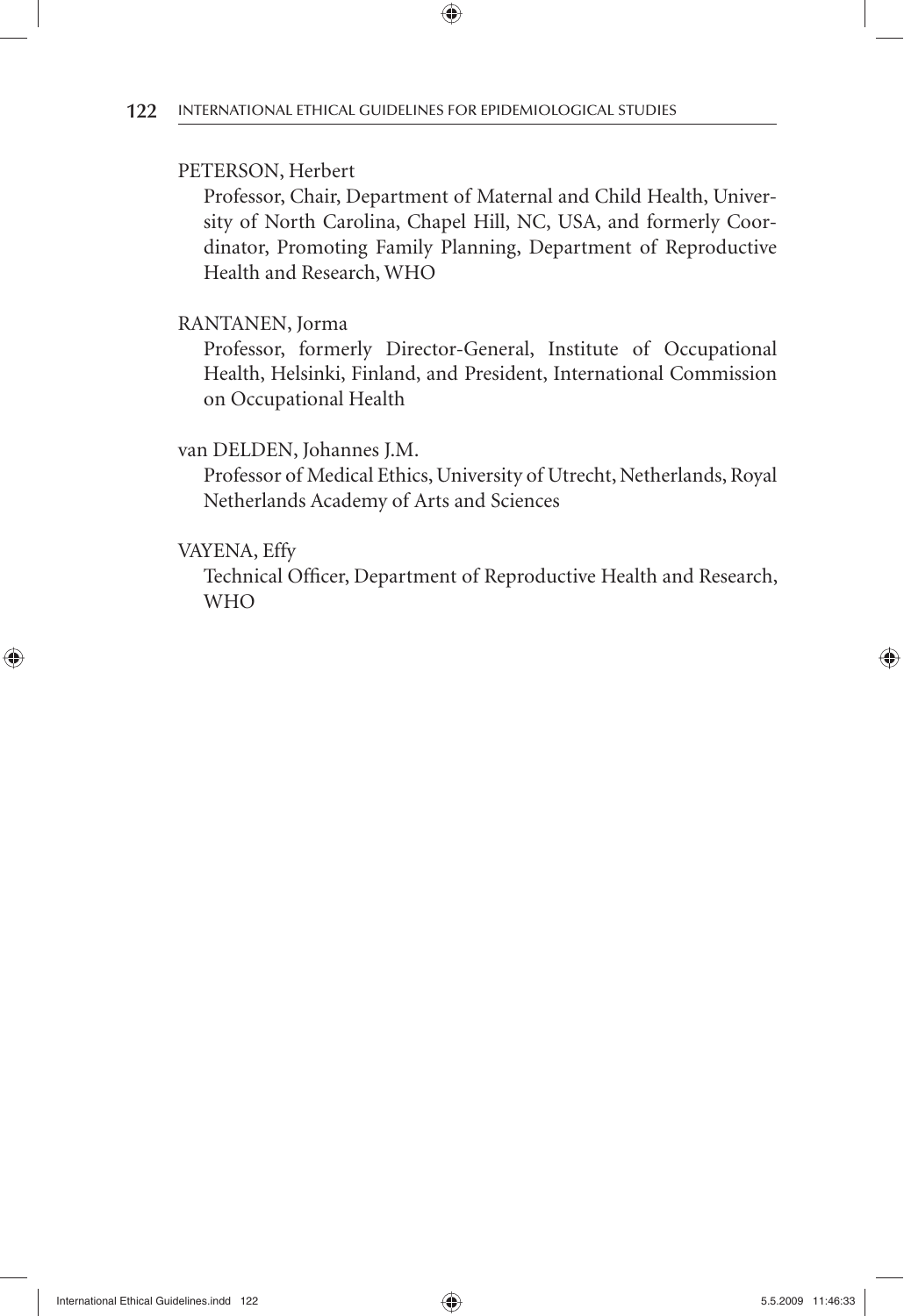# **APPENDIX 5**

#### **COMMENTATORS AND CONSULTED EXPERTS IN 2003-2008 ON REVISION/UPDATING OF CIOMS INTERNATIONAL ETHICAL GUIDELINES FOR EPIDEMIOLOGICAL STUDIES**

**CIOMS extends its appreciation and thanks to the following organizations, institutions and individuals for their responses to the versions of the draft Guidelines posted on its website for comments during the revision/updating procedure in 2003-2008.**

#### **ORGANIZATIONS AND INSTITUTIONS**

**AIDS Vaccine Advocacy Coalition (AVAC), New York, NY, USA**

**American College of Epidemiology Policy Committee, University of Pittsburgh, PA, USA**

**Amgen**

**Association of Research Ethics Committees, Stafford, UK**

**Bristol-Myers Squibb**

**Cancer Control Research, Cancer Council South Australia, Eastwood, SA, Australia**

**Centers for Disease Control and Prevention (CDC), Atlanta, GA, USA**

**Central Brain Tumor Registry of the United States**

**Ethics Commission for Research in Epidemiology and Public Health, Geneva, Switzerland**

**Netherlands Epidemiological Society and Federation of Netherlands Biomedical Societies, Rotterdam, the Netherlands**

**Eijkman Institute Research Ethics Commission, Jakarta, Indonesia**

**European Clinical Research Infrastructures Network, Paris, France**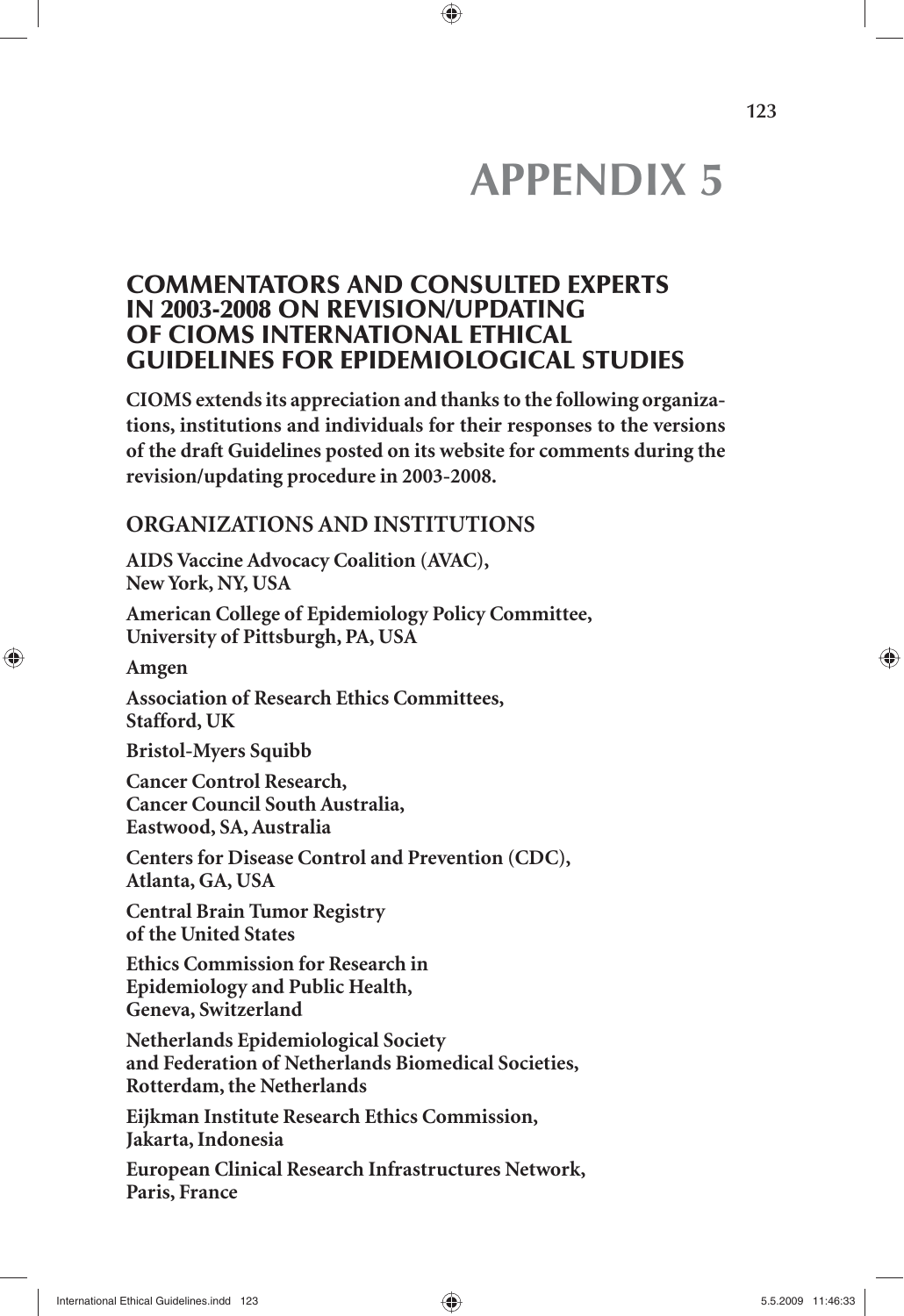**European Federation of Pharmaceutical Industries and Associations, Brussels, Belgium European Forum for Good Clinical Practice, Brussels, Belgium Finnish Cancer Registry, Helsinki, Finland Finnish Epidemiological Society Finnish Information Centre for Register Research, Helsinki, Finland Fred Hutchinson Cancer Research Center, Seattle, WA, USA Icelandic Cancer Registry, Reykjavik, Iceland International Epidemiological Association International Association of Cancer Registries International Federation of Clinical Chemistry International Federation of Pharmaceutical Manufacturers and Associations, Geneva, Switzerland International Society of Pharmacoepidemiology International Union of Physiological Sciences Joint United Nations Programme on HIV/AIDS (UNAIDS), Geneva, Switzerland Medical Research Council, London, UK Medical Women's International Association, Dortmund, Germany National Committees for Research Ethics in Norway, Oslo, Norway National Registry of Childhood Tumours, University of Oxford, UK Office of Global Health Affairs, US Department of Health and Human Services, Washington, DC, USA Pharmaceutical Research and Manufacturers of America, Washington, DC, USA**

**Research Ethics Committee of the Faculty of Health Sciences, University of Brasília, Brazil**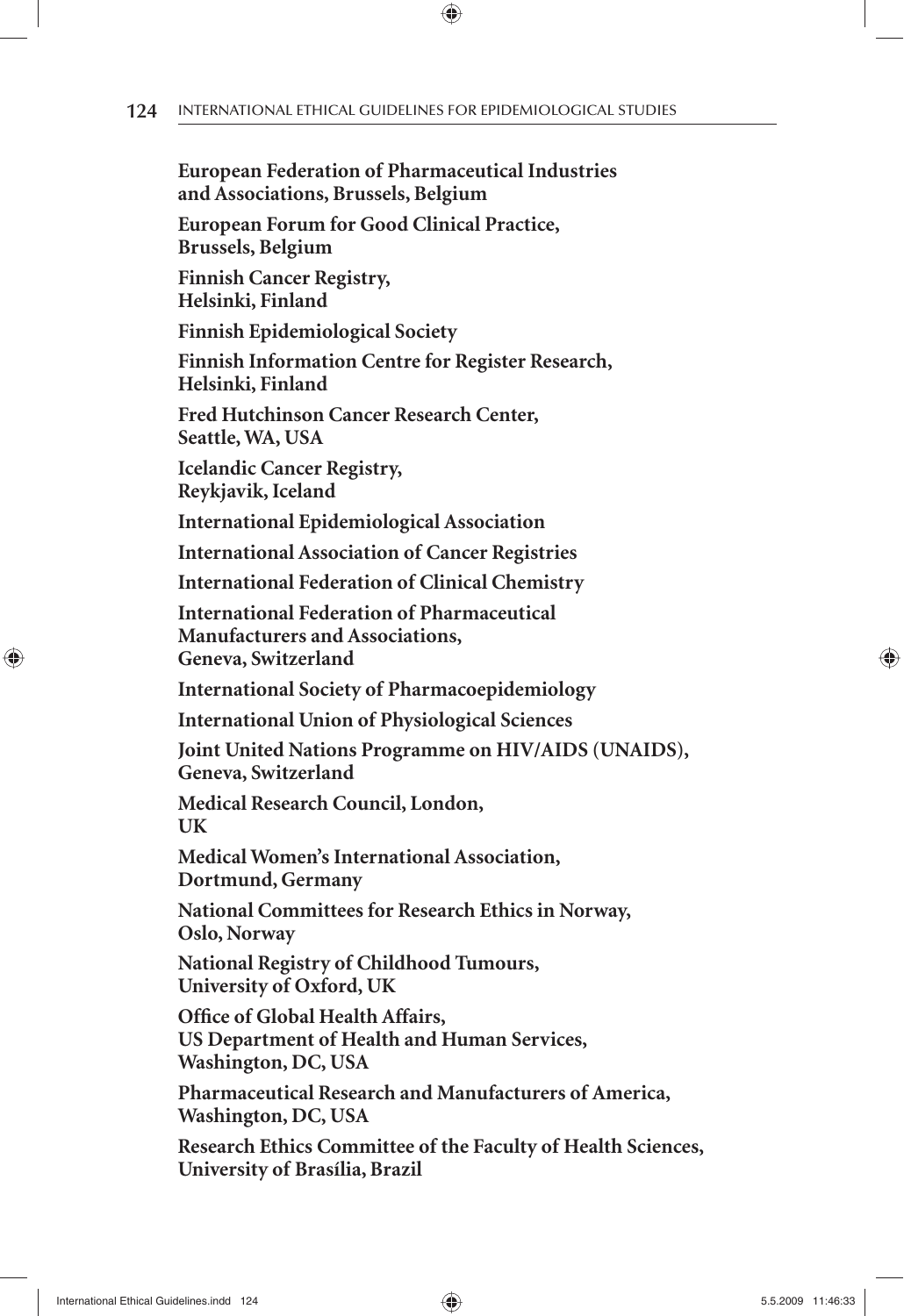**Royal Netherlands Academy of Arts and Sciences, Amsterdam, the Netherlands Scottish Cancer Registry Information Services, Edinburgh, UK Society for Social Medicine in Finland South African AIDS Vaccine Initiative (SAAVI) Swiss Society for Public Health, Berne, Switzerland University of Buenos Aires, Argentina Wellcome Trust, London, UK WHO Research Ethics Review Committee (ERC), Geneva, Switzerland World Association of Societies of Pathology and Laboratory Medicine World Medical Association, Ferney-Voltaire, France World Gastroenterology Organisation** 

#### **INDIVIDUALS**

**Aro, Antti, National Public Health Institute of Finland, Helsinki, Finland**

**Aromaa, Arpo, National Public Health Institute of Finland, Helsinki, Finland**

**Bacchus, Robby, Royal College of Pathologists, London, UK**

**Bestehorn, Kurt, MSD Sharp & Dohme GmbH, Haar, Germany**

**Bouësseau, Marie-Charlotte, Research Ethics Review Committee, WHO, Geneva, Switzerland**

**Bouvier, Paul, Institute of Social and Preventive Medicine, Geneva, Switzerland**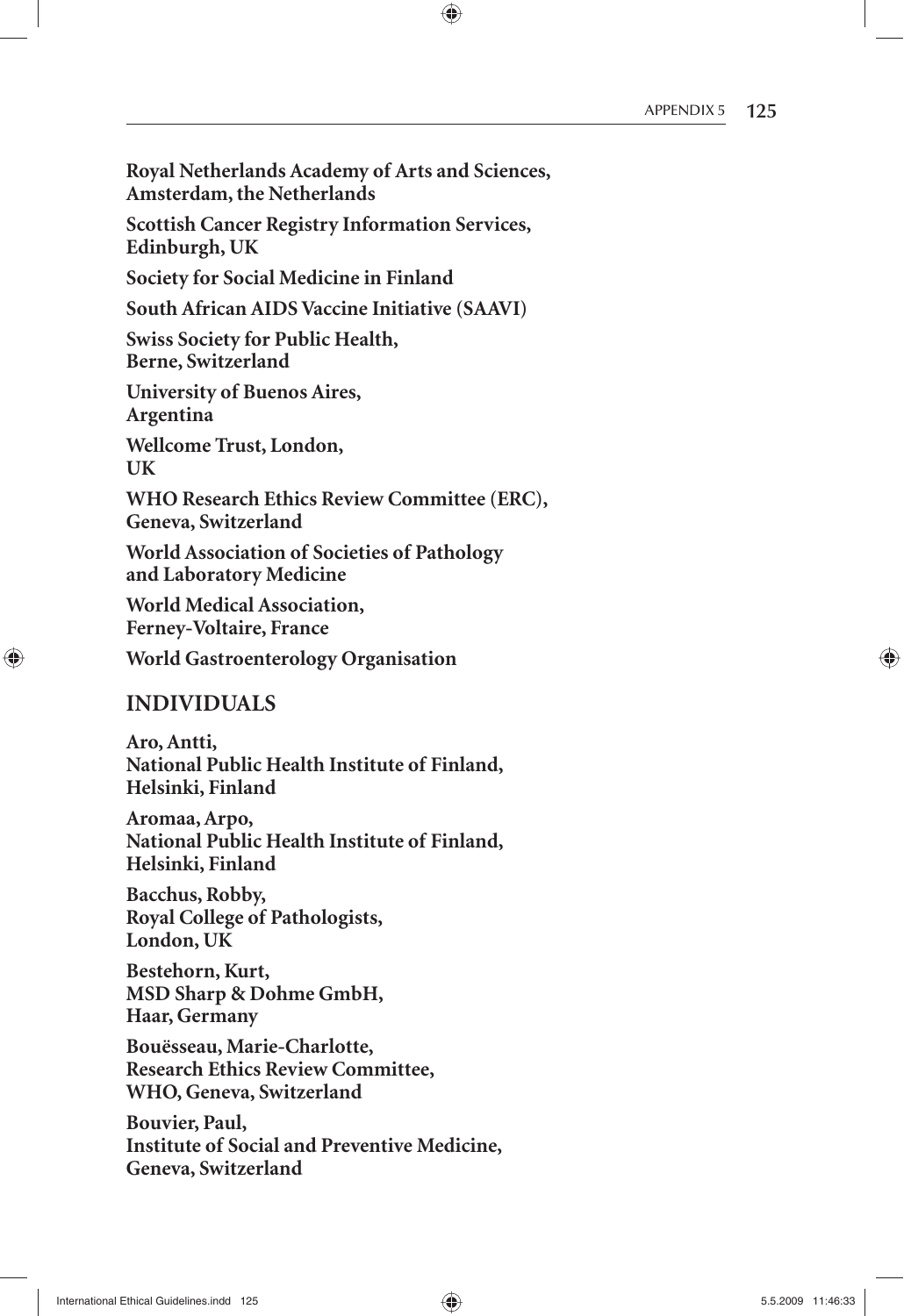**Burke, Wylie, University of Washington, Seattle, WA, USA Dickens, Bernard, University of Toronto, Canada Francisconi, Carlos, World Gastroenterology Organisation Gill, Noel, Communicable Diseases Surveillance Centre, London, UK** Griffin, P. David, **Department of Reproductive Health and Research, WHO, Geneva, Switzerland Gutnick, Reva, Research Ethics Review Committee, WHO, Geneva, Switzerland Hakama, Matti, University of Tampere, Finland Hakulinen, Timo, Finnish Cancer Registry, Helsinki, Finland Hemminki, Elina, National Research and Development Centre for Welfare and Health (STAKES), Helsinki, Finland Hennessey, Sean, University of Pennsylvania School of Medicine, Philadelphia, PA, USA Hope, Tony, Centre for Ethics and Communication in Health Care, University of Oxford, UK Johnson, Ronnie, Department of Reproductive Health and Research, WHO, Geneva, Switzerland Last, John M., University of Ottawa,** 

**Canada Littler, Katherine,** 

**Wellcome Trust, London, UK**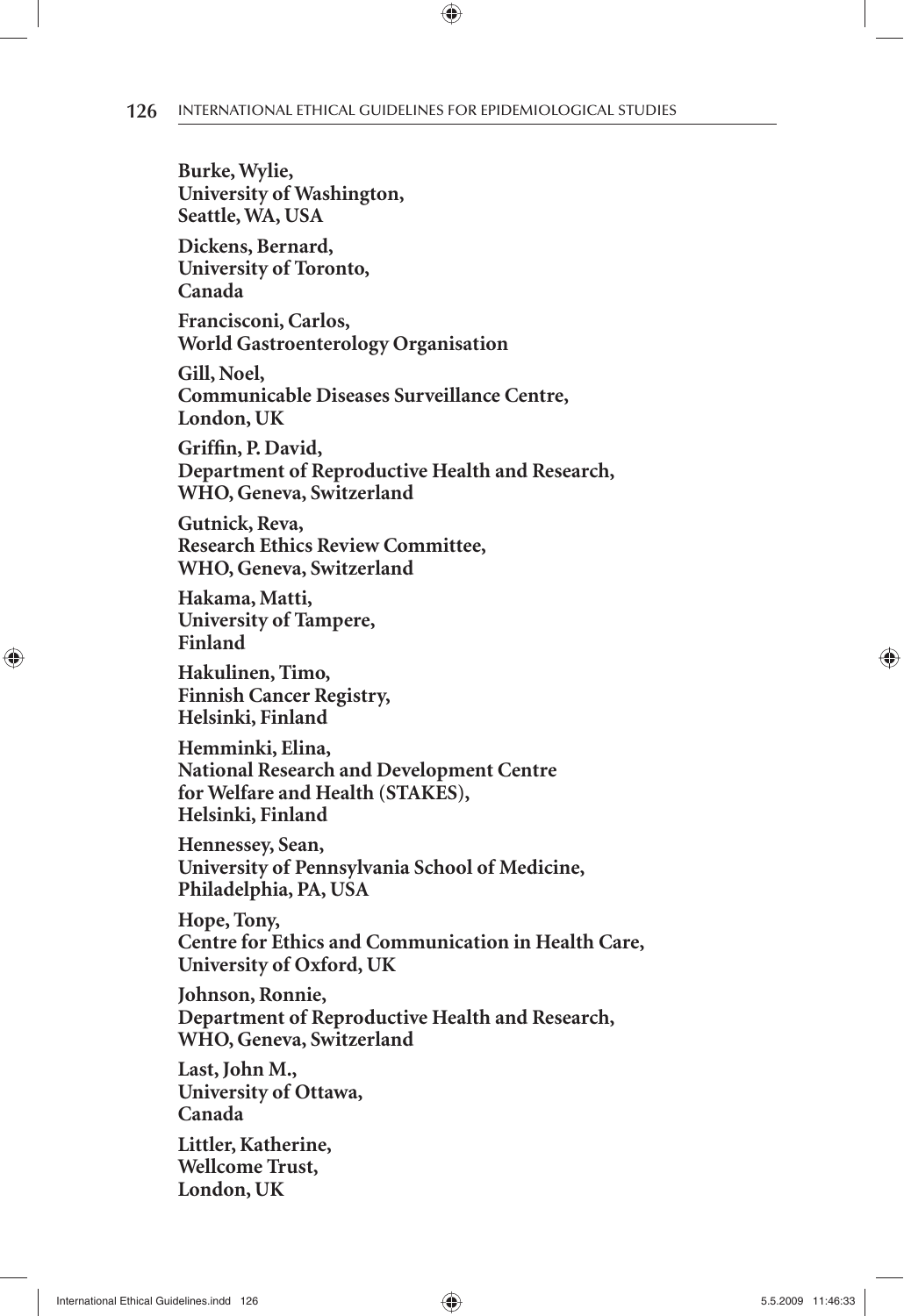**Lolas Stepke, Fernando, Regional Program on Bioethics, Pan American Health Organization, Santiago, Chile Meirik, Olav, Chilean Institute of Reproductive Medicine, Santiago, Chile Olsen, Jörn, Department of Epidemiology, School of Public Health, University of California, Los Angeles, CA, USA (President, International Epidemiological Association) Ondari, Clive, Research Ethics Review Committee, WHO, Geneva, Switzerland Outomuro, Delia, Academic Unit of Bioethics, University of Buenos Aires, Argentina Pappaionau, Marguerite, Centers for Disease Control and Prevention, Atlanta, GA, USA Parkinson, John, Medicines and Health products Regulatory Agency, London, UK Ramirez, Edwin, Mayo National Hospital, Lima, Peru Reinhard, Robert, San Francisco, CA, USA Saint-Raymond, Agnes, European Medicines Agency (EMEA), London, UK Saxena, Abha, Research Ethics Review Committee, WHO, Geneva, Switzerland Schröder, Peter, Institute of Public Health, Bielefeld, Germany Sehgal, Sarita, Joint United Nations Programme on HIV/AIDS (UNAIDS), Geneva, Switzerland**